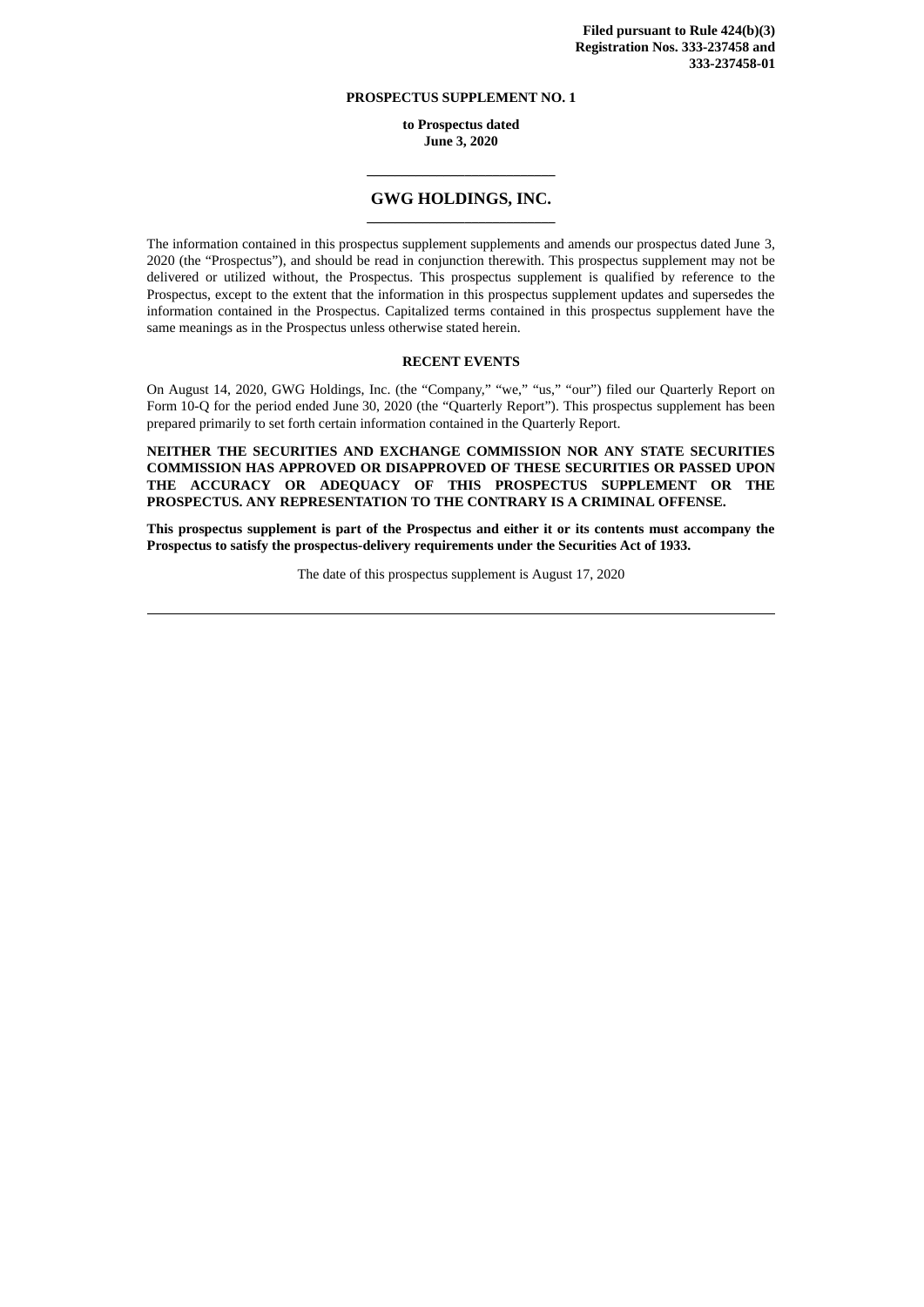# **TABLE OF CONTENTS**

|                                                                 | Page   |
|-----------------------------------------------------------------|--------|
| RISK RELATING TO FORWARD-LOOKING STATEMENTS                     |        |
| MANAGEMENT'S DISCUSSION AND ANALYSIS OF FINANCIAL CONDITION AND |        |
| <b>RESULTS OF OPERATION</b>                                     |        |
| FINANCIAL INFORMATION                                           | - F. 1 |



**\_\_\_\_\_\_\_\_\_\_\_\_\_\_\_\_\_\_\_\_\_\_\_\_\_\_\_**

GWG Holdings, Inc. 325 North St. Paul Street, Suite 2650 Dallas, TX 75201

Fax: (651) 925-0555

i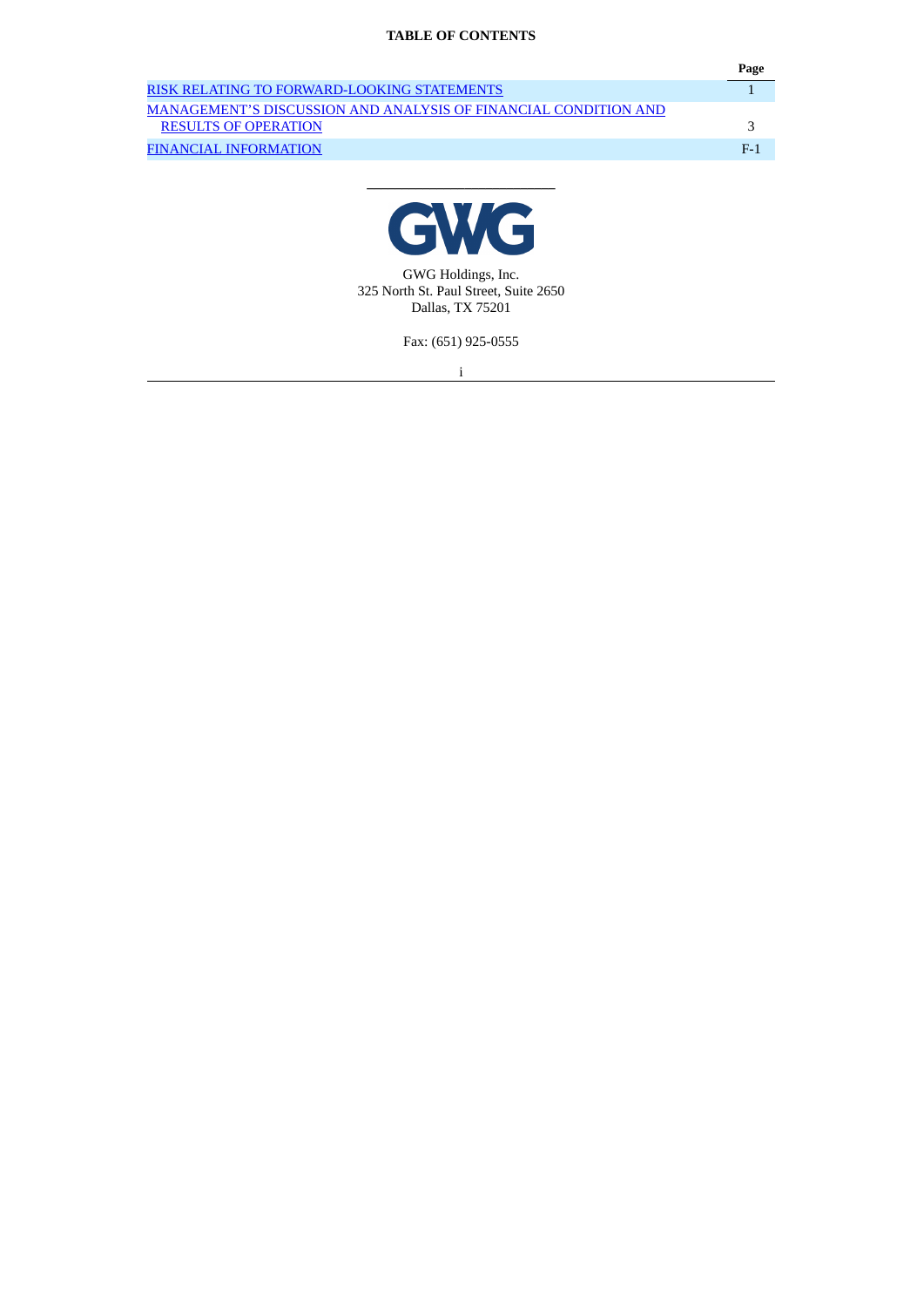#### **RISK RELATING TO FORWARD-LOOKING STATEMENTS**

<span id="page-2-0"></span>Certain matters discussed in this prospectus supplement and any documents incorporated by reference contain forward-looking statements. These forward-looking statements reflect our current expectations and projections about future events and are subject to risks, uncertainties and assumptions about our operations and the investments we make, including, among other things, factors set forth below and those discussed under the heading "Risk Factors" in the Prospectus.

The words "believe," "could," "possibly," "probably," "anticipate," "estimate," "project," "expect," "may," "will," "should," "seek," "intend," "plan," "expect," or "consider" and similar expressions are intended to identify forward-looking statements but are not the exclusive means of identifying such statements. Forwardlooking statements are subject to risks and uncertainties, which could cause actual results to differ materially from such statements. Such risks and uncertainties include, but are not limited to:

- the valuation of assets reflected on our financial statements, including the fair value of Beneficient's assets and liabilities, including noncontrolling interests, which were consolidated as a result of the transactions with Beneficient on December 31, 2019;
- the illiquidity of our life insurance and Beneficient-related investments and receivables from affiliates;
- our ability to realize the anticipated benefits from our consolidation of Beneficient;
- Beneficient's financial performance and ability to execute on its business plan;
- Beneficient's ability to obtain the trust charters from the Texas Department of Banking necessary to implement its business plan;
- our ability to obtain accurate and timely financial information from Beneficient;
- our ability to effectively transition the management and oversight roles served by our former executives and members of our Board of Directors;
- changes resulting from the evolution of our business model and strategy with respect to Beneficient and the life insurance secondary market;
- our reliance on debt financing and continued access to the capital markets;
- our significant and on-going financing requirements;
- our predominant use of short term debt to fund a portfolio of long term assets could result in a liquidity shortage;
- our ability to make cash distributions in satisfaction of dividend obligations and redemption requests;
- our ability to satisfy our debt obligations if we were to sell our assets;
- our history of operating losses;
- general economic outlook, including prevailing interest rates and credit market conditions;
- federal, state and FINRA regulatory matters;
- litigation risks;
- our ability to comply with financial and non-financial covenants contained in borrowing agreements;
- the reliability of assumptions underlying our actuarial models, including life expectancy estimates and our projections of mortality events and the realization of policy benefits;
- risks relating to the validity and enforceability of the life insurance policies we purchase;
- our reliance on information provided and obtained by third parties, including changes in underwriting tables and underwriting methodology;

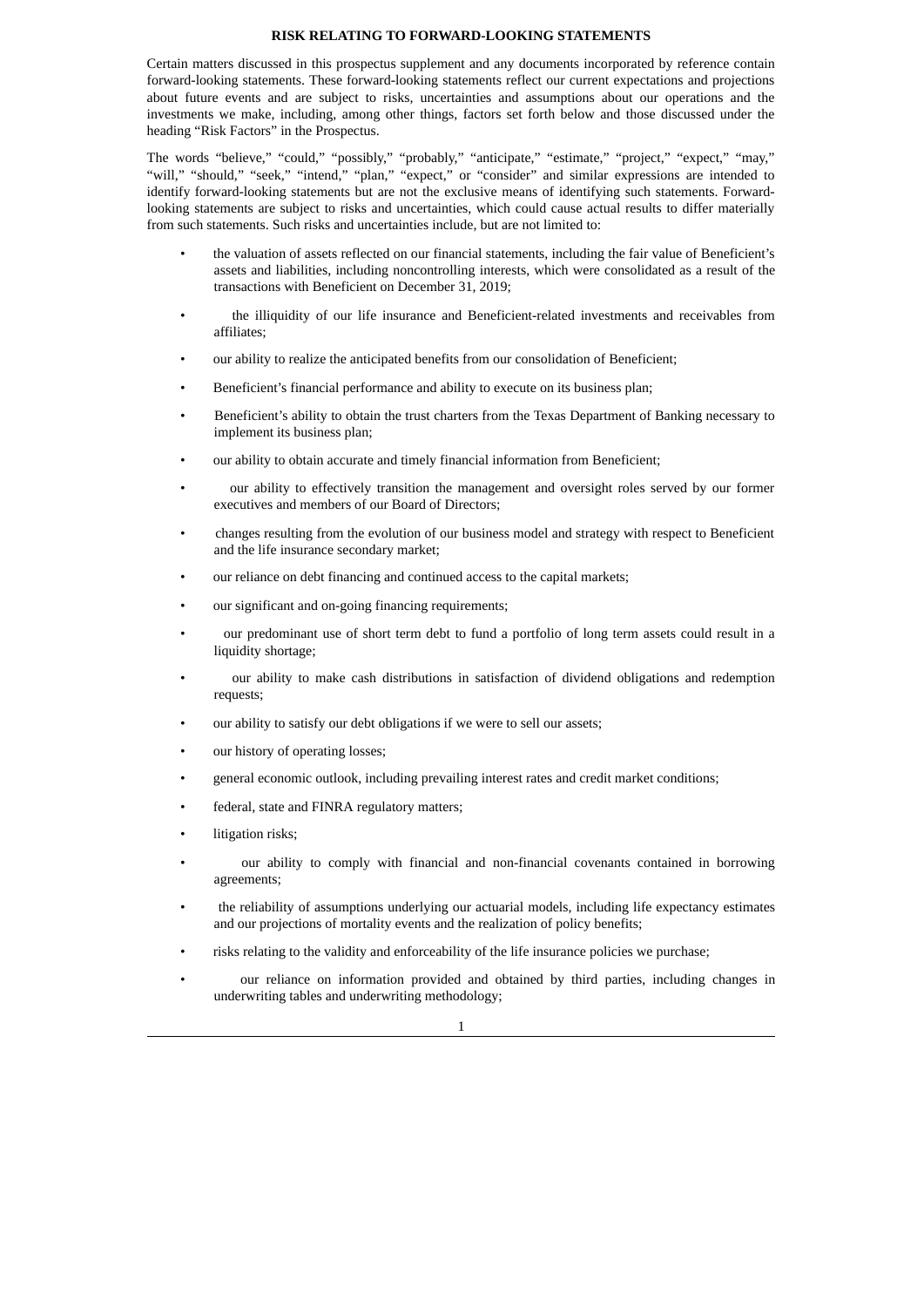- life insurance company credit exposure;
- cost-of-insurance (premium) increases on our life insurance policies;
- performance of our investments in life insurance policies; and
- risks associated with causing Life Epigenetics and youSurance to become independent of GWG.

We caution you that the foregoing list of factors is not exhaustive. Forward-looking statements are only estimates and predictions, or statements of current intent. Actual results, outcomes or actions that we ultimately undertake could differ materially from those anticipated in the forward-looking statements due to risks, uncertainties or actual events differing from the assumptions underlying these statements.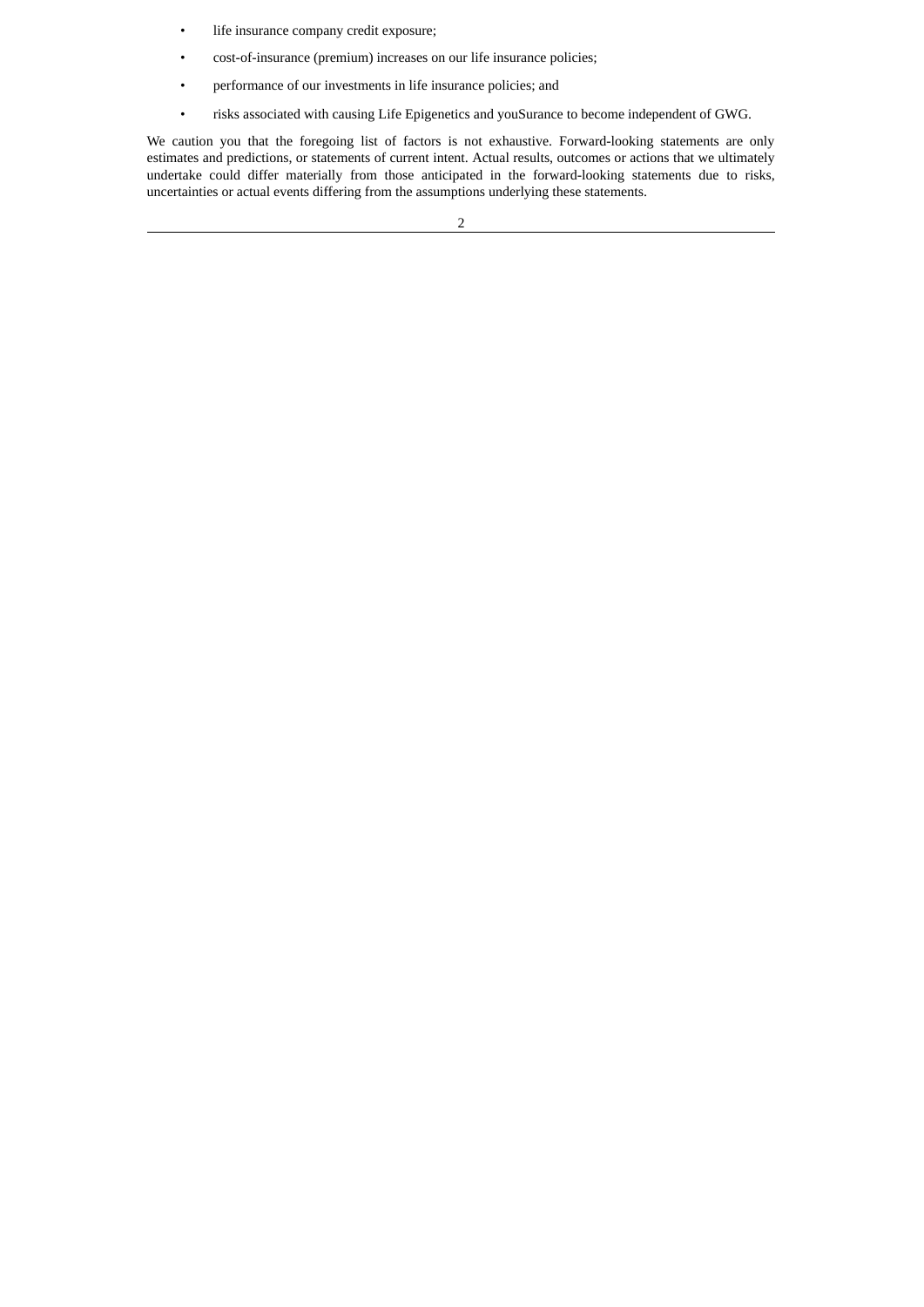### **MANAGEMENT'S DISCUSSION AND ANALYSIS OF FINANCIAL CONDITION AND RESULTS OF OPERATIONS**

<span id="page-4-0"></span>*Note*: The following discussion and analysis of the financial condition and results of operations of GWG Holdings are derived from the Quarterly Report. We have not materially updated this discussion in any way, although it may be presented in a different order than in the Quarterly Report. As indicated in the Quarterly Report, this discussion and analysis is based on the beliefs of our management, as well as assumptions made by, and information currently available to, our management. The statements in this discussion and analysis concerning expectations regarding our future performance, liquidity and capital resources, as well as other nonhistorical statements in this discussion and analysis, are forward-looking statements. See "Risks Relating to Forward-Looking Statements" above and in the Prospectus. These forward-looking statements are subject to numerous risks and uncertainties. Our actual results could differ materially from those suggested or implied by any forward-looking statements.

You should read the following discussion in conjunction with the consolidated financial statements and accompanying notes filed as part of the Quarterly Report, which are reproduced beginning at page F-1 of this prospectus supplement, and the information contained in other sections of the Quarterly Report, as well as Management's Discussion and Analysis of Financial Condition and Results of Operations from our Annual Report on Form 10-K for the year ended December 31, 2019 that is incorporated by reference in the Prospectus.

#### **Overview**

In 2018 and 2019, GWG Holdings and GWG Life consummated a series of transactions with Beneficient, as more fully described in Note 1 to our condensed consolidated financial statements in this Form 10-Q. On December 31, 2019, GWG Holdings obtained the right to appoint a majority of the board of directors of Beneficient Management. As a result of this change-of-control event, GWG Holdings reported the results of Beneficient on a consolidated basis beginning on the transaction date of December 31, 2019.

Beneficient is a financial services firm, based in Dallas, Texas, that provides liquidity solutions for professionally managed alternative assets for mid-to-high net worth ("MHNW") individuals and small-to-mid ("STM") size institutions, which previously had few options to obtain early liquidity for their alternative asset holdings. Beneficient has closed a limited number of these transactions to date, but intends to significantly expand its operations going forward. As part of the Company's reorientation, we also changed our Board of Directors and executive management team. Beneficient plans to operate three potentially high value, high margin lines of business:

- Private Trust Lending & Liquidity Products. Through BCC, Beneficient provides a unique suite of private trust, lending and liquidity products focused on bringing liquidity to owners of professionally managed alternative assets. Beneficient's innovative liquidity solutions are designed to serve MHNW individuals, STM institutions, and asset managers who have historically possessed few attractive options to access early liquidity from their alternative assets. Beneficient targets MHNW clients with \$5 million to \$30 million in net worth and STM institutional clients typically holding less than \$1 billion in assets.
- Trust and Custody Services. Through BACC, and (subject to capitalization) through Pen, Beneficient plans, in the future, to market retirement funds, custody and clearing of alternative assets, and trustee and insurance services for covering risks attendant to owning or managing alternative assets.
- Financial Technology. Through Ben Markets, Beneficient plans to provide online portals and financial technologies for the trading and financing of alternative assets. Beneficient's existing and planned products and services are designed to support the tax and estate planning objectives of its MHNW clients, facilitate a diversification of assets or simply provide administrative management and reporting solutions tailored to the goals of the investor who owns alternative investments.

While we are continuing our work to maximize the value of our secondary life insurance business, we do not anticipate purchasing additional life insurance policies in the secondary market and have increased capital allocated toward providing liquidity to holders of a broader range of alternative assets through Beneficient. We believe Beneficient's operations will generally produce higher actual and risk-adjusted returns than those we can generally achieve from life insurance policies acquired in the secondary market. Furthermore, although we believe that our portfolio of life insurance policies is a meaningful component of a diversified alternative asset portfolio, we will continue to explore strategic alternatives for our life insurance portfolio aimed at maximizing its value, including a possible sale, refinancing or recapitalization of our life insurance portfolio.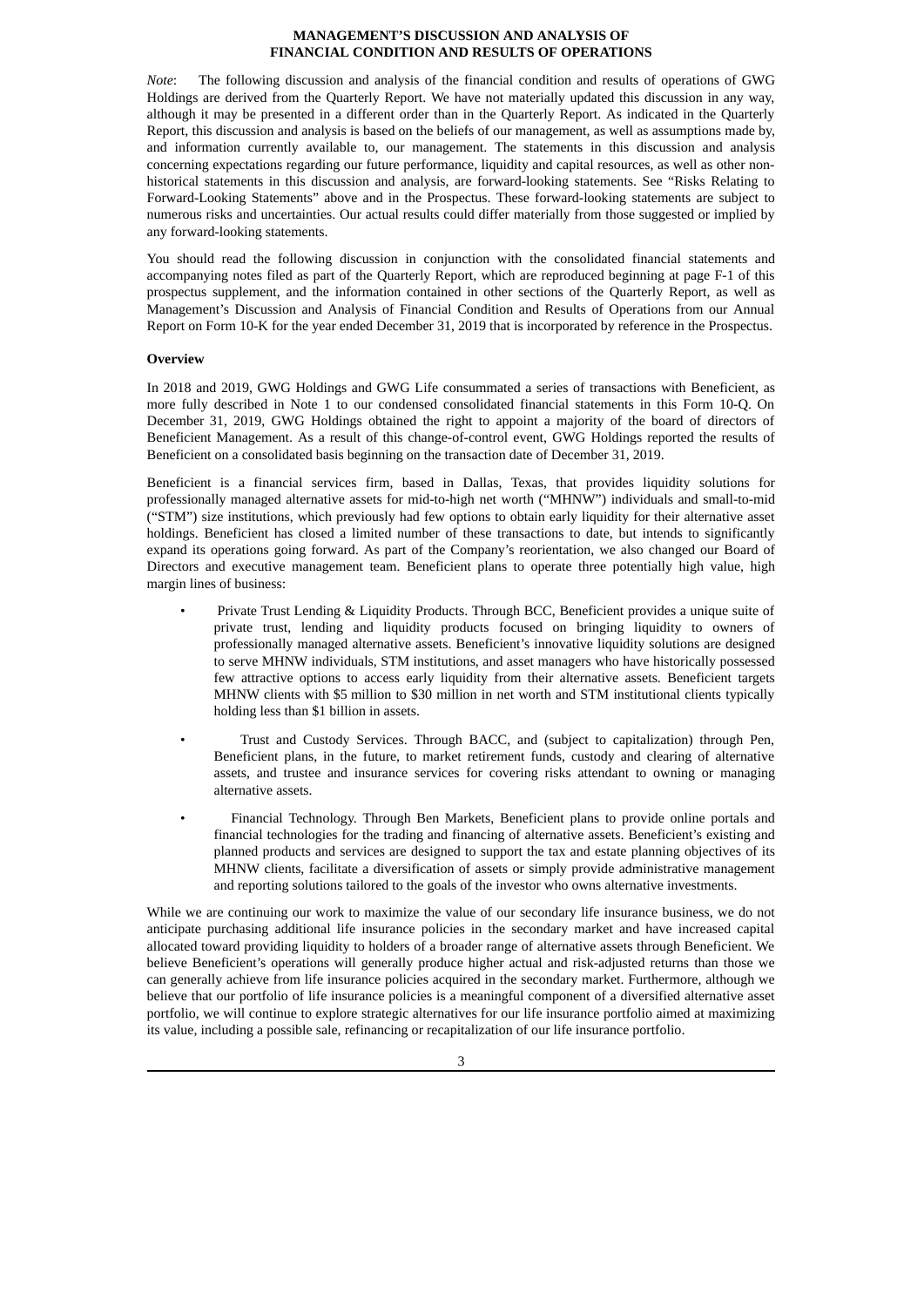GWG Holdings completed the transactions with Beneficient to provide the Company with a significant increase in assets and common shareholders' equity. In addition, the transactions with Beneficient may provide the Company with the opportunity for a diversified source of future earnings within the alternative asset industry. As the combined organization expands, we believe the Beneficient transactions will transform GWG Holdings from a niche provider of liquidity to owners of life insurance to a full-scale provider of trust and liquidity products and trust services to owners of a broad range of alternative assets.

### **Critical Accounting Policies and Estimates**

The preparation of our condensed consolidated financial statements in accordance with accounting principles generally accepted in the United States of America ("GAAP") requires us to make significant judgments, estimates, and assumptions that affect the reported amounts of assets and liabilities at the date of the financial statements and the reported amounts of revenues and expenses during the reporting period. We base our judgments, estimates, and assumptions on historical experience and on various other factors believed to be reasonable under the circumstances. Actual results could differ materially from these estimates. We evaluate our judgments, estimates, and assumptions on a regular basis and make changes accordingly.

Material estimates that are particularly susceptible to change, in the near term, relate to: the determination of the fair values of assets acquired, liabilities assumed and noncontrolling interests under business combinations accounting guidance; the determination of the assumptions used in estimating the fair value of our investments in life insurance policies; determining the grant date fair value for equity-based compensation awards; determining our allowance for loan losses; evaluation of potential impairment of goodwill and other intangibles; and the value of our deferred tax assets and liabilities. We believe these estimates are likely to have the greatest potential impact on our condensed consolidated financial statements and accordingly believe these to be our critical accounting estimates.

Refer to our Annual Report on Form 10-K for the year ended December 31, 2019 filed with the SEC on March 27, 2020 ("2019 Form 10-K") for a discussion of our critical accounting policies and estimates. As discussed in Note 2 to our condensed consolidated financial statements in this Form 10-Q, we have revised and added accounting policies as necessary to incorporate those accounting policies of Beneficient. There have been no significant changes to our critical accounting policies during the six months ended June 30, 2020, other than the additional policies noted below.

### *Loans Receivable and Allowance for Loan Losses*

Loans receivable are carried at the principal amount outstanding, plus interest paid-in-kind. The loans do not have scheduled principal or interest payments due prior to their maturity date, which is generally 12 years from the date of origination. Prepayment of the loans, in whole or in part, is permitted without premium or penalty. Loans bear contractual interest at the greater of 14% plus or minus 95% of certain income or losses of the associated Funding Trust or 1-month LIBOR plus 10% compounded monthly. The primary source of repayment for the loans and related fees is cash flows from the alternative assets collateralizing the loans. Interest income on loans is accrued on the principal amount outstanding.

Impaired loans include non-accrual loans, purchased credit impaired ("PCI") loans and partially charged-off loans. The accrual of interest on impaired loans is discontinued when, in management's opinion, doubt exists about the full collectability of principal and interest. When a loan is placed on non-accrual status, all previously accrued and unpaid interest is charged against income. If the ultimate collectability of principal, wholly or partially, is in doubt, any payment received on a loan on which the accrual of interest has been suspended is applied to reduce principal first. Once all principal has been received, additional interest payments are recognized on a cash basis as interest income. Loans are returned to accrual status once collection of contractually required principal and interest is reasonably assured. At such time, the accrual of interest and amortization of any remaining discount shall resume. Any interest income that was applied to the principal balance is not reversed and is subsequently recognized as an adjustment to yield over the remaining life of the loan.

The allowance for loan losses is a valuation allowance for probable incurred credit losses in the portfolio. Management's determination of the allowance is based upon an evaluation of the loan portfolio, impaired loans, economic conditions, volume, growth and composition of the collateral to the loan portfolio, and other risks inherent in the portfolio. Management applies risk factors to categories of loans and individually reviews all impaired loans above a de minimis threshold. Management relies heavily on statistical analysis, current net asset value ("NAV") and distribution performance of the underlying alternative asset collateral and industry trends related to alternative asset investments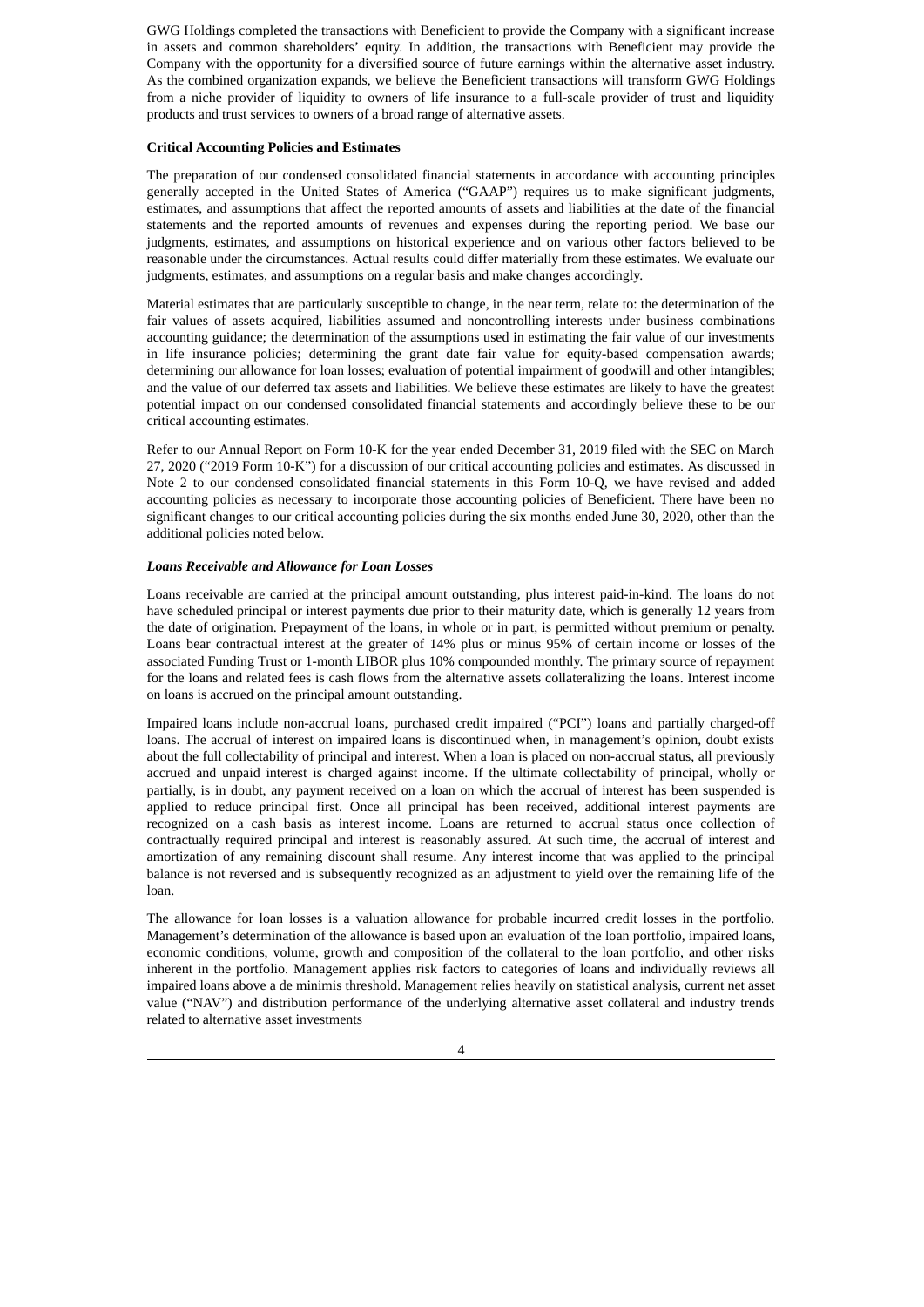to estimate losses. Management evaluates the adequacy of the allowance by reviewing relevant internal and external factors that affect credit quality. As the collateral is the sole source of repayment of the loans and related interest, these loans are considered to be collateral dependent. Beneficient recognizes the charge-off in the period in which it is confirmed for its collateral dependent loans. Therefore, impaired collateral dependent loans are written down to their estimated net realizable value based on disposition value.

### *Purchased Loans*

Purchased loans are recorded at their fair value at the acquisition date. Credit discounts are included in the determination of fair value; therefore, an allowance for loan losses is not recorded at the acquisition date. Purchased loans are evaluated upon acquisition and classified as either purchased credit impaired ("PCI") or non-purchased credit impaired ("non-PCI").

PCI loans reflect credit deterioration since origination such that it is probable at acquisition that Beneficient will be unable to collect all contractually required payments. For PCI loans, expected cash flows at the acquisition date in excess of the fair value of loans are recorded as interest income over the life of the loans using a level yield method if the timing and amount of the future cash flows is reasonably estimable. Subsequent to the acquisition date, increases in cash flows over those expected at the acquisition date are recognized prospectively as interest income. Decreases in expected cash flows due to credit deterioration are recognized by recording an allowance for loan loss. Beneficient does not report PCI loans as nonperforming due to the accretion of interest income.

For non-PCI loans, the difference between the fair value and unpaid principal balance ("UPB") of the loan at the acquisition date, referred to as a purchase premium or discount, is amortized or accreted to interest income over the contractual life of the loans using the effective interest method. In the event of prepayment, the remaining unamortized amount is recognized in interest income.

### *Goodwill and Identifiable Intangible Assets*

Goodwill and other identifiable intangible assets are initially recorded at their estimated fair values at the date of acquisition. Goodwill and other intangible assets having an indefinite useful life are not amortized for financial statement purposes. In the event that facts and circumstances indicate that the goodwill or other identifiable intangible assets may be impaired, an interim impairment test would be required. Intangible assets with finite lives are amortized over their useful lives. We perform required annual impairment tests of our goodwill and other intangible assets during the fourth quarter for our reporting units.

The goodwill impairment test requires us to make judgments and assumptions. The test consists of estimating the fair value of each reporting unit based on valuation techniques, including a discounted cash flow model using revenue and profit forecasts and recent industry transaction and trading multiples of our peers, and comparing those estimated fair values with the carrying values of the assets and liabilities of each reporting unit, which includes the allocated goodwill. If the estimated fair value is less than the carrying value, we will recognize an impairment charge for the amount by which the carrying amount exceeds the reporting unit's fair value; however, any loss recognized will not exceed the total amount of goodwill allocated to that reporting unit.

This evaluation includes multiple assumptions, including estimated discounted cash flows and other estimates that may change over time. If future discounted cash flows become less than those projected by us, future impairment charges may become necessary that could have a materially adverse impact on our results of operations and financial condition in the period in which the write-off occurs.

#### *Equity-Based Compensation*

The Company measures and recognizes compensation expense for all equity-based payments at fair value on the grant date over the requisite service period. GWG Holdings uses the Black-Scholes option pricing model to determine the fair value of stock options and stock appreciation rights. For restricted stock grants (including restricted stock units), fair value is determined as of the closing price of GWG Holdings' common stock on the date of grant. As it is not publicly traded, Beneficient uses various methods to determine the grant date fair value of its equity-based compensation awards.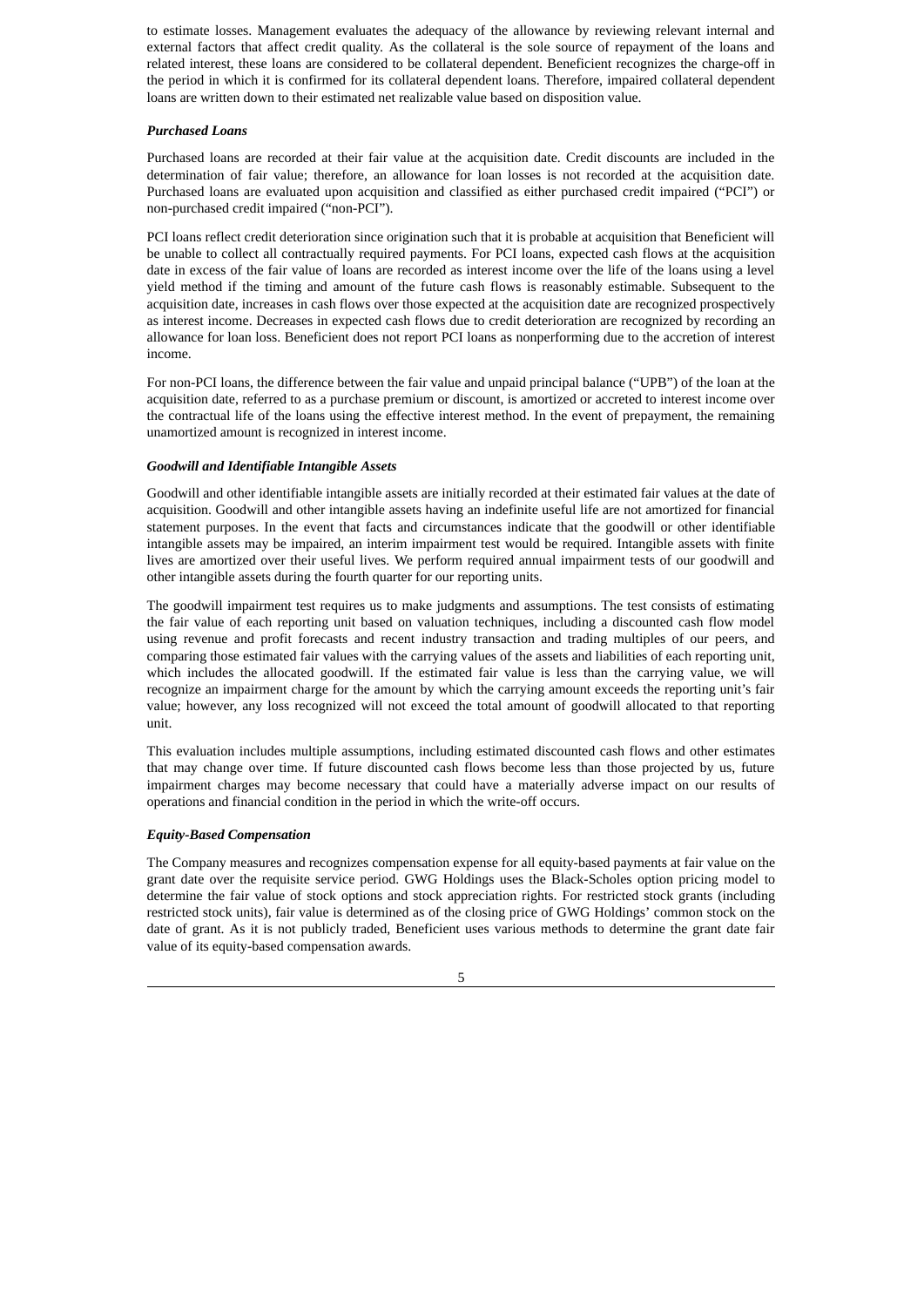The fair value of the Beneficient Management Partners, L.P. ("BMP") Equity Units is determined on the grant date using a probability-weighted discounted cash flow analysis. This fair value measurement is based on significant inputs not observable in the market and thus represents a Level 3 measurement within the fair value hierarchy. The resultant probability-weighted cash flows are then discounted using a rate that reflects the uncertainty surrounding the expected outcomes, which the Company believes is appropriate and representative of a market participant assumption.

The fair value of Ben LP's restricted equity units ("REUs") is estimated on the grant date using recent equity transactions involving third parties, which provides the Company with observable fair value information sufficient for estimating the grant date fair value.

#### **Recent Developments**

Refer to Note 18 to the condensed consolidated financial statements in this Form 10-Q for more details on subsequent events and other matters, including:

- The proposed amended and restated certificate of incorporation of GWG Holdings;
- The Preferred Series C Unit Purchase Agreement between GWG Holdings, Ben LP and BCH;
- The 5<sup>th</sup> amendment and restatement of Beneficient's LPA;
- The conversion of the LiquidTrust Promissory note to Preferred Series C Unit Accounts;
- The amendment of Beneficient's credit agreements;
- The purchase of put options by Beneficient;
- The exercise of the Option Agreement; and
- An update on the current state of the Company and potential impact of the COVID-19 pandemic.

### **Asset Diversification**

 $\overline{\phantom{a}}$  ,  $\overline{\phantom{a}}$  ,  $\overline{\phantom{a}}$  ,  $\overline{\phantom{a}}$  ,  $\overline{\phantom{a}}$  ,  $\overline{\phantom{a}}$  ,  $\overline{\phantom{a}}$  ,  $\overline{\phantom{a}}$  ,  $\overline{\phantom{a}}$  ,  $\overline{\phantom{a}}$  ,  $\overline{\phantom{a}}$  ,  $\overline{\phantom{a}}$  ,  $\overline{\phantom{a}}$  ,  $\overline{\phantom{a}}$  ,  $\overline{\phantom{a}}$  ,  $\overline{\phantom{a}}$ 

As of June 30, 2020, we held a combined portfolio of assets consisting of approximately 72% of secondary life insurance policies and 28% of loans collateralized by cash flows from alternative assets. The table presented below reflects classifications based on GWG Holdings' and Beneficient's current exposure types as of June 30, 2020 (dollar amounts in thousands).

| <b>Exposure Type</b>                                         |    | Value     | <b>Percent of Total</b> |  |  |
|--------------------------------------------------------------|----|-----------|-------------------------|--|--|
| Near-Duration Life Insurance Policies <sup>(1)</sup>         | \$ | 340,630   | 30.7%                   |  |  |
| Intermediate-Duration Life Insurance Policies <sup>(1)</sup> |    | 298,371   | 26.9%                   |  |  |
| Long-Duration Life Insurance Policies <sup>(1)</sup>         |    | 155,705   | 14.0%                   |  |  |
| Late Stage Venture Backed <sup>(2)</sup>                     |    | 112,157   | 10.1%                   |  |  |
| Growth Stage Private <sup>(2)</sup>                          |    | 68,541    | 6.2%                    |  |  |
| Corporate Buyouts <sup>(2)</sup>                             |    | 74,872    | 6.7%                    |  |  |
| Early Stage Venture Backed <sup>(2)</sup>                    |    | 34,410    | 3.1%                    |  |  |
| Other <sup>(2)</sup>                                         |    | 25,733    | 2.3%                    |  |  |
| <b>Total</b>                                                 | £. | 1,110,419 | 100.0%                  |  |  |

(1) Represents fair value of life insurance polices

(2) Represents the net asset value ("NAV") of the interests in alternative assets that provide cash flows that comprise the collateral of Beneficient's loan portfolio. NAV calculation reflects the most current report of NAV and other data received from firm/fund sponsors. If no such report has been received, Beneficient estimates NAV based upon the last NAV calculation reported by the investment manager and adjusts it for capital calls and distributions made in the intervening time frame.

The underlying exposure data represents GWG Holdings' exposure to life insurance policies included in its portfolio and its exposure to the underlying collateral of Beneficient's loan portfolio. Exposure type reflects classifications based on each company's portfolio as determined by management. Figures are based on thirdparty information and other relevant information as determined by management. "Other" includes private debt strategies, natural resources strategies, and hedge funds. "Near-Term", "Intermediate-Term", and "Long-Term" life insurance policies represent policies with life expectancies between  $0 - 47$  months,  $48 - 95$  months, and 96 – 240 months, respectively.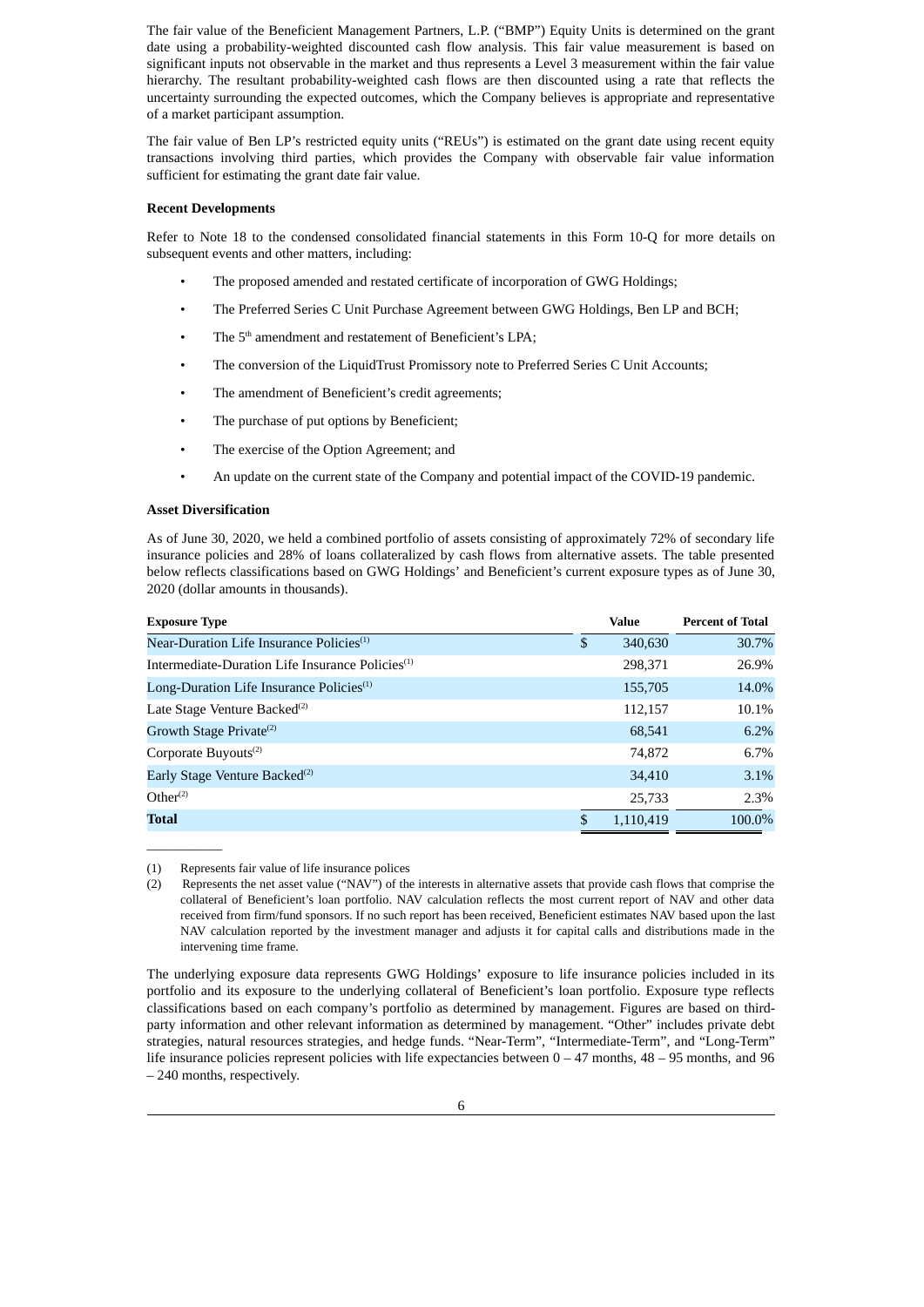The following sections contain information on each of the secondary life insurance assets and Beneficient loans receivable separately.

## *Secondary Life Insurance Assets*

Our portfolio of life insurance policies, owned by our subsidiaries as of June 30, 2020, is summarized below:

# **Life Insurance Portfolio Summary**

| Total life insurance portfolio face value of policy benefits (in thousands) | \$<br>1,960,826         |
|-----------------------------------------------------------------------------|-------------------------|
| Average face value per policy (in thousands)                                | \$<br>1.779             |
| Average face value per insured life (in thousands)                          | \$<br>1,915             |
| Weighted average age of insured (years)                                     | 82.7                    |
| Weighted average life expectancy estimate (years)                           | 6.9                     |
| Total number of policies                                                    | 1,102                   |
| Number of unique lives                                                      | 1,024                   |
| Demographics                                                                | 74% Male:<br>26% Female |
| Number of smokers                                                           | 45                      |
| Largest policy as % of total portfolio face value                           | 0.7%                    |
| Average policy as % of total portfolio                                      | 0.1%                    |
| Average annual premium as % of face value                                   | 3.6%                    |

Our portfolio of life insurance policies, owned by our subsidiaries as of June 30, 2020, organized by the insured's current age and the associated number of policies and policy benefits, is summarized below:

# **Distribution of Policies and Policy Benefits by Current Age of Insured**

|                |         |                              |                                  | <b>Percentage of Total</b>   | Weighted                         |                              |
|----------------|---------|------------------------------|----------------------------------|------------------------------|----------------------------------|------------------------------|
| <b>Min Age</b> | Max Age | Number of<br><b>Policies</b> | <b>Policy</b><br><b>Benefits</b> | Number of<br><b>Policies</b> | <b>Policy</b><br><b>Benefits</b> | <b>Average LE</b><br>(Years) |
| 95             | 102     | $24 \text{ }$ \$             | 45,602                           | 2.2%                         | 2.3%                             | 2.1                          |
| 90             | 94      | 144                          | 286,510                          | 13.0%                        | 14.6%                            | 3.1                          |
| 85             | 89      | 237                          | 550,928                          | 21.5%                        | 28.1%                            | 4.9                          |
| 80             | 84      | 229                          | 408,437                          | 20.8%                        | 20.8%                            | 7.3                          |
| 75             | 79      | 218                          | 380,759                          | 19.8%                        | 19.4%                            | 9.8                          |
| 70             | 74      | 197                          | 229,052                          | 17.9%                        | 11.7%                            | 10.8                         |
| 60             | 69      | 53                           | 59,538                           | 4.8%                         | 3.1%                             | 11.2                         |
| <b>Total</b>   |         | $1,102$ \$                   | 1.960.826                        | 100.0%                       | 100.0%                           | 6.9                          |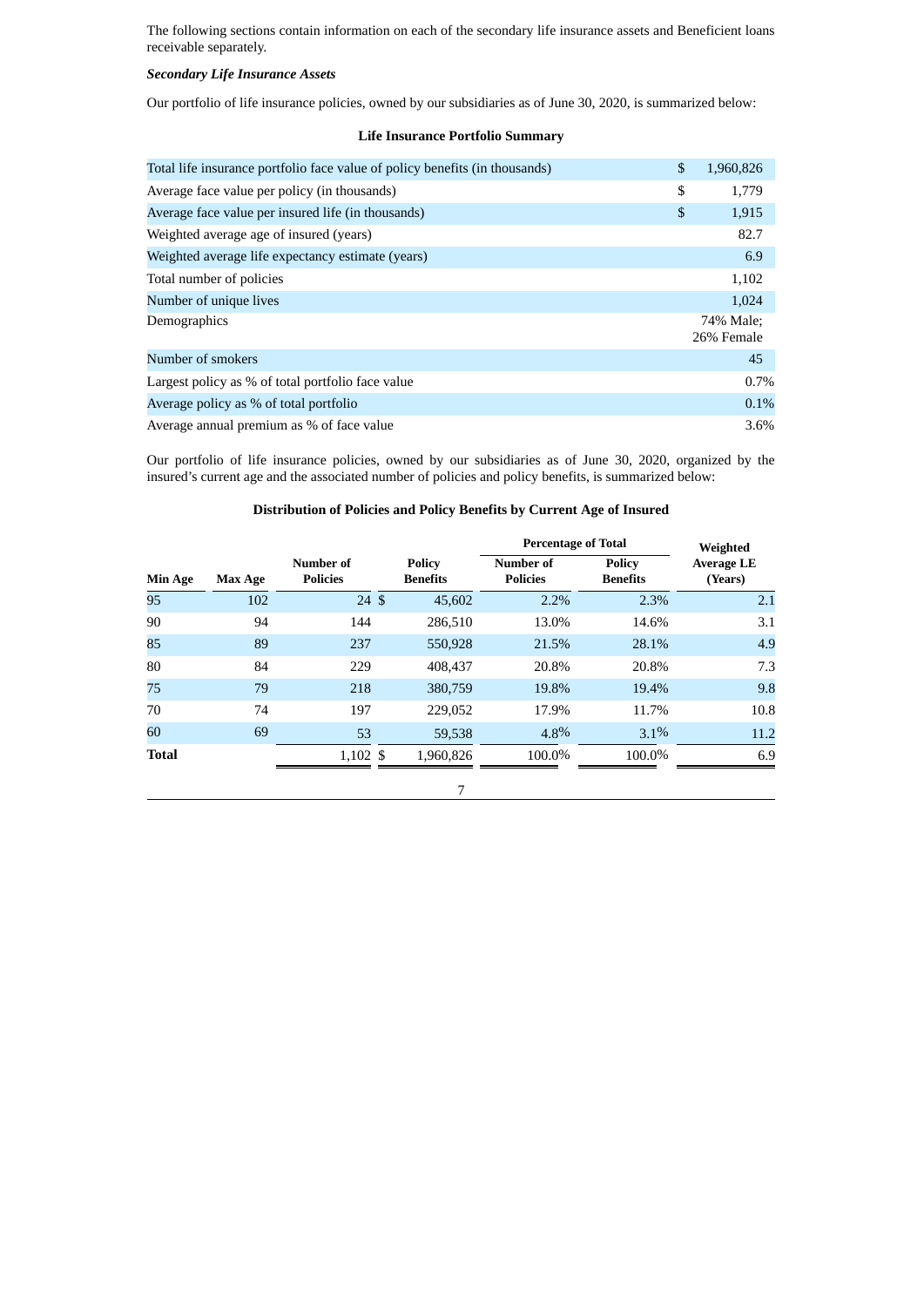Our portfolio of life insurance policies, owned by our subsidiaries as of June 30, 2020, organized by the insured's estimated life expectancy estimates and associated policy benefits, is summarized below:

### **Distribution of Policies by Current Life Expectancies of Insured**

|                    |                                                           |                     |                                          |                              | <b>Percentage of Total</b>       |
|--------------------|-----------------------------------------------------------|---------------------|------------------------------------------|------------------------------|----------------------------------|
| Min LE<br>(Months) | Number of<br><b>Max LE</b><br><b>Policies</b><br>(Months) |                     | <b>Policy Benefits</b><br>(in Thousands) | Number of<br><b>Policies</b> | <b>Policy</b><br><b>Benefits</b> |
| $\bf{0}$           | 47                                                        | 290S                | 485,706                                  | 26.3%                        | 24.8%                            |
| 48                 | 71                                                        | 237                 | 420,395                                  | 21.5%                        | 21.5%                            |
| 72                 | 95                                                        | 191                 | 339,695                                  | 17.3%                        | 17.3%                            |
| 96                 | 119                                                       | 168                 | 310,402                                  | 15.3%                        | 15.8%                            |
| 120                | 143                                                       | 111                 | 176,451                                  | 10.1%                        | 9.0%                             |
| 144                | 179                                                       | 86                  | 159,421                                  | 7.8%                         | 8.1%                             |
| 180                | 240                                                       | 19                  | 68.756                                   | 1.7%                         | 3.5%                             |
| <b>Total</b>       |                                                           | $1,102 \text{ }$ \$ | 1,960,826                                | 100.0%                       | 100.0%                           |

We rely on the payment of policy benefit claims by life insurance companies as a significant source of cash inflow. The life insurance assets we own represent obligations of third-party life insurance companies to pay the benefit amount under the policy upon the mortality of the insured. As a result, we manage this credit risk exposure by generally purchasing policies issued by insurance companies with investment-grade ratings from Standard & Poor's, and diversifying our life insurance portfolio among a number of insurance companies.

The yield to maturity on bonds issued by life insurance carriers reflects, among other things, the credit risk (risk of default) of such insurance carrier. We follow the yields on certain publicly traded life insurance company bonds because this information is part of the data we consider when valuing our portfolio of life insurance policies for our financial statements.

The average yield to maturity of publicly traded life insurance company bonds data we consider as inputs to our life insurance portfolio valuation process was 1.80% as of June 30, 2020. We believe this reflects, in part, the financial market's judgment that credit risk is low with regard to these carriers' financial obligations. The obligations of life insurance carriers to pay life insurance policy benefits ranks senior to all of their other financial obligations, including the senior bonds they issue. As of June 30, 2020, approximately 96.3% of the face value of policy benefits in our life insurance portfolio were issued by insurance companies with investment-grade credit ratings from Standard & Poor's.

As of June 30, 2020, our ten largest life insurance company credit exposures and the Standard & Poor's credit rating of their respective financial strength and claims-paying ability is set forth below:

| Rank           | <b>Policy Benefits</b><br>(in Thousands) | Percentage of<br><b>Policy Benefit</b><br><b>Amount</b> | <b>Insurance Company</b>                         | <b>S&amp;P</b> Insurer<br><b>Financial</b><br><b>Strength Rating</b> |
|----------------|------------------------------------------|---------------------------------------------------------|--------------------------------------------------|----------------------------------------------------------------------|
| $\mathbf{1}$   | \$<br>284,942                            |                                                         | 14.5% John Hancock Life Insurance Company        | $AA-$                                                                |
| $\overline{2}$ | 216,904                                  |                                                         | 11.1% Lincoln National Life Insurance Company    | $AA-$                                                                |
| 3              | 205,936                                  |                                                         | 10.5% AXA Equitable Life Insurance Company       | $A^+$                                                                |
| $\overline{4}$ | 182,538                                  |                                                         | 9.3% Transamerica Life Insurance Company         | $A+$                                                                 |
| 5              | 158,240                                  |                                                         | 8.1% Brighthouse Life Insurance Company          | $AA-$                                                                |
| 6              | 87,839                                   |                                                         | 4.5% American General Life Insurance Company     | $A+$                                                                 |
| 7              | 85,998                                   |                                                         | 4.4% Pacific Life Insurance Company              | $AA-$                                                                |
| 8              | 67,376                                   |                                                         | 3.4% ReliaStar Life Insurance Company            | $A+$                                                                 |
| 9              | 62,445                                   |                                                         | 3.2% Massachusetts Mutual Life Insurance Company | $AA+$                                                                |
| 10             | 60,558                                   |                                                         | 3.1% Security Life of Denver Insurance Company   | $A+$                                                                 |
|                | \$<br>1,412,776                          | 72.1%                                                   |                                                  |                                                                      |

#### **Distribution of Policy Benefits by Top 10 Insurance Companies**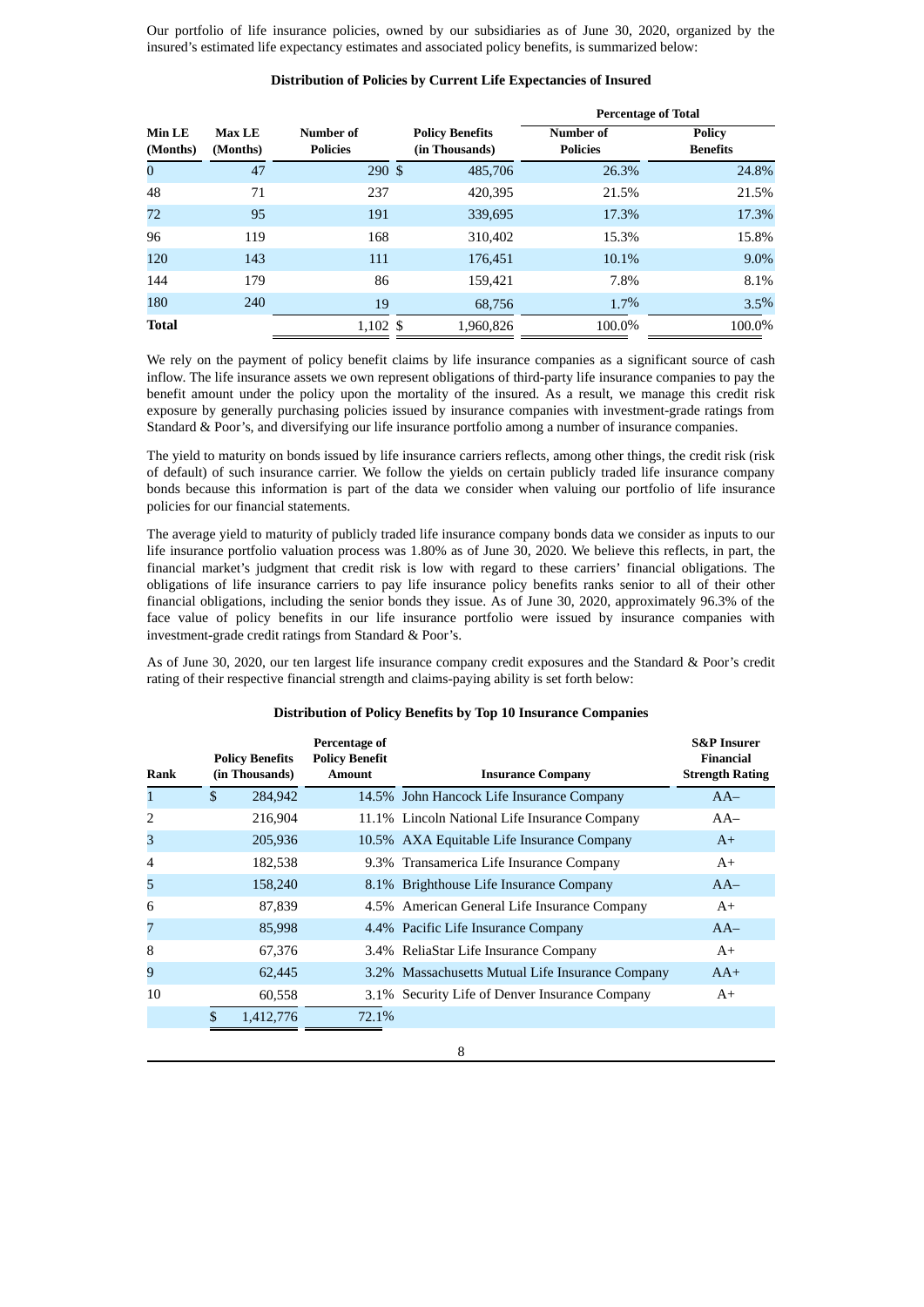#### *Beneficient Loans Receivable*

Beneficient's primary operations pertain to its liquidity products whereby Ben LP, through its subsidiaries, extends loans collateralized by cash flows from illiquid alternative assets and provides services to the trustees who administer the collateral. Beneficient's core business products are its Exchange Trust, LiquidTrust and the InterChange Trust (introduced in 2020). Beneficient's clients select one of these products and place their alternative assets into the custody trust that is a constituent member of a trust structure called the "ExAlt Plan<sup>TM</sup>" (comprised of Exchange Trusts, LiquidTrusts, Custody Trusts, Collective Trusts, and Funding Trusts). The ExAlt Plan<sup> $TM$ </sup> then delivers to Beneficient's clients the consideration required by the specific product selected by those clients. At the same time, Beneficient, through a subsidiary, extends a loan to the ExAlt  $Plan^{TM}$ . The proceeds (cash or securities of Ben LP or its affiliates) of that loan to the ExAlt Plan<sup>TM</sup> are ultimately paid to the client. The cash flows from the client's alternative asset support the repayment of the loans plus any related interest and fees.

Beneficient held loans receivable with a carrying value of \$210.5 million and \$232.3 million at June 30, 2020 and December 31, 2019. Loans are carried at the principal amount outstanding, plus interest paid in kind, less allowance for loan loss and net of any unearned income. Loans bear contractual interest at the greater of 14% plus or minus 95% of certain income or losses of the associated Funding Trust or 1-month LIBOR plus 10%, compounded monthly. In the event an alternative reference rate is required, the Secured Overnight Financing Rate ("SOFR") would replace LIBOR, as contemplated in our loan agreements. The primary source of repayment for the loans and related fees is cash flows from the alternative assets collateralizing the loans. Interest income on loans is accrued on the principal amount outstanding and interest compounds on a monthly basis.

As of June 30, 2020, Beneficient's loan portfolio had exposure to 120 professionally managed alternative investment funds, comprised of 368 underlying investments, and approximately 87 percent of Beneficient's loan portfolio (based on NAV) was collateralized by investments in private companies.

Beneficient's loan portfolio diversification spans across these industry sectors and geographic regions for the periods shown below (dollar amounts in thousands):

|                                                        | <b>June 30, 2020</b> |                                   | <b>December 31, 2019</b> |                     |  |  |  |  |
|--------------------------------------------------------|----------------------|-----------------------------------|--------------------------|---------------------|--|--|--|--|
| <b>Industry Sector</b>                                 | Value                | <b>Percent of</b><br><b>Total</b> | <b>Value</b>             | Percent of<br>Total |  |  |  |  |
| <b>Health Care Equipment and Services</b>              | \$<br>65,519         | $20.8\%$ \$                       | 94,325                   | 25.0%               |  |  |  |  |
| Pharmaceuticals, Biotechnology and Life Sciences       | 46,636               | 14.8%                             | 73,002                   | 19.3%               |  |  |  |  |
| Other <sup>(1)</sup>                                   | 36,538               | 11.5%                             | 42,954                   | 11.3%               |  |  |  |  |
| Semiconductors and Semiconductor Equipment             | 32,544               | 10.3%                             | 11,983                   | 3.2%                |  |  |  |  |
| <b>Food and Staples Retailing</b>                      | 28,035               | 8.9%                              | 20,507                   | 5.4%                |  |  |  |  |
| Diversified Financials                                 | 27,845               | 8.8%                              | 27,418                   | 7.3%                |  |  |  |  |
| <b>Telecommunication Services</b>                      | 25,121               | $8.0\%$                           | 40,356                   | 10.7%               |  |  |  |  |
| <b>Utilities</b>                                       | 21,176               | 6.7%                              | 17,768                   | 4.7%                |  |  |  |  |
| Software and Services                                  | 20,251               | 6.4%                              | 21,858                   | 5.8%                |  |  |  |  |
| Not Applicable (e.g., Escrow, Earnouts) <sup>(1)</sup> | 12,048               | $3.8\%$                           | 27,829                   | 7.3%                |  |  |  |  |
| <b>Total</b>                                           | \$<br>315,713        | $100.0\%$ \$                      | 378,000                  | 100.0%              |  |  |  |  |

|                       | <b>June 30, 2020</b> |                                   |      | <b>December 31, 2019</b> |                                   |  |  |  |  |
|-----------------------|----------------------|-----------------------------------|------|--------------------------|-----------------------------------|--|--|--|--|
| Geography             | <b>Value</b>         | <b>Percent of</b><br><b>Total</b> |      | Value                    | <b>Percent of</b><br><b>Total</b> |  |  |  |  |
| North America         | \$<br>174,187        | $55.2\%$ \$                       |      | 215,462                  | 57.0%                             |  |  |  |  |
| Western Europe        | 49,031               | 15.5%                             |      | 81,769                   | 21.6%                             |  |  |  |  |
| Asia                  | 47,638               | 15.1%                             |      | 25,163                   | 6.7%                              |  |  |  |  |
| Latin & South America | 29,774               | 9.4%                              |      | 22,402                   | 5.9%                              |  |  |  |  |
| Other <sup>(2)</sup>  | 15,083               | 4.8%                              |      | 33.204                   | 8.8%                              |  |  |  |  |
| <b>Total</b>          | \$<br>315,713        | 100.0%                            | - \$ | 378,000                  | 100.0%                            |  |  |  |  |

<sup>(1)</sup> Industries in this category each comprise less than 5 percent as of June 30, 2020. Not Applicable (e.g., Escrow, Earnouts) is shown separately as it comprised greater than 5 percent as of December 31, 2019.

 $\overline{\phantom{a}}$  ,  $\overline{\phantom{a}}$  ,  $\overline{\phantom{a}}$  ,  $\overline{\phantom{a}}$  ,  $\overline{\phantom{a}}$  ,  $\overline{\phantom{a}}$  ,  $\overline{\phantom{a}}$  ,  $\overline{\phantom{a}}$  ,  $\overline{\phantom{a}}$  ,  $\overline{\phantom{a}}$  ,  $\overline{\phantom{a}}$  ,  $\overline{\phantom{a}}$  ,  $\overline{\phantom{a}}$  ,  $\overline{\phantom{a}}$  ,  $\overline{\phantom{a}}$  ,  $\overline{\phantom{a}}$ 

<sup>(2)</sup> Locations in this category each comprise less than 5 percent.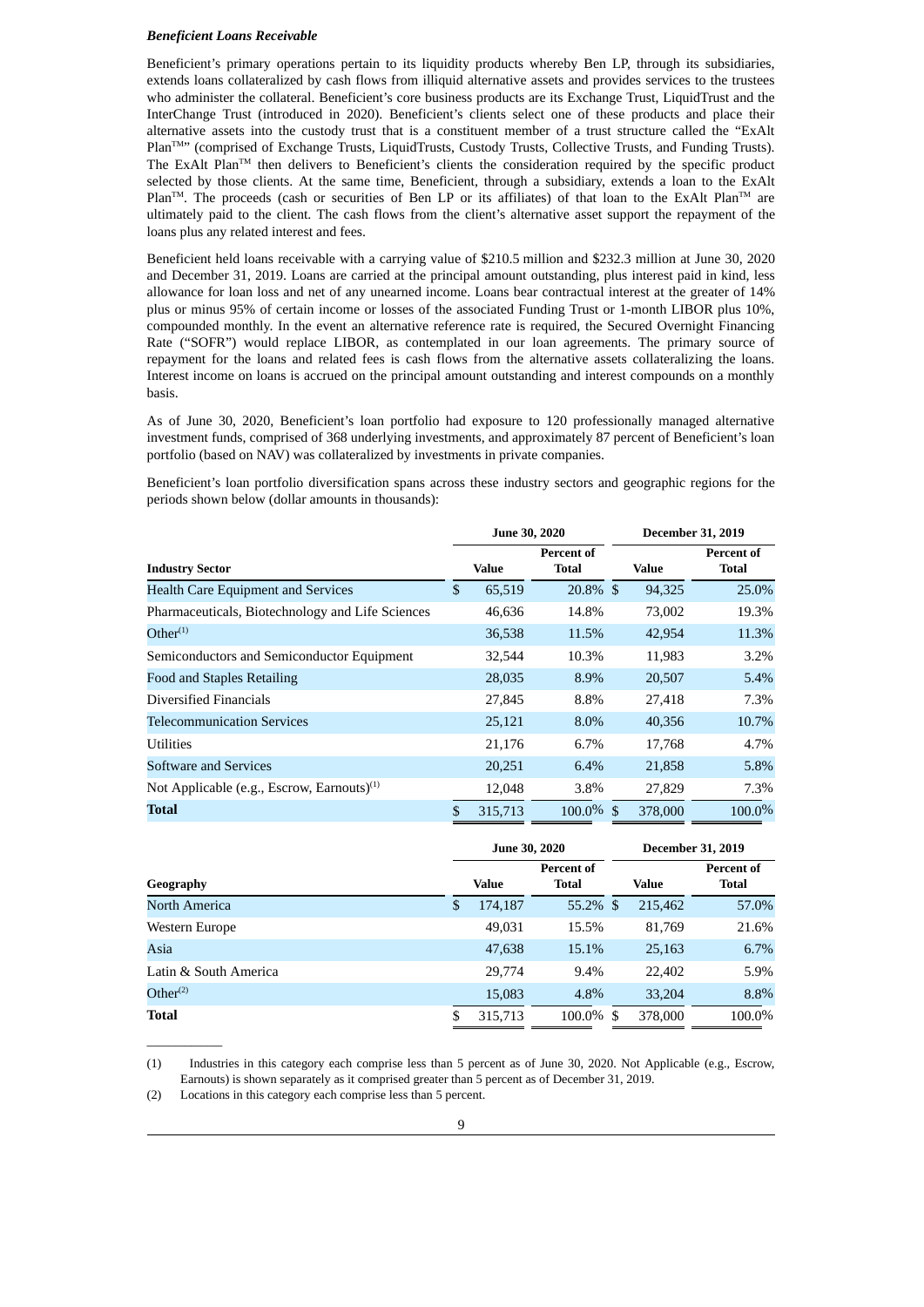Values represent the NAV of the interests in alternative assets, the cash flows of which comprise the collateral of Beneficient's loan portfolio. Assets in the collateral portfolio consist primarily of interests in alternative investment vehicles (also referred to as "funds") that are managed by a group of U.S. and non-U.S. based alternative asset management firms that invest in a variety of financial markets and utilize a variety of investment strategies. The vintages of the funds in the collateral portfolio as of June 30, 2020 ranged from 1998 to 2016.

As Beneficient grows its loan portfolio, Beneficient will monitor the diversity of its collateral portfolio through the use of concentration guidelines. These guidelines were established, and will be periodically updated, through a data driven approach based on asset type, fund manager, vintage of fund, industry segment and geography to manage portfolio risk. Beneficient will refer to these guidelines when making decisions about new financing opportunities; however, these guidelines will not restrict Beneficient from entering into financing opportunities that would result in Beneficient having exposure outside of its concentration guidelines. In addition, changes to Beneficient's collateral portfolio may lag changes to the concentration guidelines. As such, Beneficient's collateral portfolio may, at any given time, have exposures that are outside of its concentration guidelines to reflect, among other things, attractive financing opportunities, limited availability of assets, or other business reasons. Given Beneficient's limited operating history, its collateral portfolio as of June 30, 2020 had exposure to certain alternative investment vehicles and investments in private companies that were outside of those guidelines.

Classifications by industry sector, exposure type and geography reflect classification of investments held in funds or companies held directly in the collateral portfolio. Investments reflect the assets listed by the general partner of a fund as held by the fund and have a positive or negative net asset value. Typical assets include portfolio companies, limited partnership interests in other funds, and net other assets, which are a fund's cash and other current assets minus liabilities. The alternative assets that serve as collateral for Beneficient's loan portfolio are primarily limited partnership interests, and the limited partnership agreements governing those interests generally include restrictions on disclosure of fund-level information, including fund names and company names in the funds.

Industry sector is based on Global Industry Classification Standard (GICS®) Level 2 classification (also known as "Industry Group") of companies held in the collateral portfolio by funds or directly, subject to certain adjustments by us. "Other" classification is not a GICS ® classification. "Other" classification reflects companies in the GICS ® classification categories of Automobiles & Components, Banks, Commercial & Professional Services, Consumer Durables & Apparel, Consumer Services, Energy, Food, Beverage & Tobacco, Household & Personal Products, Insurance, Materials, Media & Entertainment, Real Estate, Retailing, Semiconductors & Semiconductors Equipment, Tech Hardware & Equipment, and Transportation. N/A includes investments assets that we have determined do not have an applicable GICS Level 2 classification, such as Net Other Assets and investments that are not operating companies.

Investment exposure type reflects classifications based on each fund's current investment strategy stage as determined by us. "Other" includes private debt strategies, natural resources strategies and hedge funds.

Geography reflects classifications determined by us based on each underlying investment. "Other" geography classification includes Israel, Australia and Eastern Europe.

#### **Principal Revenue and Expense Items**

During the three and six months ended June 30, 2020 and 2019, we earned revenues from the following primary sources:

- *Revenue realized from maturities of life insurance policies*. We recognize the difference between the face value of the policy benefits and carrying value when an insured event has occurred and determine that collection of the policy benefits is realizable and reasonably assured. Revenue from a transaction must meet both criteria in order to be recognized. We generally collect the face value of the life insurance policy from the insurance company within 45 days of our notification of the insured's mortality.
- *• Change in Fair Value of Life Insurance Policies*. We value our life insurance portfolio investments for each reporting period in accordance with the fair value principles discussed herein, which reflects the expected receipt of policy benefits in future periods, net of premium costs, as shown in our condensed consolidated financial statements.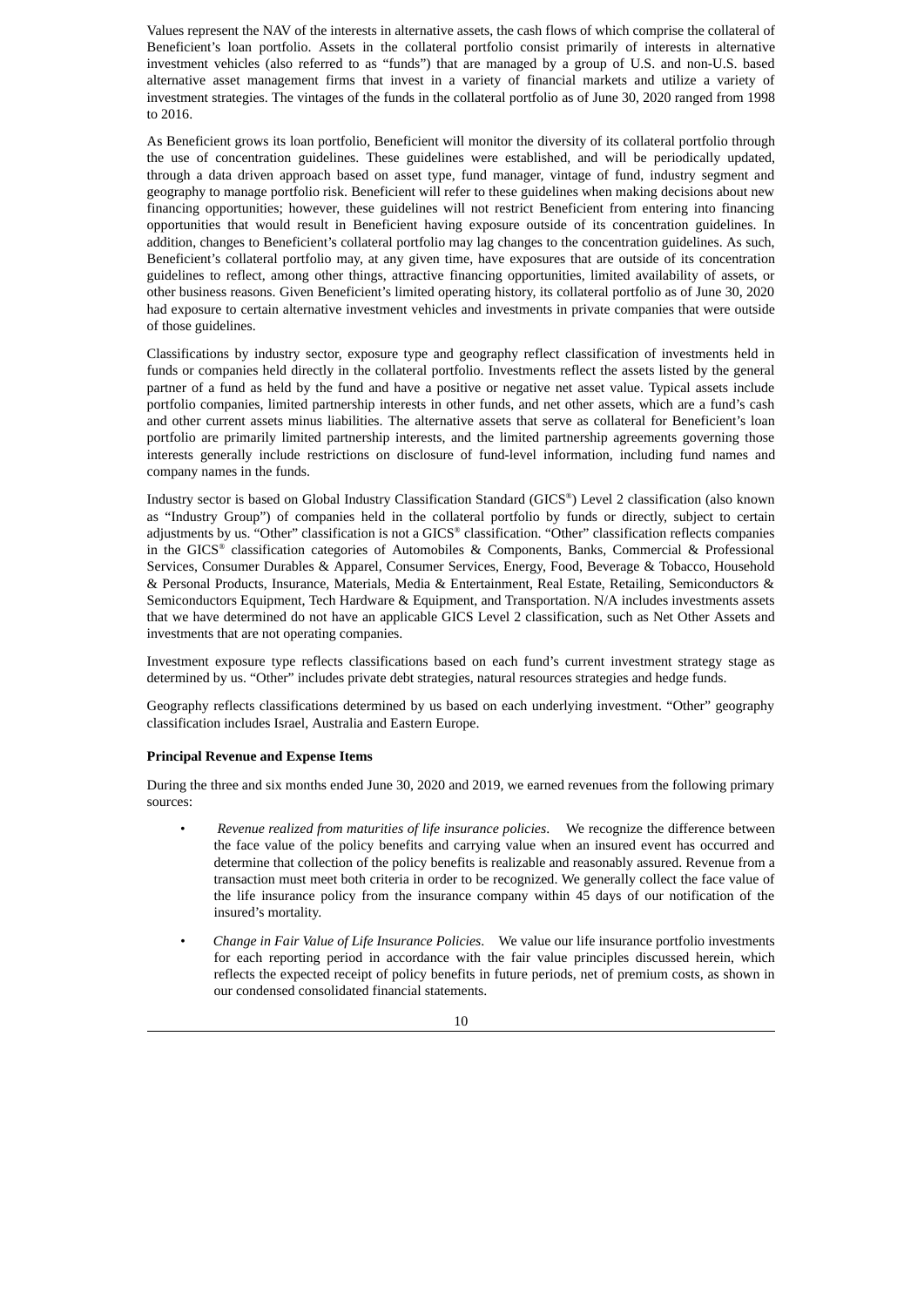- *• Interest Income.* Includes interest income on Beneficient's loan portfolio and on the LiquidTrust promissory note, including discount amortization as applicable. See the discussion above under "Critical Accounting Policies and Estimates — Purchased Loans" for further information on our accounting for PCI and non-PCI loans.
- *Trust Services.* Trust administration fees are earned for providing administrative services to trustees for existing liquidity solution clients. The performance obligation under these agreements is satisfied over time as the administration and management services are provided. Fees are recognized monthly based upon the beginning of quarter (in advance) net asset value plus any remaining unfunded loan commitments and the applicable fee rate of the account as outlined in the agreement. Payment frequency is defined in the individual contracts, which primarily stipulate billings on a quarterly basis in advance. Fees that have been billed in advance are reflected as Deferred Income until earned. Trust services revenues were added beginning January 1, 2020, as a result of the consolidation of Beneficient on December 31, 2019.

During the three and six months ended June 30, 2020 and 2019, our main components of expense are summarized below:

- *Interest Expense.* We recognize and record interest expenses associated with the costs of financing our life insurance portfolio and our investment in Beneficient. These expenses include interest paid to our senior lenders under our second amended and restated senior credit facility with LNV Corporation ("LNV Credit Facility"), as well as interest paid on our L Bonds, Seller Trust L Bonds and other outstanding indebtedness, including Beneficient's other borrowings. When we issue debt, we amortize the financing costs (commissions and other fees) associated with such indebtedness over the outstanding term of the financing and classify it as interest expense.
- *Employee Compensation and Benefits*. Employee compensation and benefits includes salaries, bonuses and other incentives and costs of employee benefits. Also included are significant non-cash compensation expense related to Beneficient's equity incentive plans for the three and six months ended June 30, 2020.
- *Selling, General and Administrative Expenses*. We recognize and record expenses in our business operations as incurred, including operations related to the servicing of life insurance policies, the origination and servicing of loans and costs associated with trust administration. These expenses include legal and professional fees, sales, marketing, occupancy and other expenditures.

Additional components of our net earnings include:

• *Earnings (Loss) from Equity Method Investment*. Prior to the Investment and Exchange Agreements on December 31, 2019, we accounted for our investment in the common units of Ben LP ("Common Units") using the equity method. Under this method, we recorded our share of the net earnings or losses attributable to Ben LP common unitholders, on a one quarter lag, as a separate line on our consolidated statements of operations. We also account for our investment in FOXO as an equity method investment, which is also included in earnings (loss) from equity method investment in our consolidated statements of operations. We had losses from equity method investments of \$1.3 million and earnings from equity method investments of \$0.6 million during the three months ended June 30, 2020 and 2019, respectively. We had losses from equity method investments of \$2.8 million and \$1.3 million during the six months ended June 30, 2020 and 2019, respectively.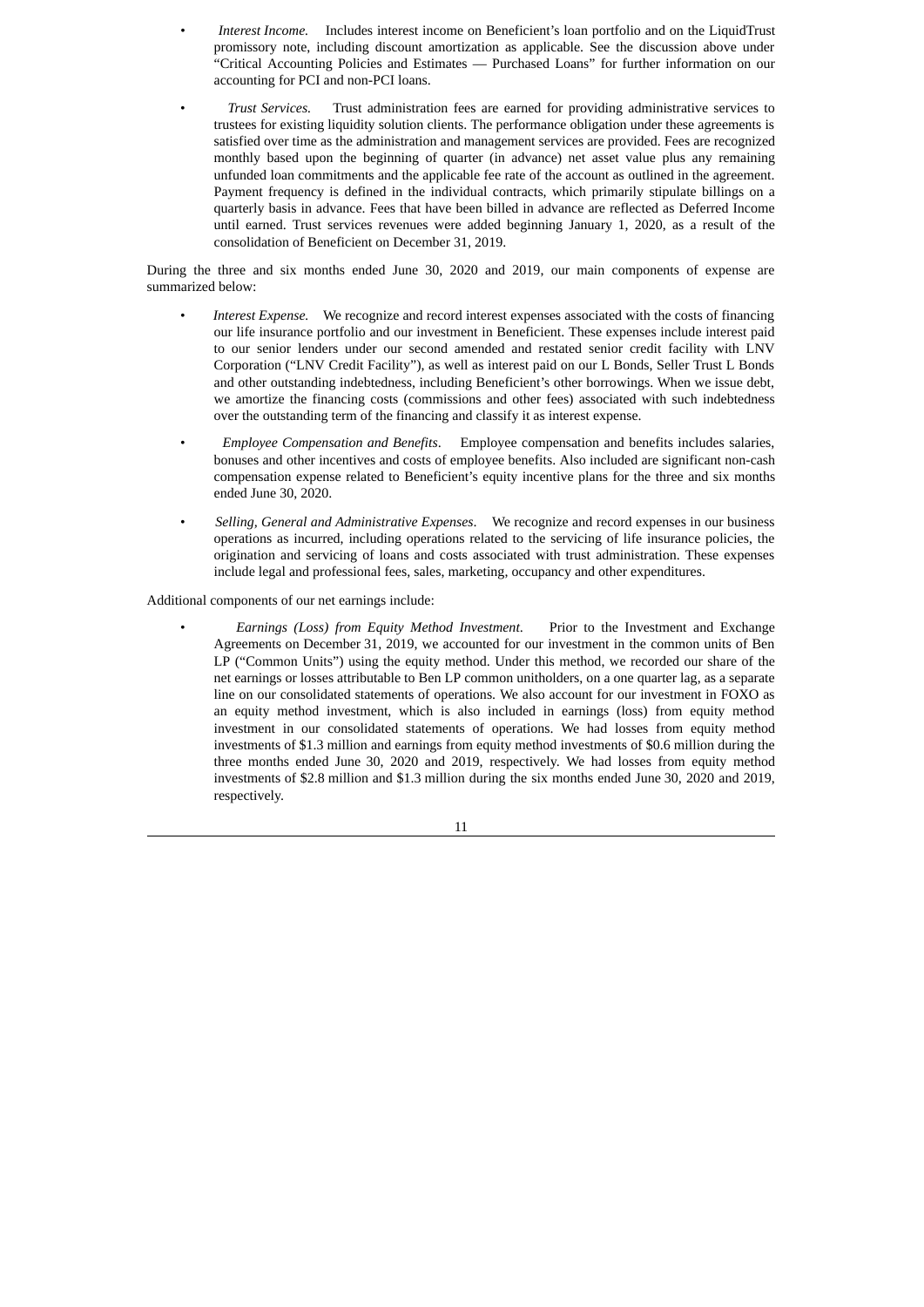### **Results of Operations — Three and Six Months Ended June 30, 2020 Compared to the Same Periods in 2019**

The following is our analysis of the results of operations for the periods indicated below. This analysis should be read in conjunction with our condensed consolidated financial statements and related notes (dollar values in thousands).

*Revenue from Secondary Life Insurance*

|                                                                                            |    | <b>Three Months Ended</b> | <b>June 30,</b> |          |     | <b>Six Months Ended</b><br><b>June 30,</b> |               |           |
|--------------------------------------------------------------------------------------------|----|---------------------------|-----------------|----------|-----|--------------------------------------------|---------------|-----------|
|                                                                                            |    | 2020                      |                 | 2019     |     | 2020                                       |               | 2019      |
| Revenue realized from maturities of life insurance<br>$\mathbb{S}$<br>policies             |    | 27,136                    | \$              | 17,655   | \$. | 46,603                                     | \$            | 39,412    |
| Revenue recognized from change in fair value of life<br>insurance policies                 |    | 5,278                     |                 | 18,279   |     | 17,455                                     |               | 33,850    |
| Premiums and other annual fees paid                                                        |    | (17, 626)                 |                 | (16,004) |     | (34, 825)                                  |               | (31, 836) |
| Gain on life insurance policies, net                                                       | \$ | 14,788                    | \$              | 19,930   | \$  | 29,233                                     | \$            | 41,426    |
| Attribution of gain on life insurance policies, net:                                       |    |                           |                 |          |     |                                            |               |           |
| Change in estimated probabilistic cash flows, net of<br>premium and other annual fees paid | \$ | (2,277)                   | \$              | 1,118    | \$  | (1,625)                                    | \$            | 2,417     |
| Net revenue recognized at maturity                                                         |    | 17,065                    |                 | 16,968   |     | 30,858                                     |               | 32,706    |
| Unrealized gain on acquisitions                                                            |    |                           |                 | 1,844    |     |                                            |               | 6,303     |
| Gain on life insurance policies, net                                                       | \$ | 14,788                    | \$              | 19,930   | \$  | 29,233                                     | $\mathcal{S}$ | 41,426    |
| Number of policies acquired                                                                |    |                           |                 | 15       |     |                                            |               | 75        |
| Face value of purchases                                                                    | \$ |                           | \$              | 12,955   | \$  |                                            | \$            | 93,166    |
| Purchases (initial cost basis)                                                             | \$ |                           | \$              | 4,146    | \$  |                                            | \$            | 31,539    |
| Unrealized gain on acquisition (% of face value)                                           |    | n/a                       |                 | 14.2%    |     | n/a                                        |               | 6.8%      |
| Number of policies matured                                                                 |    | 29                        |                 | 19       |     | 49                                         |               | 39        |
| Face value of matured policies                                                             | \$ | 39,889                    | \$              | 22,998   | \$  | 65,391                                     | \$            | 53,457    |
| Net revenue recognized at maturity event (% of face<br>value matured)                      |    | 42.8%                     |                 | 73.8%    |     | 47.2%                                      |               | 61.2%     |

Revenue from changes in estimated probabilistic cash flows, net of premiums paid was \$(2.3) million and \$1.1 million during the three months ended June 30, 2020 and 2019, respectively, and \$(1.6) million and \$2.4 million for the six months ended June 30, 2020 and 2019, respectively. The decreases of \$5.1 million and 12.2 million in gain on life insurance policies for the three and six months ended June 30, 2020, over the comparable prior year periods, was driven by a combination of no gain on policy acquisitions, higher premiums paid and maturities of policies with a higher cumulative cost basis.

The Company did not purchase any life insurance policies during the first six months of 2020. The face value of life insurance policies purchased in the first six months of 2019 was \$93.2 million. The resulting unrealized gain on acquisition was nil and \$1.8 million for the three months ended June 30, 2020 and 2019, respectively, and nil and \$6.3 million in the six months ended June 30, 2020 and 2019, respectively. The absence of unrealized gain on acquisition in the current year periods is the result of a strategic decision to significantly reduce capital allocated to purchasing additional life insurance policies in the secondary market and to increase capital allocated toward providing liquidity to a broader range of alternative assets through additional investments in Beneficient. On December 31, 2019, we obtained the right to appoint a majority of the board of directors of the general partner of Ben LP. As a result of this change-of-control event, we reported the results of Ben LP and its subsidiaries on a consolidated basis beginning on the transaction date of December 31, 2019. We believe Beneficient can finance investments in alternative assets that will generally produce higher actual and riskadjusted returns than those we can generally achieve from life insurance policies acquired in the secondary market. Furthermore, although we believe that our portfolio of life insurance policies is a meaningful component of a growing diversified alternative asset portfolio, we continue to explore strategic alternatives for our life insurance portfolio aimed at maximizing its value, including a possible sale, refinancing or recapitalization of our life insurance portfolio.

The face value of matured policies was \$39.9 million and \$23.0 million for the three months ended June 30, 2020 and 2019, respectively, and \$65.4 million and \$53.5 million for the six months ended June 30, 2020, respectively, reflecting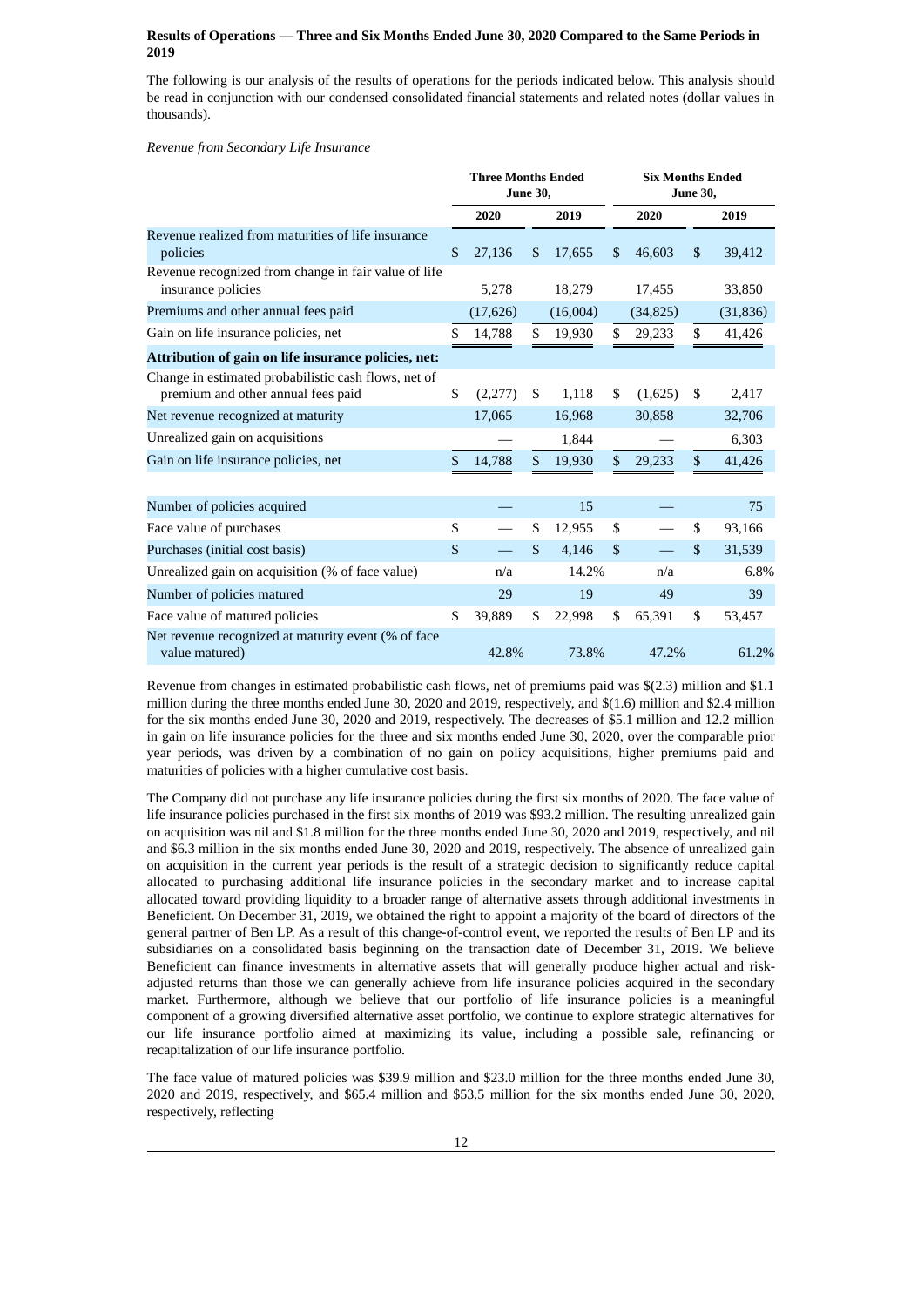an increase in face value of matured policies of \$16.9 million and \$11.9 million, respectively, during those same periods. The resulting revenue recognized at maturity was \$27.1 million and \$17.7 million during the three months ended June 30, 2020 and 2019, respectively, and \$46.6 million and \$39.4 million during the six months ended June 30, 2020 and 2019, respectively. The increased revenue recognized at maturity during the comparable periods reflects the continued aging of the existing portfolio with no additional policies being added.

*Interest Income, Trust Services Revenues and Other Income (in thousands)*

|                         |   | <b>Three Months Ended</b><br><b>June 30,</b> |            | <b>Six Months Ended</b><br><b>June 30,</b> |      |       |  |
|-------------------------|---|----------------------------------------------|------------|--------------------------------------------|------|-------|--|
|                         |   | 2020                                         | 2019       | 2020                                       | 2019 |       |  |
| Interest income         | S | 12,671 \$                                    | 3,881 \$   | 26,660 \$                                  |      | 7,337 |  |
| Trust services revenues |   | 4.829                                        |            | 9,856                                      |      |       |  |
| Other income            |   | 36,501                                       | 199        | 36.597                                     |      | 464   |  |
| Total                   |   | 54,001 \$                                    | $4,080$ \$ | 73,113 \$                                  |      | 7,801 |  |

Interest income increased \$8.8 million and \$19.3 million during the three and six months ended June 30, 2020, respectively, compared to the same periods in 2019, primarily due to the consolidation of Beneficient, which added \$11.3 million and \$23.5 million to interest income during the three and six months ended June 30, 2020, respectively. We also added \$1.1 million per quarter in 2020 of interest income from the promissory note between GWG Life and certain LiquidTrusts entered into on May 31, 2019, as discussed in Note 6 to the condensed consolidated financial statements. These increases during the three and six months ended June 30, 2020 were partially offset by \$2.4 million and \$4.8 million, respectively, of interest on the commercial loan between GWG Life and Beneficient, which was reported in interest income during the three and six months ended June 30, 2019, prior to the consolidation of Beneficient on December 31, 2019. This intercompany interest was eliminated in consolidation beginning January 1, 2020.

Trust services revenues related to Beneficient's trust administration services were added beginning January 1, 2020, as a result of the consolidation of Beneficient on December 31, 2019.

Other income increased \$36.3 million and \$36.1 million during the three and six months ended June 30, 2020, compared to the same periods in 2019, due to \$36.3 million of income recognized during the second quarter by Beneficient as a result of the forfeiture of vested equity-based compensation related to one former director of Beneficient. A substantial majority of the former director's equity-based compensation units were fully vested, and the related expense was recorded in prior periods. The provisions of the award agreements related to the forfeiture of vested units resulted in the previous expense being recorded to other income in the current period.

|                                                                             |                 | Three Months Ended June 30. |           |                         | Six Months Ended June 30. |               |            |      |           |      |         |  |                         |
|-----------------------------------------------------------------------------|-----------------|-----------------------------|-----------|-------------------------|---------------------------|---------------|------------|------|-----------|------|---------|--|-------------------------|
|                                                                             | 2020            |                             | 2019      | Increase/<br>(Decrease) |                           |               |            | 2020 |           | 2019 |         |  | Increase/<br>(Decrease) |
| Interest expense (including<br>amortization of deferred<br>financing costs) | \$<br>37.142 \$ |                             | 28,487 \$ |                         | $8.655$ \$                |               | 73.013 \$  |      | 55,462 \$ |      | 17,551  |  |                         |
| Employee compensation and<br>benefits                                       | 11.840          |                             | 6.794     |                         | 5.046                     |               | 89.544     |      | 11.948    |      | 77,596  |  |                         |
| Legal and professional fees                                                 | 7,643           |                             | 4.722     |                         | 2,921                     |               | 13,806     |      | 7,669     |      | 6,137   |  |                         |
| Other expenses, including<br>provision for loan losses                      | 12.095          |                             | 5.938     |                         | 6.157                     |               | 16.407     |      | 8.766     |      | 7,641   |  |                         |
| <b>Total expenses</b>                                                       | \$<br>68,720 \$ |                             | 45,941    | S                       | 22,779                    | <sup>\$</sup> | 192,770 \$ |      | 83.845 \$ |      | 108,925 |  |                         |

*Interest and Operating Expenses (in thousands)*

The increase in interest expense for the three and six months ended June 30, 2020, compared to the same periods in 2019, was primarily due to the increase in the average outstanding L Bonds during each of the comparative periods. These increases in balances resulted in increases in interest expense, including amortization of deferred financing costs, of \$8.7 million and \$17.6 million during the three and six months ended June 30, 2020, compared to the same periods in 2019. Also, the consolidation of Beneficient beginning December 31, 2019 increased interest expense by \$2.3 million and \$4.0 million for the three and six months ended June 30, 2020, respectively, compared to the same periods in 2019, related to Beneficient's other borrowings. Additionally, \$1.1 million and \$1.6 million of increased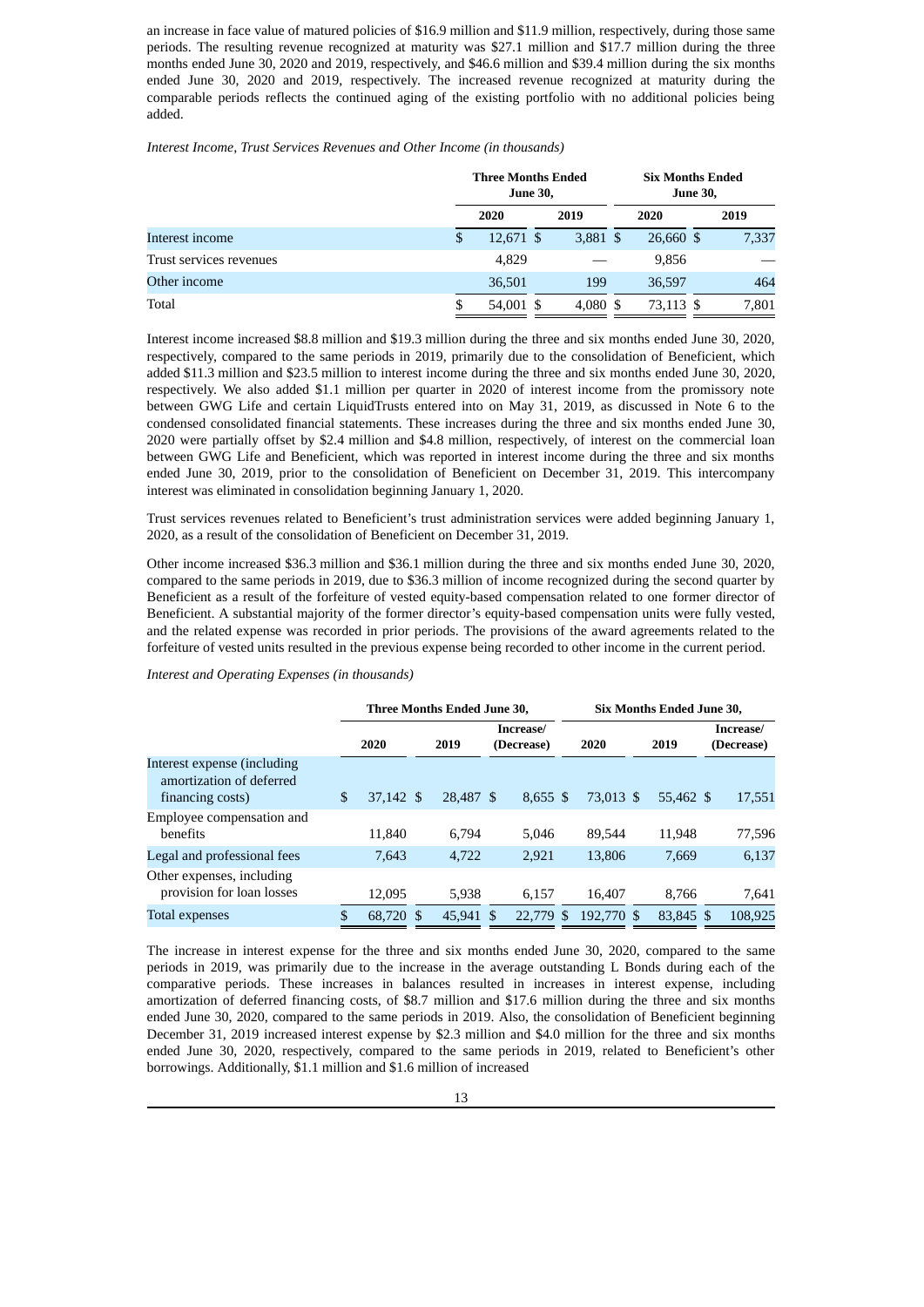interest expense during the three and six months ended June 30, 2020, respectively, compared to the same periods in 2019, was due to increased interest paid on our LNV Credit Facility associated with a higher principal balance outstanding.

The increase in employee compensation and benefits in the three and six months ended June 30, 2020, compared to the same periods of 2019, was primarily related to the consolidation of Beneficient on December 31, 2019. Specifically, the Company recognized \$4.2 million and \$73.1 million of equity-based compensation expense during the three and six months ended June 30, 2020, respectively, related to Beneficient's equity incentive plans. Beneficient's Board of Directors adopted the equity incentive plans in 2018 and 2019 and approved the granting of equity incentive awards during the second quarter of 2019 to certain directors and in the first quarter of 2020 to certain employees. Awards are generally subject to service-based vesting over a multi-year period from the recipient's date of hire, though some awards fully vested upon the grant date. As of June 30, 2020, over 75% of the awards granted under Beneficient's equity incentive plans had vested.

The Company expects to recognize an additional \$8.2 million of equity-based compensation expense under Beneficient's plans in the six months ending December 31, 2020, related to awards outstanding as of June 30, 2020. Expense associated with these awards is based on the fair value of the equity on the date of grant. As Ben LP's equity is not publicly traded, the fair value of the equity awards is estimated on the grant date using internal valuations or recent equity transactions involving third parties, which provides the Company with observable fair value information sufficient for estimating the grant date fair value.

In addition to Beneficient's equity-based compensation expense, we recognized additional retention, severance and other costs in the first quarter of 2020 related to the relocation of our principal offices from Minneapolis to Dallas in late 2019.

The increase in legal and professional fees in the three and six months ended June 30, 2020, compared to the same periods of 2019, is primarily the result of the consolidation of Beneficient on December 31, 2019, which added \$4.7 million and \$8.9 million during the three and six months ended June 30, 2020, respectively. This increase is partially offset by \$1.9 million and \$2.8 million of lower legal and consulting fees during the three and six months ended June 30, 2020, respectively, compared to the same periods in 2019, as the first six months of 2019 included additional expenses related to the Beneficient transactions that closed in the second quarter of 2019.

The increase in other expenses, including provision for loan losses, in the three and six months ended June 30, 2020 compared to the same periods of 2019, is primarily the result of the consolidation of Beneficient on December 31, 2019, which added \$12.1 million and \$16.4 million during the three and six months ended June 30, 2020, respectively. Other expenses include the provision for loan losses of Beneficient of \$7.2 million and \$7.9 million for the three and six months ended June 30, 2020, respectively. These increases were partially offset by lower business insurance, contract labor and other operating expenses of GWG Holdings and subsidiaries during the comparable periods.

### *Income Taxes*

The Company applies an estimated annual effective rate to interim period pre-tax income to calculate the income tax provision for the quarter in accordance with the principal method prescribed by the accounting guidance established for computing income taxes in interim periods.

Income tax benefit was \$8.6 million and \$23.1 million for the three and six months ended June 30, 2020, respectively. The Company's effective tax rate was 24.7% for the six months ended June 30, 2020, respectively. The income tax benefit for the three months ended June 30, 2020 primarily reflects the effect of the reduction of a naked credit (described below). The income tax benefit for the six months ended June 30, 2020 primarily reflects the effects of a change in state taxing jurisdictions and the reduction of a naked credit (described below).

In late 2019, the Company moved its headquarters from Minnesota to Texas. This move resulted in a change in the state deferred tax rate from 9.8% to 0%. The tax effect of this move has been recorded as a discrete item during the period.

The Company currently records a valuation allowance against its deferred tax assets to the extent there are indefinite lived intangibles related to investments, business interest expense and net operating losses. Due to the uncertain timing of the reversal of these temporary differences, they cannot be considered as a source of future taxable income for purposes of determining a valuation allowance; therefore, the deferred tax liability cannot offset deferred tax assets.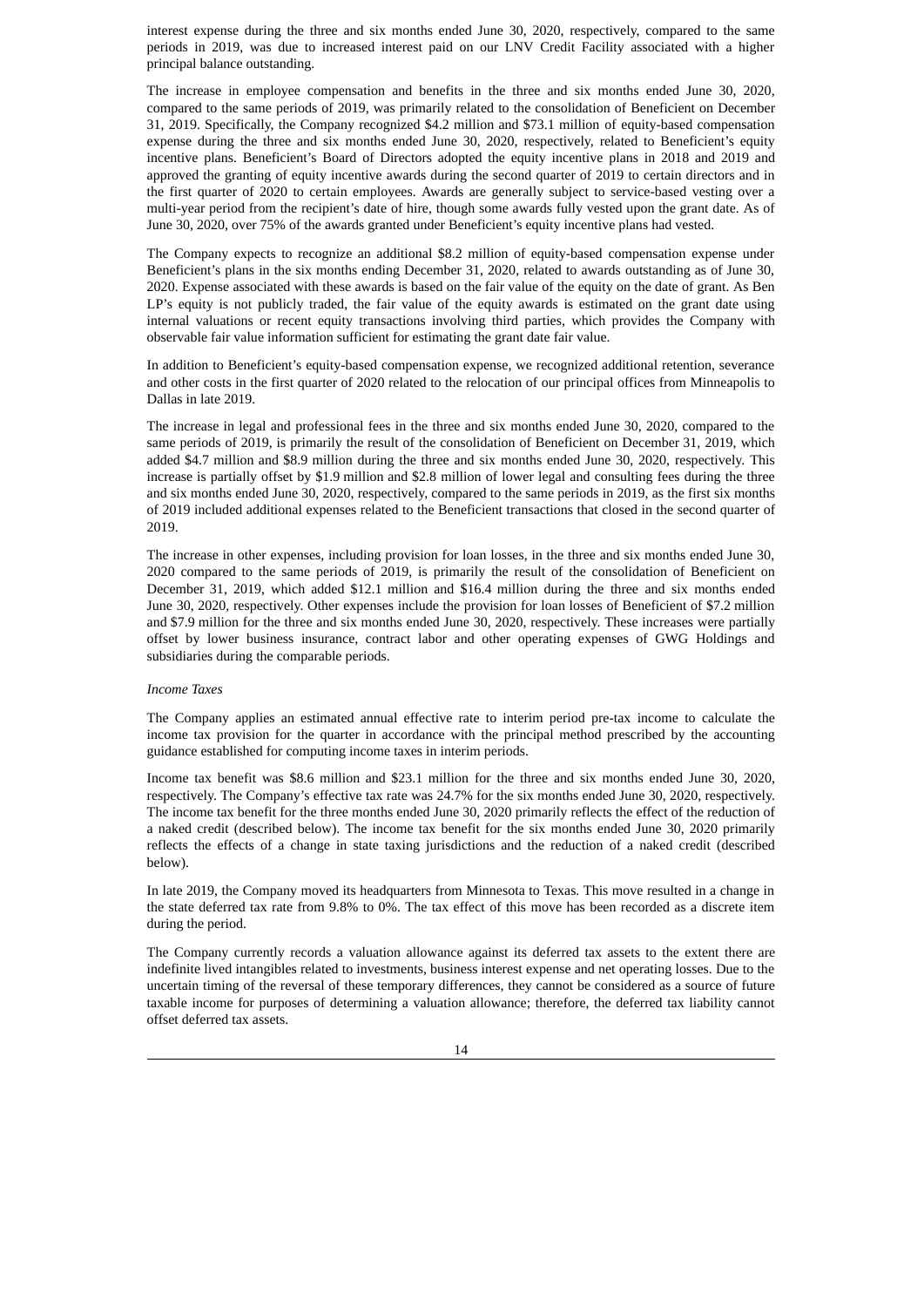This is often referred to as a "naked credit." Due to a prior deemed ownership change, net operating loss carryforwards are subject to Section 382 of the Internal Revenue Code.

We continue to monitor and evaluate the rationale for recording a full valuation allowance for the net amount of the deferred tax assets which are in excess of the indefinite-lived deferred tax assets and liabilities. We intend to continue maintaining a full valuation allowance on these net deferred tax assets until there is sufficient evidence to support the reversal of all or some portion of these allowances. Release of the valuation allowance would result in the recognition of certain deferred tax assets and a decrease to income tax expense for the period the release is recorded. However, the exact timing and amount of the valuation allowance release are subject to change on the basis of the level of profitability that we are able to actually achieve.

On March 27, 2020, Congress passed and the President signed into law the Coronavirus Aid, Relief, and Economic Security Act (the "CARES Act"), which included significant changes to U.S. Federal income tax law. However, the only change that is expected to affect the Company is the modification to Section 163(j), which increased the allowable business interest deduction from 30% of adjusted taxable income to 50% of adjusted taxable income.

#### **Revenue and Earnings before Tax by Reportable Segment — Three and Six Months Ended June 30, 2020 Compared to the Same Periods of 2019**

We have two reportable segments: 1) Beneficient and 2) Secondary Life Insurance. Corporate & Other includes certain activities not allocated to specific business segments. These activities include holding company financing and investing activities, management and administrative services to support the overall operations of the Company and our equity method investment in FOXO.

Comparison of revenue by reportable segment for the periods indicated (in thousands):

|                          |   | Three Months Ended June 30, |  |           |  |                              | Six Months Ended June 30, |            |  |           |  |                              |
|--------------------------|---|-----------------------------|--|-----------|--|------------------------------|---------------------------|------------|--|-----------|--|------------------------------|
| <b>Revenue:</b>          |   | 2020                        |  | 2019      |  | Increase/<br><b>Decrease</b> |                           | 2020       |  | 2019      |  | Increase/<br><b>Decrease</b> |
| Secondary Life Insurance | S | 15,230 \$                   |  | 20,778 \$ |  | (5,548)                      |                           | 30,378 \$  |  | 42,961 \$ |  | (12,583)                     |
| <b>Beneficient</b>       |   | 53.543                      |  | 3.144     |  | 50,399                       |                           | 71.952     |  | 6.014     |  | 65,938                       |
| Corporate & Other        |   | 16                          |  | 88        |  | (72)                         |                           | 16         |  | 252       |  | (236)                        |
| Total                    |   | 68.789 \$                   |  | 24,010 \$ |  | 44,779                       | \$.                       | 102.346 \$ |  | 49,227 \$ |  | 53.119                       |

The primary drivers of the changes in revenue during the three and six months ended June 30, 2020 compared to the same periods in 2019 were as follows:

- Secondary Life Insurance revenue decreased by \$5.5 million and \$12.6 million during the three and six months ended June 30, 2020, respectively, compared to the comparable periods in 2019, primarily as a result of respective decreases of \$1.8 million and \$6.3 million in gain on policy acquisitions as we have not acquired any policies in 2020. Also contributing to the decrease in Secondary Life Insurance segment revenues were respective decreases of \$1.8 million and \$1.1 million in change in estimated probabilistic cash flows during the three and six months ended June 30, 2020, compared to the comparable periods in 2019, and respective increases of \$1.6 million and \$3.0 million in premiums paid during the comparable periods. Furthermore, net revenue recognized at maturity was \$2.0 million lower in the six months ended June 30, 2020, compared to the same period in 2019.
	- Beneficient segment revenue for the three and six months ended June 30, 2020 represents the consolidated operations of Beneficient, compared to an equity method investment in Beneficient during the same periods in 2019, and also includes interest income on the LiquidTrust promissory note entered into in May 2019. As such, the first six months of 2020 includes \$23.5 million of interest income and \$9.9 million of trust services revenues, whereas the first six months of 2019 primarily includes interest income on the Commercial Loan between GWG Life and Beneficient, which was eliminated in consolidation beginning December 31, 2019. Additionally, there was \$36.2 million of income recognized during the second quarter by Beneficient as a result of the forfeiture of vested equity-based compensation related to one former director of Beneficient. A substantial majority of the former director's equity-based compensation units were fully vested, and the related expense was recorded in prior periods. The provisions of the award agreements related to forfeiture of vested units resulted in the previous expense being recorded to other income in the current period.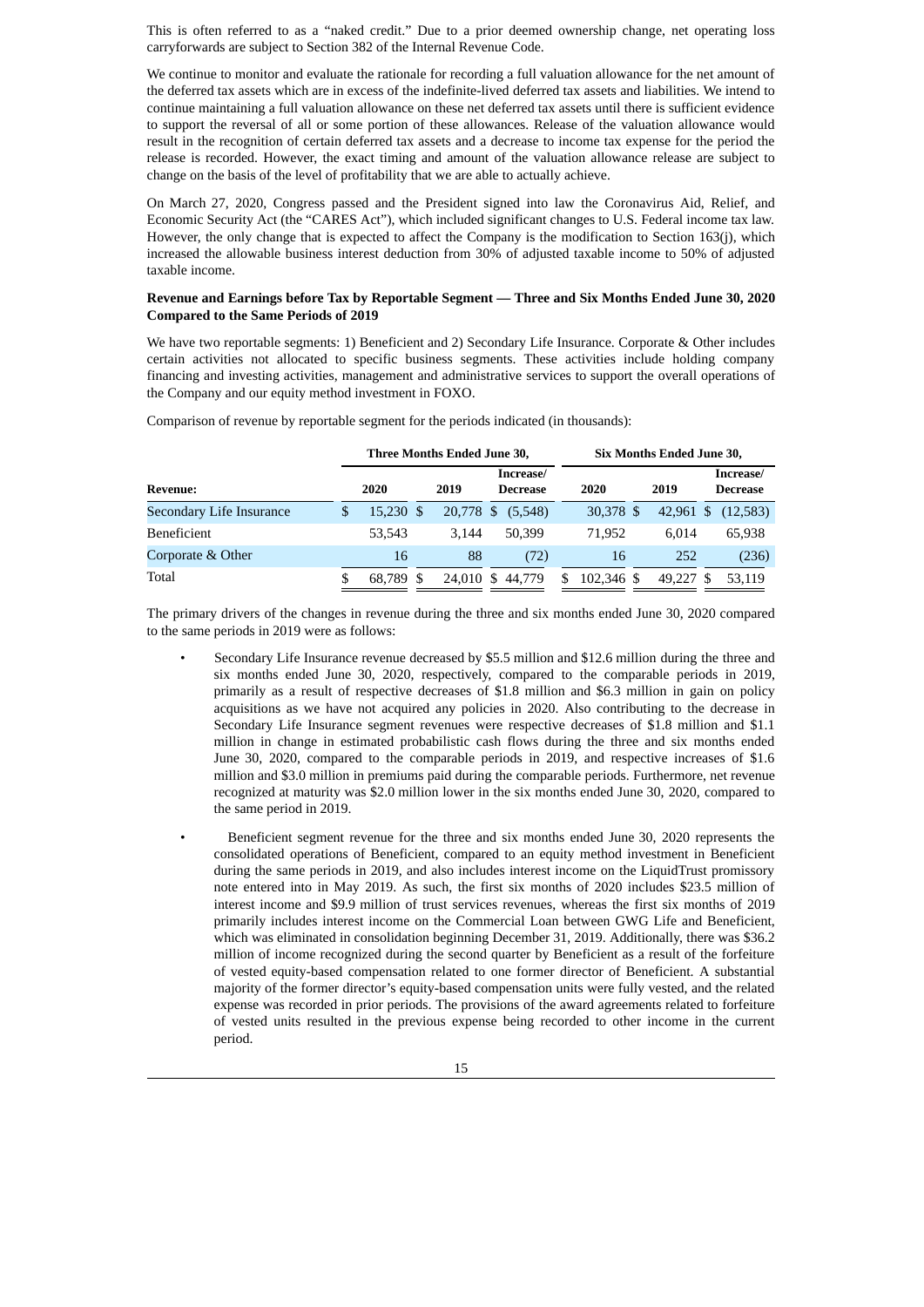• Corporate & Other revenue was de minimis during the three and six months ended June 30, 2020, and during the three and six months ended June 30, 2019 includes minimal revenue related to a legacy merchant cash advance subsidiary of GWG Holdings. GWG holdings no longer participates in the merchant cash advance industry.

Comparison of earnings before tax by reportable segment for the periods indicated (in thousands):

 $\overline{\phantom{a}}$  ,  $\overline{\phantom{a}}$  ,  $\overline{\phantom{a}}$  ,  $\overline{\phantom{a}}$  ,  $\overline{\phantom{a}}$  ,  $\overline{\phantom{a}}$  ,  $\overline{\phantom{a}}$  ,  $\overline{\phantom{a}}$  ,  $\overline{\phantom{a}}$  ,  $\overline{\phantom{a}}$  ,  $\overline{\phantom{a}}$  ,  $\overline{\phantom{a}}$  ,  $\overline{\phantom{a}}$  ,  $\overline{\phantom{a}}$  ,  $\overline{\phantom{a}}$  ,  $\overline{\phantom{a}}$ 

|                                                           | Three Months Ended June 30, |    |           |   |                              |     | <b>Six Months Ended June 30,</b> |            |                              |
|-----------------------------------------------------------|-----------------------------|----|-----------|---|------------------------------|-----|----------------------------------|------------|------------------------------|
| <b>Segment Income (Loss)</b><br>Before $\text{Tax}^{(1)}$ | 2020                        |    | 2019      |   | Increase/<br><b>Decrease</b> |     | 2020                             | 2019       | Increase/<br><b>Decrease</b> |
| Secondary Life Insurance                                  | \$(12, 446)                 | \$ | (9,000)   | S | (3, 446)                     |     | \$(27,167)                       | \$(10,623) | (16, 544)                    |
| Beneficient <sup>(1)</sup>                                | 17.621                      |    | (3, 136)  |   | 20,757                       |     | (52, 528)                        | (9.072)    | (43,456)                     |
| Corporate & Other <sup>(2)</sup>                          | (6, 424)                    |    | (9, 195)  |   | 2.771                        |     | (13,577)                         | (16,250)   | 2,673                        |
| Total                                                     | (1.249)                     |    | (21, 331) |   | 20,082                       | \$. | (93, 272)                        | (35, 945)  | (57,327)                     |

(1) Includes income and loss from equity method investments for the three and six months ended June 30, 2019, as presented in our consolidated statements of operations, related to GWG Holdings' equity method investment in Beneficient prior to December 31, 2019.

(2) Includes loss from equity method investments for the three and six months ended June 30, 2020, as presented in our condensed consolidated statements of operations, related to GWG Holdings' investment in FOXO.

The primary drivers of the changes in loss before tax during the three and six months ended June 30, 2020, compared to the same periods in 2019 were as follows:

- Secondary Life Insurance loss before tax increased by \$3.4 million and \$16.5 million for the three and six months ended June 30, 2020, respectively, compared to the same periods in 2019, as a result of the following:
- \$5.1 million and \$12.2 million decreases in gain on life insurance policies, net for the comparative periods as described above in the revenue comparison discussion.
- \$8.7 million and \$17.6 million increases in interest expense during the comparative periods as a result of higher average debt outstanding; and
- Increases in operating expenses of \$14.1 million and \$91.4 million during the comparative periods, primarily resulting from higher employee compensation and benefits, professional fees and other expenses described above in the expense comparison discussion.
- Beneficient segment income before tax increased by \$20.8 million and decreased by \$43.5 million for the three and six months ended June 30, 2020, respectively, compared to the same periods in 2019, primarily due to the consolidation of Beneficient on December 31, 2019. During 2019, we accounted for Beneficient using the equity method on a one-quarter lag, and the amount reported represents our proportionate share of the losses of Beneficient for the period presented. The onequarter lag was discontinued with the consolidation of Beneficient on December 31, 2019. The earnings of Beneficient for the three and six months ended June 30, 2020, were affected by \$4.2 million and \$69.3 million, respectively, of non-cash charges for equity incentive compensation. Specific to the three months ended June 30, 2020, Beneficient's losses were offset by \$36.2 million of income recognized as a result of the forfeiture of vested equity-based compensation related to one former director of Beneficient as described in the revenue comparison discussion above.
- Corporate and Other operating loss was lower during the three and six months ended June 30, 2020 compared to the same periods in 2019, primarily due to lower legal and consulting fees as we incurred higher fees in the first six months of 2019 as a result of the Beneficient transactions.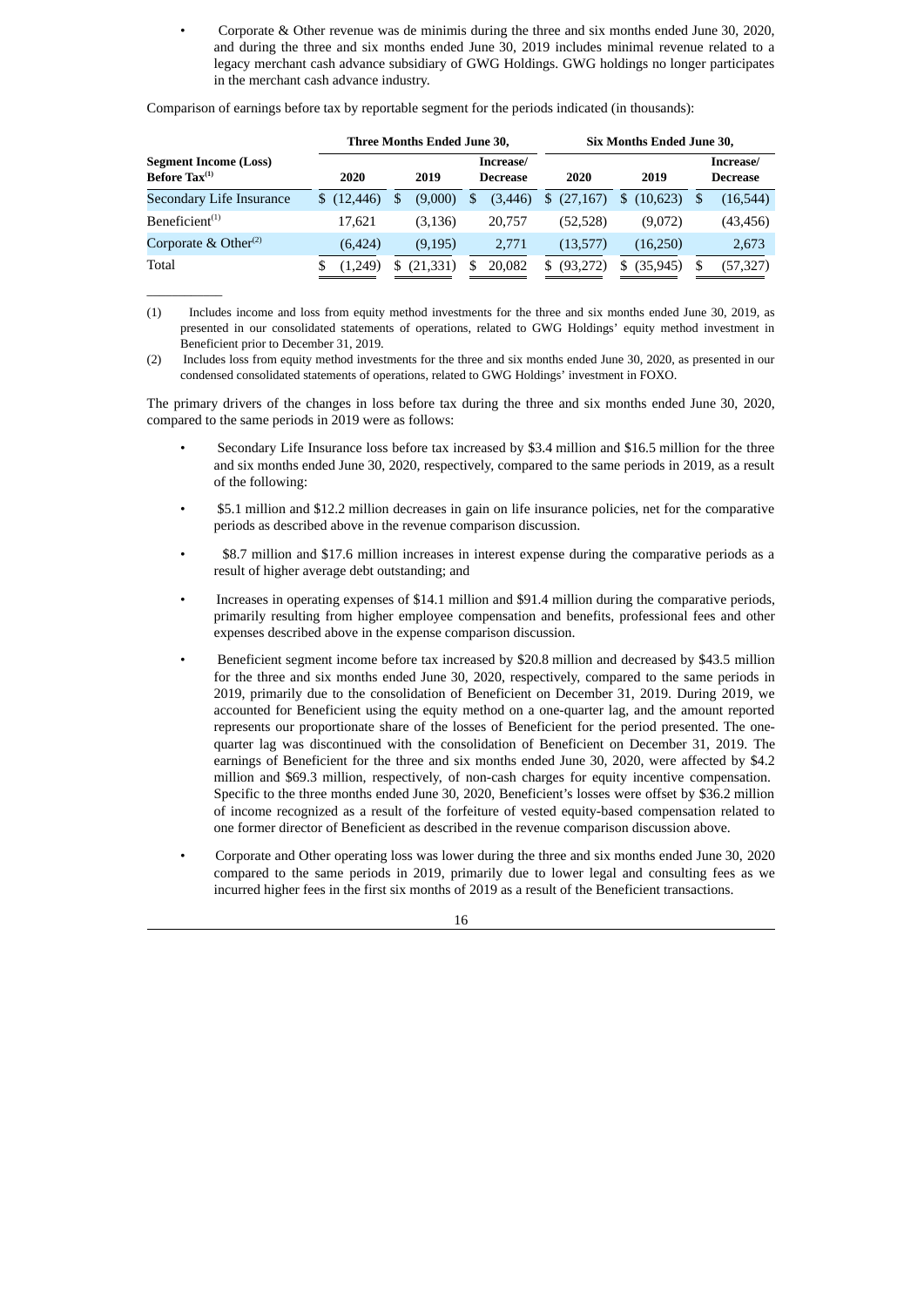### **Liquidity and Capital Resources**

We finance our businesses through a combination of life insurance policy benefit receipts; receipt of principal, interest and related fees on loans receivable; dividends and interest on investments; equity offerings; debt offerings; and our LNV Credit Facility and other borrowings. We have traditionally used proceeds from these sources for policy acquisition, policy premiums and servicing costs, working capital and financing expenditures including paying principal, interest and dividends. We have also used, and intend to continue to use, proceeds to allocate capital to Beneficient.

As of June 30, 2020 and December 31, 2019, we had approximately \$219.7 million and \$151.5 million, respectively, in combined available cash, cash equivalents, restricted cash, policy benefits receivable and fees receivable.

We currently fund our business primarily with debt that generally has a shorter duration than the duration of our longer-term assets. The resulting asset/liability mismatch can result in a liquidity shortfall if we are unable to renew maturing short term debt or secure suitable additional financing. In such a situation, we could be forced to sell assets at less than optimal (distressed) prices. We heavily rely on our L Bond offering to fund our business operations, including capital allocations to Beneficient. We were unable to offer our L Bonds, our primary source of debt capital, for the approximately three month period commencing May 1, 2019 due to delays in filing certain periodic reports with the SEC. We drew down our cash balances during that period as L Bonds matured but were unable to be renewed, and we were unable to offer new L Bonds. We recommenced our L Bond offering on August 8, 2019. If we are again forced to suspend our L Bond offering in the future for any significant length of time, or demand for our L bonds to dissipate, and we are unable to obtain replacement financing, our business would be adversely impacted and our ability to service and repay our debt obligations, much of which is short term, would be compromised, thereby negatively affecting our business prospects and viability.

Additional future borrowing base capacity for premiums and servicing costs, created as the premiums and servicing costs of pledged life insurance policies become due and by additional policy pledges to the facility, if any, exists under the LNV Credit Facility. The LNV Credit Facility has certain financial and nonfinancial covenants. We were in compliance with the debt covenants as of June 30, 2020 and continue to be so as of the filing date of this report.

As noted in the "Results of Operations" section above, on November 11, 2019, GWG Holdings contributed the common stock and membership interests of its wholly-owned FOXO Labs and FOXO Life subsidiaries to a legal entity, FOXO, in exchange for a membership interest in the entity. GWG Holdings has contributed \$11.2 million in cash to FOXO to date and is committed to contribute an additional \$8.8 million to the entity through October 2021.

#### *Financings Summary*

We had the following outstanding debt balances as of June 30, 2020 and December 31, 2019 (dollars in thousands):

|                                                         | <b>June 30, 2020</b> |                                           |                                             |     | <b>December 31, 2019</b>                         |                                             |  |
|---------------------------------------------------------|----------------------|-------------------------------------------|---------------------------------------------|-----|--------------------------------------------------|---------------------------------------------|--|
| <b>Issuer/Borrower</b>                                  |                      | Principal<br><b>Amount</b><br>Outstanding | Weighted<br>Average<br><b>Interest Rate</b> |     | <b>Principal</b><br><b>Amount</b><br>Outstanding | Weighted<br>Average<br><b>Interest Rate</b> |  |
| GWG DLP Funding IV, LLC - LNV senior credit<br>facility | \$                   | 213,117                                   | $9.03\%$ \$                                 |     | 184.586                                          | 9.57%                                       |  |
| GWG Holdings, Inc. - L Bonds                            |                      | 1,102,394                                 | 7.21%                                       |     | 948.128                                          | 7.15%                                       |  |
| GWG Holdings, Inc. - Seller Trust L Bonds               |                      | 366,892                                   | 7.50%                                       |     | 366,892                                          | 7.50%                                       |  |
| Beneficient – Other borrowings                          |                      | 152,118                                   | 4.30%                                       |     | 152.199                                          | 4.59%                                       |  |
| <b>Total</b>                                            |                      | \$1.834,521                               | 7.24%                                       | \$. | 1,651,805                                        | 7.26%                                       |  |
|                                                         | 17                   |                                           |                                             |     |                                                  |                                             |  |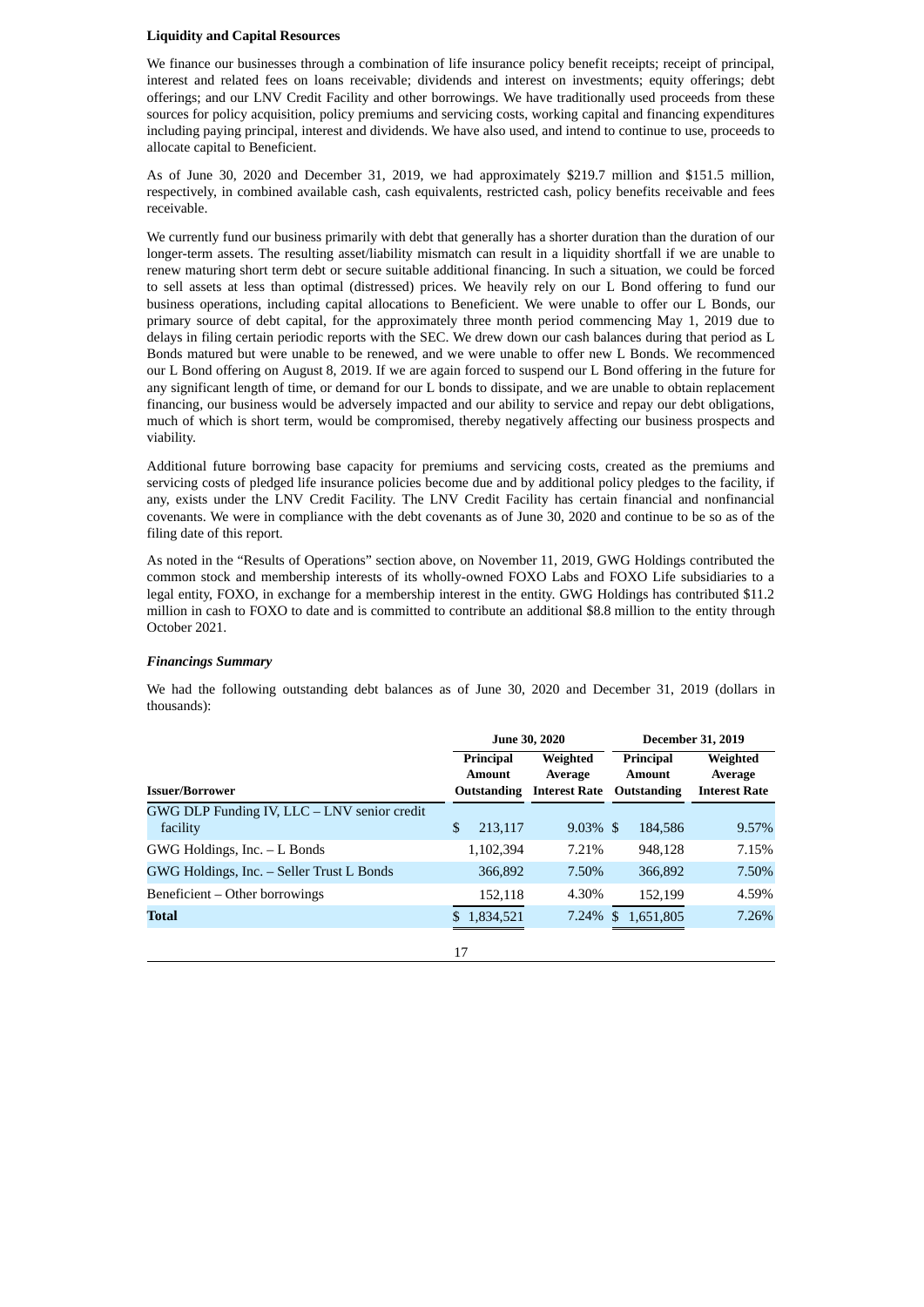The table below reconciles the face amount of our outstanding debt to the carrying value shown on our balance sheets (dollars in thousands):

|                                                    | <b>June 30.</b><br>2020 |               | December 31,<br>2019 |
|----------------------------------------------------|-------------------------|---------------|----------------------|
| <b>Senior credit facility with LNV Corporation</b> |                         |               |                      |
| Face amount outstanding                            | \$<br>213,117           | \$.           | 184,586              |
| Unamortized selling costs                          | (9,539)                 |               | (10, 196)            |
| Carrying amount                                    | \$<br>203,578           | \$            | 174,390              |
| L Bonds and Seller Trust L Bonds:                  |                         |               |                      |
| Face amount outstanding                            | \$<br>1,469,286         | \$            | 1,315,020            |
| Subscriptions in process                           | 13,700                  |               | 15,839               |
| Unamortized selling costs                          | (43, 121)               |               | (37,329)             |
| Carrying amount                                    | \$<br>1,439,865         | $\mathcal{S}$ | 1,293,530            |
| <b>Other borrowings:</b>                           |                         |               |                      |
| Face amount outstanding                            | \$<br>152,118           | <sup>\$</sup> | 152,199              |
| Unamortized premium                                |                         |               | 887                  |
| Carrying amount                                    | \$<br>152,118           | \$            | 153,086              |
|                                                    |                         |               |                      |

In January 2015, we began publicly offering up to \$1.0 billion of L Bonds as a follow-on to our earlier \$250.0 million public debt offering. In January 2018, we began publicly offering up to \$1.0 billion L Bonds under an additional offering. Through June 30, 2020, the total amount of L Bonds sold under these L Bond offerings, including renewals, was \$1.8 billion. As of June 30, 2020 and December 31, 2019, respectively, we had approximately \$1.1 billion and \$948.1 million in principal amount of L Bonds outstanding (exclusive of Seller Trust L Bonds).

On June 3, 2020, a registration statement relating to an additional public offering was declared effective permitting us to sell up to \$2.0 billion in principal amount of L Bonds on a continuous basis through June 2023. These bonds contain the same terms and features as our previous offerings.

In February 2017, we began publicly offering up to 150,000 shares of our Series 2 Redeemable Preferred Stock ("RPS 2") at a per-share price of \$1,000. As of December 31, 2018, we had issued approximately \$150 million stated value of RPS 2 and terminated that offering.

On August 10, 2018, GWG Holdings, GWG Life and the Bank of Utah, as trustee, entered into the Supplemental Indenture to the Amended and Restated Indenture. GWG Holdings entered into the Supplemental Indenture to add and modify certain provisions of the Amended and Restated Indenture necessary to provide for the issuance of the Seller Trust L Bonds. We issued Seller Trust L Bonds in the amount of \$366.9 million to the Seller Trusts in connection with the Exchange Transaction discussed in detail in Note 1 to the condensed consolidated financial statements. The maturity date of the Seller Trust L Bonds is August 9, 2023. The Seller Trust L Bonds bear interest at 7.5% per annum. Interest is payable monthly in cash (see Note 10 to the condensed consolidated financial statements).The Amended and Restated Indenture was subsequently amended on December 31, 2019, primarily to modify the calculation of the Debt Coverage Ratio in the Indenture to provide the Company with the ability to incur indebtedness (directly or through a subsidiary of the Company) that is payable in capital stock of the Company or mandatorily convertible into or exchangeable for capital stock of the Company that would be excluded from the calculation of the Debt Coverage Ratio.

The weighted-average interest rate of our outstanding L Bonds (excluding the Seller Trust L Bonds) as of June 30, 2020 and December 31, 2019 was 7.21% and 7.15%, respectively, and the weighted-average maturity at those dates was 3.22 years and 3.21 years, respectively. Our L Bonds have renewal features. Since we first issued our L Bonds, we have experienced \$706.5 million in maturities, of which \$374.3 million has renewed through June 30, 2020 for an additional term. This has provided us with an aggregate renewal rate of approximately 53.0% for investments in these securities.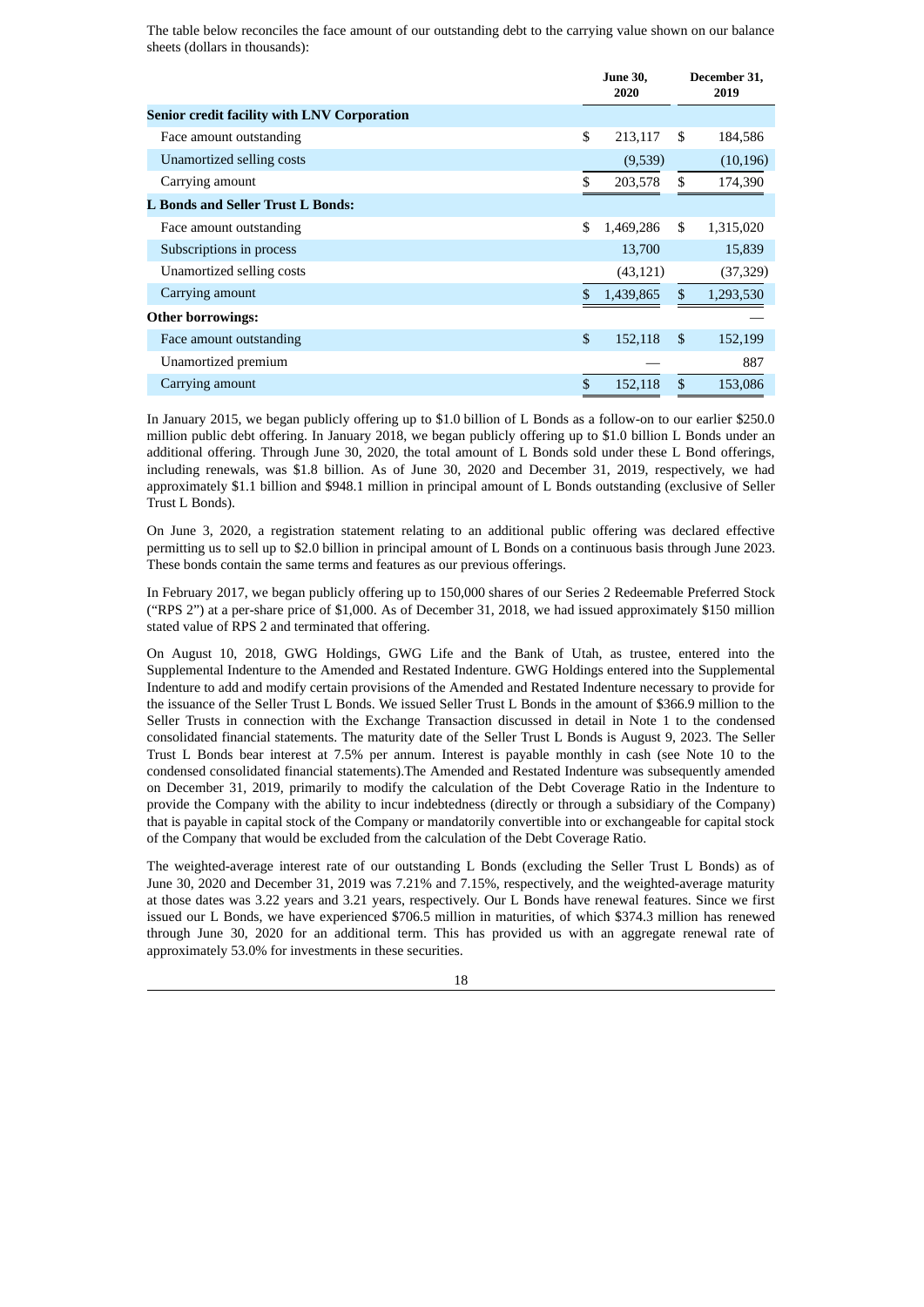Future contractual maturities of L Bonds and Seller Trust L Bonds at June 30, 2020 are as follows (in thousands):

| <b>Years Ending December 31,</b>    |                 |
|-------------------------------------|-----------------|
| Six months ending December 31, 2020 | \$<br>81,645    |
| $2021^{(1)}$                        | 566,338         |
| 2022                                | 219,159         |
| 2023                                | 128,688         |
| 2024                                | 117,423         |
| Thereafter                          | 356,033         |
|                                     | \$<br>1,469,286 |

(1) After the second anniversary of the Final Closing, the holders of the Seller Trust L Bonds will have the right to cause GWG to repurchase, in whole but not in part, the Seller Trust L Bonds held by such holder within 45 days. As such, while the maturity date of the \$366.9 million of Seller Trust L Bonds is in August 2023, their contractual maturity is reflected in 2021, as that is the first period in which they could become payable. The repurchase may be paid, at the option of GWG Holdings, in the form of cash, and/or a pro rata portion of (i) the outstanding principal amount and accrued and unpaid interest under the Commercial Loan Agreement, and (ii) Common Units, or a combination of cash and such property.

 $\overline{\phantom{a}}$  ,  $\overline{\phantom{a}}$  ,  $\overline{\phantom{a}}$  ,  $\overline{\phantom{a}}$  ,  $\overline{\phantom{a}}$  ,  $\overline{\phantom{a}}$  ,  $\overline{\phantom{a}}$  ,  $\overline{\phantom{a}}$  ,  $\overline{\phantom{a}}$  ,  $\overline{\phantom{a}}$  ,  $\overline{\phantom{a}}$  ,  $\overline{\phantom{a}}$  ,  $\overline{\phantom{a}}$  ,  $\overline{\phantom{a}}$  ,  $\overline{\phantom{a}}$  ,  $\overline{\phantom{a}}$ 

The L Bonds and the Seller Trust L Bonds are secured by all of our assets and are subordinate to our LNV Credit Facility.

On September 27, 2017, we entered into a \$300.0 million amended and restated senior credit facility with LNV Corporation in which DLP IV is the borrower. As of June 30, 2020, we had approximately \$213.1 million outstanding under the senior credit facility. On November 1, 2019, we entered into the LNV Credit Facility, which replaced the prior agreement governing the facility. A description of the agreement governing our LNV Credit Facility is set forth below under the caption "Amendment of Credit Facility with LNV Corporation". We intend to use the proceeds from this facility to maintain our portfolio of life insurance policies, for liquidity and for general corporate purposes.

Beneficient had borrowings with an aggregate carrying value of \$152.1 million and \$153.1 million as of June 30, 2020 and December 31, 2019, respectively. This aggregate outstanding balance includes a senior credit agreement and a subordinate credit agreement with respective balances, including accrued interest, of \$77.4 million and \$72.1 million as of June 30, 2020 and \$72.5 million and \$72.2 million as of December 31, 2019, respectively. The December 31, 2019 amount excludes an aggregate unamortized premium of \$0.9 million, which was fully amortized as of June 30, 2020. Both loans accrue interest at a rate of 1-month LIBOR plus 3.95%, compounded daily, with interest due by the  $15<sup>th</sup>$  of each month. The senior credit agreement and the subordinate credit agreement originally were to mature on June 30, 2020. Both agreements were amended to extend the maturity date to August 13, 2020, and on August 13, 2020, amended and restated agreements for both loans were executed which extended the maturity for both to April 10, 2021, as discussed in detail in Note 18 to the condensed consolidated financial statements. These loans are not currently guaranteed by GWG as of June 30, 2020.

Beneficient has additional borrowings maturing in 2023 and 2024 with aggregate balances of \$2.6 million and \$2.5 million as of June 30, 2020 and December 31, 2019, respectively.

We expect to meet our ongoing operational capital needs for alternative asset investments, policy premiums and servicing costs, working capital and financing expenditures including paying principal, interest and dividends through a combination of the receipt of policy benefits from our portfolio of life insurance policies, net proceeds from our L Bond offering, dividends and interest from investments, including Beneficient's fee and loans receivable, and funding available from our LNV Credit Facility. We estimate that our liquidity and capital resources are sufficient for our current and projected financial needs for at least the next twelve months given current assumptions. However, if we are unable to continue our L Bond offering for any reason, and we are unable to obtain capital from other sources, our business will be materially and adversely affected. In addition, our business will be materially and adversely affected if we do not receive the policy benefits we forecast and if holders of our L Bonds fail to renew with the frequency we have historically experienced. In such a case, we could be forced to sell our investments in life insurance policies to service or satisfy our debt-related and other obligations. A sale under such circumstances may result in significant impairment of the recognized value of our portfolio.

Capital expenditures have historically not been material and we do not anticipate making material capital expenditures through the remainder of 2020.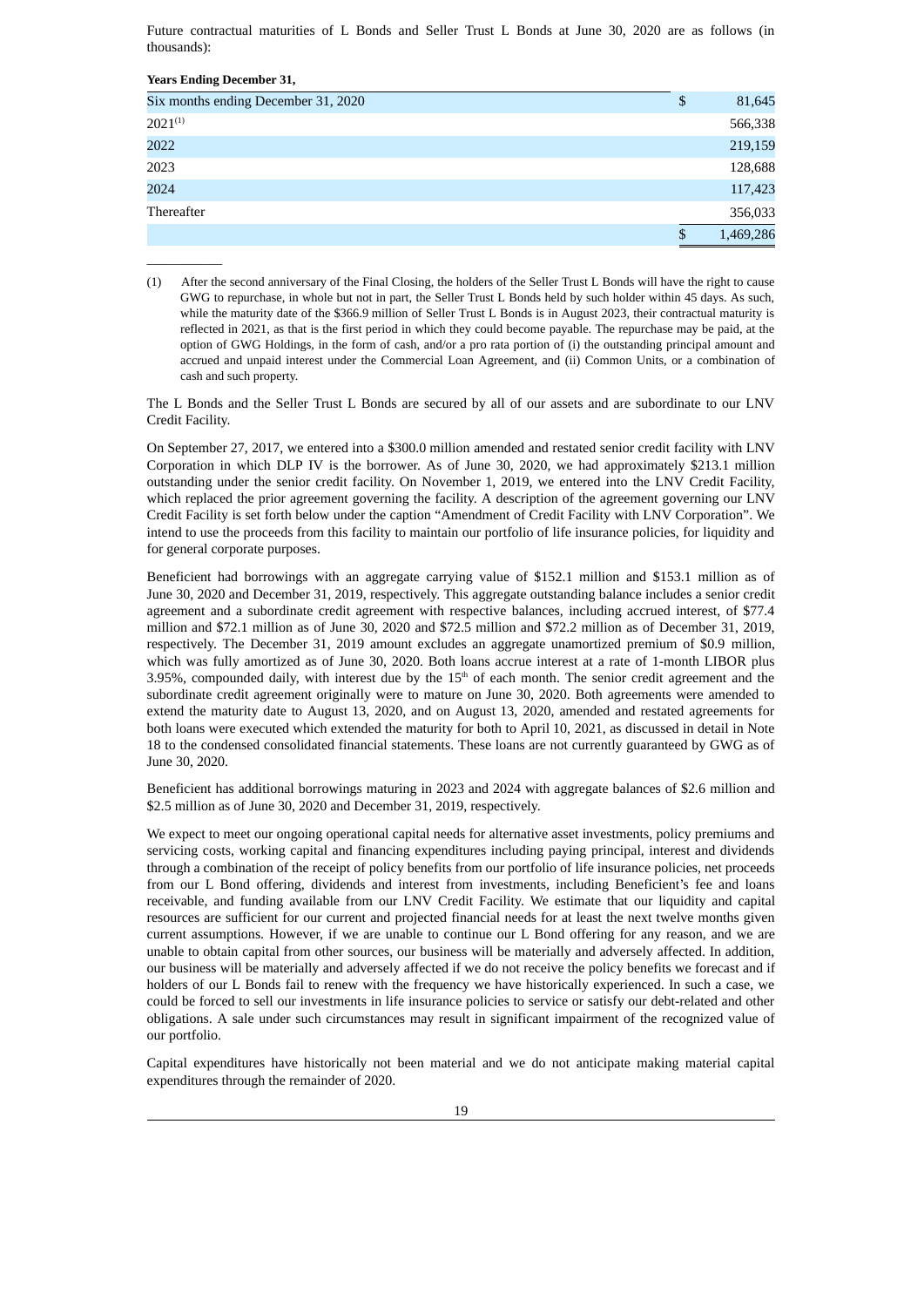#### *Alternative Assets and Secured Indebtedness*

The following information is specifically related to GWG Holdings, Inc. and its subsidiaries (not including the assets and liabilities held by Beneficient or any eliminations in consolidation).

The following table seeks to illustrate the impact that a hypothetical sale of our portfolio of life insurance assets (at various discount rates, including the discount rate used to value our portfolio at June 30, 2020), and the realization of the financing receivables from affiliates, investment in Common Units (a substantial majority of the net assets of which are currently represented by intangible assets and goodwill), investment in Preferred Series A Subclass 1 Unit Account of BCH, and equity security investment in the Option Agreement (in each case, at their respective carrying amounts and assuming no discount for lack of marketability or transaction costs, which could be substantial) would have on our ability to satisfy our debt obligations as of June 30, 2020. The financing receivables from affiliates, investment in Common Units, Preferred Series A Subclass 1 Unit Account of BCH, and Option Agreement are discussed in detail in Note 1 and other applicable notes to the consolidation financial statements. The amounts in the table below do not include the consolidation of the assets and liabilities of Beneficient and related eliminations as of June 30, 2020. In all cases, the sale of the life insurance assets owned by DLP IV will be used first to satisfy all amounts owing under our LNV Credit Facility. The net sale proceeds remaining after satisfying all obligations under our LNV Credit Facility would be applied to the L Bonds and Seller Trust L Bonds on a pari passu basis. All dollar amounts in the table below are in thousands.

#### **Life Insurance**

 $\overline{\phantom{a}}$  ,  $\overline{\phantom{a}}$  ,  $\overline{\phantom{a}}$  ,  $\overline{\phantom{a}}$  ,  $\overline{\phantom{a}}$  ,  $\overline{\phantom{a}}$  ,  $\overline{\phantom{a}}$  ,  $\overline{\phantom{a}}$  ,  $\overline{\phantom{a}}$  ,  $\overline{\phantom{a}}$  ,  $\overline{\phantom{a}}$  ,  $\overline{\phantom{a}}$  ,  $\overline{\phantom{a}}$  ,  $\overline{\phantom{a}}$  ,  $\overline{\phantom{a}}$  ,  $\overline{\phantom{a}}$ 

| <b>Portfolio Discount Rate</b>                                              | $8.25\%^{(1)}$   | 10.00%        | 15.00%        | 18.00%        | 21.32%     |
|-----------------------------------------------------------------------------|------------------|---------------|---------------|---------------|------------|
| Value of life insurance<br>portfolio                                        | \$<br>794,706 \$ | 730,877 \$    | 592,695 \$    | 531,807 \$    | 477,473    |
| Common Units and<br>Preferred Series A<br>Subclass 1 Unit<br>Account of BCH | 697,768          | 697,768       | 697,768       | 697,768       | 697,768    |
| <b>Financing receivables</b><br>from affiliates $(2)$                       | 244,005          | 244,005       | 244,005       | 244,005       | 244,005    |
| Cash, cash equivalents<br>and policy benefits<br>receivable                 | 185,588          | 185,588       | 185,588       | 185,588       | 185,588    |
| <b>Option Agreement and</b><br>other assets                                 | 77,460           | 77,460        | 77,460        | 77,460        | 77,460     |
| <b>Total assets</b>                                                         | 1,999,527        | 1,935,698     | 1,797,516     | 1,736,628     | 1,682,294  |
| Senior credit facility <sup>(4)</sup>                                       | 213,117          | 213,117       | 213,117       | 213,117       | 213,117    |
| Net after senior credit<br>facility                                         | 1,786,410        | 1,722,581     | 1,584,399     | 1,523,511     | 1,469,177  |
| L Bonds $(3)$                                                               | 1,469,286        | 1,469,286     | 1,469,286     | 1,469,286     | 1,469,286  |
| Net remaining                                                               | \$<br>317,124 \$ | 253,295 \$    | 115,113 \$    | 54,225 \$     | (109)      |
| <b>Impairment to L Bonds</b>                                                | No impairment    | No impairment | No impairment | No Impairment | Impairment |

(1) The discount rate used to calculate the fair value of our life insurance portfolio as of June 30, 2020.

(2) Represents aggregate carrying value of the LiquidTrust Promissory Note and Commercial Loan as of June 30, 2020.

(3) Amount represents aggregate outstanding principal balance L Bonds and Seller Trust L Bonds as of June 30, 2020.

(4) This amount excludes unamortized deferred financing costs.

The above table illustrates that our ability to fully satisfy amounts owing under the L Bonds and Seller Trust L Bonds would likely be impaired upon the sale or the realization of the financing receivables from affiliates, investment in Common Units, investment in Preferred Series A Subclass 1 Unit Account of BCH, and equity security investment in the Option Agreement at their respective carrying amounts, plus all our life insurance assets at a price equivalent to a discount rate of approximately 21.32% or higher at June 30, 2020. At December 31, 2019, the likely impairment occurred at a discount rate of approximately 27.41% or higher.

The table does not include any allowance for transactional fees and expenses (which expenses and fees could be substantial) nor any discount for lack of marketability associated with a portfolio sale or the realization of the financing receivables from affiliates, investment in Common Units, investment in Preferred Series A Subclass 1 Unit Account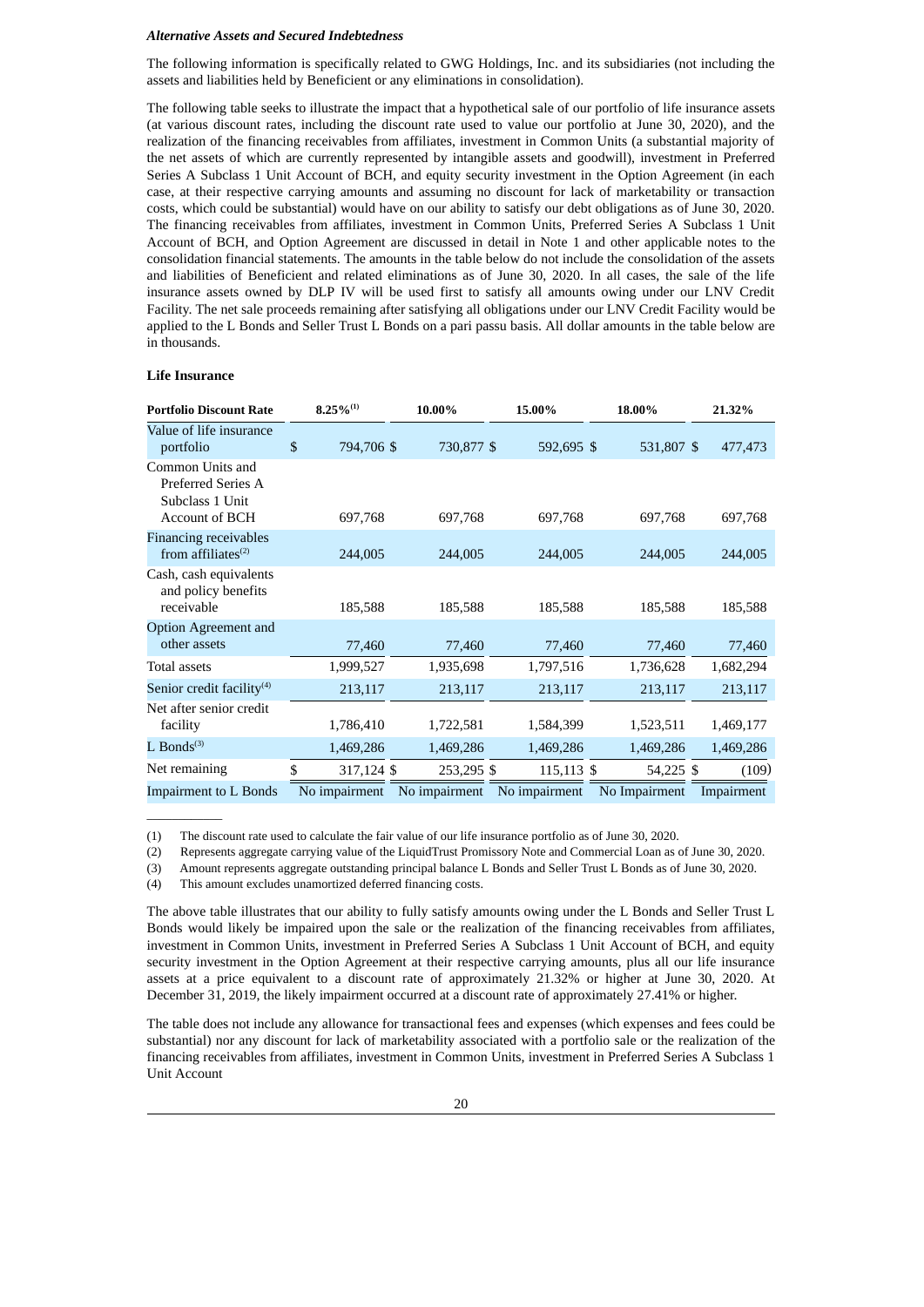of BCH, and equity security investment in the Option Agreement, respectively, and is provided to demonstrate how various discount rates used to value our portfolio of life insurance assets could affect our ability to satisfy amounts owing under our debt obligations in light of our senior secured lender's right to priority payments under our senior credit facility with LNV Corporation.

The table assumes we will realize the full amounts of financing receivables from affiliates, investment in Common Units, investment in Preferred Series A Subclass 1 Unit Account of BCH, and equity security investment in the Option Agreement. There is currently no market for the aforementioned assets, and a market may not develop. Our Commercial Loan receivable and a portion of our investment in the Common Units may be used as consideration for retiring the Seller Trust L Bonds upon a redemption event or at the maturity of the Seller Trust L Bonds (see Note 10 to the condensed consolidated financial statements). This table also does not include the yield maintenance fee we are required to pay in certain circumstances under our LNV Credit Facility, which could be substantial. The above table should be read in conjunction with the information contained in other sections of this report, including the notes to the condensed consolidated financial statements in this Form 10-Q and our 2019 Form 10-K.

#### *Amendment of Credit Facility with LNV Corporation*

Effective November 1, 2019, DLP IV entered into the LNV Credit Facility. The LNV Credit Facility makes available a total of up to \$300.0 million in credit to DLP IV with a maturity date of September 27, 2029. Subject to available borrowing base capacity, additional advances are available under the LNV Credit Facility at the LIBOR rate described below. Such advances are available to pay premiums and servicing costs of pledged life insurance policies as such amounts become due. Interest will accrue on amounts borrowed under the LNV Credit Facility at an annual interest rate, determined as of each date of borrowing or quarterly if there is no borrowing, equal to (a) the greater of 1.50% or 12-month LIBOR, plus (b) 7.50% per annum. The effective rate at June 30, 2020 was 9.00%. Interest payments are made on a quarterly basis.

Under the LNV Credit Facility, DLP IV has granted the administrative agent, for the benefit of the lenders under the facility, a security interest in all of DLP IV's assets. As with prior collateral arrangements relating to the senior secured debt of GWG Holdings and its subsidiaries (on a consolidated basis), GWG Life's excess equity value of DLP IV after satisfying all amounts owing under our LNV Credit Facility is available as collateral for the obligations of GWG Holdings under the L Bonds and Seller Trust L Bonds (although the life insurance assets owned by DLP IV do not themselves serve as direct collateral for those obligations).

We are subject to various financial and non-financial covenants under the LNV Credit Facility, including, but not limited to, compliance with laws, preservation of existence, financial reporting, keeping of proper books of record and account, payment of taxes, and ensuring that neither DLP IV nor GWG Life become an investment company. As of June 30, 2020, we were in compliance with all financial and non-financial covenants.

#### **Cash Flows**

#### *Interest and Dividend Payments*

We finance our businesses through a combination of: life insurance policy benefit receipts; principal, dividends and interest receipt on investments, including Ben LP fee and loans receivable; debt and equity offerings; and our senior credit facility with LNV Corporation. We have historically relied on debt (L Bonds and our senior credit facility with LNV Corporation) and equity (preferred stock) financing for the majority of our cash expenditures (for policy acquisition, policy premiums and servicing costs, working capital and financing expenditures including paying principal and interest on existing debt, and for making investments in Beneficient) as the amount of cash flows from the realization of life insurance policy benefits and cash flows from our other investments has been insufficient to meet all of our needs. This has resulted in the Company incurring substantial indebtedness (much of it being of a short term nature) and, to a lesser extent, obligations to make dividend payments on our classes of preferred stock.

Beneficient finances its business through payments on outstanding loans receivable and fees receivable and additional investments into Beneficient by GWG Holdings and/or other parties. See Note 18 to the condensed consolidated financial statements for details on the amendments of Beneficient's credit agreements. Beneficient uses proceeds from these sources to fund loan originations and potential unfunded capital commitments, working capital, debt service payments and costs associated with potential future products. Beneficient also anticipates the need to establish sufficient regulatory capital if and when its trust charters are issued.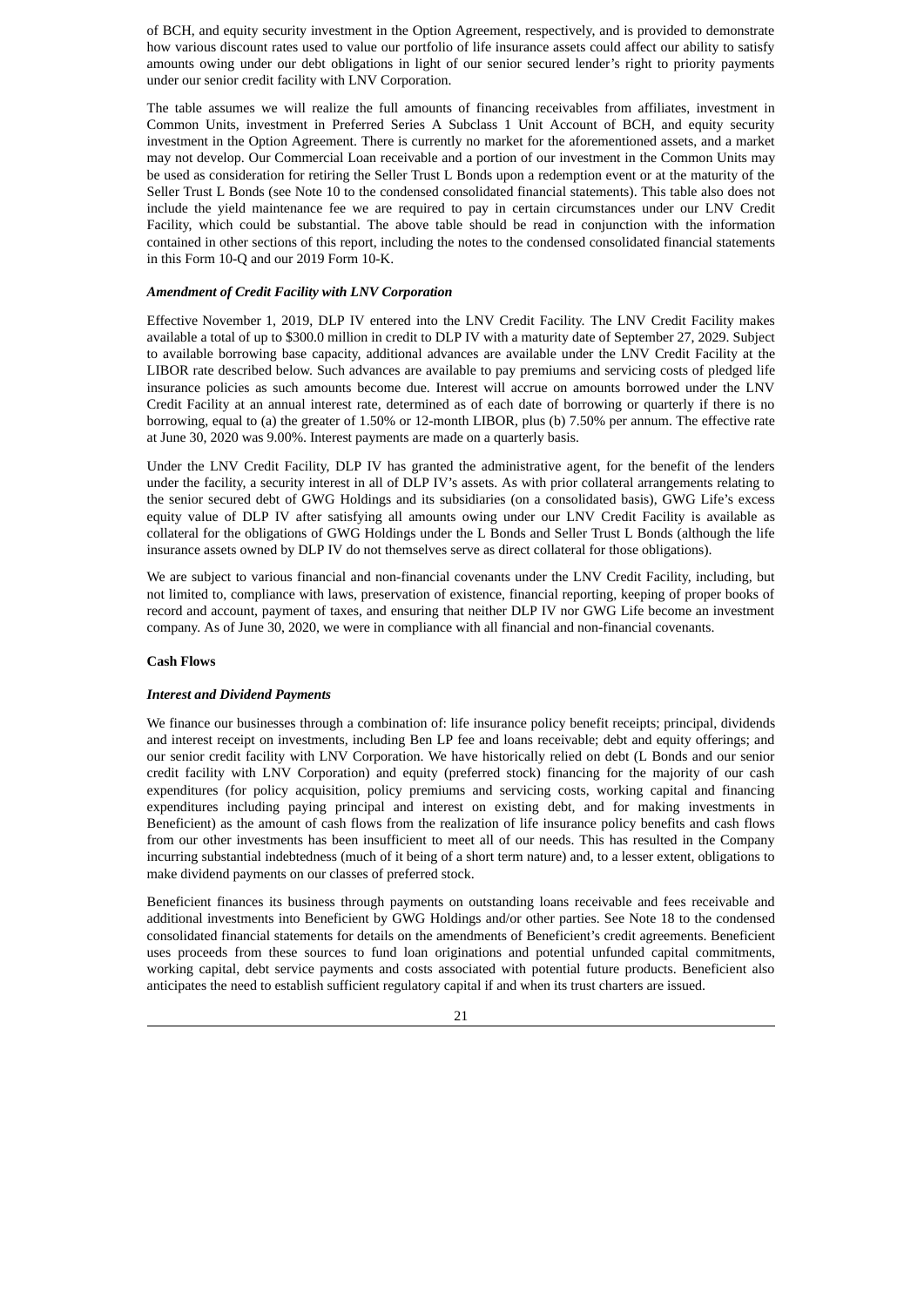Our total interest expense of \$37.1 million and \$28.5 million for the three months ended June 30, 2020 and 2019, respectively, and \$73.0 million and \$55.5 million for the six months ended June 30, 2020 and 2019, respectively, represent the largest cash expense item in each period. Preferred stock cash dividends were \$3.7 million and \$4.3 million for the three months ended June 30, 2020 and 2019, respectively, and \$7.7 million and \$8.6 million for the six months ended June 30, 2020 and 2019, respectively. While reducing our cost of funds and increasing our common equity base (at valuations accretive to our book value) are primary goals of the Company, until we do so we will continue to expend significant amounts of cash for interest and dividend payments and will thus continue to rely heavily on our ability to raise cash from our L Bond offering, senior credit facility with LNV Corporation and other means as they are developed and available.

### *Life Insurance Policy Premium Payments*

The payment of premiums and servicing costs to maintain life insurance policies represents one of our most significant requirements for cash disbursement. When a policy is purchased, we are able to calculate the minimum premium payments required to maintain the policy in-force. Over time as the insured ages, premium payments will increase. Nevertheless, the probability we will be required to pay the premiums decreases as mortality becomes more likely. These scheduled premiums and associated probabilities are factored into our expected internal rate of return and cash-flow modeling. Beyond premiums, we incur policy servicing costs, including annual trustee, policy administration and tracking costs. Additionally, we incur significant financing costs, including principal, interest and dividends. Both policy servicing costs and financing costs are excluded from our internal rate of return calculations. We finance our businesses through a combination of life insurance policy benefit receipts, dividends and interest on other investments, equity offerings, debt offerings, and advances under our senior credit facility with LNV Corporation.

The amount of payments for anticipated premiums, including the requirement under our LNV Credit Facility to maintain a two month cost-of-insurance threshold within each policy cash value account, and servicing costs that we will be required to make over the next five years to maintain our current portfolio, assuming no mortalities, is set forth in the table below (in thousands):

| <b>Years Ending December 31,</b>    |    | Premiums   |  | <b>Servicing</b> |  | <b>Total</b> |  |
|-------------------------------------|----|------------|--|------------------|--|--------------|--|
| Six months ending December 31, 2020 | \$ | 31,589 \$  |  | 823 \$           |  | 32,412       |  |
| 2021                                |    | 82,102     |  | 1,647            |  | 83,749       |  |
| 2022                                |    | 94,621     |  | 1,647            |  | 96,268       |  |
| 2023                                |    | 106,489    |  | 1,647            |  | 108,136      |  |
| 2024                                |    | 115,715    |  | 1,647            |  | 117,362      |  |
| 2025                                |    | 128,495    |  | 1,647            |  | 130,142      |  |
|                                     | \$ | 559,011 \$ |  | $9,058$ \$       |  | 568,069      |  |

Our anticipated premium expenses are subject to the risk of increased cost-of-insurance charges (i.e., "COI" or premium charges) for the life insurance policies we own. We did not receive any notices of COI rate changes in 2019. We have received notices of COI increases on three policies in the first six months of 2020.

We have no known pending cost-of-insurance increases on any policies in our portfolio, but we are aware that cost-of-insurance increases have become more prevalent in the industry. Thus, we may see additional insurers implementing cost-of-insurance increases in the future.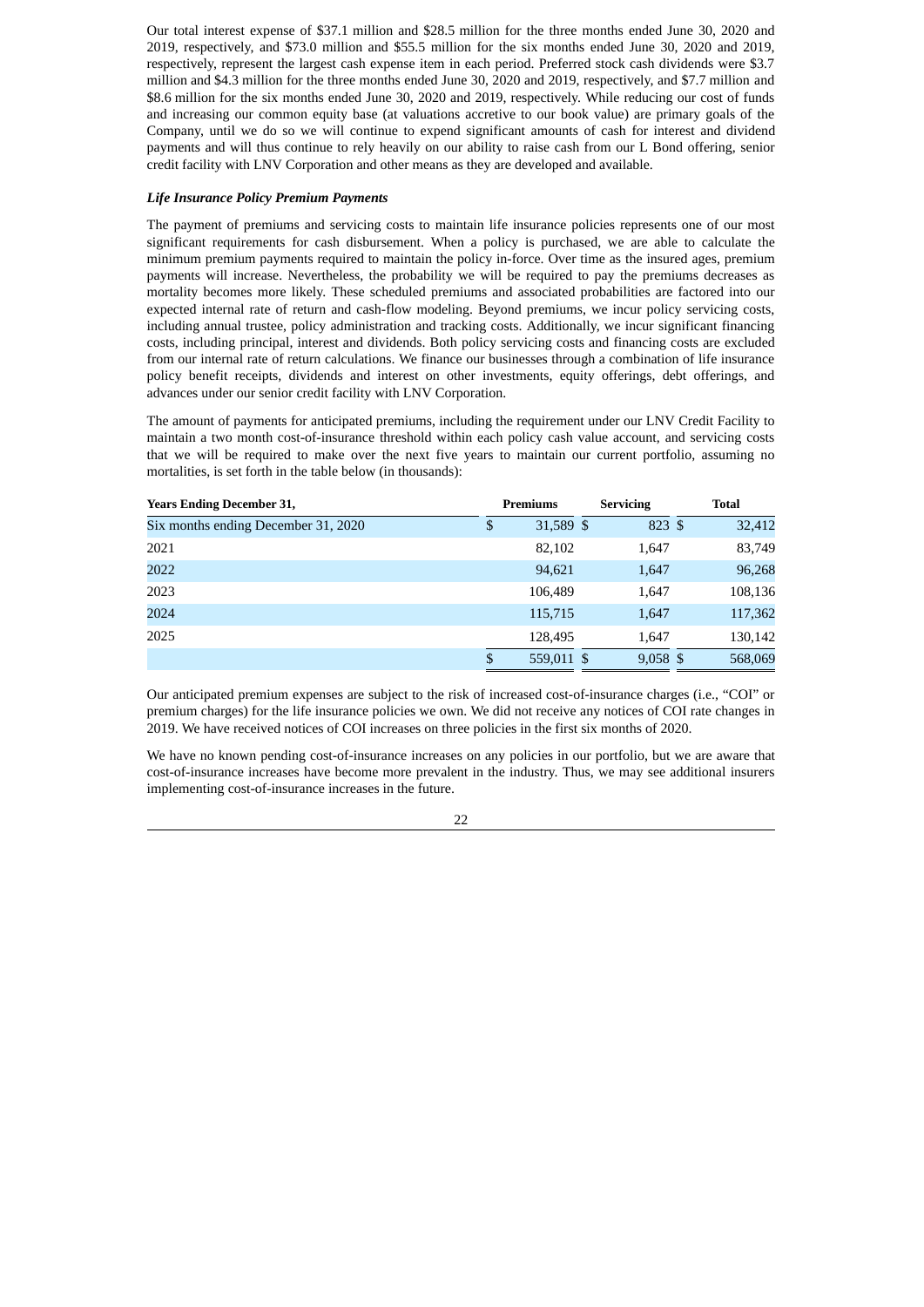### *Life Insurance Policy Benefit Receipts*

For the quarter-end dates set forth below, the following table illustrates the total amount of face value of policy benefits owned, and the trailing 12 months of life insurance policy benefits realized and premiums paid on our portfolio. The trailing 12-month benefits/premium coverage ratio indicates the ratio of policy benefits realized to premiums paid over the trailing 12-month period from our portfolio of life insurance policies.

|                         |                                 | 12-Month                           |                                         | 12-Month                    |
|-------------------------|---------------------------------|------------------------------------|-----------------------------------------|-----------------------------|
|                         |                                 | <b>Trailing</b>                    | 12-Month                                | <b>Trailing</b>             |
|                         | Portfolio<br><b>Face Amount</b> | <b>Benefits</b><br><b>Realized</b> | <b>Trailing</b><br><b>Premiums Paid</b> | <b>Benefits/</b><br>Premium |
| <b>Quarter End Date</b> | (in Thousands)                  | (in Thousands)                     | (in Thousands)                          | <b>Coverage Ratio</b>       |
| March 31, 2016          | \$<br>1,027,821 \$              | 21,845 \$                          | 28,771                                  | 75.9%                       |
| June 30, 2016           | 1,154,798                       | 30,924                             | 31,891                                  | 97.0%                       |
| September 30, 2016      | 1,272,078                       | 35,867                             | 37,055                                  | 96.8%                       |
| December 31, 2016       | 1,361,675                       | 48,452                             | 40,239                                  | 120.4%                      |
| March 31, 2017          | 1,447,558                       | 48,189                             | 42,753                                  | 112.7%                      |
| June 30, 2017           | 1,525,363                       | 49,295                             | 45,414                                  | 108.5%                      |
| September 30, 2017      | 1,622,627                       | 53,742                             | 46,559                                  | 115.4%                      |
| December 31, 2017       | 1,676,148                       | 64,719                             | 52,263                                  | 123.8%                      |
| March 31, 2018          | 1,758,066                       | 60,248                             | 53,169                                  | 113.3%                      |
| June 30, 2018           | 1,849,079                       | 76,936                             | 53,886                                  | 142.8%                      |
| September 30, 2018      | 1,961,598                       | 75,161                             | 55,365                                  | 135.8%                      |
| December 31, 2018       | 2,047,992                       | 71,090                             | 52,675                                  | 135.0%                      |
| March 31, 2019          | 2,098,428                       | 87,045                             | 56,227                                  | 154.8%                      |
| June 30, 2019           | 2,088,445                       | 82,421                             | 59,454                                  | 138.6%                      |
| September 30, 2019      | 2,064,156                       | 101,918                            | 61,805                                  | 164.9%                      |
| December 31, 2019       | 2,020,973                       | 125,148                            | 63,851                                  | 196.0%                      |
| March 31, 2020          | 2,000,680                       | 120,191                            | 65,224                                  | 184.3%                      |
| June 30, 2020           | 1,960,826                       | 137,082                            | 66.846                                  | 205.1%                      |

We believe that the portfolio cash flow results set forth above are consistent with our general investment thesis that the life insurance policy benefits we receive will continue to increase over time in relation to the premiums we are required to pay on the remaining polices in the portfolio. Nevertheless, we expect that our portfolio cash flow on a period-to-period basis will remain inconsistent as we continue to allocate substantially more capital to Beneficient and have reduced capital allocated to acquiring a larger, more diversified portfolio of life insurance policies.

#### *Interest Income*

We earn interest income primarily on Beneficient's loans receivable and the promissory note receivable from the LiquidTrusts. Although Beneficient has originated a limited number of loans to date, we expect interest income to continue to increase as Beneficient expands its operations if and when the trust charters are issued.

#### **Inflation**

Changes in inflation do not necessarily correlate with changes in interest rates. We presently do not foresee any material impact of inflation on our results of operations in the periods presented in our condensed consolidated financial statements.

#### **Off-Balance Sheet Arrangements**

# *Unfunded Capital Commitments*

Beneficient had \$73.6 million and \$73.8 million of gross potential capital commitments as of June 30, 2020 and December 31, 2019, respectively, representing potential limited partner capital funding commitments on the alternative asset fund collateral to its loans above any cash reserves. The trust holding the interest in the limited partnership for the alternative asset fund is required to fund these limited partner capital commitments per the terms of the limited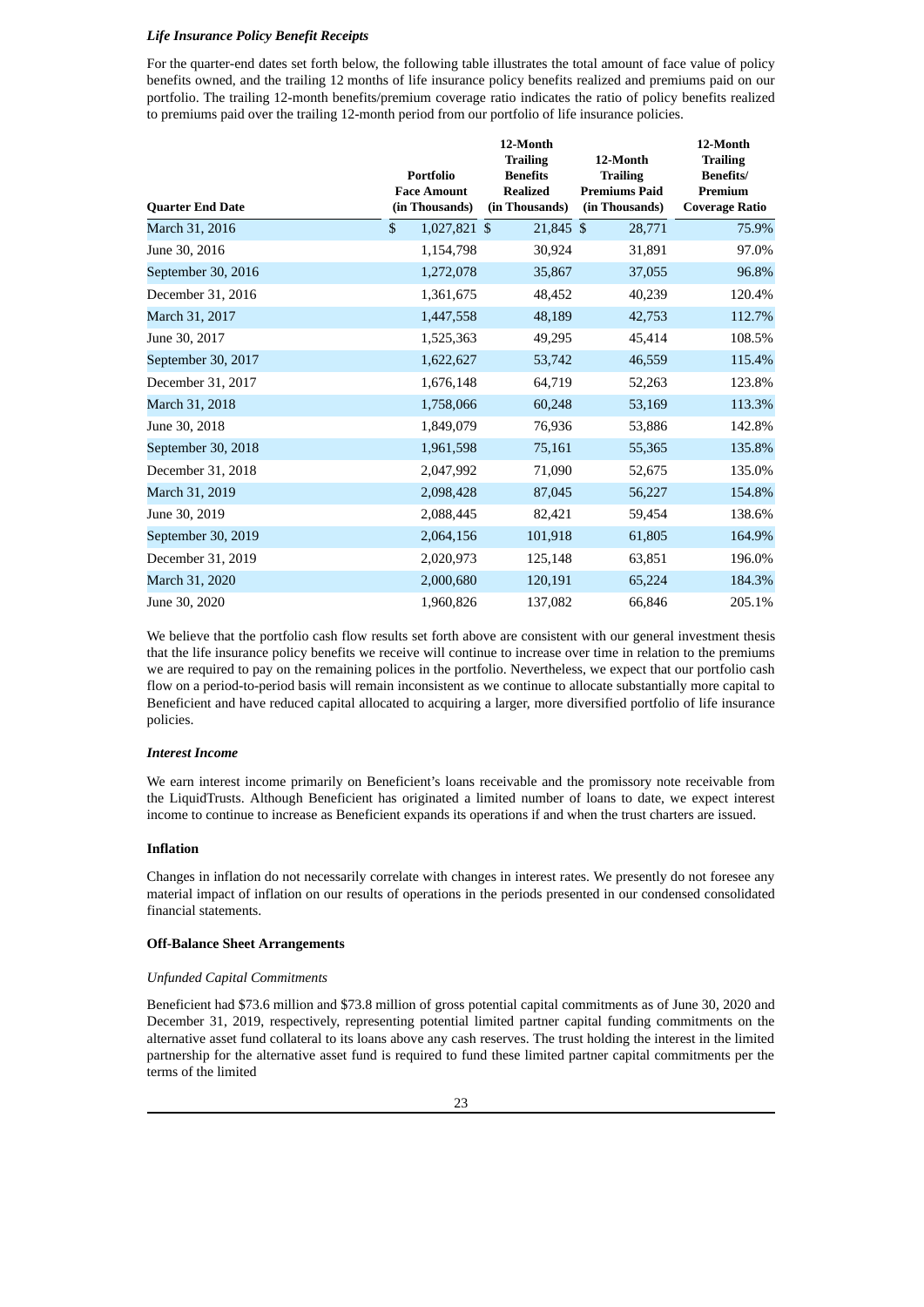partnership agreement. Capital funding commitment reserves are maintained by the associated trusts created at the origination of each trust for up to \$0.1 million. To the extent that the associated trust cannot pay the capital funding commitment, Beneficient is obligated to lend sufficient funds to meet the commitment. Any amounts advanced by Beneficient for these limited partner capital funding commitments above the associated capital funding commitment reserves held by the associated trusts are added to the loan balance and are expected to be recouped through the cash distributions from the alternative asset fund collateral.

Capital commitments generally originate from limited partner agreements having fixed or expiring expiration dates. The total limited partner capital funding commitment amounts may not necessarily represent future cash requirements. Beneficient considers the creditworthiness on a case-by-case basis. At both June 30, 2020 and December 31, 2019, Beneficient had no reserves for losses on unused commitments to fund potential limited partner capital funding commitments.

#### **Credit Risk and Interest Rate Risk**

We review the credit risk associated with our portfolio of life insurance policies when estimating its fair value. In evaluating the policies' credit risk, we consider insurance company solvency, credit risk indicators, economic conditions, ongoing credit evaluations, and company positions. We attempt to manage our credit risk related to life insurance policies typically by purchasing policies issued only from companies with an investment-grade credit rating by either Standard & Poor's, Moody's, or A.M. Best Company. As of June 30, 2020, 96.3% of our life insurance policies, by face value benefits, were issued by companies that maintained an investment-grade rating (BBB or better) by Standard & Poor's.

The assets and liabilities exchanged in the Initial Transfer of the Exchange Transaction are excluded from this analysis.

Our LNV Credit Facility and Beneficient's other borrowings are floating-rate financings. In addition, our ability to offer interest and dividend rates that attract capital (including in our continuous offering of L Bonds) is generally impacted by prevailing interest rates. Furthermore, while our L Bond offering provides us with fixedrate debt financing, our Debt Coverage Ratio is calculated in relation to the interest rate on all of our debt financing, exclusive of our Seller Trust L Bonds. Therefore, increases in interest rates impact our business by increasing our borrowing costs and reducing availability under our debt financing arrangements. Earnings from our life insurance portfolio are based upon the spread, if any, generated between the return on the portfolio and the total cost of our financing (excluding cost of financing for the Seller Trust L Bonds). As a result, increases in interest rates will reduce the earnings we expect to achieve from our investments in life insurance policies.

Beneficient is subject to risks related to markets, credit, currency, and interest rates. Beneficient issues loans that are subject to credit risk, repayment risk and interest rate risk. Beneficient has underwriting procedures and utilizes market rates. As of June 30, 2020, all of Beneficient's loans are collateralized by the cash flows originating from alternative assets without recourse to the client. Currently, all of these alternative assets consist of private equity limited partnership interests, which are primarily denominated in the U.S. dollar, Euro, and Canadian dollar. The underlying portfolio companies primarily operate in the United States, with the largest percentage, based on NAV, operating in healthcare technology, bio-technology, and semiconductor and equipment industries. The Company mitigates credit risk through the ExAlt Plan™ whereby excess cash flows from a collective pool of alternative assets can be utilized to repay the loans when cash flows from the client's original alternative assets are not sufficient to repay the outstanding principal, interest, and fees.

#### **Guarantee and Collateral Provisions of L Bonds and Seller Trust L Bonds**

Our L Bonds are offered and sold under a registration statement declared effective by the SEC, and we have issued Seller Trust L Bonds under a Supplemental Indenture, as described in Note 10 to the condensed consolidated financial statements. The L Bonds and Seller Trust L Bonds are secured by substantially all the assets of GWG Holdings and a pledge of all of GWG Holdings' common stock held by BCC and AltiVerse (which together represent approximately 12% of our outstanding common stock), and are guaranteed by a guarantee by GWG Life and corresponding grant of a security interest in substantially all the assets of GWG Life<sup>(1)</sup>. As a guarantor, GWG Life has fully and unconditionally guaranteed the payment of principal and interest on the L Bonds and Seller Trust L Bonds. GWG Life's equity in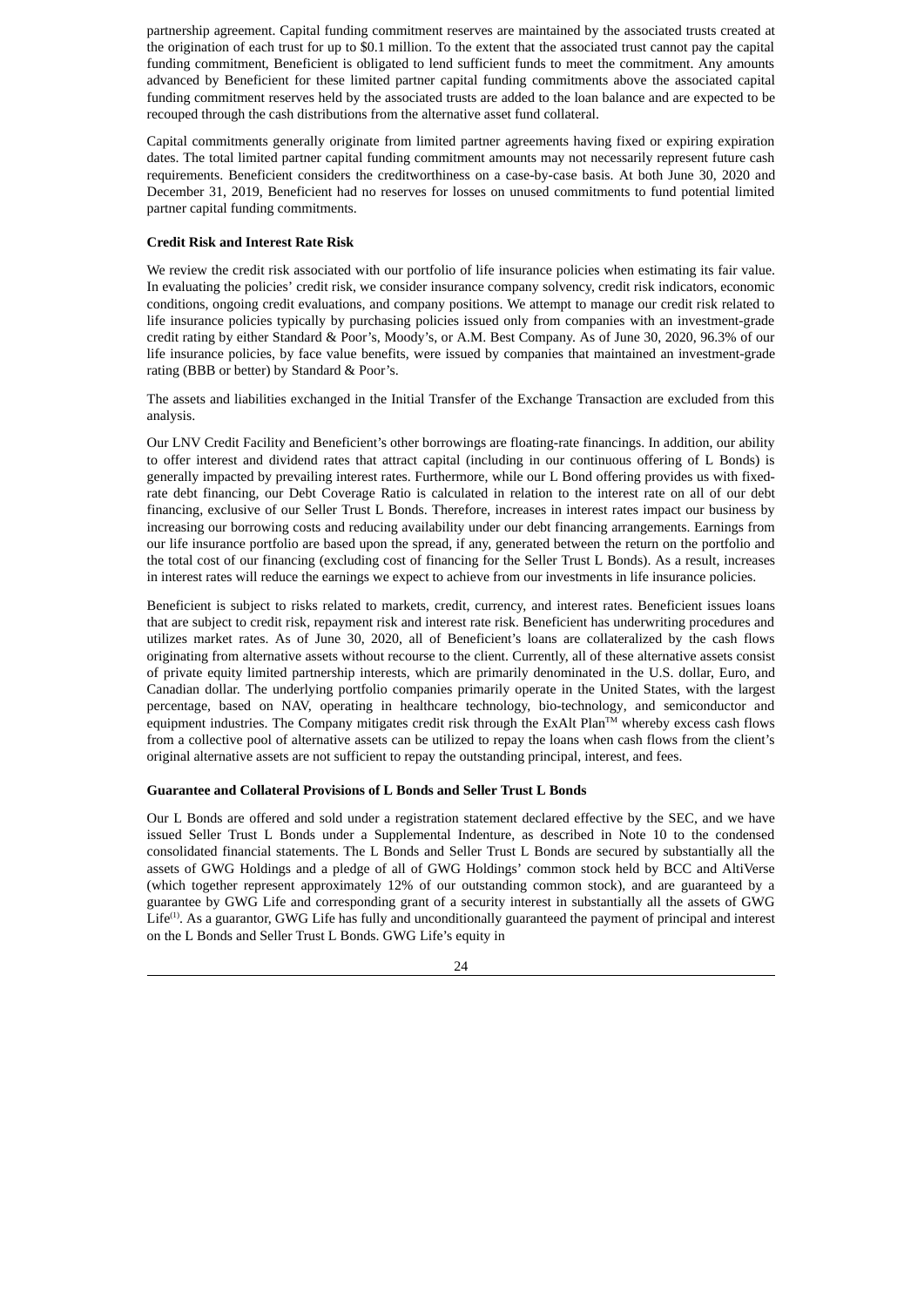GWG Life Trust and DLP  $IV^{(2)}$  serves as collateral for our L Bond and Seller Trust L Bond obligations. Substantially all of our life insurance policies are held by DLP IV or GWG Life Trust. The policies held by DLP IV are not direct collateral for the L Bonds as such policies are pledged to the LNV Credit Facility.

- (1) The Seller Trust L Bonds are senior secured obligations of GWG, ranking junior to all senior debt of GWG and pari passu in right of payment and in respect of collateral with all L Bonds of GWG (see Note 10). Payments under the Seller Trust L Bonds are guaranteed by GWG Life. The assets exchanged in connection with the Beneficent transaction are available as collateral for all holders of the L Bonds and Seller Trust L Bonds. Specifically, the Common Units are held by GWG Holdings and the Commercial Loan is held by GWG Life.
- (2) The terms of our LNV Credit Facility require that we maintain a significant excess of pledged collateral value over the amount outstanding on the LNV Credit Facility at any given time. Any excess after satisfying all amounts owing under our LNV Credit Facility is available as collateral for the L Bonds (including the Seller Trust L Bonds).

The following represents summarized financial information as of June 30, 2020 and December 31, 2019, with respect to the financial position, and for the six months ended June 30, 2020, with respect to results of operations. The tables present summarized financial information of GWG Holdings as issuer of the L Bonds and Seller Trust L Bonds, and GWG Life as guarantor, on a combined basis after elimination of (i) intercompany transactions and balances among such entities, including GWG Holdings' interest in GWG Life, and (ii) equity in earnings from and investments in any subsidiary that is a non-guarantor (including DLP IV, GWG Life Trust and Beneficient). The summarized financial information has been prepared in accordance with Rule 13-01 of Regulation S-X.

Summarized Balance Sheet Information (in thousands, not intended to balance):

 $\overline{\phantom{a}}$  ,  $\overline{\phantom{a}}$  ,  $\overline{\phantom{a}}$  ,  $\overline{\phantom{a}}$  ,  $\overline{\phantom{a}}$  ,  $\overline{\phantom{a}}$  ,  $\overline{\phantom{a}}$  ,  $\overline{\phantom{a}}$  ,  $\overline{\phantom{a}}$  ,  $\overline{\phantom{a}}$  ,  $\overline{\phantom{a}}$  ,  $\overline{\phantom{a}}$  ,  $\overline{\phantom{a}}$  ,  $\overline{\phantom{a}}$  ,  $\overline{\phantom{a}}$  ,  $\overline{\phantom{a}}$ 

|                                                                    |              | <b>June 30,</b><br>2020 | December 31,<br>2019 |
|--------------------------------------------------------------------|--------------|-------------------------|----------------------|
| $\textbf{Assets}^{(1)}$                                            |              |                         |                      |
| Cash, cash equivalents and restricted cash                         | \$           | 145,573 \$              | 60,365               |
| Financing receivables from affiliates                              |              | 69,428                  | 67,153               |
| Other assets                                                       |              | 7,509                   | 8,659                |
| Total assets                                                       | $\mathbb{S}$ | 222,510 \$              | 136,177              |
| <b>Liabilities</b>                                                 |              |                         |                      |
| L Bonds                                                            | \$           | 1,072,973 \$            | 926,638              |
| Seller Trust L Bonds                                               |              | 366,892                 | 366,892              |
| Interest and dividends payable                                     |              | 12,401                  | 12,491               |
| Accounts payable and accrued expenses                              |              | 8,037                   | 3,093                |
| Deferred tax liabilities                                           |              | 33,674                  | 57,923               |
| <b>Total liabilities</b>                                           | \$           | 1,493,977 \$            | 1,367,037            |
| Equity                                                             |              |                         |                      |
| Redeemable preferred stock and Series 2 redeemable preferred stock | \$           | 177,402 \$              | 201,891              |

<sup>(1)</sup> Assets exclude: i) GWG Holdings' investment in GWG Life of \$1.3 billion and \$1.2 billion as of June 30, 2020 and December 31, 2019, respectively; ii) GWG Holdings' aggregate investments in non-obligor subsidiaries of \$445.1 million and \$439.4 million as of June 30, 2020 and December 31, 2019, respectively; and iii) GWG Life's aggregate investments in and loans to non-obligor subsidiaries of \$1.1 billion and \$1.2 billion as of June 30, 2020 and December 31, 2019, respectively.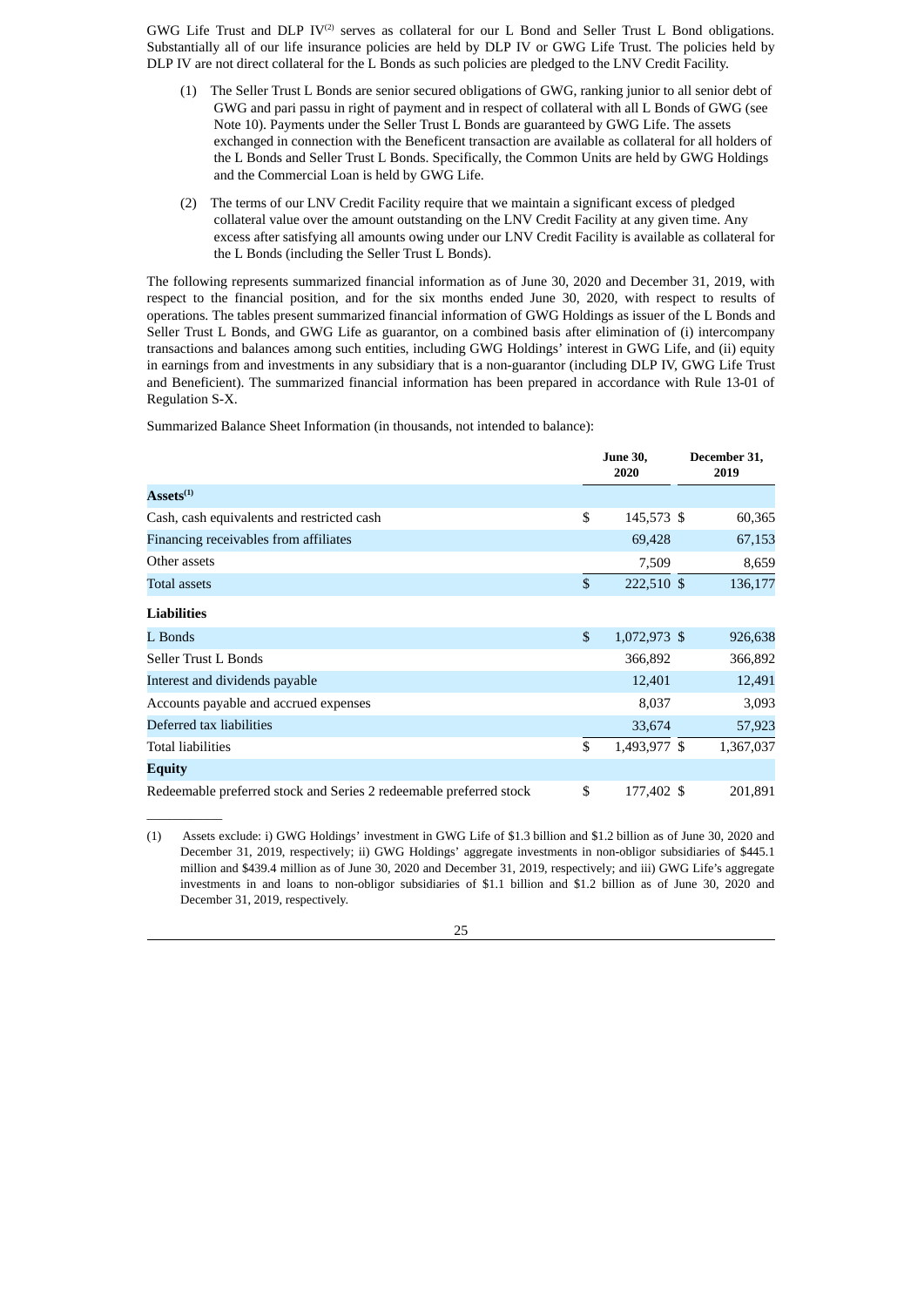Summarized Statement of Operations Information (in thousands):

|                                                  |                           | <b>Six Months</b><br><b>Ended</b><br><b>June 30,</b><br>2020 |
|--------------------------------------------------|---------------------------|--------------------------------------------------------------|
| <b>Total revenues</b>                            | \$                        | 58,675                                                       |
|                                                  |                           |                                                              |
| Interest expense                                 | $\boldsymbol{\mathsf{S}}$ | 59,155                                                       |
| Other expenses                                   |                           | 20,678                                                       |
| <b>Total expenses</b>                            | \$                        | 79,833                                                       |
| Loss before income taxes and preferred dividends | \$                        | (21, 158)                                                    |
| Income tax expense (benefit)                     |                           | (22, 857)                                                    |
| Preferred dividends                              |                           | 7,666                                                        |
| <b>Net loss</b>                                  | \$                        | (5,967)                                                      |

#### **Debt Coverage Ratio**

 $\overline{\phantom{a}}$  ,  $\overline{\phantom{a}}$  ,  $\overline{\phantom{a}}$  ,  $\overline{\phantom{a}}$  ,  $\overline{\phantom{a}}$  ,  $\overline{\phantom{a}}$  ,  $\overline{\phantom{a}}$  ,  $\overline{\phantom{a}}$  ,  $\overline{\phantom{a}}$  ,  $\overline{\phantom{a}}$  ,  $\overline{\phantom{a}}$  ,  $\overline{\phantom{a}}$  ,  $\overline{\phantom{a}}$  ,  $\overline{\phantom{a}}$  ,  $\overline{\phantom{a}}$  ,  $\overline{\phantom{a}}$ 

The L Bond borrowing covenants of GWG Holdings require it to maintain a Debt Coverage Ratio of less than 90%. The Debt Coverage Ratio is calculated by dividing the sum of our total interest-bearing indebtedness (other than Excluded Indebtedness described in note 2 to the table below) by the sum of our cash, cash equivalents, restricted cash, life insurance policy benefits receivable, the net present value of the life insurance portfolio, and, without duplication, the value of all of our other assets as reflected on our most recently available balance sheet prepared in accordance with GAAP. The discount rate we use for the net present value of our life insurance portfolio for this calculation may not be the same discount rate we use for our GAAP valuation and is not necessarily reflective of the amount we could realize upon a sale of the portfolio (dollar amounts in thousands):

|                                                                               | <b>June 30,</b><br>2020 |               | December 31,<br>2019 |
|-------------------------------------------------------------------------------|-------------------------|---------------|----------------------|
| Life insurance portfolio policy benefits                                      | \$<br>1,960,826         | $\mathcal{S}$ | 2,020,973            |
| Discount rate of future cash flows $(1)$                                      | 7.50%                   |               | 7.55%                |
| Net present value of life insurance portfolio policy benefits                 | \$<br>825,327           | <sup>\$</sup> | 826,196              |
| All cash and cash equivalents (including restricted cash)                     | 165,799                 |               | 81,780               |
| Life insurance policy benefits receivable, net                                | 19,789                  |               | 23,031               |
| Financing receivables from affiliates                                         | 244,005                 |               | 258,402              |
| Investments in Common Units and Preferred Series A Subclass 1 Unit<br>Account | 697,768                 |               | 632,473              |
| Option Agreement and other assets                                             | 77,460                  |               | 54,365               |
| Total Coverage <sup>(2)</sup>                                                 | 2,030,148               | \$            | 1,876,247            |
| Total Indebtedness <sup>(2)</sup>                                             | \$<br>1,335,521         | \$.           | 1,132,714            |
| Debt Coverage Ratio                                                           | 65.78%                  |               | 60.40%               |

(1) Weighted-average interest rate paid on indebtedness, excluding that of Seller Trust L-Bonds.

(2) Total Coverage excludes the assets of Beneficient. Total Indebtedness is equal to the total liabilities balance of GWG Holdings (excluding the liabilities of Beneficient) as of June 30, 2020, other than Excluded Indebtedness. Excluded Indebtedness is Indebtedness that is payable at the Company's option in Capital Stock of the Company or securities mandatorily convertible into or exchangeable for Capital Stock of the Company, or any Indebtedness that is reasonably expected to be converted or exchanged, directly or indirectly, into Capital Stock of the Company. This change in the definition of the Debt Coverage Ratio was defined in Amendment No. 2 to the Amended and Restated Indenture entered into as of December 31, 2019 (see Note 10 to the condensed consolidated financial statements).

As of June 30, 2020 and December 31, 2019, we were in compliance with the Debt Coverage Ratio.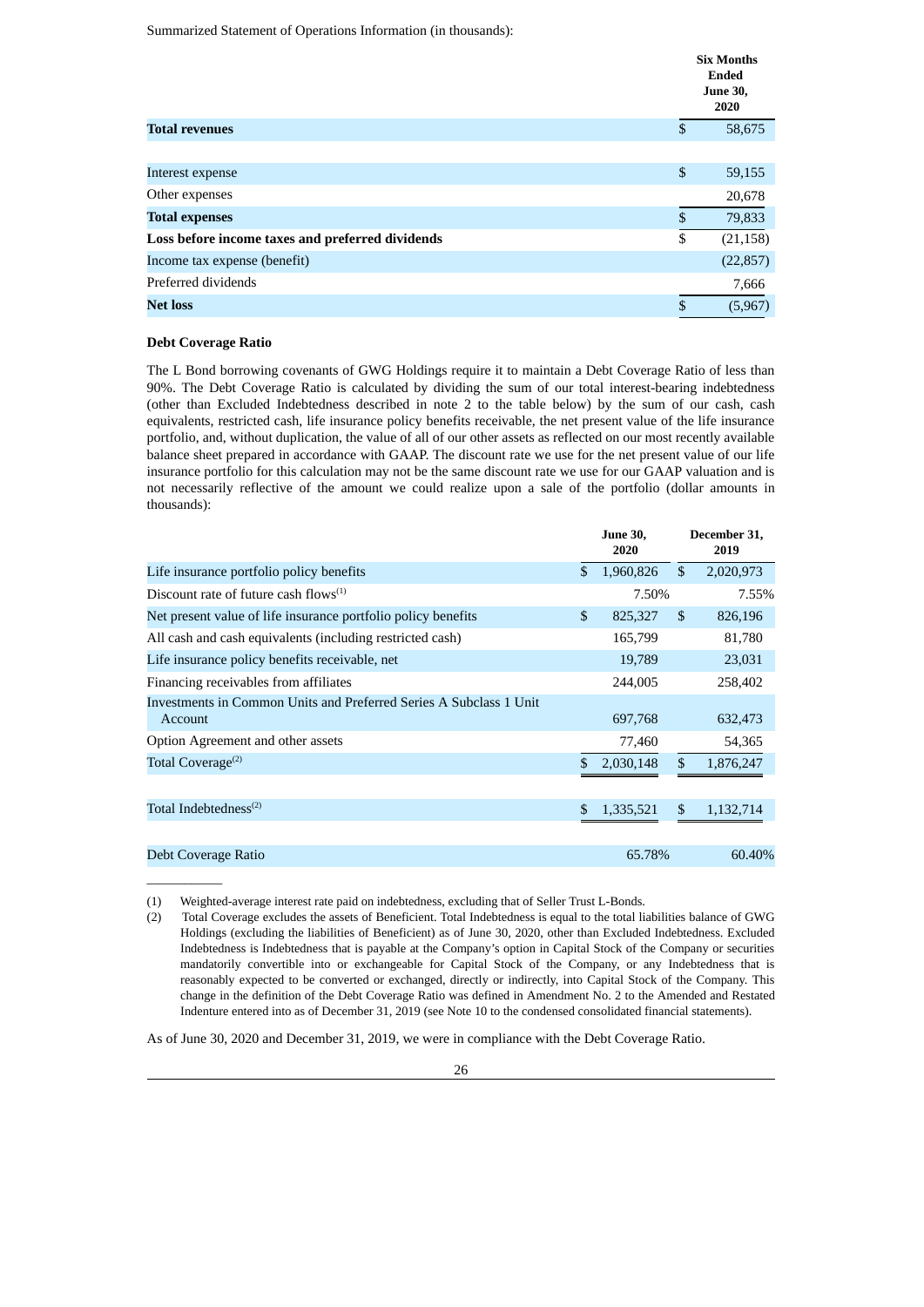# **FINANCIAL INFORMATION**

# **GWG HOLDINGS, INC.**

<span id="page-28-0"></span>**Set forth below are our condensed consolidated financial statements and the notes thereto that were included in the Quarterly Report. References to "this report" in the notes to our condensed consolidated financial statements refer to the Quarterly Report.**

| Condensed Consolidated Balance Sheets as of June 30, 2020, and December 31, 2019                  | $F-2$ |
|---------------------------------------------------------------------------------------------------|-------|
| <b>Condensed Consolidated Statements of Operations for the three and six months ended June</b>    |       |
| 30, 2020 and 2019                                                                                 | $F-3$ |
| <b>Condensed Consolidated Statements of Cash Flows for the six months ended June 30, 2020</b>     |       |
| and 2019                                                                                          | $F-4$ |
| <b>Condensed Consolidated Statements of Changes in Stockholders' Equity for the three and six</b> |       |
| months ended June 30, 2020 and 2019                                                               | F-6   |
| <b>Notes to Condensed Consolidated Financial Statements</b>                                       | $F-8$ |
|                                                                                                   |       |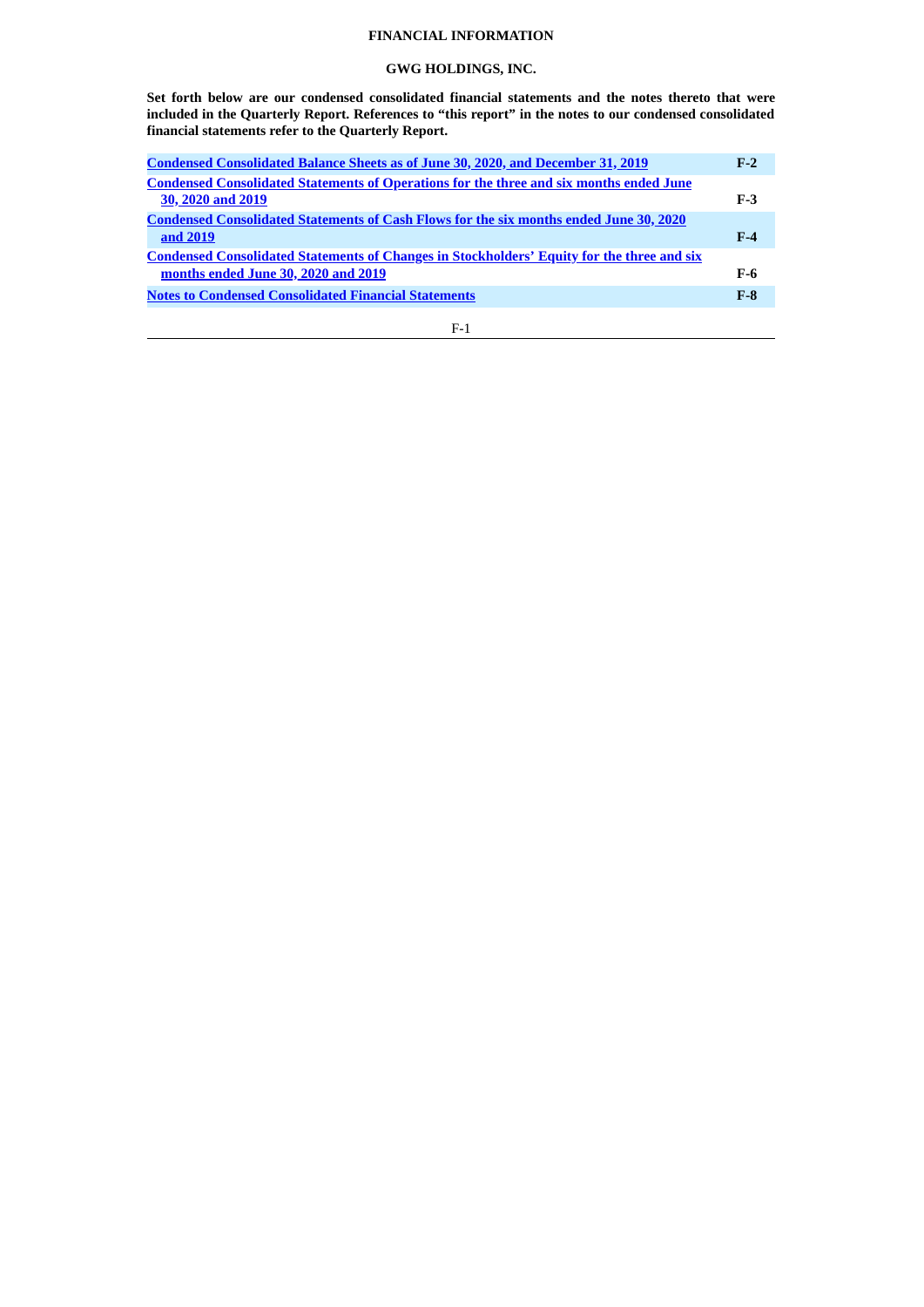# **GWG HOLDINGS, INC. AND SUBSIDIARIES CONDENSED CONSOLIDATED BALANCE SHEETS (in thousands, except share and per share data)**

<span id="page-29-0"></span>

|                                                                                                                                                                                                             | <b>June 30,</b><br>2020<br>(Unaudited) | December 31,<br>2019 |
|-------------------------------------------------------------------------------------------------------------------------------------------------------------------------------------------------------------|----------------------------------------|----------------------|
| <b>ASSETS</b>                                                                                                                                                                                               |                                        |                      |
| Cash and cash equivalents                                                                                                                                                                                   | \$<br>149,233                          | \$<br>79,073         |
| Restricted cash                                                                                                                                                                                             | 19,059                                 | 20,258               |
| Investment in life insurance policies, at fair value                                                                                                                                                        | 794,706                                | 796,039              |
| Life insurance policy benefits receivable, net                                                                                                                                                              | 19,789                                 | 23,031               |
| Loans receivable, net of unearned income                                                                                                                                                                    | 218,448                                | 232,344              |
| Allowance for loan losses                                                                                                                                                                                   | (7,900)                                |                      |
| Loans receivable, net                                                                                                                                                                                       | 210,548                                | 232,344              |
| Fees receivable                                                                                                                                                                                             | 31,611                                 | 29,168               |
| Financing receivables from affiliates                                                                                                                                                                       | 69,428                                 | 67,153               |
| Other assets                                                                                                                                                                                                | 40,142                                 | 30,135               |
| Goodwill                                                                                                                                                                                                    | 2,384,121                              | 2,358,005            |
| <b>TOTAL ASSETS</b>                                                                                                                                                                                         | \$<br>3,718,637                        | \$<br>3,635,206      |
| LIABILITIES & STOCKHOLDERS' EQUITY                                                                                                                                                                          |                                        |                      |
| <b>LIABILITIES</b>                                                                                                                                                                                          |                                        |                      |
| Senior credit facility with LNV Corporation                                                                                                                                                                 | \$<br>203,578                          | \$<br>174,390        |
| L Bonds                                                                                                                                                                                                     | 1,072,973                              | 926,638              |
| <b>Seller Trust L Bonds</b>                                                                                                                                                                                 | 366,892                                | 366,892              |
| Other borrowings                                                                                                                                                                                            | 152,118                                | 153,086              |
| Interest and dividends payable                                                                                                                                                                              | 23,284                                 | 16,516               |
| Deferred revenue                                                                                                                                                                                            | 37,858                                 | 41,444               |
| Accounts payable and accrued expenses                                                                                                                                                                       | 23,457                                 | 27,836               |
| Deferred tax liability, net                                                                                                                                                                                 | 33,674                                 | 57,923               |
| <b>TOTAL LIABILITIES</b>                                                                                                                                                                                    | 1,913,834                              | 1,764,725            |
|                                                                                                                                                                                                             |                                        |                      |
| Redeemable noncontrolling interests                                                                                                                                                                         | 1,264,031                              | 1,269,654            |
| STOCKHOLDERS' EQUITY                                                                                                                                                                                        |                                        |                      |
|                                                                                                                                                                                                             |                                        |                      |
| REDEEMABLE PREFERRED STOCK                                                                                                                                                                                  |                                        |                      |
| (par value \$0.001; shares authorized 100,000; shares outstanding 62,986<br>and 84,636; liquidation preference of \$63,354 and \$85,130 as of                                                               |                                        |                      |
| June 30, 2020 and December 31, 2019, respectively)                                                                                                                                                          | 52,373                                 | 74,023               |
| SERIES 2 REDEEMABLE PREFERRED STOCK<br>(par value \$0.001; shares authorized 150,000; shares outstanding 144,325                                                                                            |                                        |                      |
| and 147,164; liquidation preference of \$145,167 and \$148,023 as of<br>June 30, 2020 and December 31, 2019, respectively)                                                                                  | 125,029                                | 127,868              |
| <b>COMMON STOCK</b>                                                                                                                                                                                         |                                        |                      |
| (par value \$0.001; shares authorized 210,000,000; shares issued and<br>outstanding, net of common stock in treasury, 30,537,481 and<br>30,533,793 as of June 30, 2020 and December 31, 2019, respectively) | 33                                     | 33                   |
| Common stock in treasury, at cost (2,500,000 shares as of both June 30,<br>2020 and December 31, 2019)                                                                                                      | (24, 550)                              | (24, 550)            |
| Additional paid-in capital                                                                                                                                                                                  | 225,537                                | 233,106              |
| <b>Accumulated deficit</b>                                                                                                                                                                                  | (136, 355)                             | (76, 501)            |
| TOTAL GWG HOLDINGS STOCKHOLDERS' EQUITY                                                                                                                                                                     | 242,067                                | 333,979              |
| Noncontrolling interests                                                                                                                                                                                    | 298,705                                | 266,848              |
| TOTAL STOCKHOLDERS' EQUITY                                                                                                                                                                                  | 540,772                                | 600,827              |
| TOTAL LIABILITIES & STOCKHOLDERS' EQUITY                                                                                                                                                                    | \$<br>3,718,637                        | \$<br>3,635,206      |

The accompanying notes are an integral part of these Condensed Consolidated Financial Statements.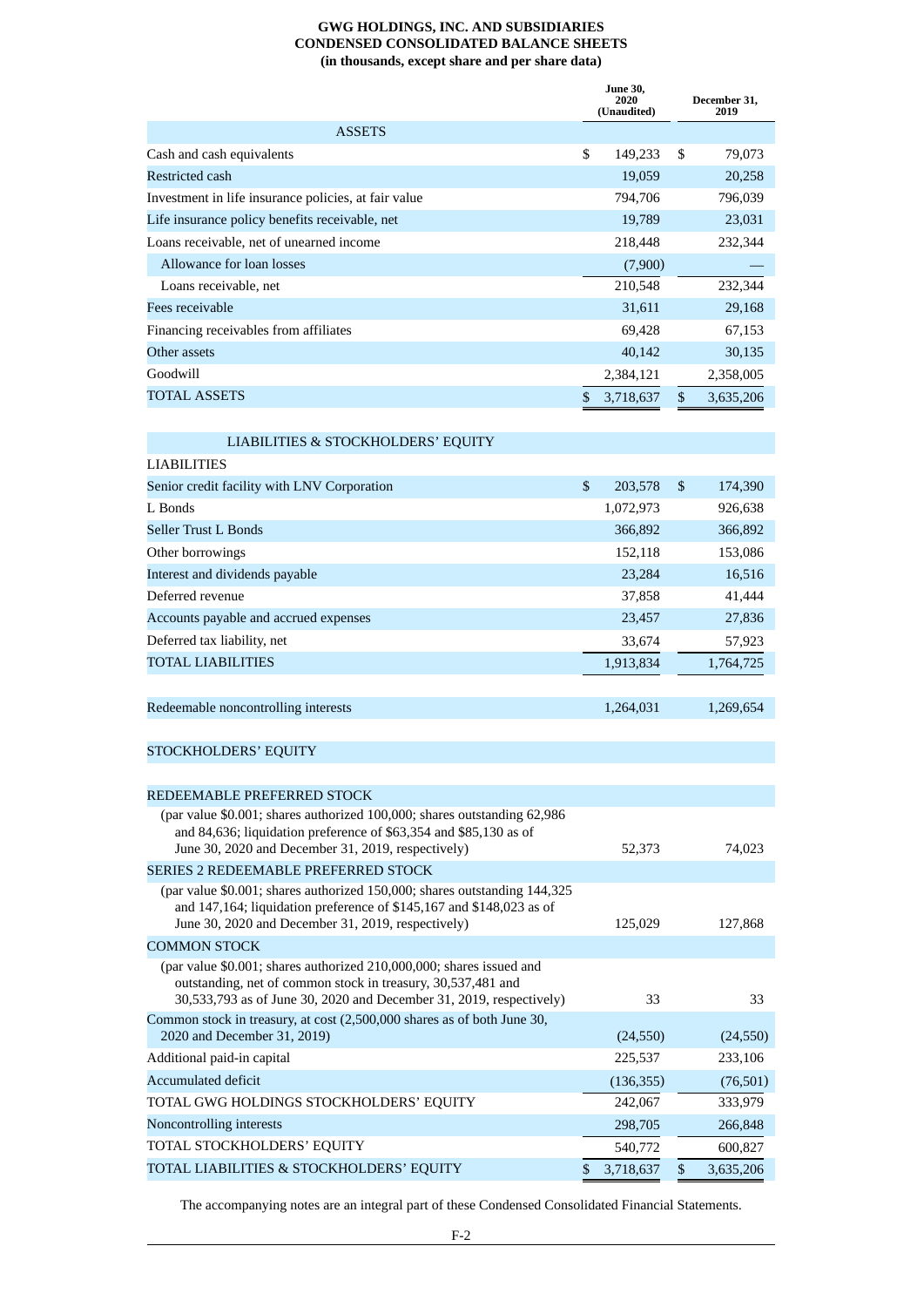## **GWG HOLDINGS, INC. AND SUBSIDIARIES CONDENSED CONSOLIDATED STATEMENTS OF OPERATIONS (in thousands, except share and per share data) (unaudited)**

<span id="page-30-0"></span>

|                                                                                          | <b>Three Months Ended</b><br><b>June 30,</b> |            |              |            | <b>Six Months Ended</b><br><b>June 30,</b> |            |              |            |
|------------------------------------------------------------------------------------------|----------------------------------------------|------------|--------------|------------|--------------------------------------------|------------|--------------|------------|
|                                                                                          |                                              | 2020       |              | 2019       |                                            | 2020       |              | 2019       |
| <b>REVENUE</b>                                                                           |                                              |            |              |            |                                            |            |              |            |
| Gain on life insurance policies, net                                                     | \$                                           | 14,788     | \$           | 19,930     | \$                                         | 29,233     | \$           | 41,426     |
| Interest income                                                                          |                                              | 12,671     |              | 3,881      |                                            | 26,660     |              | 7,337      |
| Trust services revenues                                                                  |                                              | 4,829      |              |            |                                            | 9,856      |              |            |
| Other income                                                                             |                                              | 36,501     |              | 199        |                                            | 36,597     |              | 464        |
| TOTAL REVENUE                                                                            |                                              | 68,789     |              | 24,010     |                                            | 102,346    |              | 49,227     |
| <b>EXPENSES</b>                                                                          |                                              |            |              |            |                                            |            |              |            |
| Interest expense                                                                         |                                              | 37,142     |              | 28,487     |                                            | 73,013     |              | 55,462     |
| Employee compensation and benefits                                                       |                                              | 11,840     |              | 6,794      |                                            | 89,544     |              | 11,948     |
| Legal and professional fees                                                              |                                              | 7,643      |              | 4,722      |                                            | 13,806     |              | 7,669      |
| Provision for loan losses                                                                |                                              | 7,200      |              |            |                                            | 7,900      |              |            |
| Other expenses                                                                           |                                              | 4,895      |              | 5,938      |                                            | 8,507      |              | 8,766      |
| <b>TOTAL EXPENSES</b>                                                                    |                                              | 68,720     |              | 45,941     |                                            | 192,770    |              | 83,845     |
| INCOME (LOSS) BEFORE INCOME<br><b>TAXES</b>                                              |                                              | 69         |              | (21, 931)  |                                            | (90, 424)  |              | (34, 618)  |
| <b>INCOME TAX BENEFIT</b>                                                                |                                              | (8,550)    |              |            |                                            | (23,057)   |              |            |
| NET INCOME (LOSS) BEFORE<br><b>INCOME (LOSS) FROM EQUITY</b><br><b>METHOD INVESTMENT</b> |                                              | 8,619      |              | (21, 931)  |                                            | (67, 367)  |              | (34, 618)  |
| Income (loss) from equity method investment                                              |                                              | (1,318)    |              | 600        |                                            | (2,848)    |              | (1, 327)   |
| NET INCOME (LOSS)                                                                        |                                              | 7,301      |              | (21, 331)  |                                            | (70, 215)  |              | (35, 945)  |
| Net loss (income) attributable to noncontrolling<br>interests                            |                                              | (21, 723)  |              |            |                                            | 10,361     |              |            |
| Less: Preferred stock dividends                                                          |                                              | 3,714      |              | 4,278      |                                            | 7,666      |              | 8,574      |
| NET LOSS ATTRIBUTABLE TO COMMON<br><b>SHAREHOLDERS</b>                                   | \$                                           | (18, 136)  | \$           | (25,609)   | \$                                         | (67, 520)  | \$           | (44, 519)  |
| NET LOSS PER COMMON SHARE                                                                |                                              |            |              |            |                                            |            |              |            |
| <b>Basic</b>                                                                             | \$                                           | (0.59)     | $\mathbb{S}$ | (0.78)     | ${\mathbb S}$                              | (2.21)     | $\mathbb{S}$ | (1.35)     |
| Diluted                                                                                  | \$                                           | (0.59)     | \$           | (0.78)     | \$                                         | (2.21)     | \$           | (1.35)     |
| WEIGHTED AVERAGE COMMON SHARES<br><b>OUTSTANDING</b>                                     |                                              |            |              |            |                                            |            |              |            |
| <b>Basic</b>                                                                             |                                              | 30,536,830 |              | 33,011,603 |                                            | 30,535,811 |              | 32,998,246 |
| <b>Diluted</b>                                                                           |                                              | 30,536,830 |              | 33,011,603 |                                            | 30,535,811 |              | 32,998,246 |

The accompanying notes are an integral part of these Condensed Consolidated Financial Statements.

F-3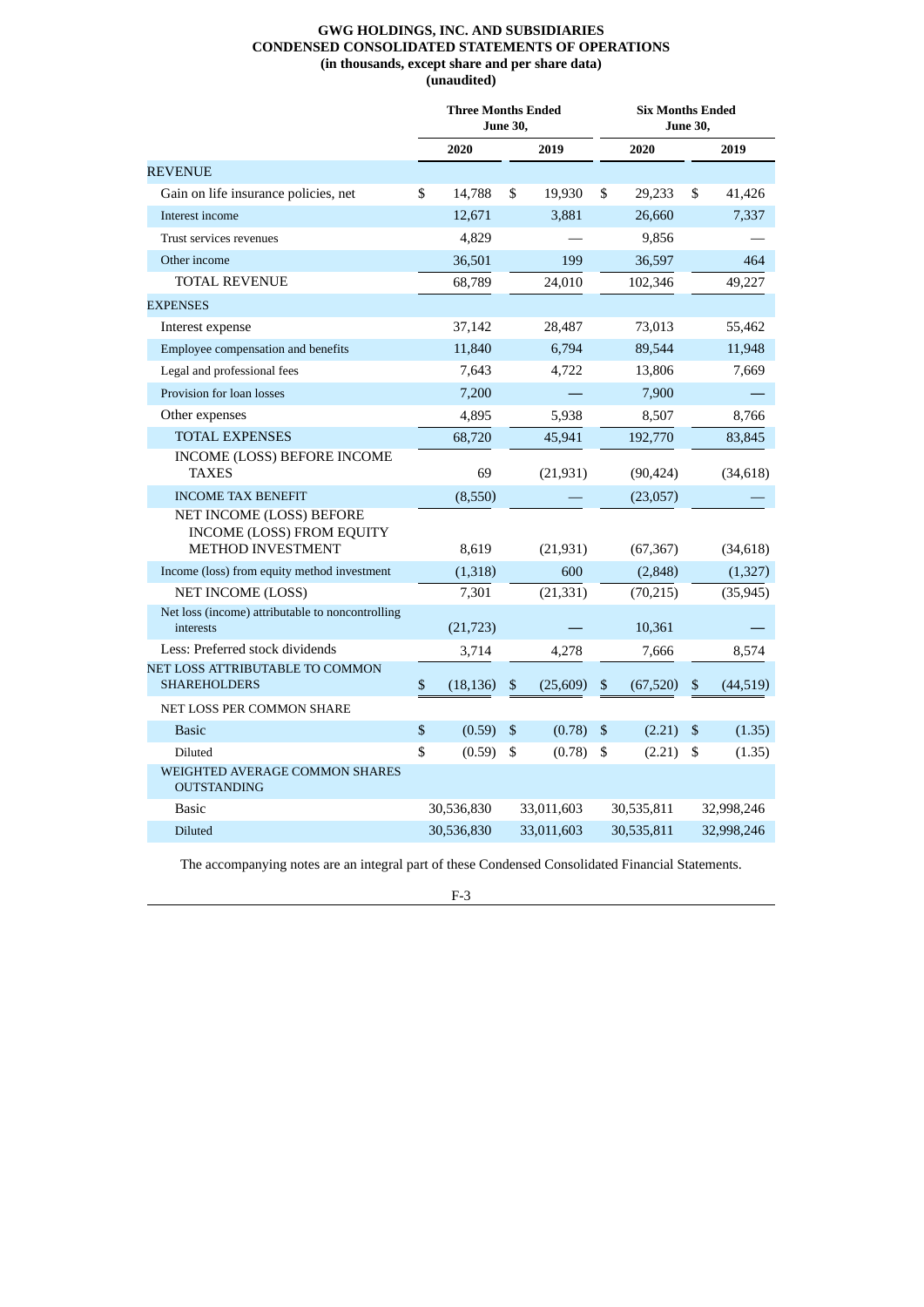### **GWG HOLDINGS, INC. AND SUBSIDIARIES CONDENSED CONSOLIDATED STATEMENTS OF CASH FLOWS (in thousands) (unaudited)**

<span id="page-31-0"></span>

|                                                                                      | <b>Six Months Ended</b><br>June 30, |    |           |
|--------------------------------------------------------------------------------------|-------------------------------------|----|-----------|
|                                                                                      | 2020                                |    | 2019      |
| <b>CASH FLOWS FROM OPERATING ACTIVITIES</b>                                          |                                     |    |           |
| Net loss                                                                             | \$<br>$(70,215)$ \$                 |    | (35, 945) |
| Adjustments to reconcile net loss to net cash flows used in operating<br>activities: |                                     |    |           |
| Change in fair value of life insurance policies                                      | (17, 455)                           |    | (33,850)  |
| Amortization of deferred financing and issuance costs                                | 8,742                               |    | 6,522     |
| Amortization of upfront fees                                                         | (3,586)                             |    |           |
| Amortization of debt premiums                                                        | (887)                               |    |           |
| Amortization and depreciation on long-lived assets                                   | 492                                 |    |           |
| Accretion of discount on financing receivable from affiliate                         |                                     |    | (864)     |
| Non-cash interest income                                                             | (25, 811)                           |    |           |
| Non-cash interest expense                                                            | 1,238                               |    |           |
| Loss from equity method investment                                                   | 2,848                               |    | 1,327     |
| Provision for loan losses                                                            | 7,900                               |    |           |
| Deferred income tax                                                                  | (24,250)                            |    |           |
| Equity-based compensation                                                            | 73,060                              |    | 665       |
| Forfeiture of vested equity-based compensation                                       | (36, 267)                           |    |           |
| (Increase) decrease in operating assets:                                             |                                     |    |           |
| Life insurance policy benefits receivable                                            | 3,242                               |    | 10,884    |
| Fees receivable                                                                      | (2, 443)                            |    |           |
| Accrued interest on financing receivable                                             |                                     |    | (3,046)   |
| Other assets                                                                         | (2,869)                             |    | (4,948)   |
| Increase (decrease) in operating liabilities:                                        |                                     |    |           |
| Accounts payable and other accrued expenses                                          | 2,592                               |    | (4,753)   |
| NET CASH FLOWS USED IN OPERATING ACTIVITIES                                          | (83, 669)                           |    | (64,008)  |
|                                                                                      |                                     |    |           |
| <b>CASH FLOWS FROM INVESTING ACTIVITIES</b>                                          |                                     |    |           |
| Investment in life insurance policies                                                |                                     |    | (31,538)  |
| Carrying value of matured life insurance policies                                    | 18,789                              |    | 14,045    |
| Purchases of fixed assets                                                            | (1,743)                             |    |           |
| Financing receivables from affiliates issued                                         |                                     |    | (50,000)  |
| Equity method investments                                                            | (9, 166)                            |    | (10,000)  |
| Net change in loans receivable                                                       | 11,169                              |    |           |
| NET CASH FLOWS PROVIDED BY (USED IN) INVESTING                                       |                                     |    |           |
| <b>ACTIVITIES</b>                                                                    | 19,049                              |    | (77, 493) |
| <b>CASH FLOWS FROM FINANCING ACTIVITIES</b>                                          |                                     |    |           |
| Borrowings on senior debt                                                            | 28,530                              |    |           |
| Repayments of senior debt                                                            |                                     |    | (19, 569) |
| Purchase of noncontrolling interest                                                  | (261)                               |    |           |
| Proceeds from issuance of L Bonds                                                    | 202,572                             |    | 171,227   |
| Payments for issuance and redemption of L Bonds                                      | (65, 129)                           |    | (46, 977) |
| Issuance (repurchase) of common stock                                                | 24                                  |    | 57        |
| Payments for redemption of preferred stock                                           | (24, 489)                           |    | (3,214)   |
| Preferred stock dividends                                                            | (7,666)                             |    | (8,574)   |
| NET CASH FLOWS PROVIDED BY FINANCING ACTIVITIES                                      | 133,581                             |    | 92,950    |
| NET INCREASE (DECREASE) IN CASH, CASH EQUIVALENTS<br>AND RESTRICTED CASH             | 68,961                              |    | (48, 551) |
|                                                                                      |                                     |    |           |
| CASH, CASH EQUIVALENTS AND RESTRICTED CASH                                           |                                     |    |           |
| <b>BEGINNING OF PERIOD</b>                                                           | 99,331                              |    | 125,436   |
| <b>END OF PERIOD</b>                                                                 | \$<br>168,292                       | \$ | 76,885    |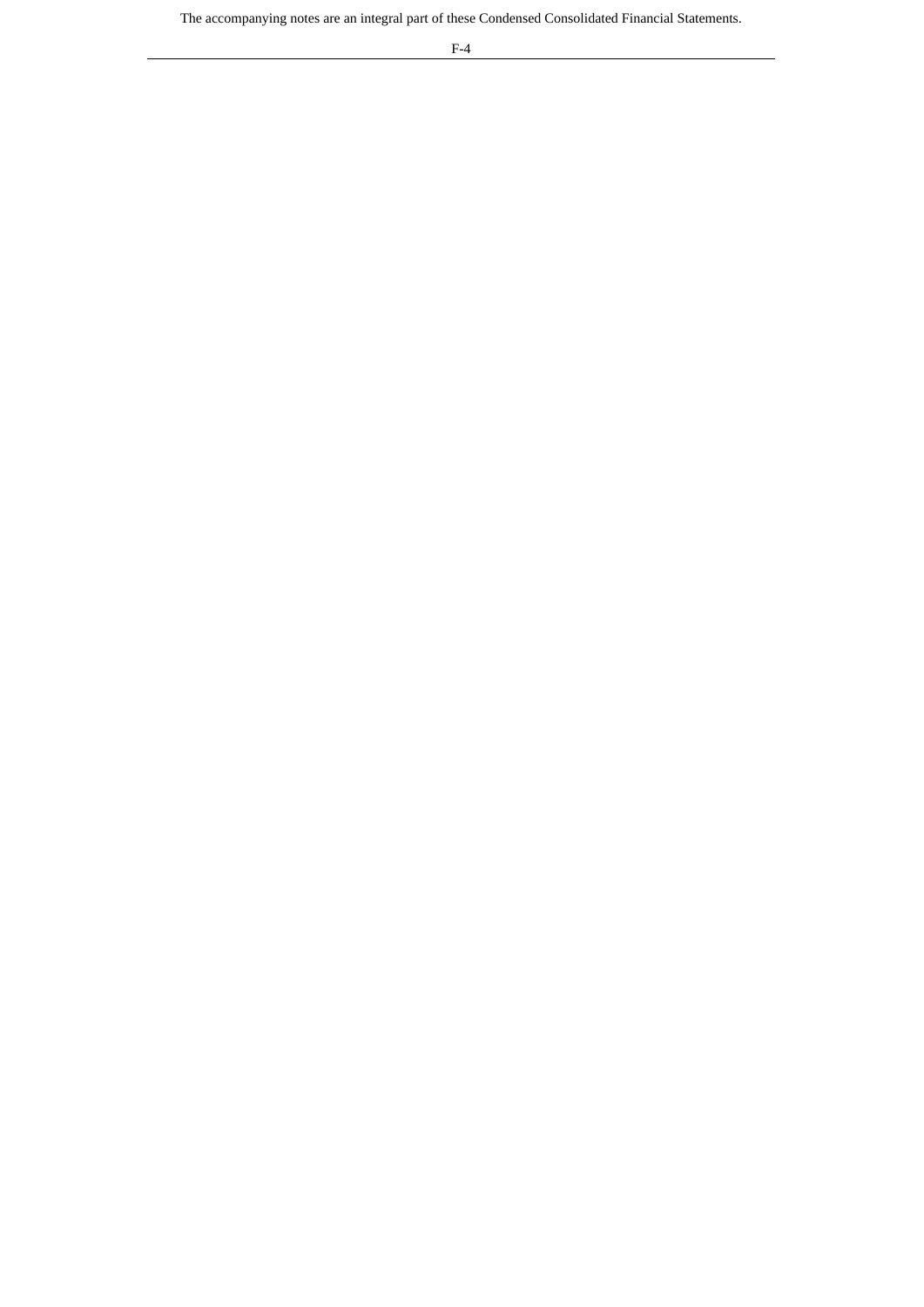### **GWG HOLDINGS, INC. AND SUBSIDIARIES CONDENSED CONSOLIDATED STATEMENTS OF CASH FLOWS — CONTINUED (in thousands) (unaudited)**

|                                                                     | <b>Six Months Ended</b><br><b>June 30.</b> |        |
|---------------------------------------------------------------------|--------------------------------------------|--------|
|                                                                     | 2020                                       | 2019   |
| <b>SUPPLEMENTAL DISCLOSURES OF CASH FLOW</b><br><b>INFORMATION</b>  |                                            |        |
| Interest paid                                                       | \$<br>59,615 \$                            | 49,434 |
| Premiums paid, including prepaid                                    | 34,299                                     | 34,902 |
| NON-CASH INVESTING AND FINANCING ACTIVITIES                         |                                            |        |
| L Bonds:                                                            |                                            |        |
| Conversion of accrued interest and commissions payable to principal | \$<br>940S                                 | 872    |
| Investment in life insurance policies included in accounts payable  |                                            | 788    |
| Business combination measurement period adjustments:                |                                            |        |
| Reduction in loans receivable (see Note 4)                          | \$<br>26.116 \$                            |        |

The accompanying notes are an integral part of these Condensed Consolidated Financial Statements.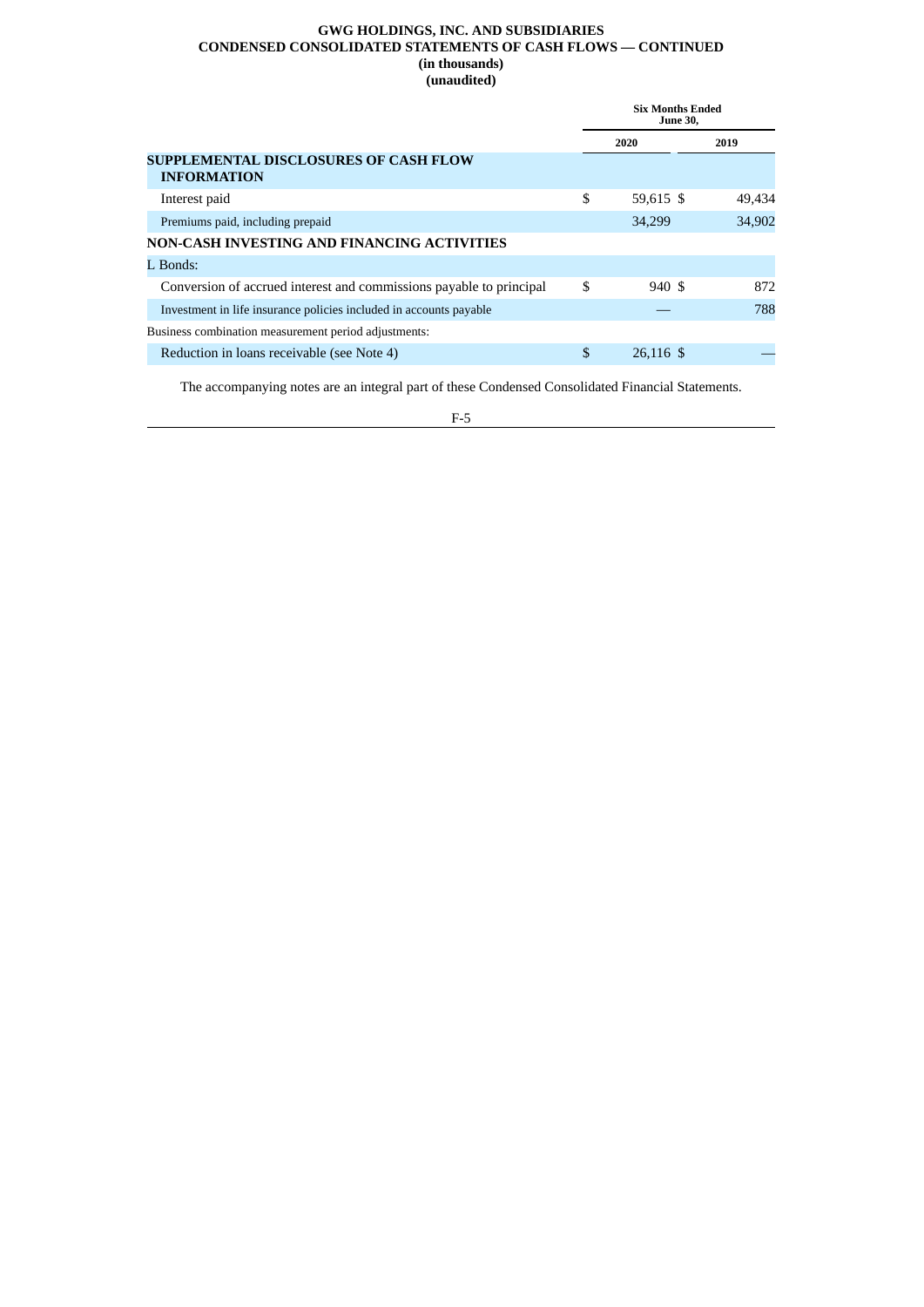# <span id="page-34-0"></span>**GWG HOLDINGS, INC. AND SUBSIDIARIES CONDENSED CONSOLIDATED STATEMENTS OF CHANGES IN STOCKHOLDERS' EQUITY (in thousands, except share data)**

# **(unaudited)**

**For the three and six months ended June 30, 2020:**

|                                                              | Preferred<br><b>Stock</b><br><b>Shares</b> | <b>Stock</b> | <b>Preferred Common</b><br><b>Shares</b> | Common<br>Stock (par) | Additional<br>Paid-in<br>Capital        | <b>Deficit</b>            | <b>Stock</b>                | <b>Total GWG</b><br><b>Holdings</b><br>Equity | <b>Interests</b> | Total<br><b>Equity</b>        | Redeemable<br><b>Accumulated Treasury Stockholders' Noncontrolling Stockholders' noncontrolling</b><br>interests |
|--------------------------------------------------------------|--------------------------------------------|--------------|------------------------------------------|-----------------------|-----------------------------------------|---------------------------|-----------------------------|-----------------------------------------------|------------------|-------------------------------|------------------------------------------------------------------------------------------------------------------|
| <b>Balance,</b><br>March 31,<br>2020                         |                                            |              |                                          |                       |                                         |                           |                             |                                               |                  |                               |                                                                                                                  |
| (unaudited)                                                  | 216,567                                    |              | \$186,658 30,535,249 \$                  |                       | 33 \$ 229,207                           | $(121,933)$ $(24,550)$ \$ |                             | 269,415                                       | \$<br>331,711    | $\mathfrak{S}$<br>601,126     | 1,241,641<br>-\$                                                                                                 |
| Net loss                                                     |                                            |              |                                          |                       |                                         | (14, 422)                 |                             | (14, 422)                                     | (667)            | (15,089)                      | 22,390                                                                                                           |
| Issuance of<br>common stock                                  |                                            |              | 2.232                                    |                       | 8                                       |                           |                             | 8                                             |                  | 8                             |                                                                                                                  |
| Redemption of<br>redeemable<br>preferred<br>stock            | (9,256)                                    | (9,256)      |                                          |                       |                                         |                           |                             | (9,256)                                       |                  | (9,256)                       |                                                                                                                  |
| Preferred stock<br>dividends                                 |                                            |              |                                          |                       | (3,714)                                 |                           |                             | (3,714)                                       |                  | (3,714)                       |                                                                                                                  |
| Equity-based<br>compensation                                 |                                            |              |                                          |                       | 36                                      |                           |                             | 36                                            | 4,189            | 4,225                         |                                                                                                                  |
| Forfeiture of<br>vested equity-<br>based<br>compensation     |                                            |              |                                          |                       |                                         |                           |                             |                                               | (36, 267)        | (36, 267)                     |                                                                                                                  |
| Purchase of<br>noncontrolling<br>interest                    |                                            |              |                                          |                       |                                         |                           |                             |                                               | (261)            | (261)                         |                                                                                                                  |
| <b>Balance,</b><br><b>June 30, 2020</b><br>(unaudited)       | 207,311                                    | \$177,402    | 30,537,481 \$                            |                       | 33 \$ 225,537                           | \$(136,355)               | \$(24,550)                  | $\mathbb{S}$<br>242,067                       | 298,705<br>\$    | 540,772<br>\$                 | 1,264,031<br>Я                                                                                                   |
|                                                              |                                            |              |                                          |                       |                                         |                           |                             |                                               |                  |                               |                                                                                                                  |
|                                                              | Preferred<br><b>Stock</b><br><b>Shares</b> | Stock        | <b>Preferred Common</b><br>Shares        | Common<br>Stock (par) | <b>Additional</b><br>Paid-in<br>Capital | <b>Deficit</b>            | <b>Stock</b>                | <b>Total GWG</b><br><b>Holdings</b><br>Equity | <b>Interests</b> | <b>Total</b><br><b>Equity</b> | Redeemable<br><b>Accumulated Treasury Stockholders' Noncontrolling Stockholders' noncontrolling</b><br>interests |
| <b>Balance</b> ,<br>December 31,<br>2019                     |                                            |              |                                          |                       |                                         |                           |                             |                                               |                  |                               |                                                                                                                  |
| (audited)                                                    | 231,800                                    |              | \$201,891 30,533,793 \$                  |                       | 33 \$ 233,106                           | $\mathfrak s$             | $(76,501)$ \$ $(24,550)$ \$ | 333,979                                       | -S<br>266,848    | 600,827<br>$\mathbf{s}$       | \$1,269,654                                                                                                      |
| Net loss                                                     |                                            |              |                                          |                       |                                         | (59, 854)                 |                             | (59, 854)                                     | (4,738)          | (64, 592)                     | (5,623)                                                                                                          |
| Issuance of<br>common stock                                  |                                            |              | 3,688                                    |                       | 26                                      |                           |                             | 26                                            |                  | 26                            |                                                                                                                  |
| Redemption of<br>redeemable<br>preferred<br>stock            | (24, 489)                                  | (24, 489)    |                                          |                       |                                         |                           |                             | (24, 489)                                     |                  | (24, 489)                     |                                                                                                                  |
| Preferred stock                                              |                                            |              |                                          |                       |                                         |                           |                             |                                               |                  |                               |                                                                                                                  |
| dividends<br>Equity-based<br>compensation                    |                                            |              |                                          |                       | (7,666)<br>71                           |                           |                             | (7,666)<br>71                                 | 73,123           | (7,666)<br>73,194             |                                                                                                                  |
| Forfeiture of<br>vested equity-<br>based<br>compensation     |                                            |              |                                          |                       |                                         |                           |                             |                                               | (36, 267)        | (36, 267)                     |                                                                                                                  |
| Purchase of<br>noncontrolling<br>interest<br><b>Balance,</b> |                                            |              |                                          |                       |                                         |                           |                             |                                               | (261)            | (261)                         |                                                                                                                  |

The accompanying notes are an integral part of these Condensed Consolidated Financial Statements.

F-6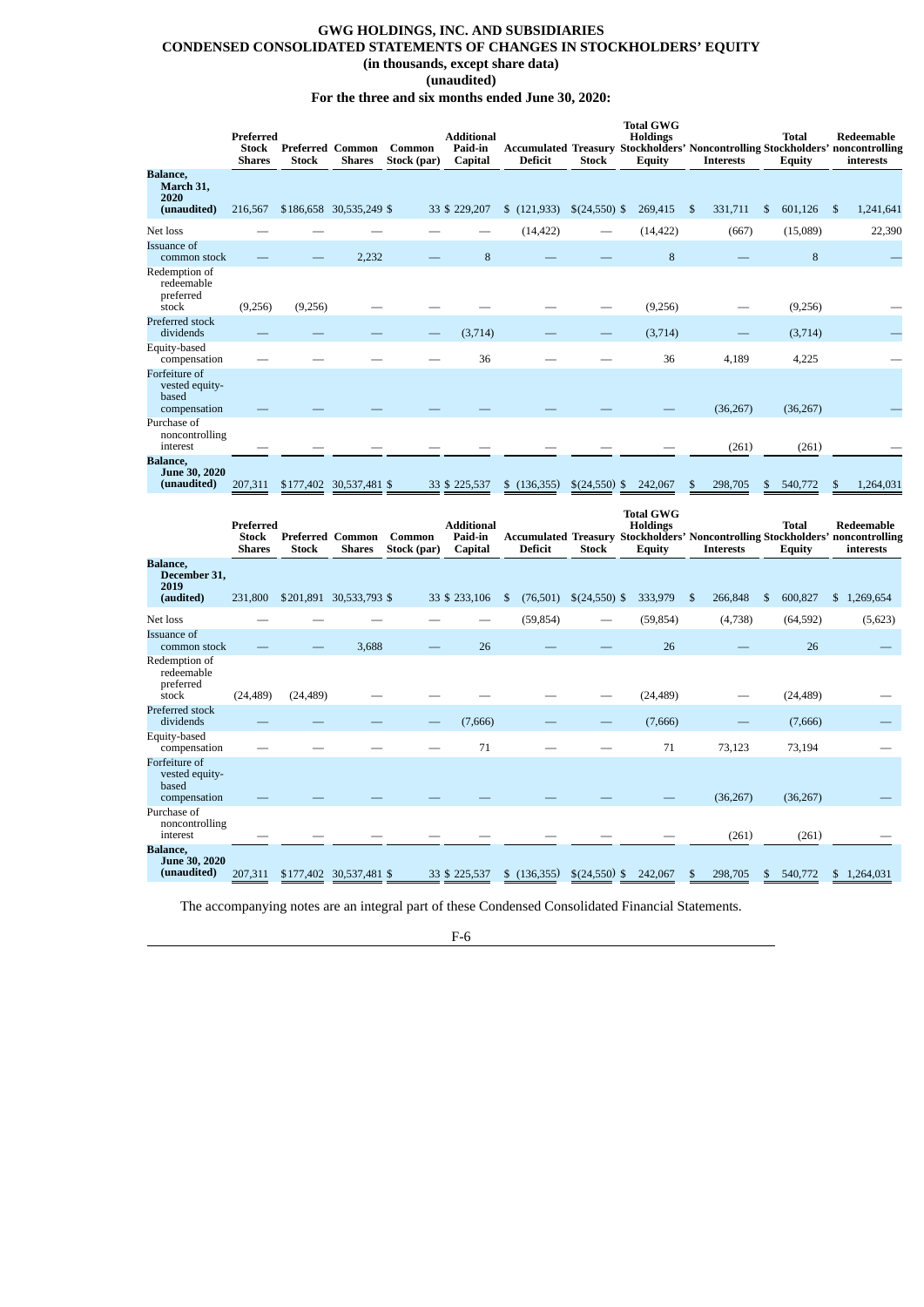## **GWG HOLDINGS, INC. AND SUBSIDIARIES CONDENSED CONSOLIDATED STATEMENTS OF CHANGES IN STOCKHOLDERS' EQUITY (in thousands, except share data) (unaudited)**

**For the three and six months ended June 30, 2019:**

|                                                | Preferred<br><b>Stock</b><br><b>Shares</b> | Preferred<br><b>Stock</b> | Common<br><b>Shares</b> | Common<br>Stock (par)     | <b>Additional</b><br>Paid-in<br>Capital | <b>Accumulated Stockholders'</b><br><b>Deficit</b> |   | <b>Total</b><br><b>Equity</b> |
|------------------------------------------------|--------------------------------------------|---------------------------|-------------------------|---------------------------|-----------------------------------------|----------------------------------------------------|---|-------------------------------|
| Balance, March 31,<br>2019 (unaudited)         | 245,064                                    | \$215,154                 | 32,992,606              | -\$                       | 33 \$245,295                            | \$ (199, 224) \$                                   |   | 261,258                       |
| Net loss                                       |                                            |                           |                         |                           |                                         | (21, 331)                                          |   | (21, 331)                     |
| <b>Issuance of common</b><br>stock             |                                            |                           | 40,874                  |                           | 326                                     |                                                    |   | 326                           |
| Repurchase of common<br>stock                  |                                            |                           | (60)                    |                           |                                         |                                                    |   |                               |
| Redemption of<br>redeemable preferred<br>stock | (2, 416)                                   | (2, 416)                  |                         |                           |                                         |                                                    |   | (2, 416)                      |
| Preferred stock<br>dividends                   |                                            |                           |                         |                           | (4,278)                                 |                                                    |   | (4,278)                       |
| Equity-based<br>compensation                   |                                            |                           |                         |                           | (25)                                    |                                                    |   | (25)                          |
| <b>Balance, June 30, 2019</b><br>(unaudited)   | 242,648                                    | 212,738                   | 33,033,420              | \$                        | 33 \$241,318                            | $$$ (220,555)                                      | S | 233,534                       |
|                                                |                                            |                           |                         |                           |                                         |                                                    |   |                               |
|                                                | Preferred<br><b>Stock</b><br><b>Shares</b> | Preferred<br>Stock        | Common<br><b>Shares</b> | Common<br>Stock (par)     | <b>Additional</b><br>Paid-in<br>Capital | <b>Accumulated Stockholders'</b><br><b>Deficit</b> |   | Total<br><b>Equity</b>        |
| <b>Balance, December 31,</b><br>2018 (audited) | 245,883                                    | \$215,973                 | 33,018,161              | $\boldsymbol{\mathsf{s}}$ | 33 \$249,662                            | \$ (184,610) \$                                    |   | 281,058                       |
| Net loss                                       |                                            |                           |                         |                           |                                         | (35, 945)                                          |   | (35, 945)                     |
| Issuance of common<br>stock                    |                                            |                           | 58,009                  |                           | 419                                     |                                                    |   | 419                           |
| Repurchase of common<br>stock                  |                                            |                           | (42,750)                |                           | (361)                                   |                                                    |   | (361)                         |
| Redemption of<br>redeemable preferred<br>stock | (3,235)                                    | (3,235)                   |                         |                           |                                         |                                                    |   | (3,235)                       |
| Preferred stock<br>dividends                   |                                            |                           |                         |                           | (8,574)                                 |                                                    |   | (8,574)                       |
| Equity-based<br>compensation                   |                                            |                           |                         |                           | 172                                     |                                                    |   | 172                           |

The accompanying notes are an integral part of these Condensed Consolidated Financial Statements.

F-7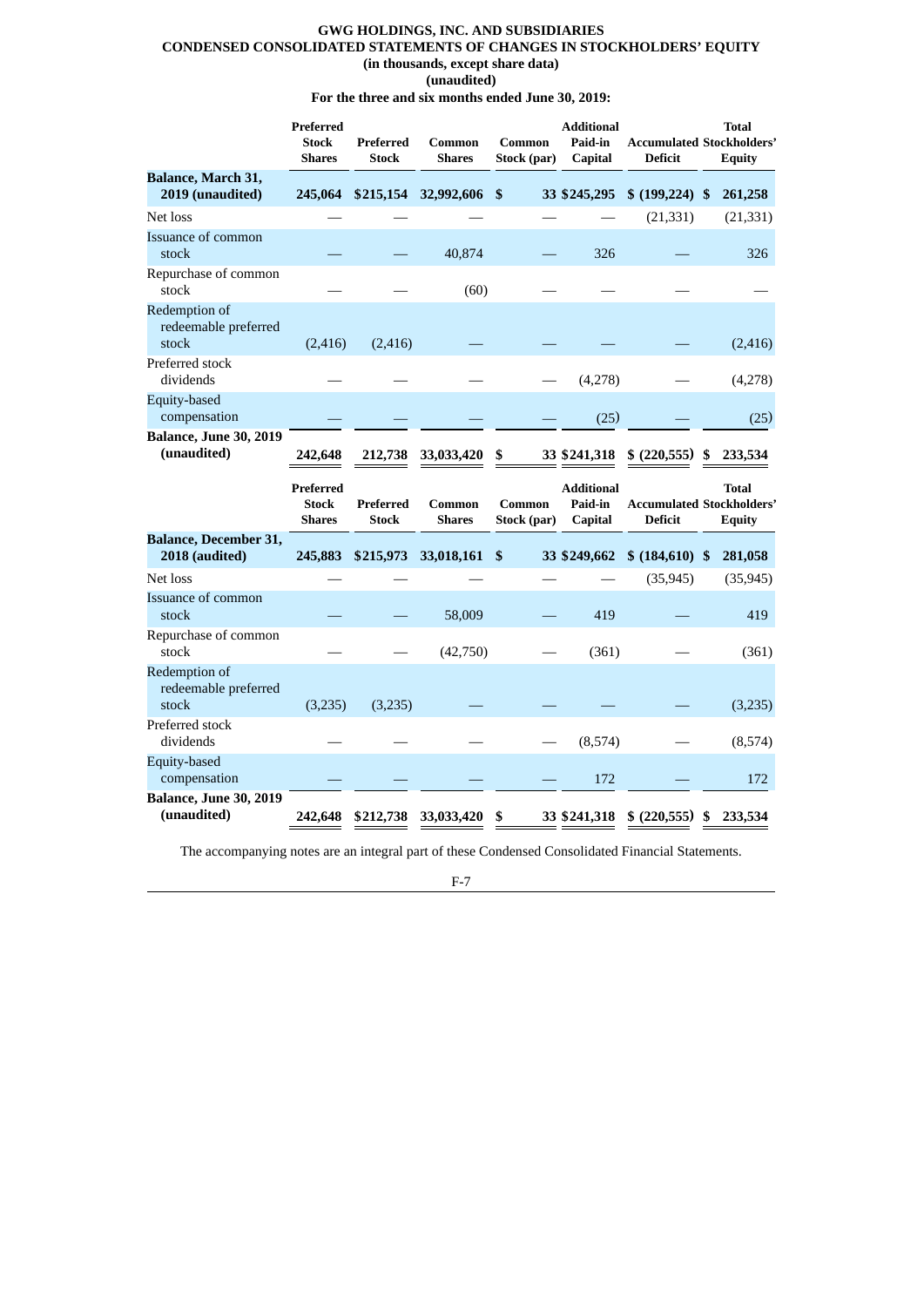#### **(1) Nature of Business**

# **Organizational Structure**

GWG Holdings, Inc. ("GWG Holdings") conducts its life insurance secondary market business through a wholly-owned subsidiary, GWG Life, LLC ("GWG Life"), and GWG Life's wholly-owned subsidiaries, GWG Life Trust and GWG DLP Funding IV, LLC ("DLP IV").

GWG Holdings' indirect interests in loans collateralized by cash flows from other alternative assets are held by The Beneficient Company Group, L.P. ("Ben LP," including all of the subsidiaries it may have from time to time — "Beneficient") and its general partner, Beneficient Management, L.L.C. ("Beneficient Management"). Prior to December 31, 2019, GWG Holdings' investment in Beneficient was accounted for as an equity method investment. On December 31, 2019, as more fully described below, Beneficient became a consolidated subsidiary of GWG Holdings.

Ben LP is the general partner of Beneficient Company Holdings, L.P. ("BCH") and owns 100% of the Class A Subclass A-1 and A-2 Units of BCH. BCH is the holding company that directly or indirectly receives all active and passive income of Beneficient and allocates that income among the units issued by BCH. As of June 30, 2020, BCH has issued general partnership Class A Units (Subclass A-1 and A-2), Class S Ordinary Units, Class S Preferred Units, FLP Units (Subclass 1 and Subclass 2), Preferred Series A Subclass 1 Unit Accounts, and Preferred Series A Subclass 2 Unit Accounts. BCH issued to Ben LP Preferred Series A Subclass 2 Unit Accounts as part of the transaction with GWG Holdings discussed below. Preferred Series A Subclass 2 Unit Accounts hold the same rights and privileges as the Preferred Series A Subclass 1 Unit Accounts.

GWG Holdings also has a financial interest in FOXO BioScience LLC ("FOXO", formerly InsurTech Holdings, LLC), which, through its wholly-owned subsidiaries FOXO Labs Inc. ("FOXO Labs", formerly, Life Epigenetics Inc.) and FOXO Life, LLC ("FOXO Life", formerly, youSurance General Agency, LLC), seeks to commercialize epigenetic technology for the longevity industry and offer life insurance directly to customers utilizing epigenetic technology.

All of the aforementioned legal entities are organized in Delaware, other than GWG Life Trust, which is governed by the laws of the state of Utah. Unless the context otherwise requires or we specifically so indicate, all references in this report to "we," "us," "our," "our Company," "GWG," or the "Company" refer to these entities collectively. Our headquarters are located in Dallas, Texas.

# **Nature of Business**

GWG Holdings, through its wholly-owned subsidiary GWG Life, purchased life insurance policies in the secondary market and has built a large, actuarially diverse portfolio of life insurance policies backed by highly rated life insurance companies. These policies were purchased between April 2006 and November 2019 and were funded primarily through sales of L Bonds, as discussed in Note 10. Beginning in 2018, GWG Holdings made a strategic decision to reorient its business and increase capital allocated toward providing liquidity products to a broader range of alternative assets through investments in Beneficient. We believe that the investments in Beneficient will transform GWG Holdings from a niche provider of liquidity to owners of life insurance to a full-scale provider of trust and liquidity products and trust services to holders of a broad range of alternative assets.

As a result of such strategic decision, GWG Holdings' business today is focused on raising capital from securities offerings and using the proceeds from such offerings to grow GWG Holdings' alternative asset exposure through investments in Beneficient in the form of equity investments and/or loans to Beneficient or related entities. GWG Holdings believes funding Beneficient's operations will generally produce higher actual and risk-adjusted returns than those we can generally achieve from life insurance policies acquired in the secondary market.

Furthermore, although we believe that our portfolio of life insurance policies is a meaningful component of a diversified alternative asset portfolio, we do not anticipate purchasing additional life insurance policies in the secondary market, and we continue to explore strategic alternatives for our life insurance portfolio aimed at maximizing its value, including a possible sale, refinancing or recapitalization of the portfolio.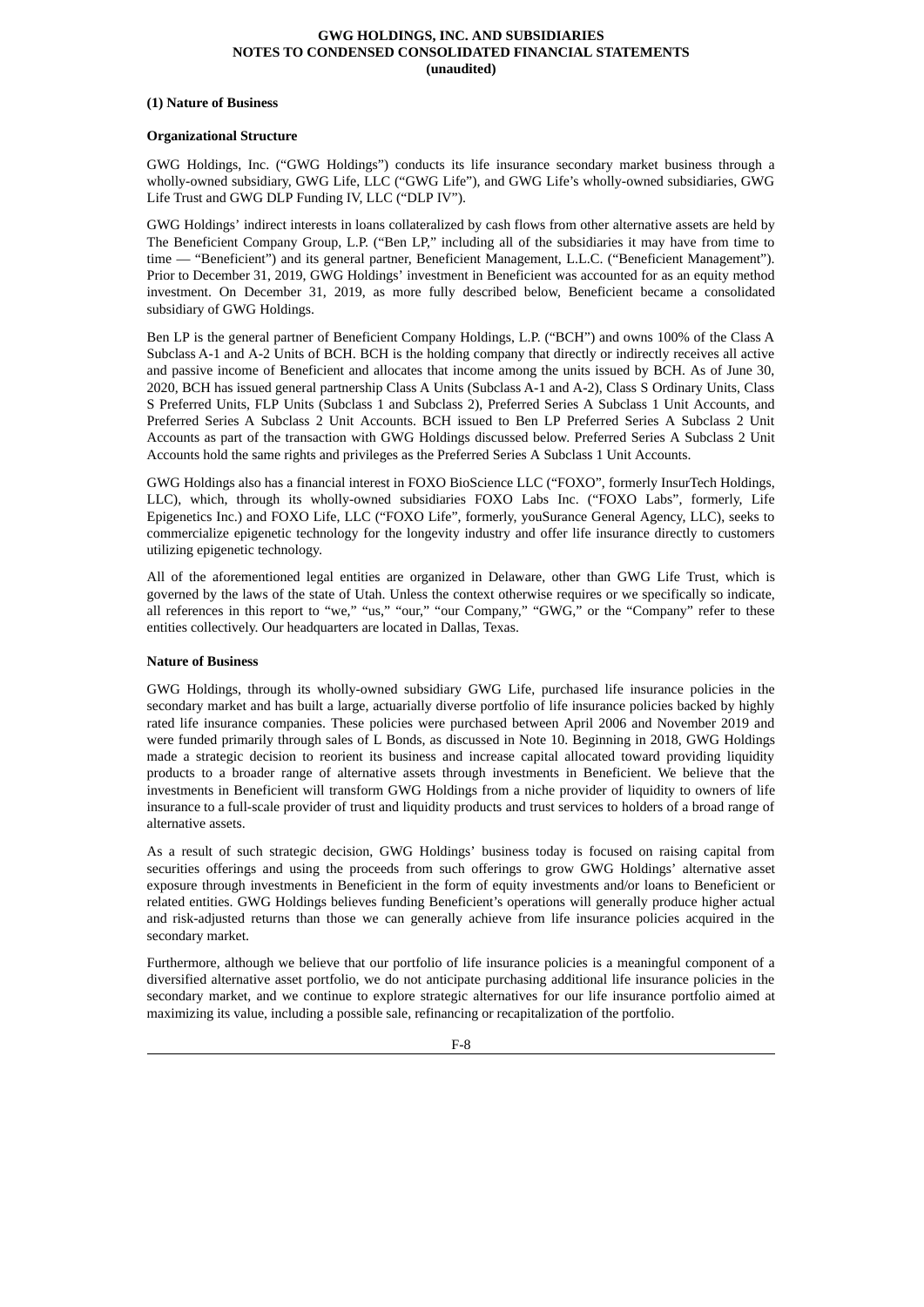#### **(1) Nature of Business** (cont.)

Beneficient is a financial services firm based in Dallas, Texas that provides liquidity solutions for mid-to-high net worth ("MHNW") individuals and small-to-mid- ("STM") sized institutions, which previously had few options to obtain early liquidity for their alternative asset holdings. On September 25, 2018, Beneficient's capital companies applied for trust charters from the Texas Department of Banking to merge into to-be organized limited trust associations. Beneficient submitted revised charter applications on March 6, 2020. As of August 14, 2020, the trust charters had not been issued to Beneficient. As such, Beneficient has closed a limited number of transactions to date, but intends to significantly expand its operations if and when the trust charters are issued.

Beneficient was formed in 2003 but began its current operations in September 2017. Beneficient operates primarily through its subsidiaries, which provide Beneficient's products and services. These subsidiaries include: (i) Beneficient Capital Company, L.L.C. ("BCC"), through which Beneficient offers loans and liquidity products; (ii) Beneficient Administrative and Clearing Company, L.L.C. ("BACC"), through which Beneficient provides services for fund and trust administration and plans to provide custody services; (iii) Pen Indemnity Insurance Company, LTD ("Pen"), through which Beneficient plans to offer insurance services; and (iv) Ben Markets Management Holdings, L.P., formerly called ACE Portal, L.L.C. ("Ben Markets"), through which Beneficient plans to provide an online portal for direct access to Beneficient's financial services and products.

Beneficient's primary operations pertain to its liquidity products whereby Beneficient extends loans collateralized by cash flows from illiquid alternative assets and provides services to the trustees who administer the collateral. Beneficient's core business products are its Exchange Trust, LiquidTrust and the InterChange Trust (introduced in 2020). Beneficient's clients select one of these products and place their alternative assets into the custody trust that is a constituent member of a trust structure called the "ExAlt Plan™" (comprised of the Exchange Trusts, LiquidTrusts, Custody Trusts, Collective Trusts, and Funding Trusts). The ExAlt Plan™ then delivers to Beneficient's clients the consideration required by the specific product selected by those clients. At the same time, Beneficient, extends a loan to the ExAlt Plan™. The proceeds (cash, securities of Ben LP or its affiliates, or other forms of consideration, as applicable) of that loan to the ExAlt Plan™ are ultimately paid to the client. The cash flows from the client's alternative asset support the repayment of the loans plus any related interest and fees.

In 2018 and 2019, GWG Holdings and GWG Life consummated a series of transactions (as more fully described below) with Beneficient that has resulted in a significant reorientation of the Company's business and capital allocation strategy in addition to changes in the Company's Board of Directors and executive management team.

# **The Exchange Transaction**

On August 10, 2018 (the "Initial Transfer Date"), the first of two closings was completed (the "Initial Transfer") as contemplated by a Master Exchange Agreement between GWG Holdings, GWG Life, Ben LP and certain other parties (the "Seller Trusts"), which governs the strategic exchange of assets among the parties (the "Exchange Transaction"). On the Initial Transfer Date:

- GWG Holdings issued to the Seller Trusts Seller Trust L Bonds due 2023 (the "Seller Trust L Bonds") in an aggregate principal amount of \$403.2 million, as more fully described below;
- Beneficient purchased 5,000,000 shares of GWG Holdings' Series B Convertible Preferred Stock, par value \$0.001 per share and having a stated value of \$10 per share ("Series B"), for cash consideration of \$50.0 million, which shares were subsequently transferred to the Seller Trusts;
- in consideration for GWG Holdings and GWG Life entering into the Master Exchange Agreement and consummating the transactions contemplated thereby, Ben LP, as borrower, entered into a commercial loan agreement (the "Commercial Loan Agreement") with GWG Life, as lender, providing for a loan in a principal amount of \$200.0 million (the "Commercial Loan");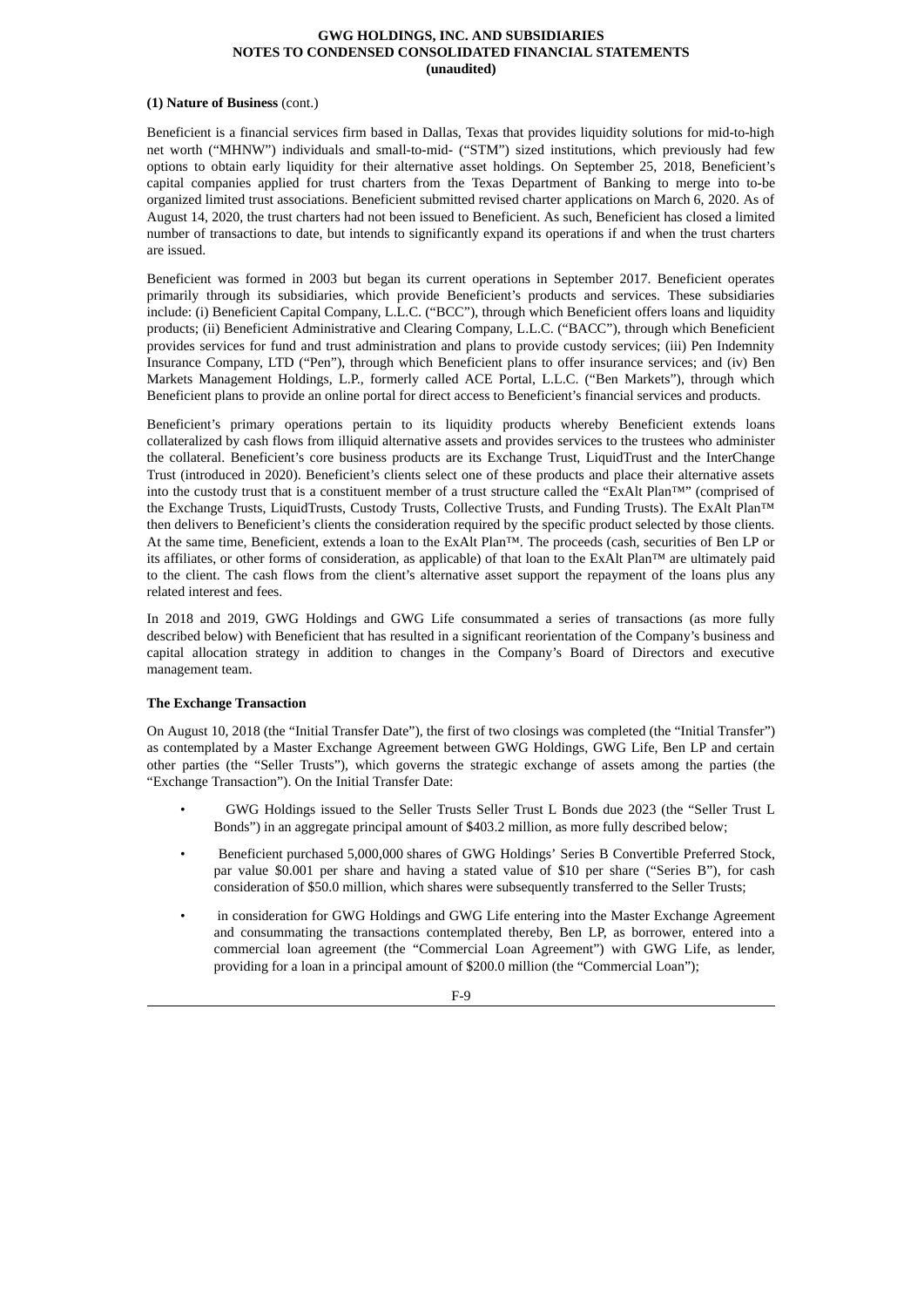#### **(1) Nature of Business** (cont.)

- Ben LP delivered to GWG Life a promissory note (the "Exchangeable Note") in the principal amount of \$162.9 million; and
- the Seller Trusts delivered to GWG Holdings 4,032,349 common units of Ben LP ("Common Units") at an assumed value of \$10 per unit.

On December 28, 2018, the final closing of the above transaction occurred, and the following actions took place (the "Final Closing" and the date upon which the Final Closing occurred, the "Final Closing Date"):

- in accordance with the Master Exchange Agreement, and based on the net asset value of alternative asset financings as of the Final Closing Date, effective as of the Initial Transfer Date, (i) the principal amount of the Commercial Loan was reduced to \$182.0 million, (ii) the principal amount of the Exchangeable Note was reduced to \$148.2 million, and (iii) the principal amount of the Seller Trust L Bonds was reduced to \$366.9 million;
- the Seller Trusts refunded to GWG Holdings \$0.8 million in interest paid on the Seller Trust L Bonds related to the Seller Trust L Bonds that were issued as of the Initial Transfer Date but cancelled, effective as of the Initial Transfer Date, on the Final Closing Date;
- the accrued interest on the Commercial Loan and the Exchangeable Note was added to the principal amount of the Commercial Loan, as a result of which the principal amount of the Commercial Loan as of the Final Closing Date was \$192.5 million;
- the Seller Trusts transferred to GWG Holdings an aggregate of 21,650,087 Common Units and GWG Holdings received 14,822,843 Common Units in exchange for the Exchangeable Note, upon completion of which GWG Holdings owned (including the 4,032,349 Common Units received by GWG Holdings on the Initial Transfer Date) 40,505,279 Common Units;
- Ben LP issued to GWG Holdings an option (the "Option Agreement") to acquire the number of Common Units, interests or other property that would be received by a holder of Preferred Series A Subclass 1 Unit Accounts of BCH; and
- GWG Holdings issued to the Seller Trusts 27,013,516 shares of GWG Holdings common stock (including 5,000,000 shares issued upon conversion of the Series B).

#### *Description of the Assets Exchanged*

#### *Seller Trust L Bonds*

On August 10, 2018, in connection with the Initial Transfer, GWG Holdings, GWG Life and Bank of Utah, as trustee, entered into a Supplemental Indenture (the "Supplemental Indenture") to the Amended and Restated Indenture dated as of October 23, 2017 (the "Amended and Restated Indenture"). GWG Holdings entered into the Supplemental Indenture to add and modify certain provisions of the Amended and Restated Indenture necessary to provide for the issuance of the Seller Trust L Bonds. The maturity date of the Seller Trust L Bonds is August 9, 2023. The Seller Trust L Bonds bear interest at 7.5% per year. Interest is payable monthly in cash.

After the second anniversary of the Final Closing Date, the holders of the Seller Trust L Bonds will have the right to cause GWG Holdings to repurchase, in whole but not in part, the Seller Trust L Bonds held by such holder. The repurchase may be paid, at GWG Holdings' option, in the form of cash, a pro rata portion of (i) the outstanding principal amount and accrued and unpaid interest under the Commercial Loan, and (ii) Common Units, or a combination of cash and such property.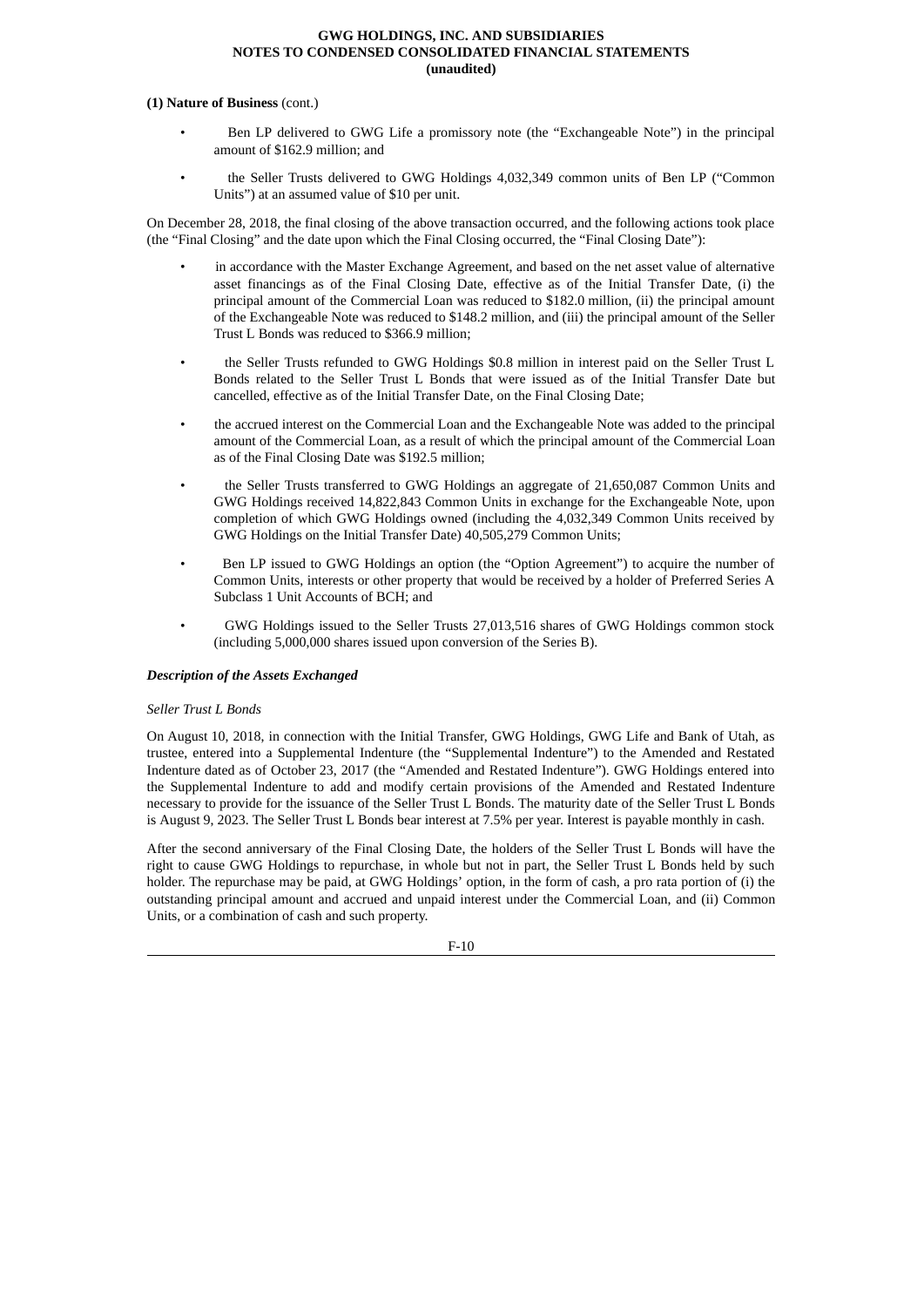#### **(1) Nature of Business** (cont.)

The Seller Trust L Bonds are senior secured obligations of GWG Holdings, ranking junior only to all senior debt of GWG Holdings, pari passu in right of payment and in respect of collateral with all "L Bonds" of GWG Holdings (see Note 10), and senior in right of payment to all subordinated indebtedness of GWG Holdings. Payments under the Seller Trust L Bonds are guaranteed by GWG Life (see Item 2. *Management's Discussion and Analysis of Financial Condition and Results of Operations*).

# *Series B Convertible Preferred Stock*

The Series B converted into 5,000,000 shares of GWG Holdings common stock at a conversion price of \$10 per share upon the Final Closing.

# *Commercial Loan*

The \$192.5 million principal amount under the Commercial Loan is due on August 9, 2023; however, it is extendable for two five-year terms. Ben LP's obligations under the Commercial Loan are unsecured.

The principal amount of the Commercial Loan bears interest at 5.0% per year. From and after the Final Closing Date, one-half of the interest, or 2.5% per year, is due and payable monthly in cash, and one-half of the interest, or 2.5% per year, accrues and compounds annually on each anniversary date of the Final Closing Date and becomes due and payable in full in cash on the maturity date.

In accordance with the Supplemental Indenture governing the issuance of the Seller Trust L Bonds, upon a redemption event or at the maturity date of the Seller Trust L Bonds, GWG Holdings, at its option, may use the outstanding principal amount of the Commercial Loan, and accrued and unpaid interest thereon, as repayment consideration of the Seller Trust L Bonds.

The Commercial Loan and its related interest are eliminated upon consolidation.

# *Exchangeable Note*

At the Final Closing date, the principal amount of the Exchangeable Note was exchanged for 14,822,843 Common Units, and the accrued interest on the Exchangeable Note was added to the principal balance of the Commercial Loan.

# *Option Agreement*

In connection with the Final Closing, GWG Holdings entered into the Option Agreement with Ben LP. The Option Agreement gives GWG Holdings the option to acquire the number of Common Units that would be received by the holder of Preferred Series A Subclass 1 Unit Accounts of BCH, if such holder were converting on that date. There is no exercise price and the Company may exercise the option at any time until December 27, 2028, at which time the option will automatically settle. The carrying value of the Option Agreement eliminates upon consolidation.

# *Common Units of Ben LP*

In connection with the Initial Transfer and Final Closing, the Seller Trusts and Beneficient delivered to GWG Holdings 40,505,279 Common Units. These units represented an approximate 89.9% interest in the Common Units as of the Final Closing Date (although, on a fully diluted basis, GWG Holdings' ownership interest in Common Units would be reduced significantly below a majority of those issued and outstanding). These amounts eliminate upon consolidation.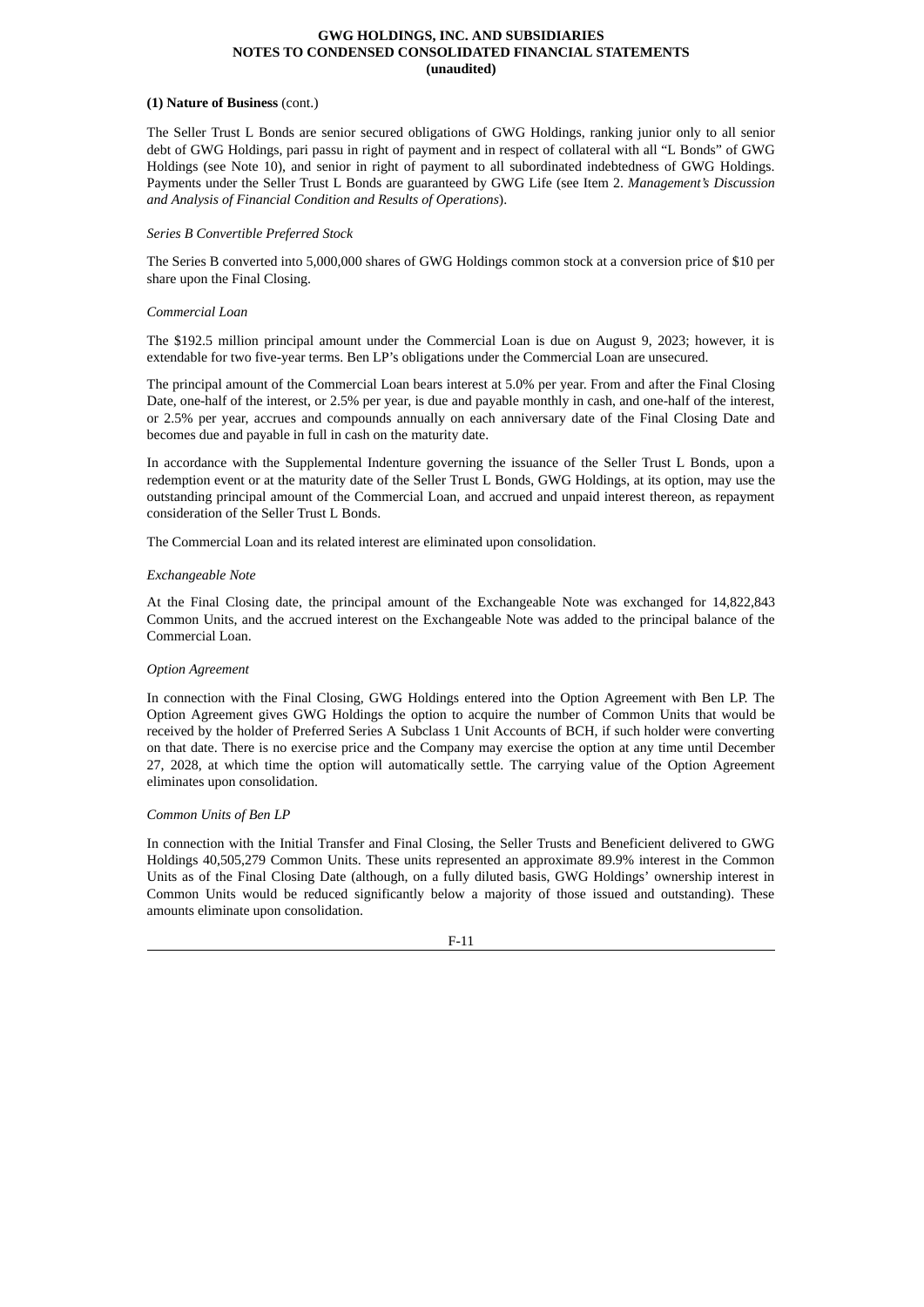#### **(1) Nature of Business** (cont.)

#### **Purchase and Contribution Agreement**

On April 15, 2019, Jon R. Sabes, the former Chief Executive Officer and a former director of GWG Holdings, and Steven F. Sabes, the former Executive Vice President and a former director of GWG Holdings, entered into a Purchase and Contribution Agreement (the "Purchase and Contribution Agreement") with, among others, Ben LP. Under the Purchase and Contribution Agreement, Jon and Steven Sabes agreed to transfer all 3,952,155 of the shares of GWG Holdings' outstanding common stock held directly or indirectly by them to BCC (a subsidiary of Ben LP) and AltiVerse Capital Markets, L.L.C. ("AltiVerse"). AltiVerse is a limited liability company owned by an entity related to Beneficient's founders, including Brad K. Heppner (GWG Holdings' Chairman and Beneficient's Chief Executive Officer and Chairman) and an entity related to Thomas O. Hicks (one of Beneficient's current directors and a director of GWG Holdings). GWG Holdings was not a party to the Purchase Agreement; however, the closing of the transactions contemplated by the Purchase and Contribution Agreement (the "Purchase and Contribution Transaction") were subject to certain conditions that were dependent upon GWG Holdings taking, or refraining from taking, certain actions.

The closing of the Purchase and Contribution Transaction occurred on April 26, 2019. Prior to or in connection with such closing:

- GWG Holdings' bylaws were amended to increase the maximum number of directors of GWG Holdings from nine to thirteen, and the actual number of directors comprising the Board of Director was increased from seven to eleven. The size of the Board has since been reduced and currently consists of nine directors.
- All seven members of GWG Holdings' Board of Directors prior to the closing resigned as directors of GWG, and eleven individuals designated by Beneficient were appointed as directors of GWG Holdings, leaving two board seats vacant after the closing.
- Jon R. Sabes resigned from all officer positions he held with GWG Holdings or any of its subsidiaries prior to the closing, other than his position as Chief Executive Officer of Life Epigenetics Inc. and youSurance General Agency, LLC.
- Steven F. Sabes resigned from all officer positions he held with GWG Holdings or any of its subsidiaries prior to the closing, except as Chief Operating Officer of Life Epigenetics Inc.
- The resignations of Messrs. Jon and Steven Sabes included a full waiver and forfeit of (i) any severance that may be payable by GWG Holdings or any of its subsidiaries in connection with such resignations or the Purchase and Contribution Transaction, and (ii) all equity awards of GWG Holdings held by either of them.
- Murray T. Holland was appointed as Chief Executive Officer of GWG Holdings.
- GWG Holdings entered into performance share unit agreements with certain of its employees pursuant to which such employees will collectively receive up to \$4.5 million in cash compensation under certain terms and conditions, including, among others, that such employees remain employed by GWG Holdings or one of its subsidiaries (or, if no longer employed, such employment was terminated by GWG Holdings other than for cause, as such term is defined in the performance share unit agreement) for a period of 120 days following the closing.
- The stockholders agreement that was entered into on the Final Closing Date was terminated by mutual consent of the parties thereto.
- BCC and AltiVerse executed and delivered a Consent and Joinder to the Amended and Restated Pledge and Security Agreement dated October 23, 2017 by and among GWG Holdings, GWG Life, Messrs. Jon and Steven Sabes and the Bank of Utah, which provides that the shares of GWG Holdings' common stock acquired by BCC and AltiVerse pursuant to the Purchase and Contribution Agreement will continue to be pledged as collateral security for GWG Holdings' obligations owing in respect of the L Bonds and Seller Trust L Bonds.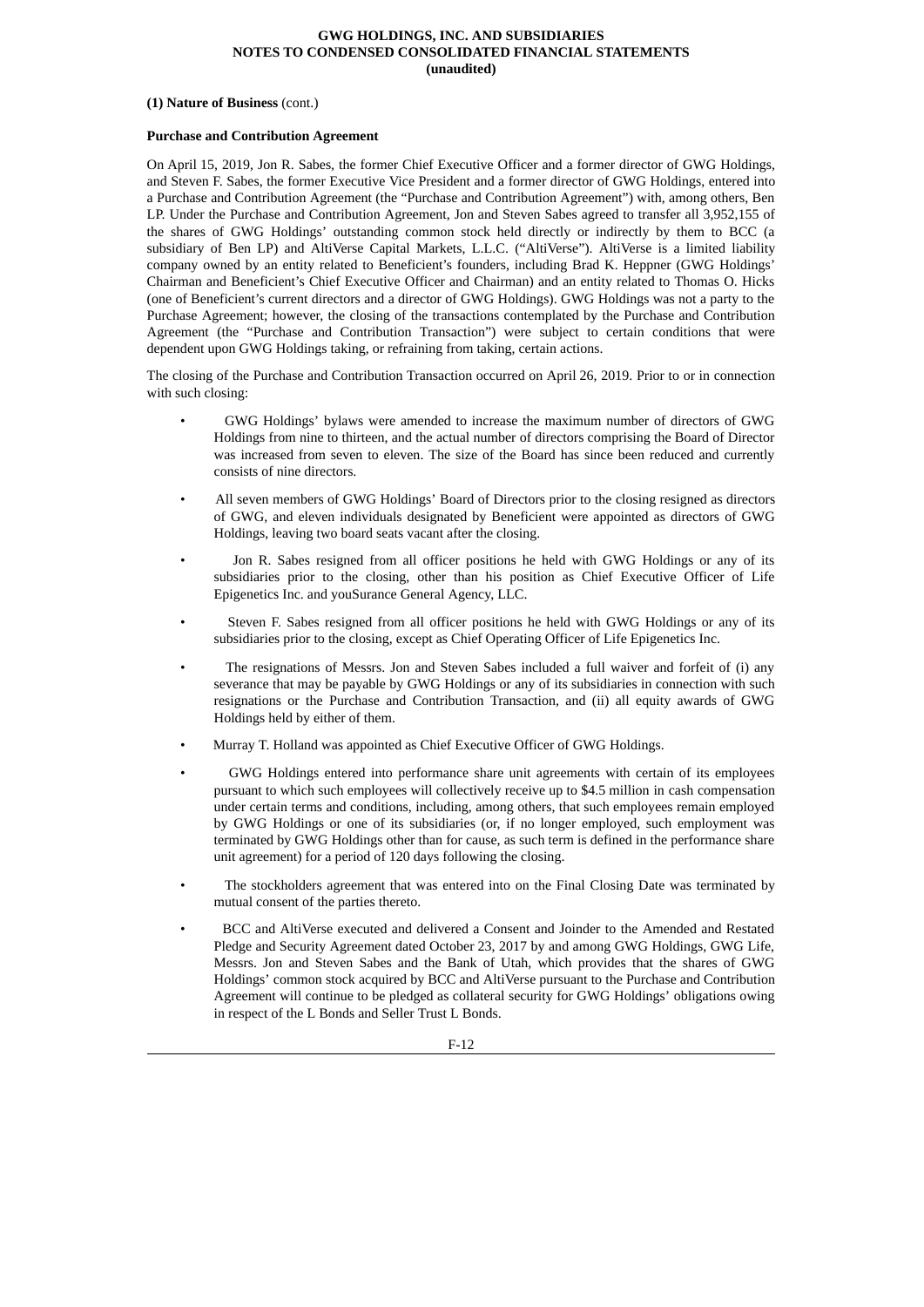#### **(1) Nature of Business** (cont.)

# *Indemnification Agreements*

On April 26, 2019, GWG Holdings entered into Indemnification Agreements (the "Indemnification Agreements") with each of its executive officers and the directors appointed to the Board of Directors on such date. On May 13, 2019, GWG Holdings entered into Indemnification Agreement with the three additional directors appointed to the Board of Directors on such date (collectively with the executive officers and directors appointed on April 26, 2019, the "Indemnitees"). The Indemnification Agreements clarify and supplement indemnification provisions already contained in GWG Holdings' bylaws and generally provide that GWG Holdings shall indemnify the indemnitees to the fullest extent permitted by applicable law, subject to certain exceptions, against expenses, judgments, fines and other amounts actually and reasonably incurred in connection with their service as a director or officer and also provide for rights to advancement of expenses and contribution.

# **The Investment and Exchange Agreements**

On December 31, 2019, GWG Holdings, Ben LP, BCH, and Beneficient Management entered into a Preferred Series A Unit Account and Common Unit Investment Agreement (the "Investment Agreement").

Pursuant to the Investment Agreement, GWG Holdings transferred \$79.0 million to Ben LP in return for 666,667 Common Units and a Preferred Series A Subclass 1 Unit Account of BCH.

In connection with the Investment Agreement, GWG Holdings obtained the right to appoint a majority of the board of directors of Beneficient Management, the general partner of Ben LP. As a result, GWG Holdings obtained control of Ben LP and began reporting the results of Ben LP and its subsidiaries on a consolidated basis beginning on the transaction date of December 31, 2019. See Note 4 for more details on the accounting for the consolidation. GWG Holdings' right to appoint a majority of the board of directors of Beneficient Management will terminate in the event (i) GWG Holdings' ownership of the fully diluted equity of Ben LP (excluding equity issued upon the conversion or exchange of Preferred Series A Unit Accounts of BCH held as of December 31, 2019 by parties other than GWG Holdings) is less than 25%, (ii) the Continuing Directors of GWG Holdings cease to constitute a majority of the board of directors of GWG Holdings, or (iii) certain bankruptcy events occur with respect to GWG Holdings. The term "Continuing Directors" means, as of any date of determination, any member of the board of directors of GWG Holdings who: (1) was a member of the board of directors on December 31, 2019; or (2) was nominated for election or elected to the board of directors with the approval of a majority of the Continuing Directors who were members of the board of directors at the time of such nomination or election.

Following the transaction, and as agreed upon in the Investment Agreement, GWG Holdings was issued an initial capital account balance for the Preferred Series A Subclass 1 Unit Account of \$319.0 million. The other holders of the Preferred Series A Subclass 1 Unit Accounts are principally an entity related to the founders of Ben LP and an entity related to one of the directors of both GWG Holdings and Beneficient (the "Related Account Holders"), and the aggregate capital accounts of all holders of the Preferred Series A Subclass 1 Unit Accounts after giving effect to the investment by GWG Holdings was \$1.6 billion. GWG Holdings' Preferred Series A Subclass 1 Unit Account is the same class of preferred security as held by the Related Account Holders. If the Related Account Holders exchange their Preferred Series A Subclass 1 Unit Accounts for securities of GWG Holdings, the Preferred Series A Subclass 1 Unit Account of GWG Holdings will also convert into Common Units (so neither GWG Holdings nor the founders would hold Preferred Series A Subclass 1 Unit Accounts).

Also, on December 31, 2019, in a transaction related to the Investment Agreement, GWG Holdings transferred its interest in the Preferred Series A Subclass 1 Unit Account to its wholly-owned subsidiary, GWG Life.

In addition, on December 31, 2019, GWG Holdings, Ben LP and the holders of Common Units entered into an Exchange Agreement (the "Exchange Agreement") pursuant to which the holders of Common Units from time to time have the right, on a quarterly basis, to exchange their Common Units for common stock of GWG Holdings. The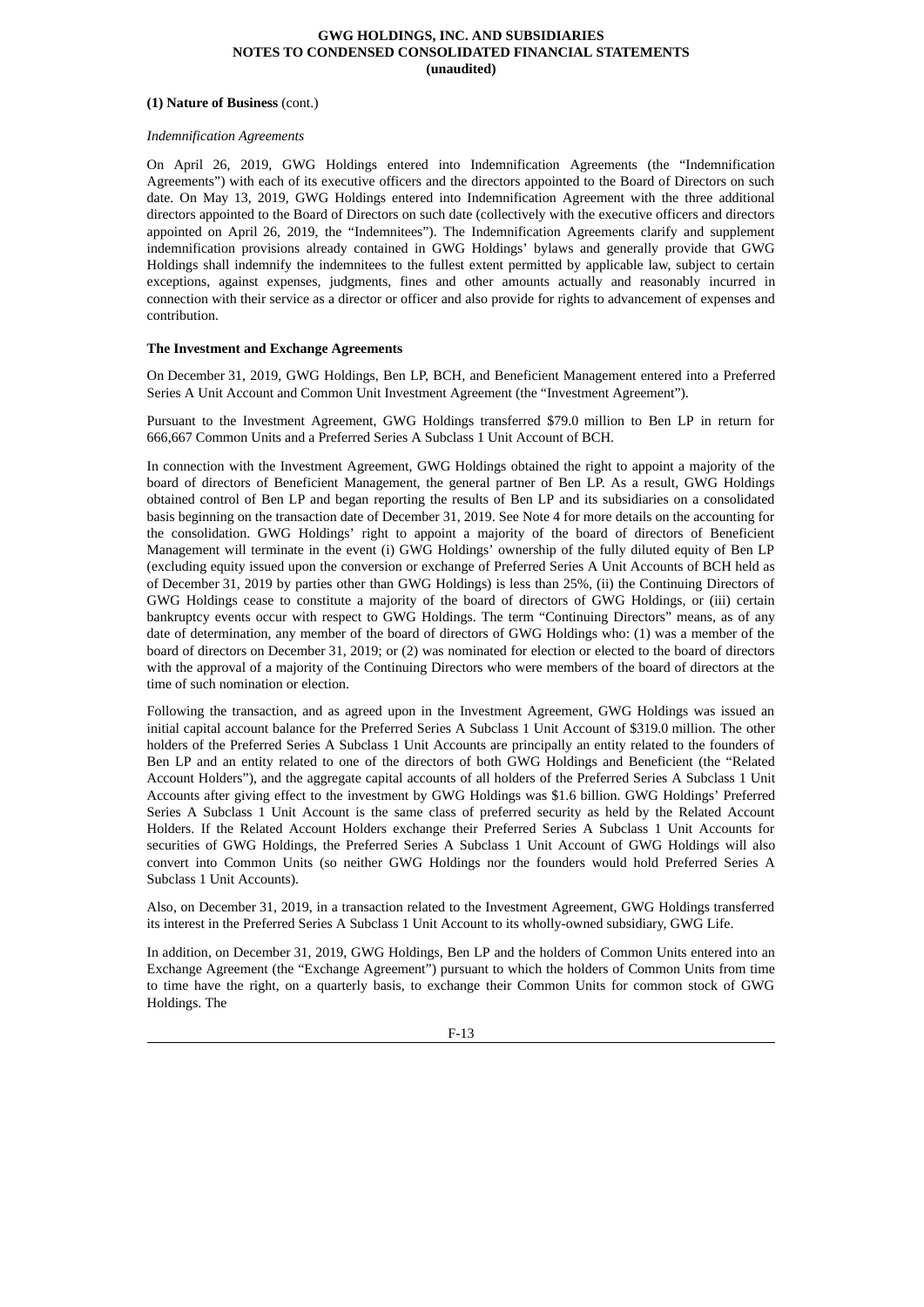# **(1) Nature of Business** (cont.)

exchange ratio in the Exchange Agreement is based on the ratio of the capital account associated with the Common Units to be exchanged to the market price of GWG Holdings common stock based on the volume weighted average price of GWG Holdings common stock for the five consecutive trading days prior to the quarterly exchange date. The Exchange Agreement is intended to facilitate the marketing of Ben LP's products to holders of alternative assets.

The Exchange Transaction, the Purchase and Contribution Transaction, and the Investment and Exchange Agreements are referred to collectively as the "Beneficient Transactions."

# **(2) Summary of Significant Accounting Policies**

**Basis of Presentation** — The accompanying unaudited condensed consolidated financial statements have been prepared in accordance with the U.S. Securities and Exchange Commission ("SEC") requirements for interim reporting, which allows certain footnotes and other financial information normally required by Generally Accepted Accounting Principles in the United States of America ("GAAP") to be condensed or omitted. In our opinion, the condensed consolidated financial statements contain all adjustments (consisting of only normal recurring adjustments) necessary for the fair presentation of the Company's financial position and results of operations. These statements should be read in conjunction with the consolidated financial statements and notes included in our Annual Report on Form 10-K for the year ended December 31, 2019, filed with the SEC on March 27, 2020 ("2019 Form 10-K"). The results of operations for interim periods are not necessarily indicative of the results to be expected for the full year.

Significant accounting policies are detailed in Note 2 to the consolidated financial statements included in the Company's 2019 Form 10-K. Summarized below are those new or revised significant accounting policies, including those that resulted from the consolidation of Beneficient on December 31, 2019.

**Use of Estimates** — The preparation of the Company's condensed consolidated financial statements in conformity with GAAP requires management to make significant estimates and assumptions affecting the reported amounts of assets and liabilities at the date of the condensed consolidated financial statements, as well as the reported amounts of revenue during the reporting period. Management regularly evaluates estimates and assumptions, which are based on current facts, historical experience, management's judgment, and various other factors that we believe to be reasonable under the circumstances. Actual results may differ materially and adversely from our estimates. Material estimates that are particularly susceptible to change, in the near term, relate to: the determination of the fair values of assets acquired, liabilities assumed and noncontrolling interests under business combinations accounting guidance; the determination of the assumptions used in estimating the fair value of our investments in life insurance policies; determining the grant date fair value for equity-based compensation awards; determining our allowance for loan losses; evaluation of potential impairment of goodwill and other intangibles; and the value of our deferred tax assets and liabilities.

**Loans Receivable** — Loans are recorded at their fair value at the acquisition date, change-of-control date, or other liquidation event. Credit discounts are included in the determination of fair value; therefore, an allowance for loan losses is not recorded as of the date of valuation. Purchased loans are evaluated upon acquisition and classified as either purchased credit impaired ("PCI") or non-purchased credit impaired ("non-PCI").

PCI loans reflect credit deterioration since origination such that it is probable as of the date of valuation that Beneficient will be unable to collect all contractually required payments. For PCI loans, expected cash flows as of the date of valuation in excess of the fair value of loans are recorded as interest income over the life of the loans using a level yield method if the timing and amount of the future cash flows is reasonably estimable. Subsequently, increases in cash flows over those expected at the acquisition date are recognized prospectively as interest income. Decreases in expected cash flows due to credit deterioration are recognized by recording an allowance for loan loss. Beneficient does not report PCI loans as nonperforming due to the accretion of interest income.

For non-PCI loans, the difference between the fair value and unpaid principal balance ("UPB") of the loan as of the date of valuation, referred to as a purchase premium or discount, is amortized or accreted to interest income over the contractual life of the loans using the effective interest method. In the event of prepayment, the remaining unamortized amount is recognized in interest income.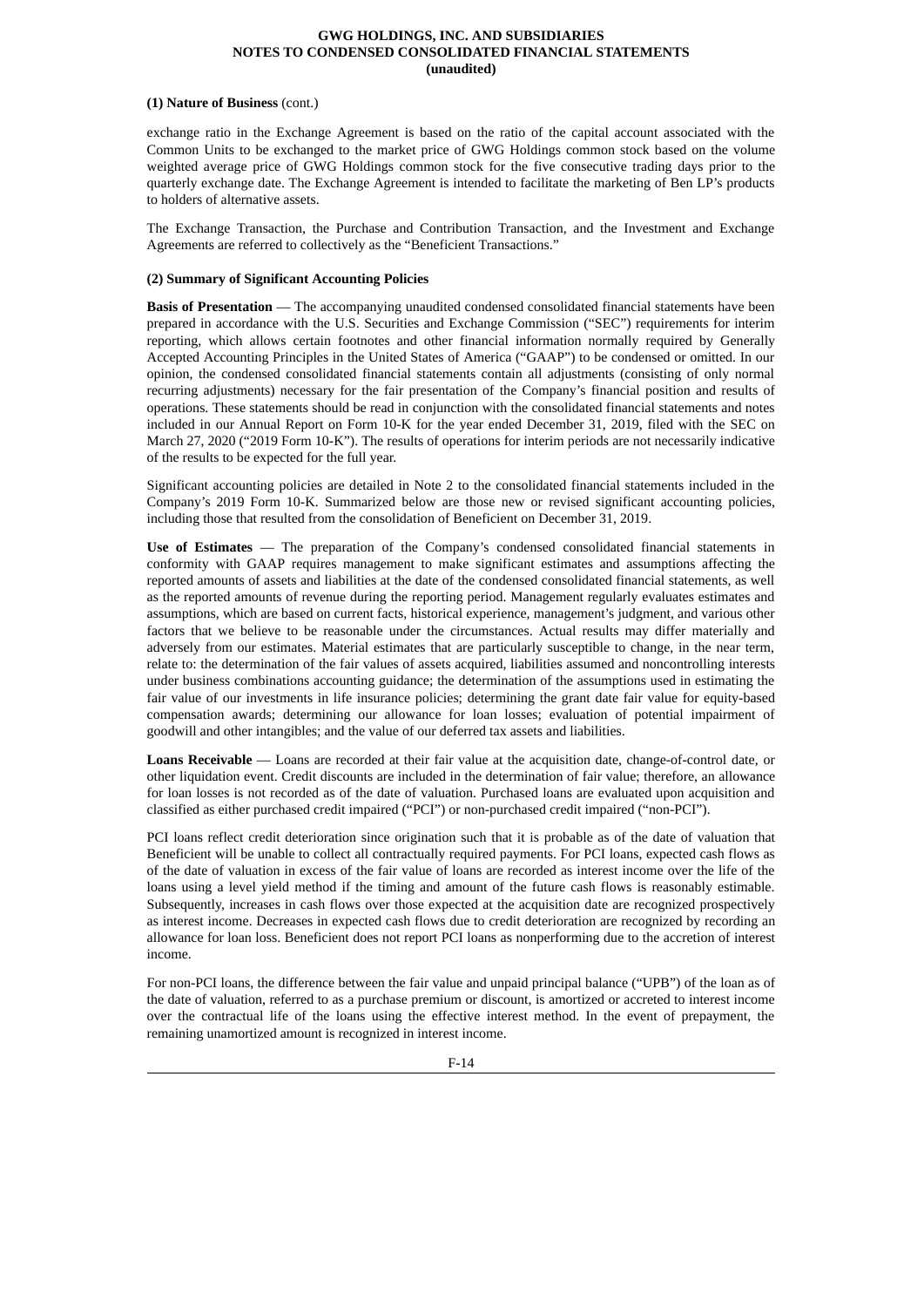# **(2) Summary of Significant Accounting Policies** (cont.)

Impaired loans include non-accrual loans, PCI loans and partially charged-off loans. The accrual of interest on impaired loans is discontinued when, in management's opinion, doubt exists about the full collectability of principal and interest. When a loan is placed on non-accrual status, all previously accrued and unpaid interest is charged against income. If the ultimate collectability of principal, wholly or partially, is in doubt, any payment received on a loan on which the accrual of interest has been suspended is applied to reduce principal first. Once all principal has been received, additional interest payments are recognized on a cash basis as interest income. Loans are returned to accrual status once collection of contractually required principal and interest is reasonably assured. At such time, the accrual of interest and amortization of any remaining discount shall resume. Any interest income that was applied to the principal balance is not reversed and is subsequently recognized as an adjustment to yield over the remaining life of the loan.

**Allowance for Loan Losses** — The allowance for loan losses is a valuation allowance for probable incurred credit losses in the portfolio. Management's determination of the allowance is based upon an evaluation of the loan portfolio, impaired loans, economic conditions, volume, growth and composition of the collateral to the loan portfolio, and other risks inherent in the portfolio. Management applies risk factors to categories of loans and individually reviews all impaired loans above a de minimis threshold. Management relies heavily on statistical analysis, current net asset value ("NAV") and distribution performance of the underlying alternative asset collateral and industry trends related to alternative asset investments to estimate losses. Management evaluates the adequacy of the allowance by reviewing relevant internal and external factors that affect credit quality. As the collateral is the sole source of repayment of the loans and related interest, these loans are considered to be collateral dependent. Beneficient recognizes the charge-off in the period in which it is confirmed for its collateral dependent loans. Therefore, impaired collateral dependent loans are written down to their estimated net realizable value based on disposition value.

**Equity-Based Compensation** — The Company measures and recognizes compensation expense for all equitybased payments at fair value on the grant date over the requisite service period. GWG Holdings uses the Black-Scholes option pricing model to determine the fair value of stock options and stock appreciation rights. For restricted stock grants (including restricted stock units), fair value is determined as of the closing price of GWG Holdings' common stock on the date of grant. As it is not publicly traded, Beneficient uses various methods to determine the grant date fair value of its equity-based compensation awards, as more fully described in Note 12.

Equity-based compensation expense is recorded in employee compensation and benefits in the condensed consolidated statements of operations. The determination of fair value of equity-based payment awards on the date of grant is affected by our stock price and a number of subjective variables. These variables include, but are not limited to, the expected stock price volatility over the term of the awards, the expected duration of the awards, the results of a probability-weighted discounted cash flow analysis and observable transactions. We account for the effects of forfeitures as they occur.

The risk-free interest rate is based on the U.S. Treasury rates at the date of grant with maturity dates approximately equal to the expected life at grant date. Volatility is based on the standard deviation of the average continuously compounded rate of return of five selected companies.

**Earnings (Loss) per Common Share** — Basic earnings (loss) per share attributable to common shareholders are calculated using the weighted-average number of shares outstanding during the reported period. Diluted earnings (loss) per share are calculated based on the potential dilutive impact of our redeemable preferred stock ("RPS"), Series 2 redeemable preferred stock ("RPS 2"), restricted stock units, warrants (if applicable) and stock options.

Net earnings, less any preferred dividends accumulated for the period (whether or not declared), is allocated to common stock. Basic earnings per common share is computed by dividing net earnings available to common stockholders by the weighted average number of common shares.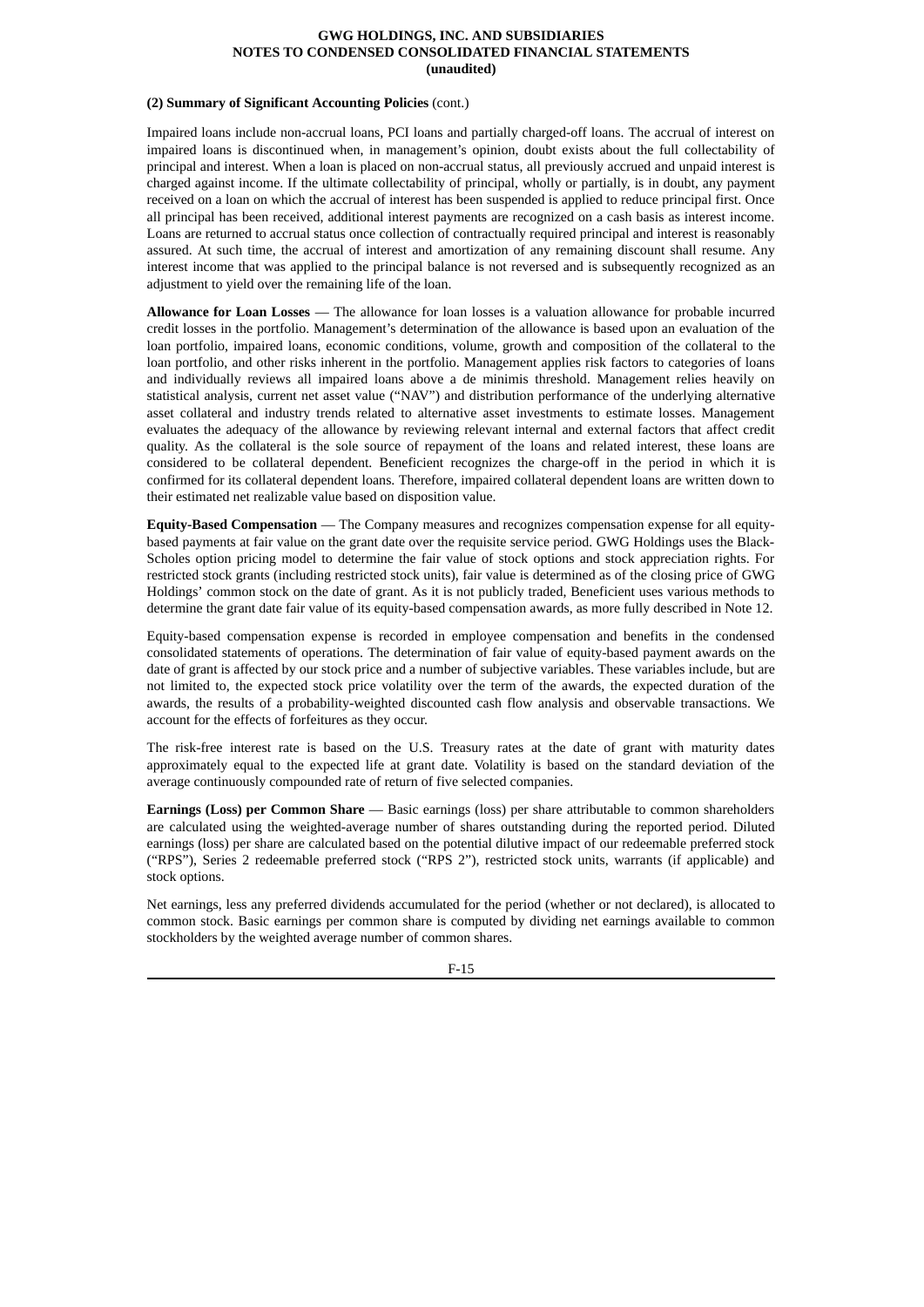# **(2) Summary of Significant Accounting Policies** (cont.)

Diluted earnings per common share is computed in a similar manner, except that the denominator is increased to include the number of additional common shares that would have been outstanding if potentially dilutive common shares were issued using the treasury stock method in the case of restricted stock units, warrants and options, or the if-converted method in the case of RPS and RPS 2. Our dilution calculation also takes into account the weighted average number of shares of a subsidiary that are exchangeable for shares of GWG Holdings common stock.

**Reclassification** — Certain prior year amounts have been reclassified for consistency with the current year presentation. Specifically, our equity method investment in FOXO as of December 31, 2019, was reclassified to other assets in the condensed consolidated balance sheets to maintain consistency with the current year presentation. This reclassification had no effect on the reported results of operations.

**Newly Adopted Accounting Pronouncements** — In January 2017, the Financial Accounting Standards Board ("FASB") issued Accounting Standards Update ("ASU") No. 2017-04, *Goodwill, (Topic 350)*. This standard simplifies how an entity is required to test goodwill for impairment by eliminating Step 2 from the goodwill impairment test. Step 2 measures a goodwill impairment loss by comparing the implied fair value of a reporting unit's goodwill with the carrying amount of that goodwill. Under the new guidance, goodwill impairment loss will be measured on the basis of the fair value of the reporting unit relative to the reporting unit's carrying amount rather than on the basis of the implied amount of goodwill relative to the goodwill balance of the reporting unit. ASU 2017-04 is effective for annual periods beginning after December 15, 2019, including interim periods within those periods, for public business entities. The Company adopted this ASU on January 1, 2020, and it did not have a material impact on its condensed consolidated financial statements and related disclosures.

In August 2018, the FASB issued ASU No. 2018-13, *Fair Value Measurement (Topic 820): Disclosure Framework — Changes to the Disclosure Requirements for Fair Value Measurement*, which eliminates, adds and modifies certain disclosure requirements for fair value measurements. The guidance is effective for fiscal years and interim periods beginning after December 15, 2019. Certain of the amendments require prospective application, while the remainder require retrospective application. The Company adopted this ASU on January 1, 2020, and it did not have a material impact on its condensed consolidated financial statements and related disclosures.

In March 2020, the SEC amended Regulation S-X to create Rules 13-01 and 13-02. These new rules reduce and simplify financial disclosure requirements for issuers and guarantors of registered debt offerings. Previously, with limited exceptions, a parent entity was required to provide detailed disclosures with regard to guarantors of registered debt offerings within the footnotes to the consolidated financial statements. Under the new regulations, disclosure exceptions have been expanded and required disclosures may be provided within Item 2. *Management's Discussion and Analysis of Financial Condition and Results of Operations* rather than in the notes to the financial statements. Further, summarized financial information covering guarantor balance sheets and income statements are permitted, replacing the previously required condensed consolidating financial statements. Summarized financial information only needs be disclosed for the current fiscal year rather than all years presented in the financial statements as was previously required. The guidance will become effective for filings on or after January 4, 2021, with early adoption permitted. The Company has elected to early adopt the new regulations as of and for the six months ended June 30, 2020. Our summarized guarantor financial information is now presented in Item 2. *Management's Discussion and Analysis of Financial Condition and Results of Operations.*

**Accounting Pronouncements Issued But Not Yet Adopted** — In June 2016, the FASB issued ASU No. 2016- 13, *Financial Instruments—Credit Losses (Topic 326): Measurement of Credit Losses on Financial Instruments*, which changes the impairment model for most financial assets and certain other instruments, including trade and other receivables, held-to-maturity debt securities and loans. There have been numerous codification improvements and technical corrections issued through subsequent ASUs since the issuance of ASU No. 2016- 13. The standard requires entities to use a new, forward-looking "expected loss" model that is expected to generally result in the earlier recognition

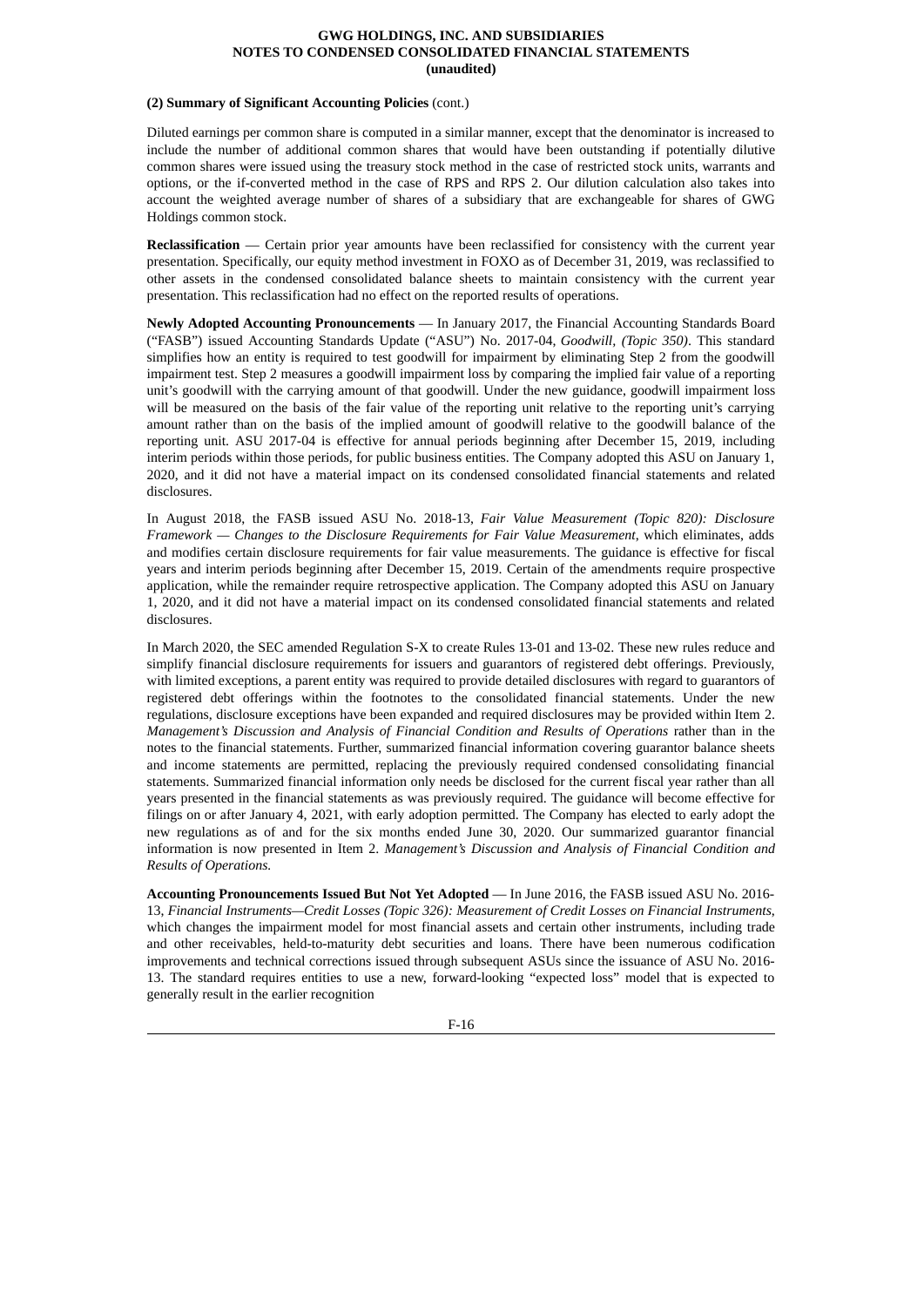# **(2) Summary of Significant Accounting Policies** (cont.)

of allowances for losses. The guidance is effective for annual periods beginning after December 15, 2022, including interim periods within those years, for smaller reporting companies, as defined by the SEC, but early adoption is permitted. The Company is evaluating the potential impact of this guidance on our consolidated financial statements.

ASU 2019-12, *Income Taxes: Simplifying the Accounting for Income Taxes (Topic 740),* was issued in December 2019. The amendments in ASU 2019-12 eliminate certain exceptions related to the approach for intraperiod tax allocation, the methodology for calculating income taxes in an interim period and the recognition of deferred tax liabilities for outside basis differences. ASU 2019-12 also clarifies and simplifies other aspects of the accounting for income taxes. ASU 2019-12 is effective for fiscal years, and interim periods within those fiscal years, beginning after December 15, 2020, for public business entities. Early adoption is permitted, including adoption in any interim period. The Company is evaluating the impact of this ASU on the consolidated financial statements and disclosures.

ASU 2020-04, *Reference Rate Reform (Topic 848)* was issued in June 2020. The amendments in ASU 2020-04 provide optional expedients and exceptions for applying GAAP to contracts, hedging relationships, and other transactions affected by reference rate reform if certain criteria are met. ASU 2020-04 can be applied by all entities as of the beginning of the interim period that includes March 12, 2020, or any date thereafter, and entities may elect to apply the amendments prospectively through December 31, 2022. The Company is evaluating the impact of this ASU on the consolidated financial statements and disclosures.

ASU 2020-06, *Debt — Debt with Conversion and Other Options (Subtopic 470-20) and Derivatives and Hedging — Contracts in Entity's Own Equity (Subtopic 815-40): Accounting for Convertible Instruments and Contracts in an Entity's Own Equity* was issued in August 2020. The amendments in ASU 2020-06 simplify the accounting for convertible instruments by removing major separation models and removing certain settlement condition qualifiers for the derivatives scope exception for contracts in an entity's own equity, and simplify the related diluted net income per share calculation for both Subtopics. ASU 2020-06 is effective for fiscal years, and interim periods within those fiscal years, beginning after December 15, 2023, for smaller reporting companies, as defined by the SEC. Early adoption is permitted, but no earlier than fiscal years beginning after December 15, 2020, including interim periods within those fiscal years. The Company is evaluating the impact of this ASU on the consolidated financial statements and disclosures.

# **(3) Restrictions on Cash**

Under the terms of our second amended and restated senior credit facility with LNV Corporation ("LNV Credit Facility", discussed further in Note 10), we are required to maintain collection and payment accounts that are used to collect policy benefits from pledged policies, pay annual policy premiums, interest and other charges under the facility, distribute funds to pay down the facility, and distribute excess funds to the borrower (GWG DLP Funding IV, LLC).

The agents for the lender authorize the disbursements from these accounts. At June 30, 2020 and December 31, 2019, there was a balance of \$19.1 million and \$20.3 million, respectively, in these collection and payment accounts.

# **(4) Business Combination**

Prior to December 31, 2019, GWG Holdings owned 41,505,279 Common Units, for a total limited partnership interest in the Common Units of approximately 90.2%. This investment was historically accounted for using the equity method (see Note 8). On December 31, 2019, GWG Holdings entered into the Investment Agreement and Exchange Agreement as described in Note 1.

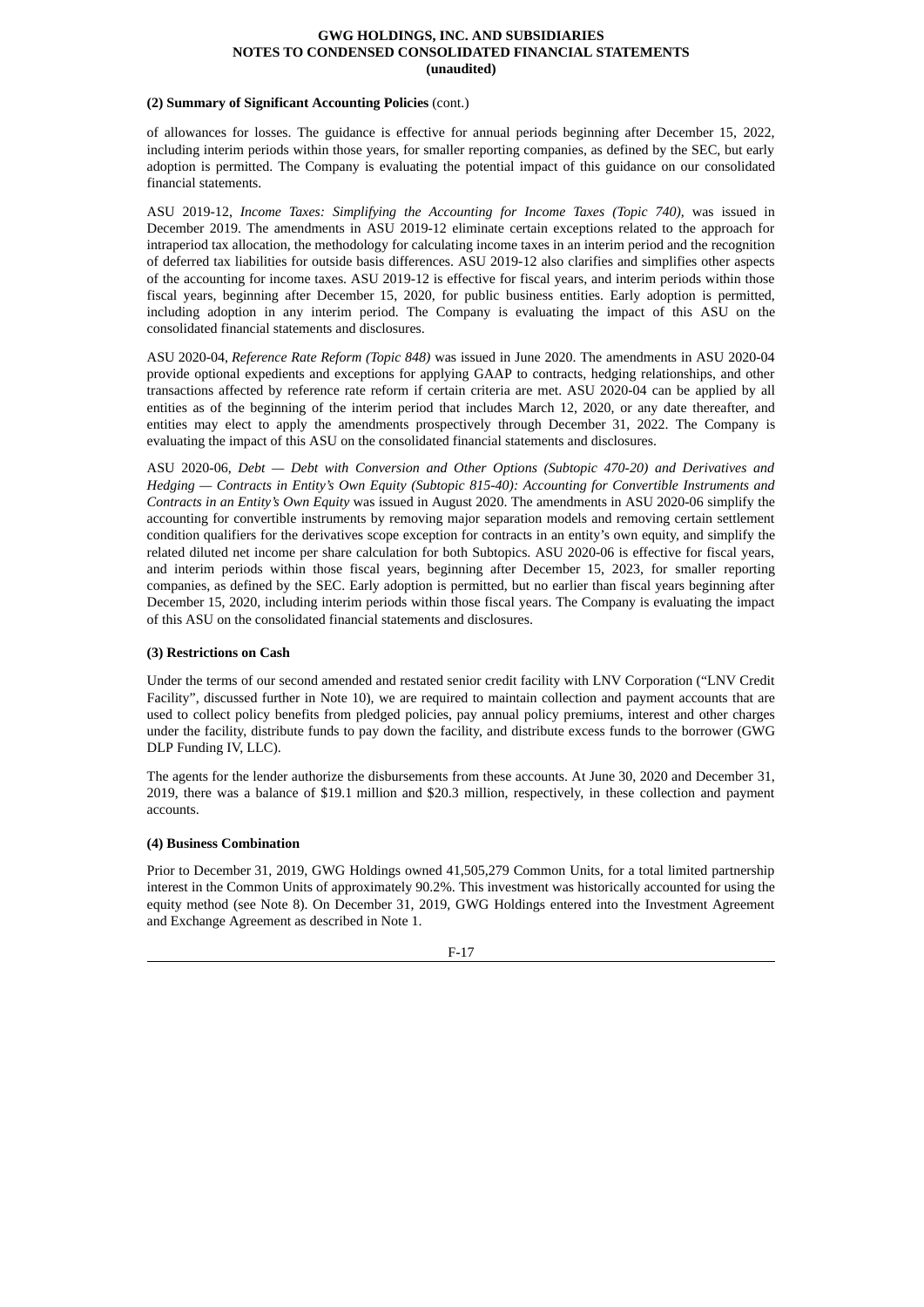#### **(4) Business Combination** (cont.)

Pursuant to the Investment Agreement, GWG Holdings transferred \$79.0 million to Ben LP in return for 666,667 additional Common Units and a Preferred Series A Subclass 1 Unit Account of BCH, which increased GWG Holdings' ownership of Common Units to approximately 95.5%. Also, on December 31, 2019, in a transaction related to the Investment Agreement, GWG Holdings transferred its interest in the Preferred Series A Subclass 1 Unit Account to its wholly-owned subsidiary, GWG Life. In connection with the Investment Agreement, GWG Holdings obtained the right to appoint a majority of the board of directors of Beneficient Management, the general partner of Ben LP. As a result, GWG Holdings obtained control of Ben LP, resulting in the consolidation of Ben LP as of December 31, 2019, in accordance with ASC 805, *Business Combinations*.

As a result of the change-of-control, GWG Holdings was required to remeasure its existing equity investment at fair value prior to consolidation. At December 31, 2019, GWG Holdings' equity investment in Common Units had a carrying value of \$368.6 million, prior to the additional investment noted above. GWG Holdings estimated the fair value of its preexisting investment in Ben LP to be approximately \$622.5 million, resulting in the recognition of a gain of \$253.9 million during the fourth quarter of 2019. This gain was included in gain on consolidation of equity method investment in the Company's consolidated statement of operations for the year ended December 31, 2019. This gain was partially offset by the remeasurement to fair value of the Commercial Loan Agreement between GWG Life and Ben LP and the Option Agreement between GWG Holdings and Ben LP, which resulted in a net loss of \$4.2 million. The net gain on consolidation of equity method investment after remeasurement of these preexisting balances was \$249.7 million. GWG Holdings' proportionate share of the earnings or losses from Ben LP was recognized in earnings (loss) from equity method investment in the consolidated statement of operations from August 10, 2018 until December 31, 2019 (see Note 8 for further information) and was previously recorded on a one-quarter lag basis. In connection with the consolidation of Beneficient, the one-quarter lag was discontinued.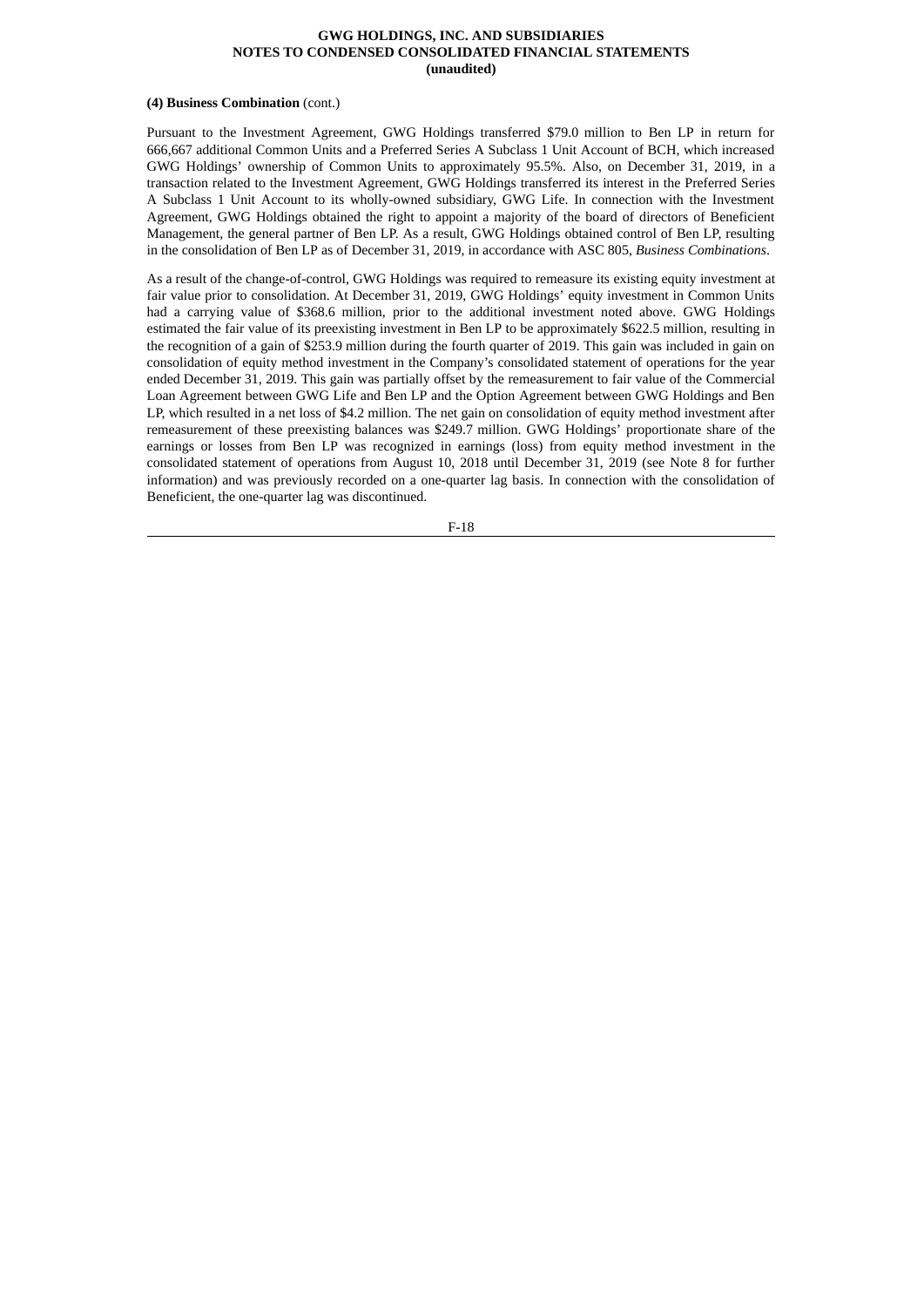# **(4) Business Combination** (cont.)

 $\mathcal{L}=\mathcal{L}$ 

The following table summarizes the fair value measurement of the assets acquired and liabilities assumed (in thousands):

|                                                                     | <b>Fair Value at</b><br><b>Acquisition</b><br><b>Date</b> |      | Measurement<br><b>Period</b><br>Adjustments <sup>(1)</sup> | <b>Adjusted</b><br><b>Fair Value at</b><br><b>Acquisition</b><br><b>Date</b> |
|---------------------------------------------------------------------|-----------------------------------------------------------|------|------------------------------------------------------------|------------------------------------------------------------------------------|
| <b>ASSETS</b>                                                       |                                                           |      |                                                            |                                                                              |
| Loans receivable $(1)$                                              | \$<br>232,344                                             | \$   | (26, 116)                                                  | \$<br>206,228                                                                |
| Fees receivable                                                     | 29,168                                                    |      |                                                            | 29,168                                                                       |
| Investment in public equity securities                              | 24,550                                                    |      |                                                            | 24,550                                                                       |
| Other assets                                                        | 14,053                                                    |      |                                                            | 14,053                                                                       |
| Intangible assets <sup>(2)</sup>                                    | 3,449                                                     |      |                                                            | 3,449                                                                        |
| Total identifiable assets acquired                                  | 303,564                                                   |      | (26, 116)                                                  | 277,448                                                                      |
| <b>LIABILITIES</b>                                                  |                                                           |      |                                                            |                                                                              |
| Other borrowings                                                    | 153,086                                                   |      |                                                            | 153,086                                                                      |
| Commercial loan agreement from parent                               | 168,420                                                   |      |                                                            | 168,420                                                                      |
| Other liabilities and deferred revenue                              | 105,866                                                   |      |                                                            | 105,866                                                                      |
| Accounts payable and accrued expenses                               | 13,713                                                    |      |                                                            | 13,713                                                                       |
| Total liabilities assumed                                           | 441,085                                                   |      |                                                            | 441,085                                                                      |
| Net liabilities assumed                                             | (137, 521)                                                |      | (26, 116)                                                  | (163, 637)                                                                   |
| <b>NONCONTROLLING INTERESTS</b>                                     |                                                           |      |                                                            |                                                                              |
| Common Units not owned by GWG Holdings <sup>(3)</sup>               | 181,383                                                   |      |                                                            | 181,383                                                                      |
| <b>Class S Ordinary Units</b>                                       | 85,448                                                    |      |                                                            | 85,448                                                                       |
| <b>Class S Preferred Units</b>                                      | 17                                                        |      |                                                            | 17                                                                           |
| Preferred Series A Subclass 1 Unit Accounts                         | 1,269,654                                                 |      |                                                            | 1,269,654                                                                    |
| Total noncontrolling interests                                      | 1,536,502                                                 |      |                                                            | 1,536,502                                                                    |
| <b>ACQUISITION CONSIDERATION</b>                                    |                                                           |      |                                                            |                                                                              |
| Cash, less cash acquired                                            | 61,479                                                    |      |                                                            | 61,479                                                                       |
| Fair value of preexisting investment in Common Units <sup>(4)</sup> | 622,503                                                   |      |                                                            | 622,503                                                                      |
| Fair value of noncontrolling interest                               | 1,536,502                                                 |      |                                                            | 1,536,502                                                                    |
| Total estimated consideration                                       | 2,220,484                                                 |      |                                                            | 2,220,484                                                                    |
| Less: Net liabilities assumed                                       | (137,521)                                                 |      | (26, 116)                                                  | (163, 637)                                                                   |
| Resulting preliminary goodwill                                      | \$<br>2,358,005                                           | $\$$ | 26,116                                                     | \$<br>2,384,121                                                              |

<sup>(1)</sup> As a result of additional information obtained about the collateral value used in the valuation of the loan portfolio for certain collateral dependent loans, the Company recorded measurement period adjustments during the six months ended June 30, 2020, which resulted in a decrease to loans receivable of \$26.1 million with a corresponding adjustment to goodwill. The measurement period adjustments are comprised of \$14.6 million during the three months ended March 31, 2020, and \$11.5 million during the three months ended June 30, 2020.

<sup>(2)</sup> Includes an insurance license valued at \$3.1 million and a non-compete agreement valued at \$0.3 million.

<sup>(3)</sup> Calculated as 1,974,677 Common Units not owned by GWG Holdings at December 31, 2019, multiplied by the \$15 per unit derived from the enterprise valuation of Beneficient on that date. Also includes \$151.8 million of equitybased payment awards that were granted by Beneficient prior to the change in control but were not replaced by awards of GWG Holdings upon the change in control. These awards were treated as noncontrolling interests in accordance with ASC 805, *Business Combinations*.

<sup>(4)</sup> Calculated as 41,505,279 Common Units owned by GWG Holdings prior to the change in control multiplied by the \$15 per unit derived from the enterprise valuation of Beneficient.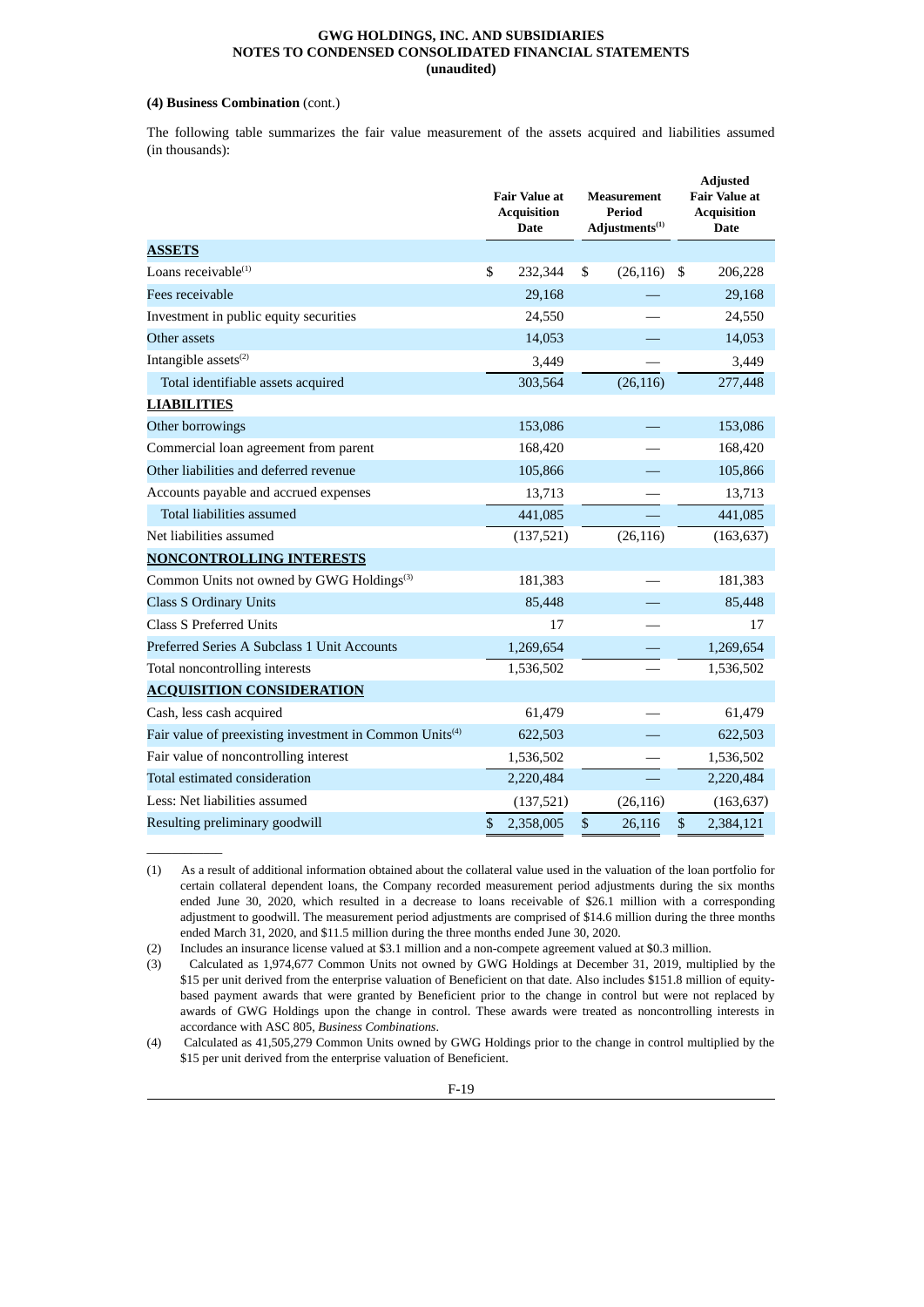#### **(4) Business Combination** (cont.)

*Methods Used to Determine Equity Value and to Fair Value Assets and Liabilities*

The following is a description of the valuation methodologies used to estimate the fair value of equity and the fair values of major categories of assets acquired and liabilities assumed. In many cases, determining the fair value of equity and the acquired assets and assumed liabilities required management to estimate cash flows expected from those assets and liabilities and to discount those cash flows at appropriate rates of interest. This determination required the utilization of significant estimates and management judgment in accounting for the change-of-control event.

**Loans receivable** — The loan portfolio was valued using current accounting guidance that defines fair value as the price that would be received to sell an asset or transfer a liability in an orderly transaction between market participants at the measurement date. Level 3 inputs were utilized to value the loan portfolio and included the use of present value techniques employing cash flow estimates and incorporated assumptions that marketplace participants would use in estimating fair values, specifically market interest rate and general credit fair value assumptions. In instances where reliable market information was not available, management used assumptions in an effort to determine reasonable fair value. There was no carryover related allowance for loan losses.

**Cash and cash equivalents and fees receivable** — Cash and cash equivalents and fees receivable were valued using their current carrying amounts, which approximate fair value.

**Investment in public equity securities** — The fair value of the investments in public equity securities was determined using quoted market prices. As these were investments by Beneficient in the common stock of GWG Holdings, these amounts were eliminated in consolidation and treated as treasury stock.

**Other assets** — Other assets include miscellaneous receivables that were valued using the current carrying amount as that amount approximates fair value due to the relatively short time between their origination date and the fair value date. Miscellaneous intercompany receivables were eliminated in consolidation.

**Intangible assets** — Intangible assets include an insurance license and a non-compete agreement. Both assets were valued using their current carrying amount, which approximates fair value.

**Other borrowings and commercial loan agreement from parent** — The measurement of the fair value of other borrowings and Commercial Loan Agreement from parent was based on market prices that generally are observable for similar liabilities at commonly quoted intervals and is considered a level 2 fair value measurement. The Commercial Loan Agreement between Beneficient and GWG Life was eliminated in consolidation.

**Other liabilities and deferred revenue** — The carrying amounts of other liabilities and deferred revenue approximate their fair value. The Option Agreement between Beneficient and GWG Holdings was eliminated in consolidation.

**Accounts payable and accrued expenses** — Due to their short-term nature, the carrying amounts of accounts payable and accrued expenses approximate the fair value. Miscellaneous intercompany payables were eliminated in consolidation.

**Noncontrolling interests** — The values for each noncontrolling interest component were calculated after determination of an overall enterprise value for the Company. The enterprise value of the Company was determined using the Option Pricing Model ("OPM") Backsolve approach under the market method. The OPM Backsolve approach uses a Black-Scholes option pricing model to calculate the implied equity value of the firm. Once an overall equity value was determined, amounts were allocated to the various classes of equity based on the security class preferences. The inputs to the OPM Backsolve approach are the equity value for one component of the capital structure, expected time to exit, the risk-free interest rate and an assumed volatility based on the volatility of similar publicly traded companies. The OPM Backsolve estimates include Level 3 inputs.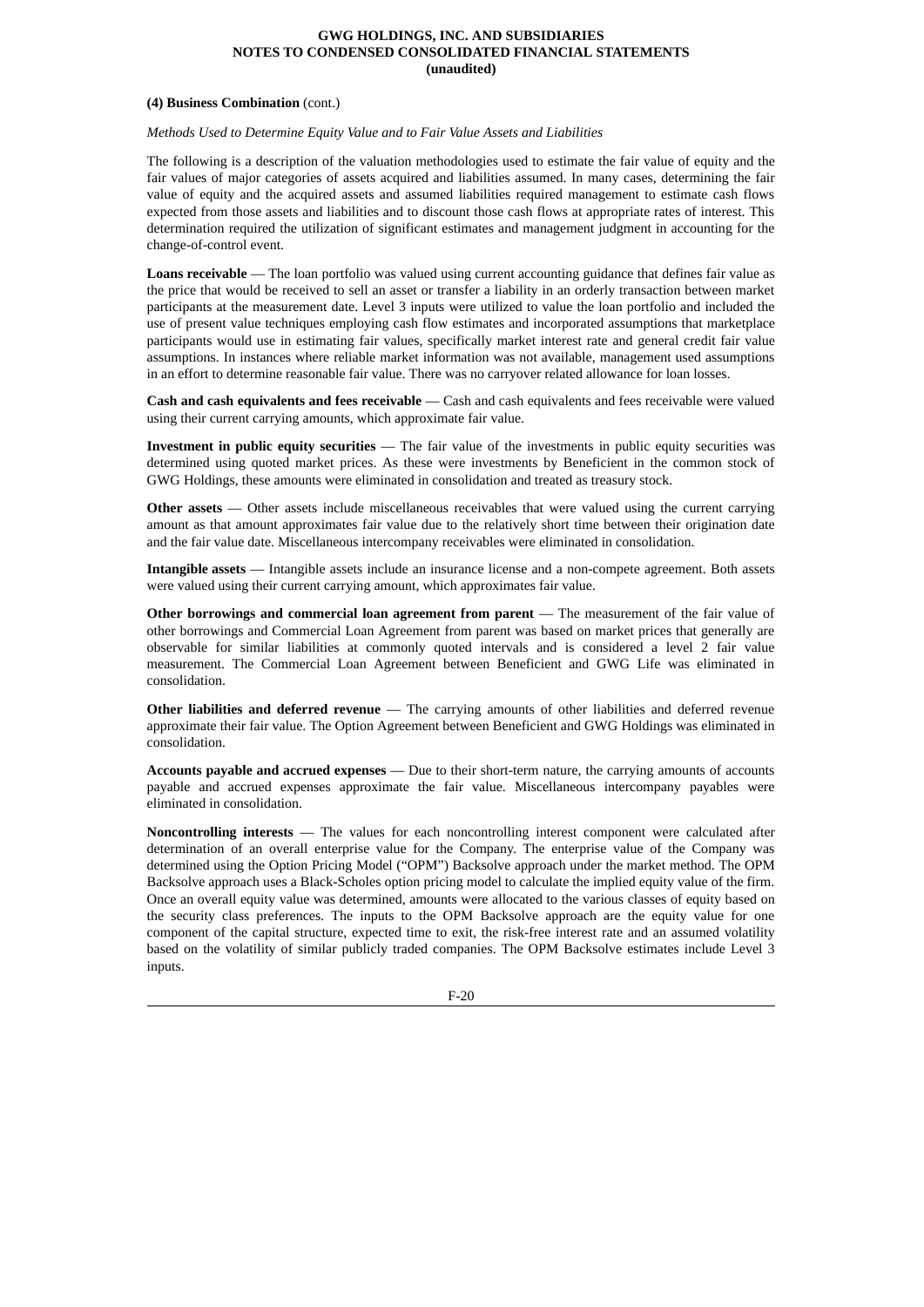#### **(4) Business Combination** (cont.)

**Goodwill** — The resulting excess of the overall enterprise value after deducting the fair values of assets acquired and liabilities assumed is recognized as goodwill. The goodwill recognized is the result of the inherent value associated with the assembled business after all separately identifiable assets acquired and liabilities assumed are deducted from the enterprise value. The excess estimated enterprise value of Beneficient over the fair value of its net assets is primarily attributable to the potentially large and underserved market that Beneficient is seeking to address, including the estimated demand from MHNW individuals and STM size institutions seeking liquidity for their professionally managed alternative assets. None of the goodwill is expected to be deductible for income tax purposes. The goodwill is allocated to our Beneficient reporting unit.

The initial accounting for the estimates of equity values, which includes noncontrolling interests, the fair value of loans receivable, and any separately identifiable intangibles was based on the facts and circumstances that existed as of the acquisition date. Should management obtain new information during the measurement period, in addition to that discussed above, about facts and circumstances that existed at the acquisition date, further adjustments to the fair values assigned to these items could occur during the measurement period of one year from the acquisition date. Any such adjustment will result in corresponding adjustments to goodwill.

The following unaudited pro forma financial information presents the combined results of operations of GWG Holdings for the three and six months ended June 30, 2019, as if the acquisition of Ben LP had occurred as of January 1, 2019 (in thousands, except per share data):

|                                                     | <b>Three Months Ended</b><br>June 30, 2019 | <b>Six Months Ended</b><br>June 30, 2019 |           |  |
|-----------------------------------------------------|--------------------------------------------|------------------------------------------|-----------|--|
| <b>Total Revenue</b>                                |                                            |                                          |           |  |
| Pro forma                                           | \$<br>42,774                               | - \$                                     | 86,711    |  |
| As reported                                         | 24,010                                     |                                          | 49,227    |  |
|                                                     |                                            |                                          |           |  |
| <b>Net Loss Attributable to Common Shareholders</b> |                                            |                                          |           |  |
| Pro forma                                           | \$<br>$(24,343)$ \$                        |                                          | (39, 804) |  |
| As reported                                         | (25,609)                                   |                                          | (44, 519) |  |
|                                                     |                                            |                                          |           |  |
| <b>Net Loss per Diluted Common Share</b>            |                                            |                                          |           |  |
| Pro forma                                           | \$<br>$(0.74)$ \$                          |                                          | (1.21)    |  |
| As reported                                         | (0.78)                                     |                                          | (1.35)    |  |

The unaudited pro forma financial information is presented for informational purposes only. It is not necessarily indicative of what our consolidated results of operations actually would have been had the acquisition occurred at the beginning of each year, nor does it attempt to project the future results of operations of the combined company.

The unaudited pro forma financial information above gives effect to the following:

- Deconsolidation of certain Beneficient trusts included in the ExAlt Plan™;
- Reduction of Beneficient interest expense related to acquisition-date debt principal payments; and
- Elimination of intercompany transactions, including the Commercial Loan Agreement and Option Agreement.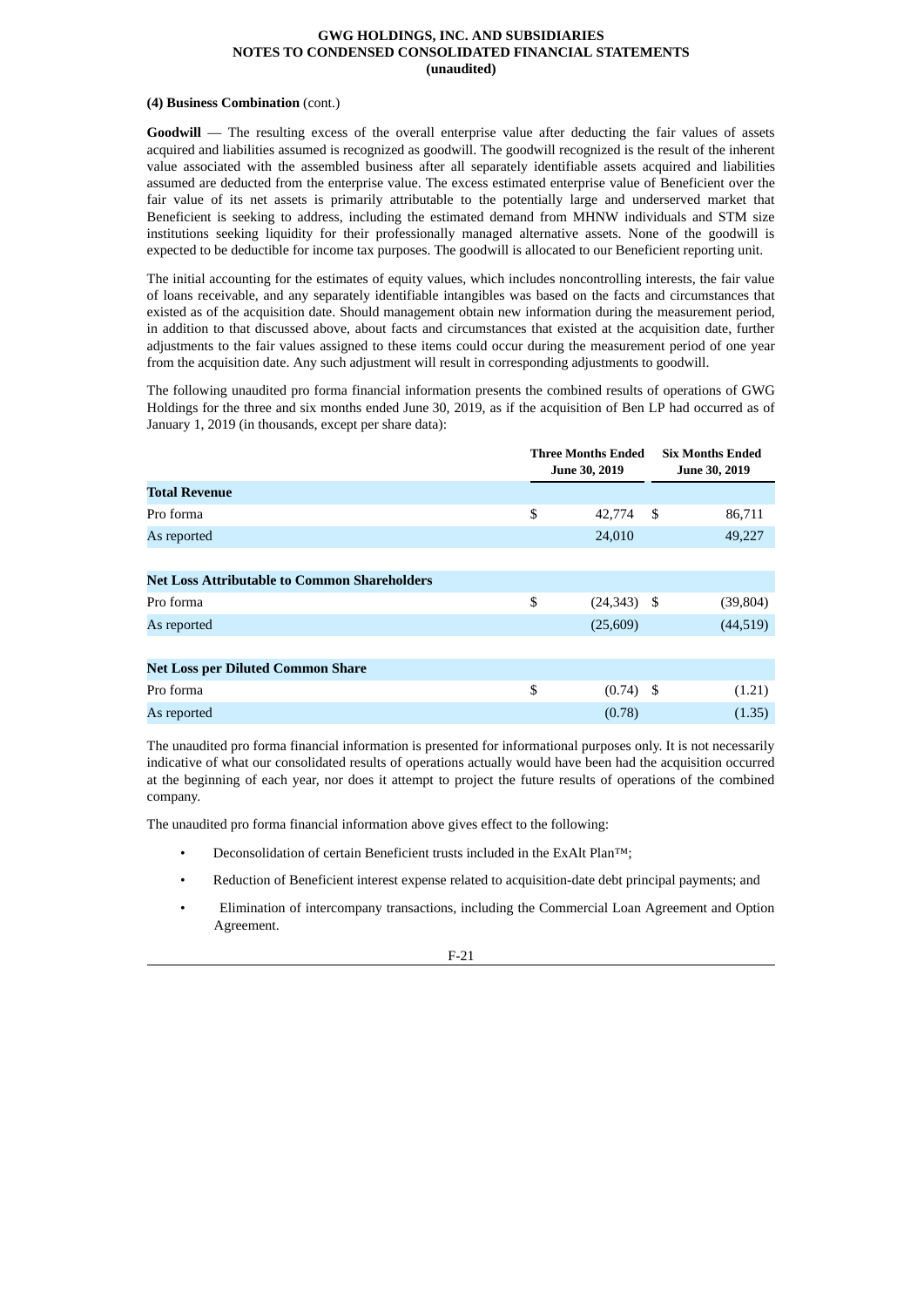# **(5) Investment in Life Insurance Policies**

The Company's investments in life insurance policies include unobservable inputs that are significant to their overall fair value. Changes in the fair value of these policies, net of premiums paid, are recorded in gain (loss) on life insurance policies, net in our consolidated statements of operations. Fair value is determined on a discounted cash flow basis that incorporates life expectancy assumptions generally derived from reports obtained from widely accepted life expectancy providers (other than insured lives covered under small face amount policies — those with \$1.0 million in face value benefits or less — which utilize either a single fully underwritten, or simplified report based on self-reported medical interview), assumptions relating to cost-ofinsurance (premium) rates and other assumptions. The discount rate we apply incorporates current information about the discount rates observed in the life insurance secondary market through competitive bidding observations (which have recently declined for us as a result of our decreased purchase activity) and other means, fixed income market interest rates, the estimated credit exposure to the insurance companies that issued the life insurance policies and management's estimate of the operational risk yield premium a purchaser would require to receive the future cash flows derived from our portfolio as a whole. Management has significant discretion regarding the combination of these and other factors when determining the discount rate. As a result of management's analysis, a discount rate of 8.25% was applied to our portfolio as of both June 30, 2020 and December 31, 2019.

#### **Portfolio Information**

Our portfolio of life insurance policies, owned by our subsidiaries as of June 30, 2020, is summarized below:

| Total life insurance portfolio face value of policy benefits (in thousands) | \$<br>1,960,826         |
|-----------------------------------------------------------------------------|-------------------------|
| Average face value per policy (in thousands)                                | \$<br>1,779             |
| Average face value per insured life (in thousands)                          | \$<br>1,915             |
| Weighted average age of insured (years)                                     | 82.7                    |
| Weighted average life expectancy estimate (years)                           | 6.9                     |
| Total number of policies                                                    | 1,102                   |
| Number of unique lives                                                      | 1,024                   |
| Demographics                                                                | 74% Male;<br>26% Female |
| Number of smokers                                                           | 45                      |
| Largest policy as % of total portfolio face value                           | 0.7%                    |
| Average policy as % of total portfolio face value                           | 0.1%                    |
| Average annual premium as % of face value                                   | 3.6%                    |

#### **Life Insurance Portfolio Summary**

A summary of our policies organized according to their estimated life expectancy dates, grouped by year, as of the reporting date, is as follows (dollars in thousands):

|                                        |                              | As of June 30, 2020                   |                     |                              | As of December 31, 2019               |    |                   |  |
|----------------------------------------|------------------------------|---------------------------------------|---------------------|------------------------------|---------------------------------------|----|-------------------|--|
| <b>Years Ending December 31,</b>       | Number of<br><b>Policies</b> | <b>Estimated</b><br><b>Fair Value</b> | <b>Face Value</b>   | Number of<br><b>Policies</b> | <b>Estimated</b><br><b>Fair Value</b> |    | <b>Face Value</b> |  |
| Six months ending December 31,<br>2020 | 4S                           | 3,810 \$                              | 3,875               | 8 \$                         | $5,869$ \$                            |    | 6,342             |  |
| 2021                                   | 30                           | 37,965                                | 45,090              | 55                           | 62,061                                |    | 79,879            |  |
| 2022                                   | 88                           | 92,509                                | 133,994             | 90                           | 89,074                                |    | 138,723           |  |
| 2023                                   | 106                          | 102,952                               | 177,842             | 128                          | 123,352                               |    | 222,369           |  |
| 2024                                   | 120                          | 125,323                               | 234,937             | 109                          | 103,111                               |    | 217,053           |  |
| 2025                                   | 114                          | 82,722                                | 189.756             | 113                          | 74,223                                |    | 171,961           |  |
| Thereafter                             | 640                          | 349,425                               | 1,175,332           | 648                          | 338,349                               |    | 1,184,646         |  |
| <b>Totals</b>                          | $1.102 \text{ }$ \$          |                                       | 794.706 \$1.960.826 | $1,151$ \$                   | 796.039                               | -S | 2,020,973         |  |
|                                        |                              | $F-22$                                |                     |                              |                                       |    |                   |  |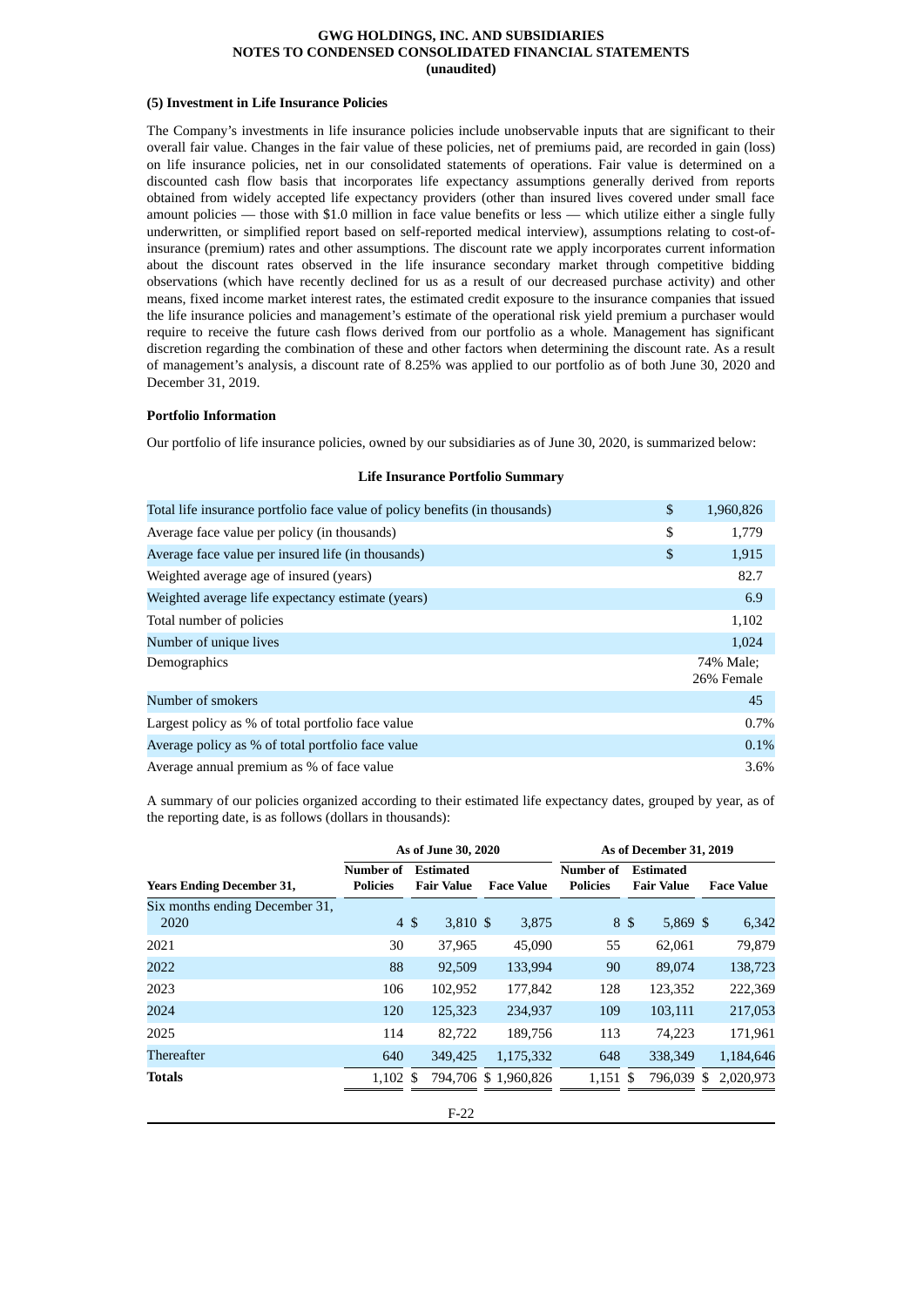#### **(5) Investment in Life Insurance Policies** (cont.)

 $\overline{\phantom{a}}$  , where  $\overline{\phantom{a}}$ 

We recognized life insurance benefits of \$39.9 million and \$23.0 million during the three months ended June 30, 2020 and 2019, respectively, related to policies with a carrying value of \$12.8 million and \$5.3 million, respectively, and as a result recorded realized gains of \$27.1 million and \$17.7 million, respectively. We recognized life insurance benefits of \$65.4 million and \$53.5 million during the six months ended June 30, 2020 and 2019, respectively, related to policies with a carrying value of \$18.8 million and \$14.0 million, respectively, and as a result recorded realized gains of \$46.6 million and \$39.4 million, respectively.

A reconciliation of gain (loss) on life insurance policies is as follows (in thousands):

|                                                    |     | <b>Three Months Ended</b><br><b>June 30,</b> |    |          |    |           |    | <b>Six Months Ended</b><br><b>June 30,</b> |  |  |
|----------------------------------------------------|-----|----------------------------------------------|----|----------|----|-----------|----|--------------------------------------------|--|--|
|                                                    |     | 2020                                         |    | 2019     |    | 2020      |    | 2019                                       |  |  |
| Change in estimated probabilistic cash flows $(1)$ | \$. | 15.349                                       | \$ | 17,122   | \$ | 33,200    | \$ | 34,253                                     |  |  |
| Unrealized gain on acquisitions $(2)$              |     |                                              |    | 1,844    |    |           |    | 6,303                                      |  |  |
| Premiums and other annual fees                     |     | (17, 626)                                    |    | (16,004) |    | (34,825)  |    | (31, 836)                                  |  |  |
| Face value of matured policies                     |     | 39,889                                       |    | 22,998   |    | 65,391    |    | 53,457                                     |  |  |
| Fair value of matured policies                     |     | (22, 824)                                    |    | (6,030)  |    | (34, 533) |    | (20, 751)                                  |  |  |
| Gain on life insurance policies, net               | \$. | 14,788                                       | S  | 19,930   | S. | 29,233    | S  | 41,426                                     |  |  |

<sup>(1)</sup> Change in fair value of expected future cash flows relating to our investment in life insurance policies that are not specifically attributable to changes in life expectancy, discount rate changes or policy maturity events.

Estimated premium payments and servicing fees required to maintain our current portfolio of life insurance policies in force for the next five years, assuming no mortalities, are as follows (in thousands):

| <b>Years Ending December 31,</b>    | <b>Premiums</b>  | <b>Servicing</b> | <b>Total</b> |
|-------------------------------------|------------------|------------------|--------------|
| Six months ending December 31, 2020 | \$<br>31,589 \$  | 823 \$           | 32,412       |
| 2021                                | 82,102           | 1,647            | 83,749       |
| 2022                                | 94,621           | 1,647            | 96,268       |
| 2023                                | 106,489          | 1,647            | 108,136      |
| 2024                                | 115,715          | 1,647            | 117,362      |
| 2025                                | 128,495          | 1,647            | 130,142      |
|                                     | \$<br>559,011 \$ | $9,058$ \$       | 568,069      |

Management anticipates funding the majority of the premium payments and servicing fees estimated above from cash flows realized from life insurance policy benefits, and to the extent necessary, with additional borrowing capacity created as the premiums and servicing costs of pledged life insurance policies become due, under the LNV Credit Facility and the net proceeds from our offering of L Bonds as described in Note 10. Management anticipates funding premiums and servicing costs of non-pledged life insurance policies with cash flows realized from life insurance policy benefits from our portfolio of life insurance policies and net proceeds from our offering of L Bonds. The proceeds of these capital sources may also be used for: additional allocations to Beneficient; policy premiums and servicing costs of additional life insurance policies; working capital; and financing expenditures including paying principal, interest and dividends.

<sup>(2)</sup> Gain resulting from fair value in excess of the purchase price for life insurance policies acquired during the reporting period. There were no policy acquisitions during the three or six months ended June 30, 2020.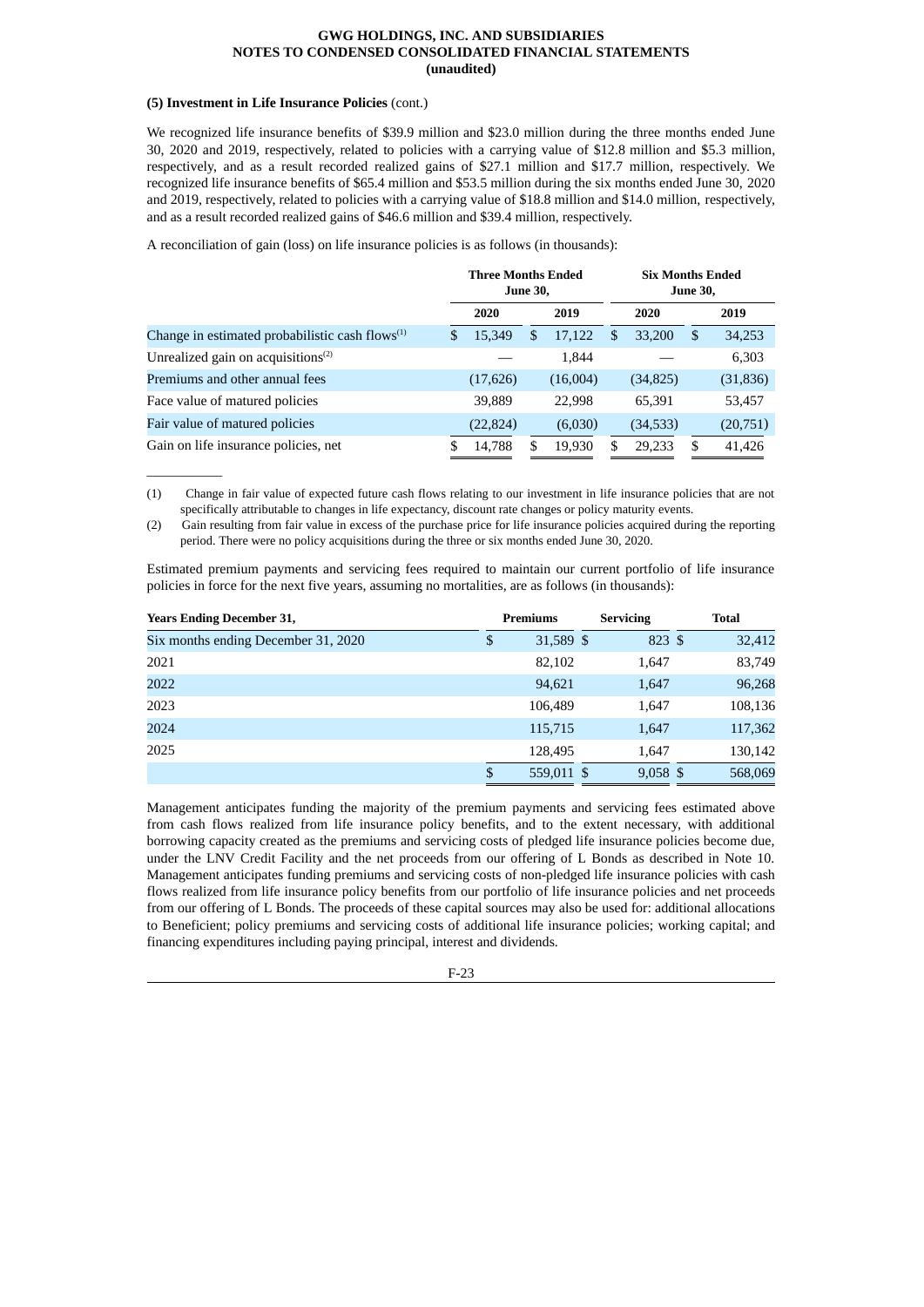#### **(6) Loans Receivable**

# *Beneficient Loans Receivable*

Loans receivable held by the Company as of June 30, 2020 and December 31, 2019, were originated primarily through the initial capitalization transactions of Beneficient in 2017 and 2018. These loans are collateralized by the portfolio of alternative assets held in the custody of certain trusts of the ExAlt Plan™. The outstanding principal balance was \$444.9 million and \$425.9 million as of June 30, 2020 and December 31, 2019, respectively, which included \$185.0 million and \$154.7 million of inception-to-date interest income paid-inkind, respectively.

Components of the carrying value of loans receivable were as follows for the periods presented below (in thousands):

|                                          | <b>June 30,</b><br>2020 | December 31,<br>2019 |
|------------------------------------------|-------------------------|----------------------|
| Loans receivable, net of unearned income | 218,448                 | 232,344              |
| Allowance for loan losses                | (7,900)                 |                      |
| Loans receivable, net                    | 210,548                 | 232,344              |

As described in Note 4, on December 31, 2019, a change-of-control event occurred that resulted in the application of push-down accounting, and all of Beneficient's assets and liabilities were recorded at fair value. Certain of the purchased loans were determined to be PCI loans under ASC 310-30, *Loans and Debt Securities Acquired with Deteriorated Credit Quality*, as defined in Note 2, with the remaining loans accounted for under ASC 310-20, *Nonrefundable Fees and Other Costs*. For loans accounted for under ASC 310-20, the discount arising due to the difference between each loan's carrying value and the estimated fair value at the time of acquisition will be accreted into interest income over its remaining contractual life. Should management obtain new information about facts and circumstances that existed at the acquisition date, additional adjustments to the fair values assigned to acquired loans could occur during the measurement period of one year from the acquisition date.

The following table reflects the fair value of non-PCI and PCI loans as of December 31, 2019, the date of the change-of control (in thousands):

| <b>Fair value of non-PCI loans</b> | 86,436  |
|------------------------------------|---------|
|                                    |         |
| Fair value of PCI loans            | 145,908 |

The fair values above do not include the downward measurement period adjustments totaling \$26.1 million discussed in Note 4.

The following table reflects the outstanding principal balance and carrying amounts of the non-PCI loans (in thousands):

|                  | <b>June 30, 2020</b> |                          | <b>December 31, 2019</b> |                   |  |                          |
|------------------|----------------------|--------------------------|--------------------------|-------------------|--|--------------------------|
|                  | Carrying<br>Value    | Unpaid<br><b>Balance</b> |                          | Carrying<br>Value |  | <b>Unpaid</b><br>Balance |
| Loans receivable | 90.041 \$            | 136,175 \$               |                          | 86.436 \$         |  | 129,304                  |

The following table reflects the outstanding principal balance and carrying amounts of the PCI loans (in thousands):

|                  |                   | <b>June 30, 2020</b>     |  |                   | <b>December 31, 2019</b> |                                 |  |
|------------------|-------------------|--------------------------|--|-------------------|--------------------------|---------------------------------|--|
|                  | Carrying<br>Value | Unpaid<br><b>Balance</b> |  | Carrying<br>Value |                          | <b>Unpaid</b><br><b>Balance</b> |  |
| Loans receivable | 120.507 \$        | 308,676 \$               |  | 145,908 \$        |                          | 296,627                         |  |

As of December 31, 2019, total contractually required payments receivable, including interest, on PCI loans over the remaining contract period was \$772.2 million. This assumes all loans accrue interest through maturity, with maturities on loans that existed at December 31, 2019 ranging from 2029 to 2030. Cash flows expected to be collected at the acquisition date totaled \$235.6 million. The difference between total cash flows expected to be collected and the fair value of the loans represents accretable yield.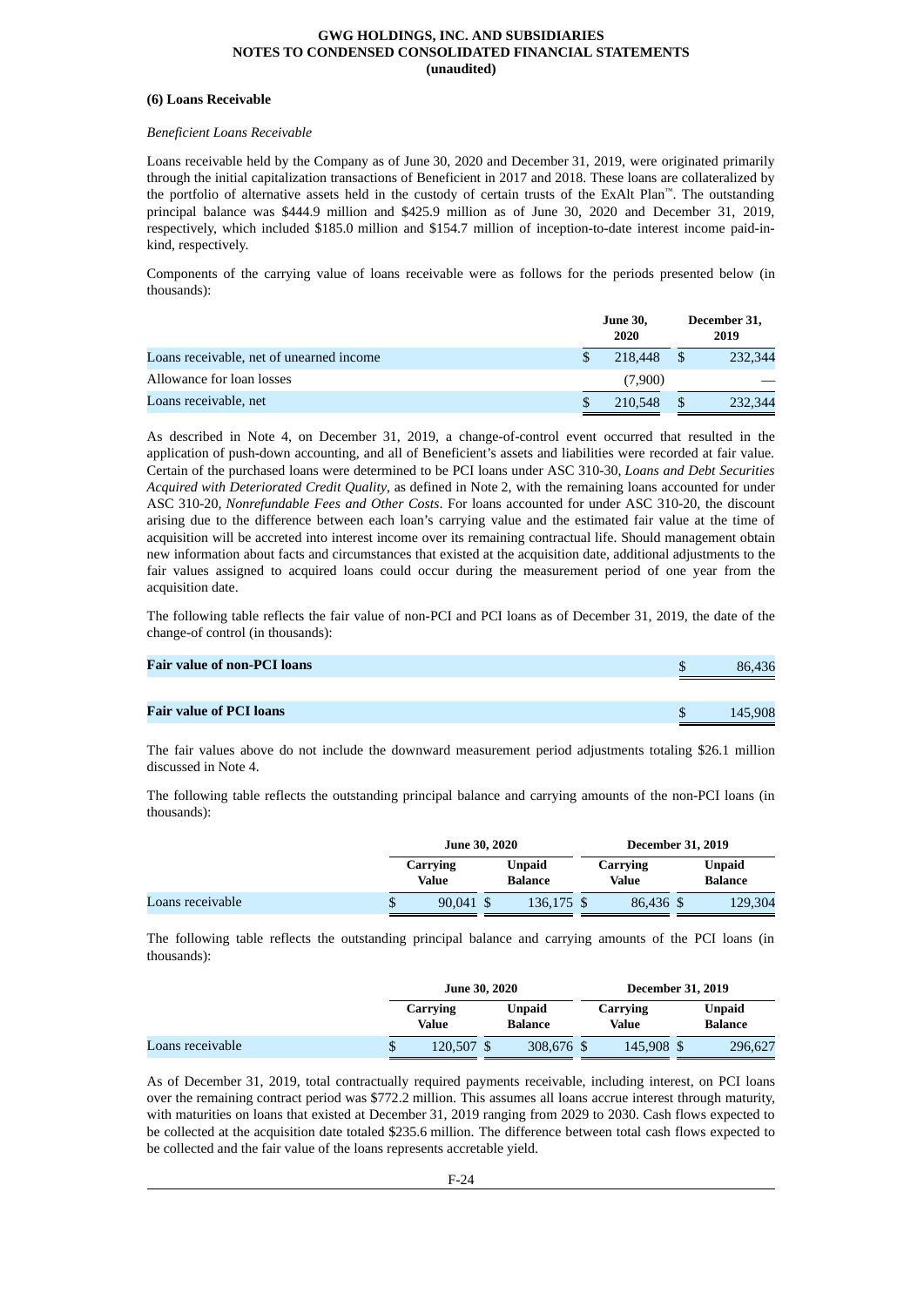# **(6) Loans Receivable** (cont.)

 $\overline{\phantom{a}}$  , where  $\overline{\phantom{a}}$ 

The following table presents a rollforward of the accretable yield for the three and six months ended June 30, 2020 (in thousands):

|                                             | <b>Three Months</b><br><b>Ended</b><br><b>June 30,</b><br>2020 |     | <b>Six Months</b><br>Ended<br><b>June 30,</b><br>2020 |  |  |
|---------------------------------------------|----------------------------------------------------------------|-----|-------------------------------------------------------|--|--|
| Balance, beginning of period                | \$<br>81,529                                                   | -\$ | 89,647                                                |  |  |
| Accretion                                   | (7, 427)                                                       |     | (14, 964)                                             |  |  |
| Decrease in accretable yield <sup>(a)</sup> | (7,719)                                                        |     | (8,300)                                               |  |  |
| Balance, end of period                      | \$<br>66,383                                                   | \$  | 66,383                                                |  |  |

(a) Includes changes in the accretable yield due to both transfers from the nonaccretable difference and the impact of changes in the expected timing of cash flows.

The changes in the allowance for loan losses for the three and six months ended June 30, 2020 are as follows (in thousands):

|                            |    | <b>Three Months</b><br>Ended<br><b>June 30,</b><br>2020 | <b>Six Months</b><br><b>Ended</b><br><b>June 30,</b><br>2020 |       |
|----------------------------|----|---------------------------------------------------------|--------------------------------------------------------------|-------|
| <b>Beginning balance</b>   | \$ | 700 \$                                                  |                                                              |       |
| Provision                  |    | 7,200                                                   |                                                              | 7,900 |
| Charge-offs and other, net |    |                                                         |                                                              |       |
| Ending balance             | S  | 7,900 \$                                                |                                                              | 7,900 |

As of June 30, 2020, the allowance for loan losses, all of which was related to PCI loans, was \$7.9 million. The loan loss provision expense, all of which was related to PCI loans, during the three and six months ended June 30, 2020, was \$7.2 million and \$7.9 million, respectively. The loan loss provision expense recorded during the three months ended June 30, 2020 was primarily due to expected losses associated with a single PCI loan.

There were no net charge-offs related to PCI loans during the three and six months ended June 30, 2020. As a result of the push-down accounting described in Note 4, the loans were recorded at fair value and there was no carryover allowance for loan losses recorded as of December 31, 2019.

Beneficient recognizes charge-offs in the period in which they are confirmed for its collateral-dependent loans. Therefore, impaired collateral-dependent loans are written down to their estimated net realizable value, based on disposition value.

#### *Promissory Note-LiquidTrusts*

On May 31, 2019, GWG Life entered into a Promissory Note (the "Promissory Note"), made by Jeffrey S. Hinkle and Dr. John A. Stahl, not in their individual capacity but solely as trustees of The LT-1 LiquidTrust, The LT-2 LiquidTrust, The LT-5 LiquidTrust, The LT-7 LiquidTrust, The LT-8 LiquidTrust and The LT-9 LiquidTrust (collectively, the "LiquidTrust Borrowers"). Pursuant to the terms of the Promissory Note, GWG Life funded a term loan to the LiquidTrust Borrowers in an aggregate principal amount of \$65.0 million (the "Loan"), which Loan was funded in two installments as described below. The Loan was made pursuant to GWG Holdings' strategy to further diversify into alternative assets (beyond life insurance) and ancillary businesses and was intended to better position Beneficient's balance sheet, working capital and liquidity profile to satisfy anticipated Texas Department of Banking regulatory requirements.

The LiquidTrust Borrowers are common law trusts established as part of alternative asset financings extended by a subsidiary of Ben LP, of which the GWG Holdings owns approximately 96% of the issued and outstanding Common Units (although, on a fully diluted basis, GWG Holdings' ownership interest in Common Units would be reduced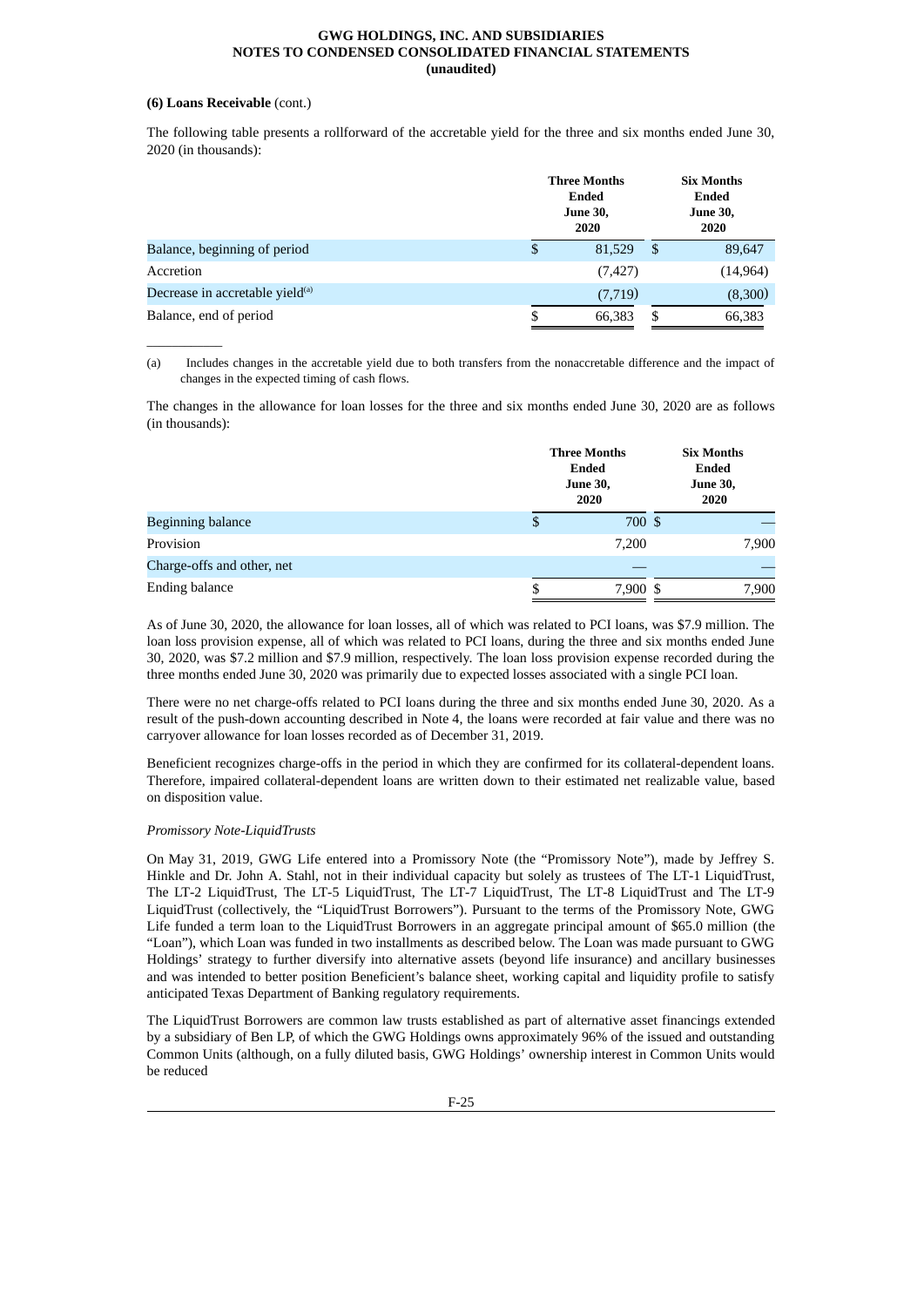#### **(6) Loans Receivable** (cont.)

significantly below a majority of those issued and outstanding). Although each Borrower is allocated a portion of the Loan equal to approximately 16.7% of the aggregate outstanding principal of the Loan, the Loan constitutes the joint and several obligations of the LiquidTrust Borrowers.

An initial advance in the principal amount of \$50.0 million was funded on June 3, 2019 and, subsequent to satisfaction of certain customary conditions, the second advance in the principal amount of \$15.0 million was funded on November 22, 2019. The Loan bears interest at 7.0% per annum, with interest payable at maturity, and matures on June 30, 2023. The loan is reported in financing receivables from affiliates in the consolidated balance sheets and included accrued interest receivable of \$4.4 million and \$2.2 million as of June 30, 2020 and December 31, 2019, respectively. There was no allowance for loan losses related to the Promissory Note as of June 30, 2020 or December 31, 2019. Subject to the Intercreditor Agreements (as defined below), the Loan can be prepaid at the LiquidTrust Borrowers' election without premium or penalty.

The Loan is unsecured and is subject to certain covenants (including a restriction on the incurrence of any indebtedness senior to the Loan other than existing senior loan obligations to HCLP Nominees, L.L.C. ("HCLP"), as Senior Lender) and events of default. HCLP is indirectly associated with one of Beneficient's founders, who is also Chairman of the Board of Directors of GWG Holdings.

On July 29, 2020, the Company, represented by its Special Committee, approved a transaction by which the Company agreed to convert the May 31, 2019 Promissory Note and any related accrued interest into a \$75.0 million Preferred Series C Unit Account (the "Preferred C") in BCH. Refer to Note 18 for further details.

# *Intercreditor Agreements*

In connection with the Promissory Note, GWG Life also entered into two intercreditor and subordination agreements: (1) an Intercreditor Agreement between GWG Life and HCLP and (2) an Intercreditor Agreement between GWG Life and Beneficient Holdings, Inc. ("BHI") (the "Intercreditor Agreements"). Under the Intercreditor Agreements, GWG Life agrees to subordinate the Loan to the secured obligations of Beneficient and its affiliates outstanding to the Senior Lender (the "Senior Loan Obligations"), agrees to not take any liens to secure the Loan (and to subordinate such liens, if any, to the liens of the Senior Lender), and agrees not to take enforcement actions under the Promissory Note until such Senior Loan Obligations are paid in full. The Intercreditor Agreements establish various other inter-lender and subordination terms, including, without limitation, with respect to permitted actions by each party, permitted payments, waivers, voting arrangements in bankruptcy, application of certain proceeds and limitations on amendments of the respective loan obligations of the parties. The Senior Lender has agreed not to extend the maturity of its loan obligations beyond June 30, 2023 or increase the outstanding principal of the loans made by the Senior Lender without the written consent of GWG Life. GWG Life has agreed not to transfer, assign, pledge, grant a security interest in or otherwise dispose of (including, without limitation, pursuant to a foreclosure) the Promissory Note except with the written consent of the Senior Lender (such consent not to be unreasonably withheld) or to the Company or direct or indirect wholly-owned subsidiaries thereof.

# **(7) Fair Value Definition and Hierarchy**

ASC 820, *Fair Value Measurements and Disclosures* ("ASC 820"), establishes a hierarchical disclosure framework that prioritizes and ranks the level of market price observability used in measuring assets and liabilities at fair value. Market price observability is affected by a number of factors, including the type of investment, the characteristics specific to the investment and the state of the marketplace, including the existence and transparency of transactions between market participants. Assets and liabilities with readily available and actively quoted prices, or for which fair value can be measured from actively quoted prices in an orderly market, generally will have a higher degree of market price observability and a lesser degree of judgment used in measuring fair value.

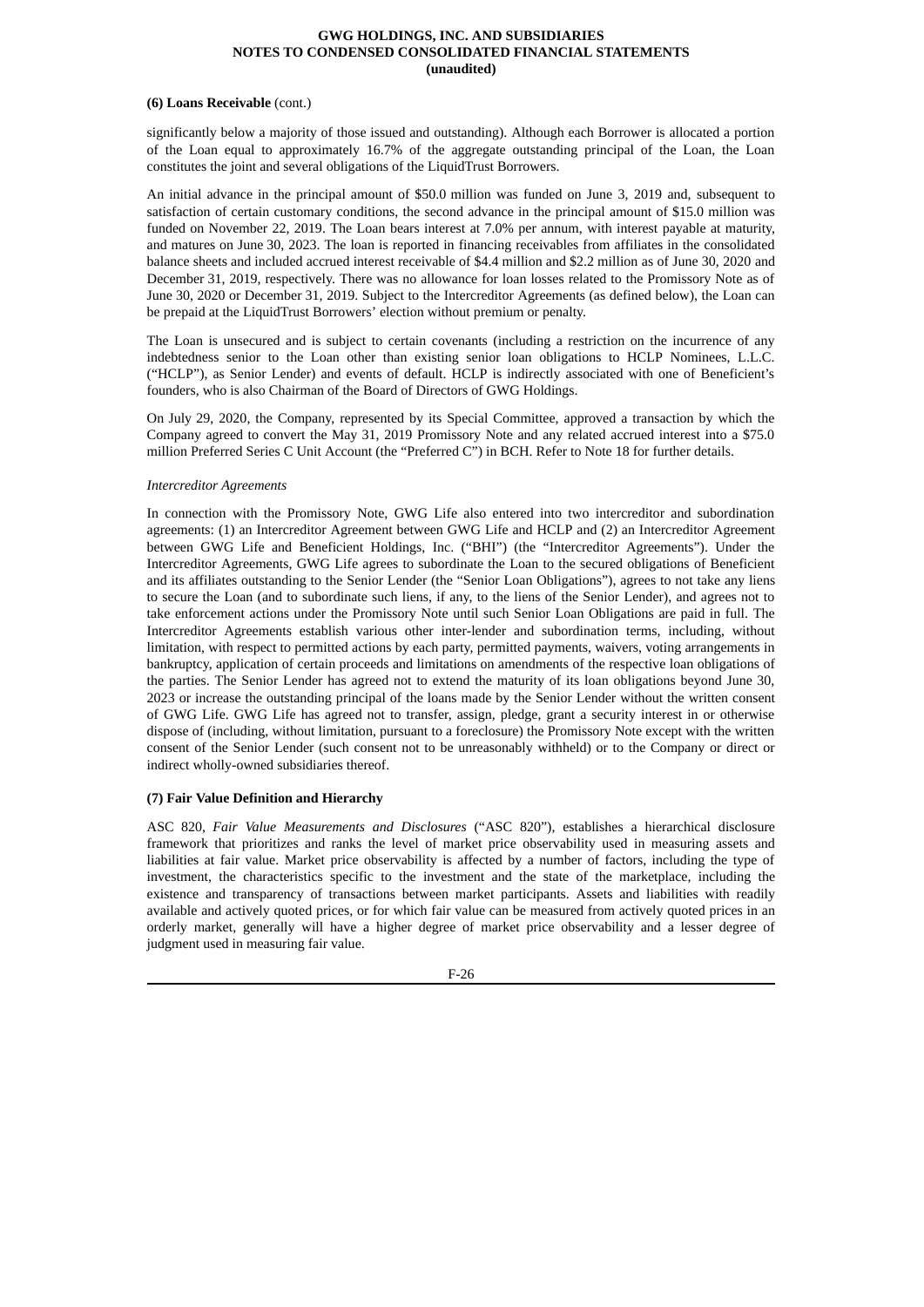# **(7) Fair Value Definition and Hierarchy** (cont.)

ASC 820 maximizes the use of observable inputs and minimizes the use of unobservable inputs by requiring the use of observable inputs whenever available. Observable inputs are inputs that market participants would use in pricing the asset or liability developed based on market data obtained from third-party sources. Unobservable inputs are inputs that reflect assumptions about how market participants price an asset or liability based on the best available information. Fair value is defined as the price that would be received to sell an asset or paid to transfer a liability (i.e., the "exit price") in an orderly transaction between market participants at the measurement date (a non-distressed transaction in which neither seller nor buyer is compelled to engage in the transaction). A sale of the portfolio or a portion of the portfolio in an other than orderly transaction would likely occur at less than the fair value of the respective life insurance policies.

The fair value hierarchy prioritizes the inputs into three levels based on the observability of inputs as follows:

- Level 1 Valuations based on quoted prices in active markets for identical assets or liabilities that the Company has the ability to access as of the measurement date. Valuations are based on quoted prices that are readily and regularly available in an active market.
- Level 2 Valuations based quoted prices for similar instruments in active markets; quoted prices for identical or similar instruments in in markets that are not active; and model-derived valuations whose inputs are observable or whose significant value drivers are observable market data.
- Level 3 Valuations based on inputs that are unobservable, are derived from other valuation methodologies, including option pricing models, discounted cash flow models and similar techniques, and are not based on market exchange, dealer, or broker traded transactions. Level 3 valuations incorporate certain assumptions and projections in determining the fair value assigned to such instruments.

A financial instrument's categorization within the valuation hierarchy is based upon the lowest level of input that is significant to the fair value measurement.

The availability of observable inputs can vary by types of assets and liabilities and is affected by a wide variety of factors, including, for example, whether an instrument is established in the marketplace, the liquidity of markets and other characteristics particular to the transaction. To the extent that valuation is based on models or inputs that are less observable or unobservable in the market, the determination of fair value requires more judgment. Accordingly, the degree of judgment exercised by management in determining fair value is greatest for assets and liabilities categorized in Level 3.

#### *Financial instruments measured at fair value on a recurring basis*

The Company's financial assets and liabilities carried at fair value on a recurring basis, including the level in the fair value hierarchy, on June 30, 2020 and December 31, 2019 are presented below (in thousands).

|                                        | As of June 30, 2020 |                                 |                         |                |              |  |  |  |  |
|----------------------------------------|---------------------|---------------------------------|-------------------------|----------------|--------------|--|--|--|--|
|                                        |                     | <b>Level 1</b>                  | <b>Level 2</b>          | Level 3        | <b>Total</b> |  |  |  |  |
| Assets:                                |                     |                                 |                         |                |              |  |  |  |  |
| Investments in life insurance policies | \$                  | $-$ \$                          | $-$ \$                  | 794,706 \$     | 794,706      |  |  |  |  |
|                                        |                     |                                 | As of December 31, 2019 |                |              |  |  |  |  |
|                                        |                     | <b>Level 1</b>                  | <b>Level 2</b>          | <b>Level 3</b> | <b>Total</b> |  |  |  |  |
| Assets:                                |                     |                                 |                         |                |              |  |  |  |  |
| Investments in life insurance policies | \$                  | -\$<br>$\overline{\phantom{a}}$ | $-$ \$                  | 796,039 \$     | 796,039      |  |  |  |  |
|                                        |                     | $F-27$                          |                         |                |              |  |  |  |  |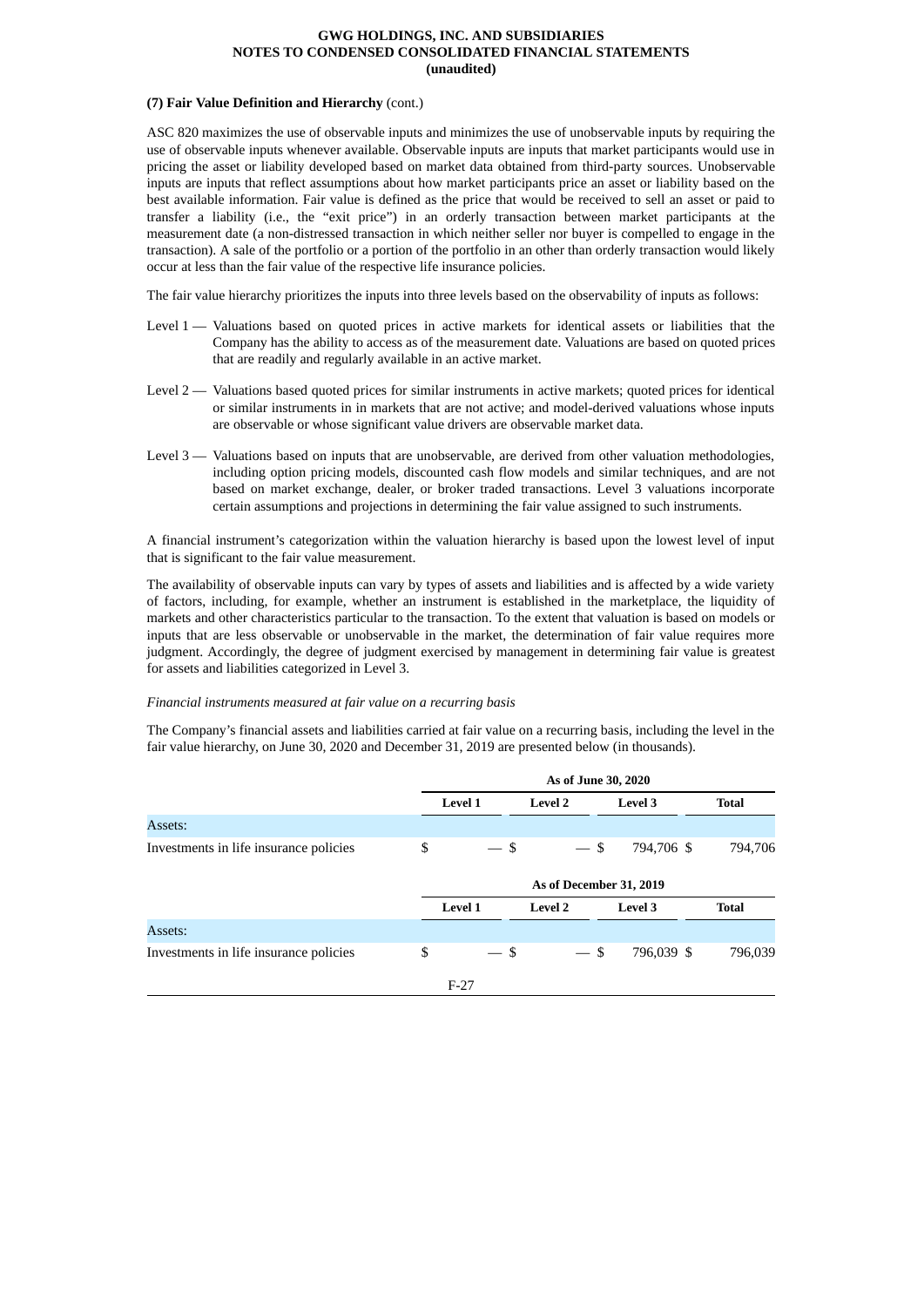# **(7) Fair Value Definition and Hierarchy** (cont.)

The following is a description of the valuation methodologies used for financial instruments measured at fair value on a recurring basis:

# *Investments in life insurance policies*

The estimated fair value of our portfolio of life insurance policies is determined on a quarterly basis by management taking into consideration a number of factors, including changes in discount rate assumptions, estimated premium payments and life expectancy estimate assumptions, as well as any changes in economic and other relevant conditions. The discount rate incorporates current information about discount rates observed in the life insurance secondary market through competitive bidding observations (which have declined recently as a result of our decreased purchase activity) and other means, fixed income market interest rates, the estimated credit exposure to the insurance company that issued the life insurance policy and management's estimate of the operational risk yield premium a purchaser would require to receive the future cash flows derived from our portfolio as a whole. Management has significant discretion regarding the combination of these and other factors when determining the discount rate.

Under our Longest Life Expectancy portfolio valuation methodology, we: i) utilize life expectancy reports from third-party life expectancy providers for the pricing of all life insurance policies; ii) apply a stable valuation methodology driven by the experience of our life insurance portfolio, which is re-evaluated if experience deviates by a specified margin; and iii) use relevant market observations that can be validated and mapped to the discount rate used to value the life insurance portfolio.

These inputs are then used to estimate the discounted cash flows from the portfolio using the ClariNet LS probabilistic and stochastic portfolio pricing model from ClearLife Limited, which estimates the expected cash flows using various mortality probabilities and scenarios. The valuation process includes a review by senior management as of each quarterly valuation date. We also engage ClearLife Limited to prepare a net present value calculation of our life insurance portfolio using the inputs we provide on a quarterly basis.

The following table reconciles the beginning and ending fair value of our Level 3 investments in our portfolio of life insurance policies (in thousands):

|                                         |           | <b>Three Months Ended</b><br><b>June 30,</b> |           | <b>Six Months Ended</b><br><b>June 30,</b> |
|-----------------------------------------|-----------|----------------------------------------------|-----------|--------------------------------------------|
|                                         | 2020      | 2019                                         | 2020      | 2019                                       |
| Beginning balance                       | \$802,181 | \$782,185                                    | \$796,039 | \$747,922                                  |
| Total gain in earnings $(1)$            | 5,278     | 18,279                                       | 17,456    | 33,850                                     |
| <b>Purchases</b>                        |           | 4,146                                        |           | 31,539                                     |
| Settlements <sup><math>(2)</math></sup> | (12,753)  | (5,344)                                      | (18,789)  | (14, 045)                                  |
| Transfers into Level 3                  |           |                                              |           |                                            |
| Transfers out of Level 3                |           |                                              |           |                                            |
| <b>Ending balance</b>                   | \$794,706 | \$799,266                                    | \$794,706 | \$799,266                                  |

(1) Net change in fair value

 $\overline{\phantom{a}}$  , where  $\overline{\phantom{a}}$ 

(2) Policy maturities at initial cost basis

The net activity in the table above is reported in gain on life insurance policies, net, in the condensed consolidated statements of operations. There were no net unrealized gains/losses for Level 3 assets included in other comprehensive income as of June 30, 2020 and 2019.

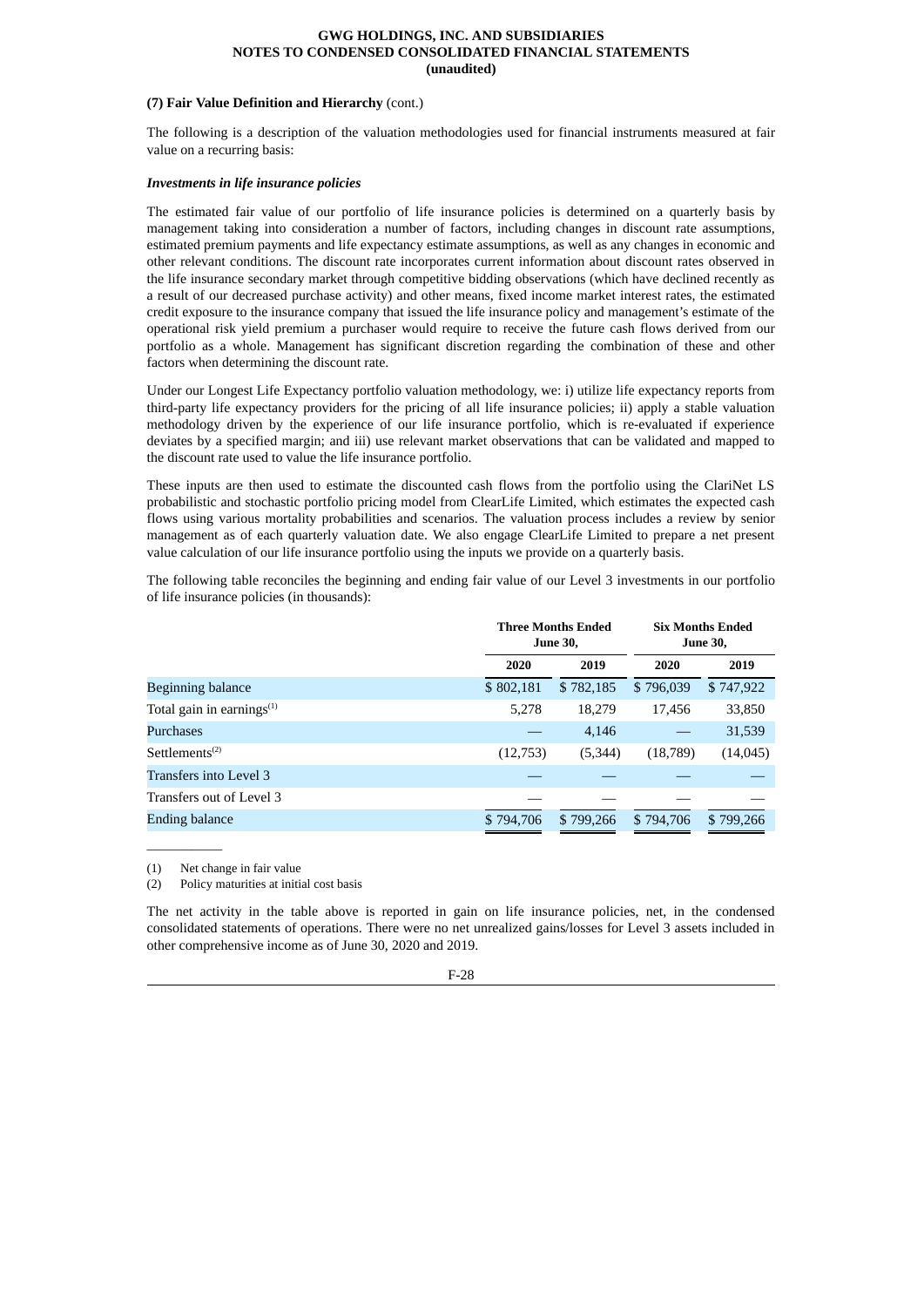# **(7) Fair Value Definition and Hierarchy** (cont.)

There have been no transfers between levels for any assets or liabilities recorded at fair value on a recurring basis or any changes in the valuation techniques used for measuring the fair value as of June 30, 2020 and December 31, 2019. The following table provides quantitative information about the significant unobservable inputs used in the fair value measurement of the Company's Level 3 fair value assets:

|                                               | As of<br><b>June 30,</b><br>2020 | As of<br>December 31,<br>2019 |
|-----------------------------------------------|----------------------------------|-------------------------------|
| Weighted-average age of insured, years*       | 82.7                             | 82.4                          |
| Age of insured range, years                   | $63 - 101$                       | $62 - 101$                    |
| Weighted-average life expectancy, months*     | 82.7                             | 86.2                          |
| Life expectancy range, months                 | $0 - 240$                        | $0 - 240$                     |
| Average face amount per policy (in thousands) | \$<br>1.779                      | \$<br>1,756                   |
| Discount rate                                 | 8.25%                            | 8.25%                         |

(\*) Weighted-average by face amount of policy benefits

 $\overline{\phantom{a}}$  , where  $\overline{\phantom{a}}$ 

Life expectancy estimates and market discount rates for a portfolio of life insurance policies are inherently uncertain and the effect of changes in estimates may be significant. For example, if the life expectancy estimates were increased or decreased by four and eight months on each outstanding policy, and the discount rates were increased or decreased by 1% and 2%, with all other variables held constant, the fair value of our investment in life insurance policies would increase or decrease as summarized below (in thousands):

|                   | <b>Change in Life Expectancy Estimates</b> |  |                          |  |                         |  |                         |  |
|-------------------|--------------------------------------------|--|--------------------------|--|-------------------------|--|-------------------------|--|
|                   | <b>Minus</b><br>8 months                   |  | <b>Minus</b><br>4 months |  | <b>Plus</b><br>4 months |  | <b>Plus</b><br>8 months |  |
| June 30, 2020     | $110.109$ \$                               |  | 55,847 \$                |  | (55,008)                |  | (109, 155)              |  |
| December 31, 2019 | 113,812 \$                                 |  | 57,753 \$                |  | (55, 905)               |  | (111,340)               |  |

|                   | <b>Change in Discount Rate</b> |             |  |             |  |               |      |            |  |
|-------------------|--------------------------------|-------------|--|-------------|--|---------------|------|------------|--|
|                   |                                | Minus 2%    |  | Minus $1\%$ |  | Plus $1\%$    |      | Plus $2\%$ |  |
| June 30, 2020     |                                | 86,748 \$   |  | 41.315 \$   |  | (37.689)      | - \$ | (72, 172)  |  |
| December 31, 2019 |                                | $91.890$ \$ |  | 43,713 \$   |  | $(39,790)$ \$ |      | (76, 118)  |  |

*Financial instruments measured at fair value on a non-recurring basis*

There were no assets or liabilities measured at fair value on a non-recurring basis as of June 30, 2020. As of December 31, 2019, Beneficient's assets and liabilities were recorded at fair value in the consolidated balance sheet due to the application of purchase accounting in accordance with ASC 805 as described in Note 4.

# *Carrying amounts and estimated fair values*

The Company is required to disclose the estimated fair value of financial instruments, whether or not recognized in the consolidated balance sheets, for which it is practicable to estimate those values. These fair value estimates are determined based on relevant market information and information about the financial instruments. Fair value estimates are intended to represent the price at which an asset could be sold or the price at which a liability could be settled. However, given there is no active market or observable market transactions for many of the Company's financial instruments, estimates of fair values are subjective in nature, involve uncertainties and matters of significant judgment and therefore cannot be determined with precision. Changes in assumptions could significantly affect the estimated values. Nonfinancial instruments are excluded from disclosure requirements.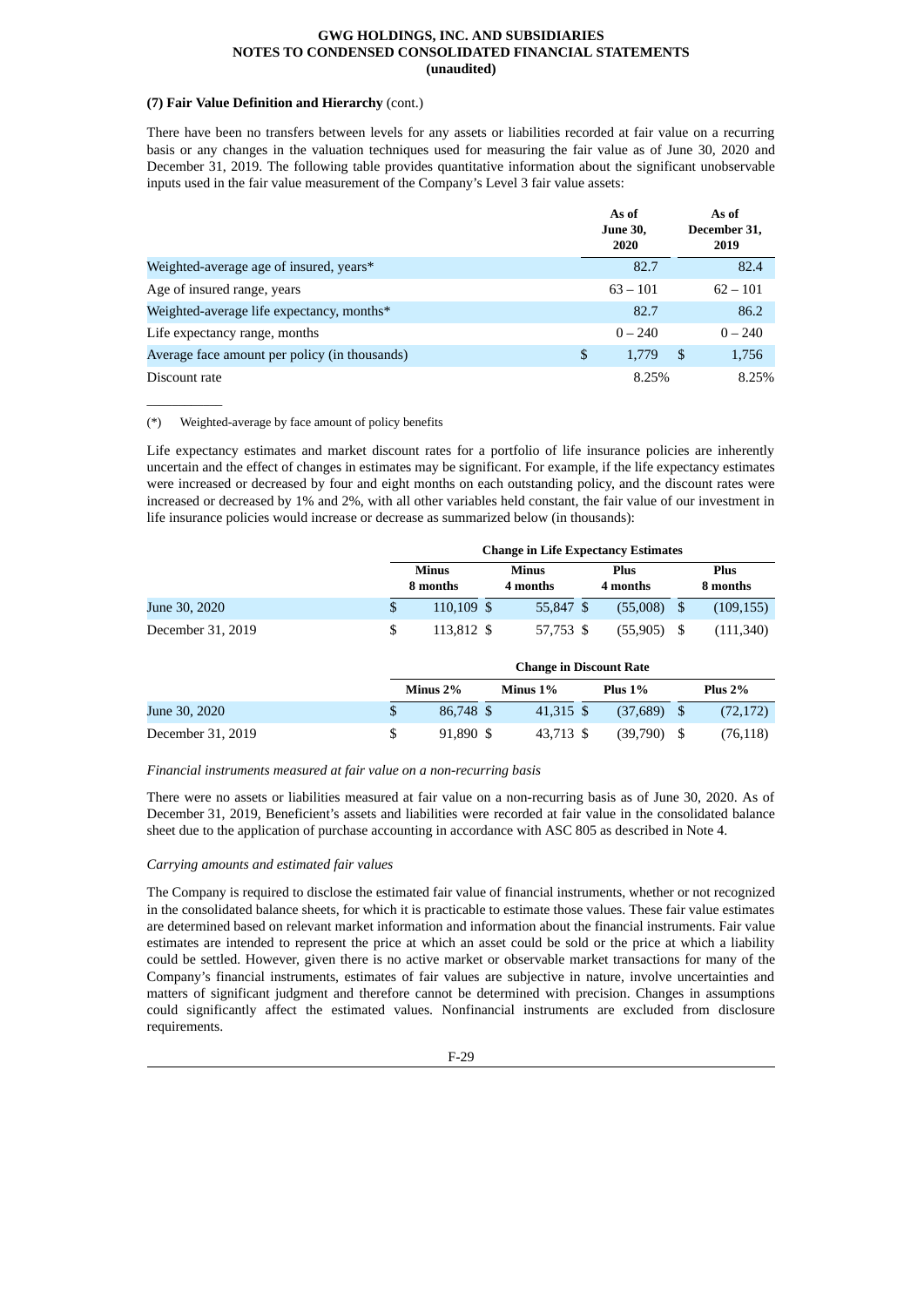# **(7) Fair Value Definition and Hierarchy** (cont.)

The carrying amounts and estimated fair values of the Company's financial instruments not recorded at fair value, were as noted in the tables below (in thousands).

|                                                                           | As of June 30, 2020                        |    |                           |  |                                       |  |
|---------------------------------------------------------------------------|--------------------------------------------|----|---------------------------|--|---------------------------------------|--|
|                                                                           | Level in<br><b>Fair Value</b><br>Hierarchy |    | Carrying<br><b>Amount</b> |  | <b>Estimated</b><br><b>Fair Value</b> |  |
| Financial assets:                                                         |                                            |    |                           |  |                                       |  |
| Cash, cash equivalents and restricted cash                                | 1                                          | \$ | 168,292 \$                |  | 168,292                               |  |
| Life insurance policy benefits receivable, net                            | 1                                          |    | 19,789                    |  | 19,789                                |  |
| Loans receivable, net of allowance for loan losses and<br>unearned income | 3                                          |    | 210,548                   |  | 221,507                               |  |
| Fees receivable                                                           | 1                                          |    | 31,611                    |  | 31,611                                |  |
| Financing receivables from affiliates                                     | $\overline{2}$                             |    | 69,428                    |  | 62,510                                |  |
| Financial liabilities:                                                    |                                            |    |                           |  |                                       |  |
| Senior credit facility                                                    | $\overline{2}$                             | \$ | 203,578 \$                |  | 213,117                               |  |
| L Bonds and Seller Trust L bonds                                          | 2                                          |    | 1,439,865                 |  | 1,421,907                             |  |
| Other borrowings                                                          | $\overline{2}$                             |    | 152,118                   |  | 152,118                               |  |

|                                                                           | As of December 31, 2019                           |    |                           |  |                                       |  |
|---------------------------------------------------------------------------|---------------------------------------------------|----|---------------------------|--|---------------------------------------|--|
|                                                                           | <b>Level</b> in<br><b>Fair Value</b><br>Hierarchy |    | Carrying<br><b>Amount</b> |  | <b>Estimated</b><br><b>Fair Value</b> |  |
| Financial assets:                                                         |                                                   |    |                           |  |                                       |  |
| Cash, cash equivalents and restricted cash                                | 1                                                 | \$ | 99,331 \$                 |  | 99,331                                |  |
| Life insurance policy benefits receivable, net                            | 1                                                 |    | 23,031                    |  | 23,031                                |  |
| Loans receivable, net of allowance for loan losses and<br>unearned income | 3                                                 |    | 232,344                   |  | 232,344                               |  |
| Fees receivable                                                           | $\mathbf{1}$                                      |    | 29,168                    |  | 29,168                                |  |
| Financing receivables from affiliates                                     | $\overline{2}$                                    |    | 67,153                    |  | 59,608                                |  |
| Financial liabilities:                                                    |                                                   |    |                           |  |                                       |  |
| Senior credit facility with LNV Corporation                               | 2                                                 | \$ | 174,390 \$                |  | 184,587                               |  |
| L Bonds and Seller Trust L Bonds                                          | $\overline{2}$                                    |    | 1,293,530                 |  | 1,390,288                             |  |
| Other borrowings                                                          | $\overline{2}$                                    |    | 153,086                   |  | 153,086                               |  |

# **(8) Equity Method Investments**

#### *FOXO BioScience LLC (formerly, InsurTech Holdings, LLC)*

On November 11, 2019, GWG contributed the common stock and membership interests of its wholly-owned subsidiaries, FOXO Labs and FOXO Life ("Insurtech Subsidiaries"), to a legal entity, FOXO, in exchange for a membership interest in FOXO. Although GWG Holdings currently owns 100% of FOXO's equity, we do not have a controlling financial interest in FOXO because the managing member has substantive participating rights. Therefore, we account for our ownership interest in FOXO as an equity method investment.

The transaction resulted in a loss of control of the Insurtech Subsidiaries and, as a result, we deconsolidated the subsidiaries and recorded an equity method investment balance during the fourth quarter of 2019. The loss of control required us to measure the equity investment at fair value. We determined the fair value of our investment in FOXO approximated the carrying value of \$3.4 million, which was primarily comprised of cash and fixed assets contributed to the entity during the fourth quarter of 2019. We recognized a loss on equity method investment of \$1.6 million during the fourth quarter of 2019, resulting in a balance of \$1.8 million as of December 31, 2019.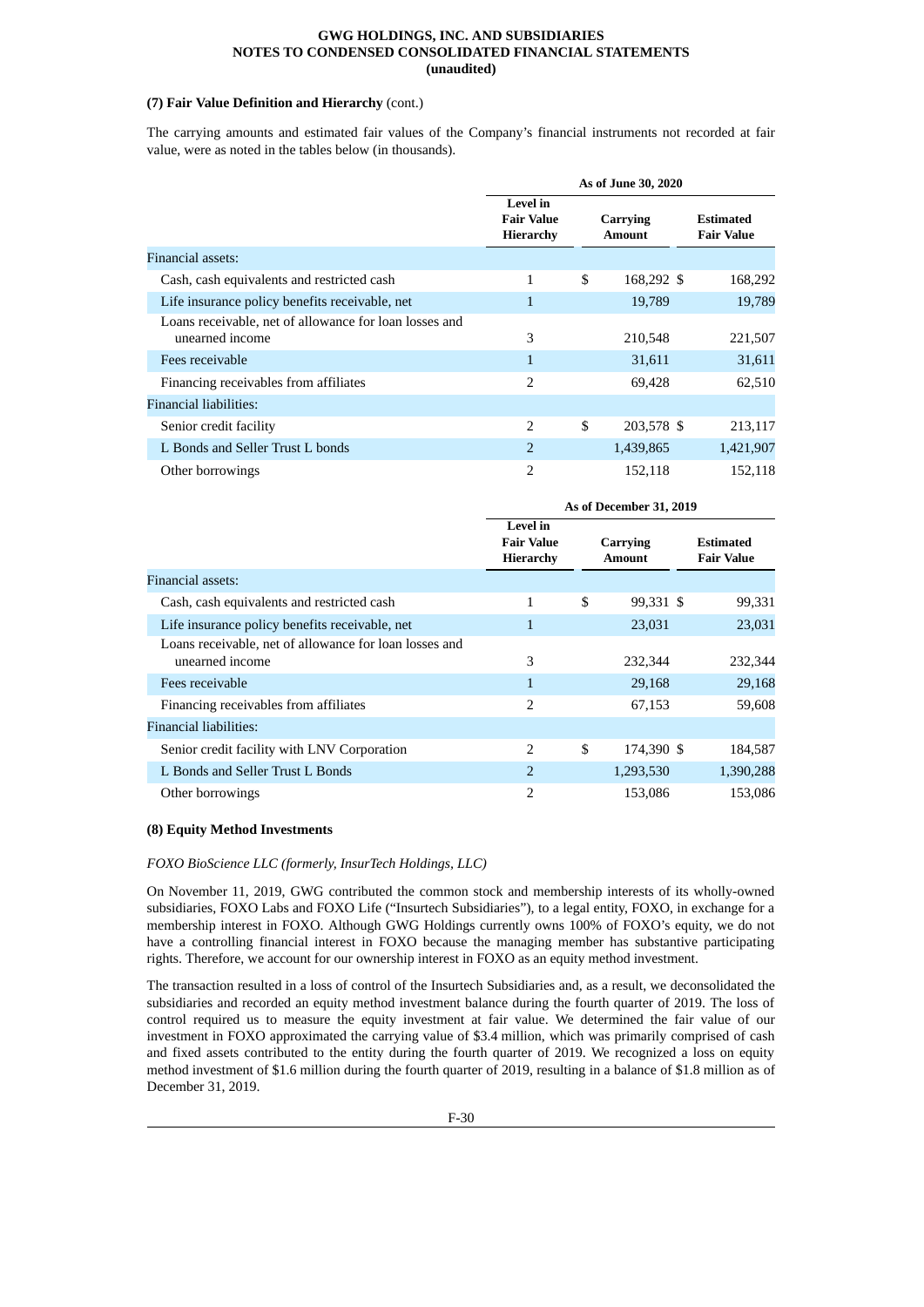# **(8) Equity Method Investments** (cont.)

The following table includes a rollforward of the equity method investment in FOXO (in thousands):

|                                  | <b>Three Months</b><br>Ended<br><b>June 30,</b><br>2020 |               | <b>Six Months</b><br>Ended<br><b>June 30,</b><br>2020 |
|----------------------------------|---------------------------------------------------------|---------------|-------------------------------------------------------|
| <b>Beginning balance</b>         | \$<br>5,648                                             | \$            | 1,761                                                 |
| Contributions                    | 3,750                                                   |               | 9,167                                                 |
| Loss on equity method investment | (1,318)                                                 |               | (2, 848)                                              |
| Other                            | (307)                                                   |               | (307)                                                 |
| <b>Ending balance</b>            | \$<br>7,773                                             | <sup>\$</sup> | 7,773                                                 |

In accordance with the operating agreement of FOXO, GWG Holdings is committed to contribute an additional \$8.8 million to the entity through October 2021. Our investment in the membership interest of FOXO is presented in other assets in our consolidated balance sheets. Our proportionate share of earnings or losses from our investee is recognized in earnings (loss) from equity method investments in our consolidated statements of operations.

# *The Beneficient Company Group, L.P.*

 $\mathcal{L}=\mathcal{L}$ 

During 2018, we acquired 40,505,279 million Common Units for a total limited partnership interest in the Common Units of approximately 89.9% as of December 31, 2018. On June 12, 2019, we acquired an additional 1,000,000 Common Units from a third party for a cash investment of \$10.0 million. On December 31, 2019, we acquired an additional 666,667 newly-issued Common Units for a cash investment of \$10.0 million. On May 26, 2020, we acquired an additional 26,009 Common Units from a third party for a cash investment of \$260,090. The Common Units are not publicly traded on a stock exchange.

Prior to December 31, 2019, our investment in Common Units was presented in equity method investment on our consolidated balance sheets. Our proportionate share of earnings or losses from our investee was recognized in earnings (loss) from equity method investments in our consolidated statements of operations. We recorded our share of the earnings or loss of Beneficient through September 30, 2019, on a one-quarter lag.

On December 31, 2019, we obtained control of Beneficient and consolidated Beneficient as of that date in accordance with ASC 805, *Business Combinations*. See Note 4 for further information on the business combination. In connection with the consolidation, we discontinued the one-quarter reporting lag.

Pre-consolidation financial information pertaining to Beneficient is summarized in the table below (in thousands):

|                                                           |   | <b>Three Months</b><br>Ended<br>March 31,<br>2019 |      | <b>Six Months</b><br>Ended<br>March 31,<br>2019 |
|-----------------------------------------------------------|---|---------------------------------------------------|------|-------------------------------------------------|
| Total revenues                                            | S | 15,805                                            | - \$ | 41,111                                          |
| Net loss                                                  |   | (4,397)                                           |      | (46, 041)                                       |
| Net gain (loss) attributable to Ben LP common unitholders |   | 673                                               |      | (12,519)                                        |
| GWG portion of net earnings (loss)                        |   | $600^{(1)}$                                       |      | $(1,327)^{(2)}$                                 |

(1) Our portion of Beneficient's net earnings (loss) from January 1, 2019 to March 31, 2019. This amount was recognized during the three months ended June 30, 2019.

<sup>(2)</sup> Our portion of Beneficient's net earnings (loss) from October 1, 2018 to March 31, 2019. This amount was recognized during the six months ended June 30, 2019.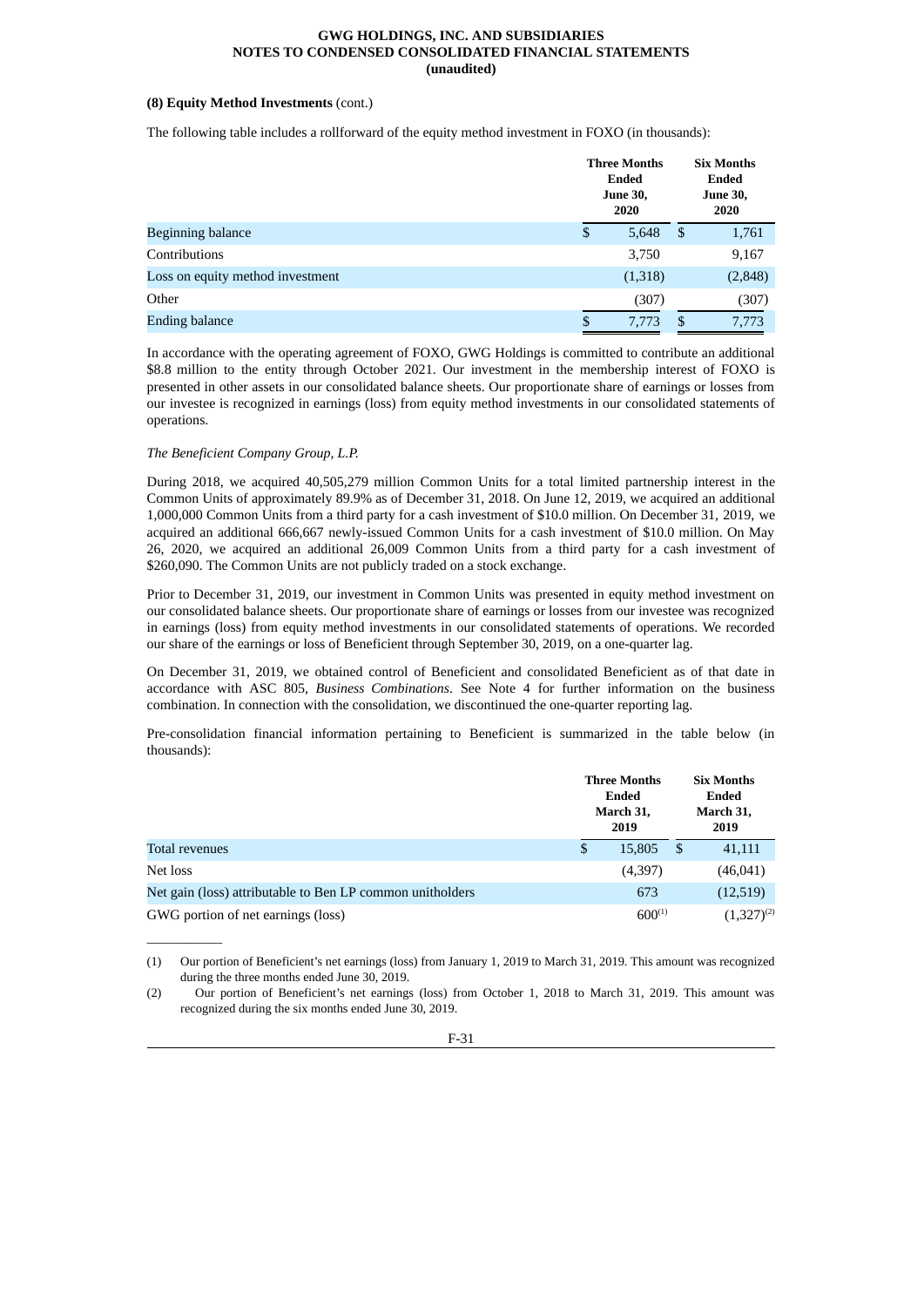#### **(8) Equity Method Investments** (cont.)

We eliminated the effects of any intercompany transactions in the summarized information presented above. Our historical ownership percentage of our investment in Common Units is as follows:

| Date                   | Percentage of<br><b>Outstanding</b><br><b>Common Units</b> | Reason                               |
|------------------------|------------------------------------------------------------|--------------------------------------|
| <b>August 10, 2018</b> | 13.9%                                                      | Purchase of units                    |
| December 28, 2018      | 89.9%                                                      | Purchase of units                    |
| March 31, 2019         | 88.1%                                                      | Change in investee outstanding units |
| June 12, 2019          | 90.2%                                                      | Purchase of units                    |
| December 31, 2019      | 95.5%                                                      | Purchase of units                    |
| May 26, 2020           | 95.6%                                                      | Purchase of units                    |

# **(9) Variable Interest Entities**

In accordance with ASC 810, *Consolidation*, the Company assesses whether it has a variable interest in legal entities in which it has a financial relationship and, if so, whether or not those entities are variable interest entities ("VIEs"). For those entities that qualify as VIEs, ASC 810 requires the Company to determine if the Company is the primary beneficiary of the VIE, and if so, to consolidate the VIE.

Prior to December 31, 2019, we determined that Beneficient was a VIE, but that we were not the primary beneficiary of the VIE. GWG Holdings did not have the power to direct any activities of Beneficient, or any of its related parties, that most significantly impacted Beneficient's economic performance. GWG Holdings had no board representation at Ben LP or at its general partner. The general partner was exclusively assigned all management powers over the business and affairs of Beneficient, and the limited partners did not have the ability to remove the general partner. Therefore, GWG Holdings did not consolidate the results of Beneficient in our condensed consolidated financial statements until the change-of-control occurred on December 31, 2019. Prior to the change-of-control, GWG Holdings' exposure to risk of loss in Beneficient was generally limited to its investment in Common Units, its financing receivable from Beneficient and its equity security investment in the Option Agreement to purchase additional Common Units. Effective December 31, 2019, GWG Holdings obtained the ability to appoint a majority of the board of directors of the general partner of Ben LP. As a result, GWG Holdings became the primary beneficiary of Ben LP on December 31, 2019, and consolidated Beneficient on that date.

We determined that the LiquidTrust Borrowers are VIEs, but that we are not the primary beneficiary of these VIEs. We do not have the power to direct any activities of the LiquidTrust Borrowers that most significantly impact the Borrower's economic performance. The Company's exposure to risk of loss in the LiquidTrust Borrowers is limited to its financing receivable from the LiquidTrust Borrowers.

The Company also determined that certain other trusts included within the ExAlt Plan<sup>TM</sup> used in connection with Beneficient's operations are VIEs but that we are not the primary beneficiary of these VIEs. The Company does not have both the power to direct the most significant activities of the trusts and the obligation to absorb losses or right to receive benefits that could potentially be significant to the trusts. The Company's investments in the trusts are carried in loans receivable in the consolidated balance sheets. The Company's exposure to risk of loss was determined as the amortized cost of the loans to the trusts, any earned but unpaid fees or expenses plus any remaining potential contributions for unfunded capital commitments and cash reserve commitments.

We determined that FOXO is a VIE, but that we are not the primary beneficiary of the VIE. We do not have the power to direct any activities of FOXO that most significantly impact its economic performance. The Company's exposure to risk of loss in FOXO is limited to its equity method investment in the membership interests of FOXO and its remaining unfunded capital commitments.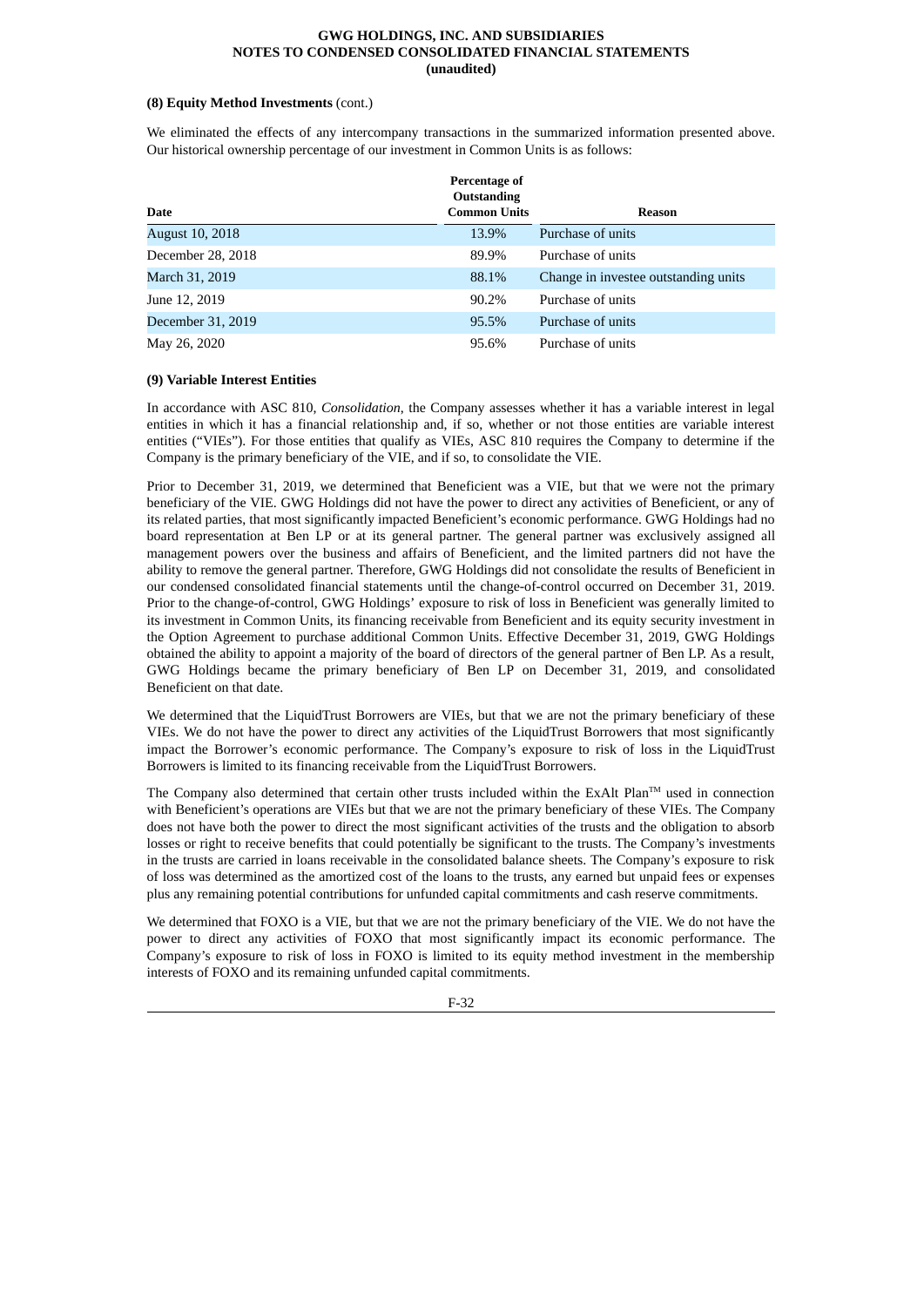# **(9) Variable Interest Entities** (cont.)

The following table shows the classification, carrying value and maximum exposure to loss with respect to the Company's unconsolidated VIEs (in thousands):

|                                       |   | <b>June 30, 2020</b> |                                              | <b>December 31, 2019</b> |                   |     |                                              |  |
|---------------------------------------|---|----------------------|----------------------------------------------|--------------------------|-------------------|-----|----------------------------------------------|--|
|                                       |   | Carrying<br>Value    | <b>Maximum</b><br><b>Exposure to</b><br>Loss |                          | Carrying<br>Value |     | <b>Maximum</b><br><b>Exposure to</b><br>Loss |  |
| Loans receivable                      | S | 210,548              | \$                                           | 315,750 \$               | 232,344           | S.  | 335,255                                      |  |
| Financing receivables from affiliates |   | 69,428               |                                              | 69,428                   | 67,153            |     | 67,153                                       |  |
| Equity method investment              |   | 7,773                |                                              | 16,524                   | 1,761             |     | 19,661                                       |  |
| Accounts payable and accrued expenses |   | (2,560)              |                                              |                          | (2,515)           |     |                                              |  |
| Total                                 |   | 285,189              | \$                                           | 401,702 \$               | 298,743           | \$. | 422,069                                      |  |

# **(10) Debt**

# *Senior Credit Facility with LNV Corporation*

On November 1, 2019, DLP IV entered into a second amended and restated senior credit facility with LNV Corporation, as lender, and CLMG Corp., as the administrative agent on behalf of the lenders under the agreement, which replaced the amended and restated senior credit facility dated September 27, 2017 that previously governed DLP IV's senior credit facility. The LNV Credit Facility makes available a total of up to \$300.0 million in credit to DLP IV with a maturity date of September 27, 2029. Subject to available borrowing base capacity, additional advances are available under the LNV Credit Facility at the LIBOR rate described below. Such advances are available to pay the premiums and servicing costs of pledged life insurance policies as such amounts become due. Interest will accrue on amounts borrowed under the LNV Credit Facility at an annual interest rate, determined as of each date of borrowing or quarterly if there is no borrowing, equal to (a) the greater of 1.50% or 12-month LIBOR, plus (b) 7.50% per annum. The effective rate at June 30, 2020 was 9.00%. Interest payments are made on a quarterly basis.

Under the LNV Credit Facility, DLP IV has granted the administrative agent, for the benefit of the lenders under the agreement, a security interest in all of DLP IV's assets.

In conjunction with entering into the LNV Credit Facility, DLP IV pledged life insurance policies having an aggregate face value of approximately \$298.3 million as additional collateral and received an advance of approximately \$37.1 million (inclusive of certain fees and expenses incurred in connection with the negotiation and entry into the LNV Credit Facility). The LNV Credit Facility has certain financial and nonfinancial covenants, and we were in compliance with these covenants at June 30, 2020 and continue to be as of the date of this filing.

As of June 30, 2020, approximately 77.2% of the total face value of our life insurance policies portfolio is pledged to LNV Corporation. The principal amount outstanding under this facility was \$213.1 million and \$184.6 million at June 30, 2020 and December 31, 2019, respectively. Obligations under the LNV Credit Facility are secured by a security interest in DLP IV's assets, for the benefit of the lenders, through an arrangement under which Wells Fargo Bank, N.A. serves as securities intermediary. The life insurance policies owned by DLP IV do not serve as direct collateral for the obligations of GWG Holdings under the L Bonds and Seller Trust L Bonds. The difference between the amount outstanding and the carrying amount on our consolidated balance sheets is due to netting of unamortized debt issuance costs.

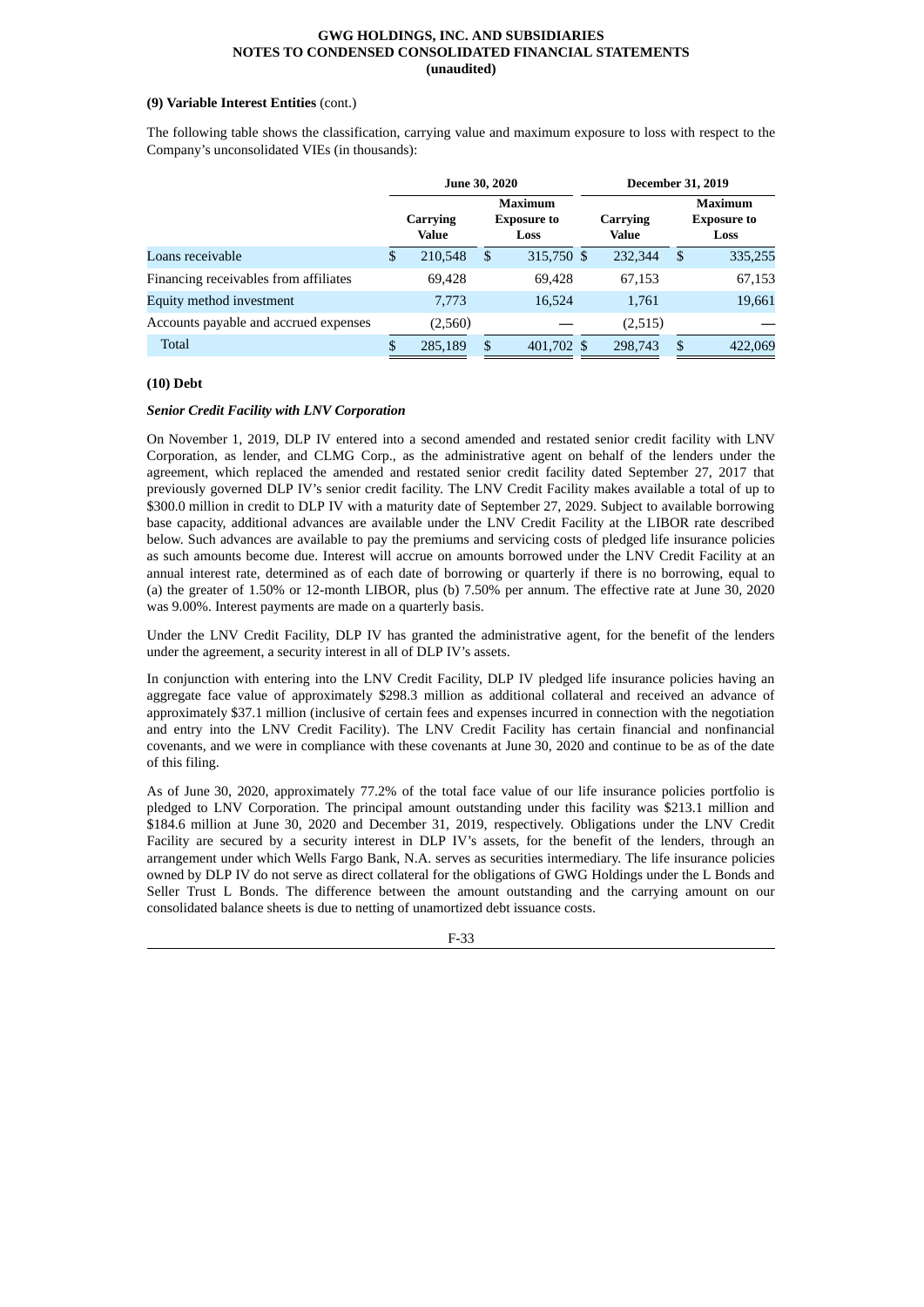#### **(10) Debt** (cont.)

#### *L Bonds*

We began publicly offering and selling L Bonds in January 2012 under the name "Renewable Secured Debentures". These debt securities were re-named "L Bonds" in January 2015. L Bonds were publicly offered and sold on a continuous basis under a registration statement permitting us to sell up to \$1.0 billion in principal amount of L Bonds through January 2018. On December 1, 2017, a registration statement relating to an additional public offering was declared effective permitting us to sell up to an additional \$1.0 billion in principal amount of L Bonds on a continuous basis through December 2020. We had less than \$0.5 million in remaining capacity under this offering as of July 31, 2020.

On June 3, 2020, a registration statement relating to an additional public offering was declared effective permitting us to sell up to \$2.0 billion in principal amount of L Bonds on a continuous basis through June 2023. These bonds contain the same terms and features as our previous offerings.

We are party to an indenture governing the L Bonds dated October 19, 2011, as amended ("Indenture"), under which GWG Holdings is obligor, GWG Life is guarantor, and Bank of Utah serves as indenture trustee. Effective December 31, 2019, we entered into Amendment No. 2 to the indenture, which primarily modified the calculation of the debt coverage ratio to allow the Company greater flexibility to finance and to anticipate the potential impacts of GWG Holdings' expanding relationship with Beneficient. The collateral and guarantee provisions of the L Bonds and Seller Trust L Bonds are described in Item 2. *Management's Discussion and Analysis of Financial Condition and Results of Operations*, as permitted by SEC rules 13-01 and 13-02 described in Note 2.

We were in compliance with the covenants of the indenture at June 30, 2020, and as of the date of this filing.

We publicly offer and sell L Bonds under a registration statement declared effective by the SEC and have issued Seller Trust L Bonds under a Supplemental Indenture, as described below. We temporarily suspended the offering of our L Bonds on May 1, 2019 as a result of our delay in filing certain periodic reports with the SEC. We recommenced our L Bond offering on August 8, 2019.

The bonds have renewal features under which we may elect to permit their renewal, subject to the right of bondholders to elect to receive payment at maturity. Interest is payable monthly or annually depending on the election of the investor.

At June 30, 2020 and December 31, 2019, the weighted-average interest rate of our outstanding L Bonds was 7.21% and 7.15%, respectively. The principal amount of L Bonds outstanding was \$1.1 billion and \$0.9 billion at June 30, 2020 and December 31, 2019, respectively. The difference between the amount of outstanding L Bonds and the carrying amount on our consolidated balance sheets is due to netting of unamortized deferred issuance costs, cash receipts for new issuances and payments of redemptions in process. Amortization of deferred issuance costs was \$4.2 million and \$3.2 million for the three months ended June 30, 2020 and 2019, respectively. Amortization of deferred issuance costs was \$8.1 million and \$6.0 million for the six months ended June 30, 2020 and 2019, respectively. Future expected amortization of deferred financing costs as of June 30, 2020 is \$43.1 million in total over the next seven years.

#### *Seller Trust L Bonds*

On August 10, 2018, in connection with the Initial Transfer of the Exchange Transaction described in Note 1, GWG Holdings issued Seller Trust L Bonds in the amount of \$366.9 million to the Seller Trusts. The maturity date of the Seller Trust L Bonds is August 9, 2023. The Seller Trust L Bonds bear interest at 7.50% per year. Interest is payable monthly in cash.

After December 28, 2020, the holders of the Seller Trust L Bonds will have the right to cause GWG Holdings to repurchase, in whole but not in part, the Seller Trust L Bonds held by such holder. The repurchase may be paid, at the option of GWG Holdings, in the form of cash, and/or a pro rata portion of (i) the outstanding principal amount and accrued and unpaid interest under the commercial loan between GWG Life and Ben LP entered into on August 10, 2018 and (ii) Common Units, or a combination of cash and such property.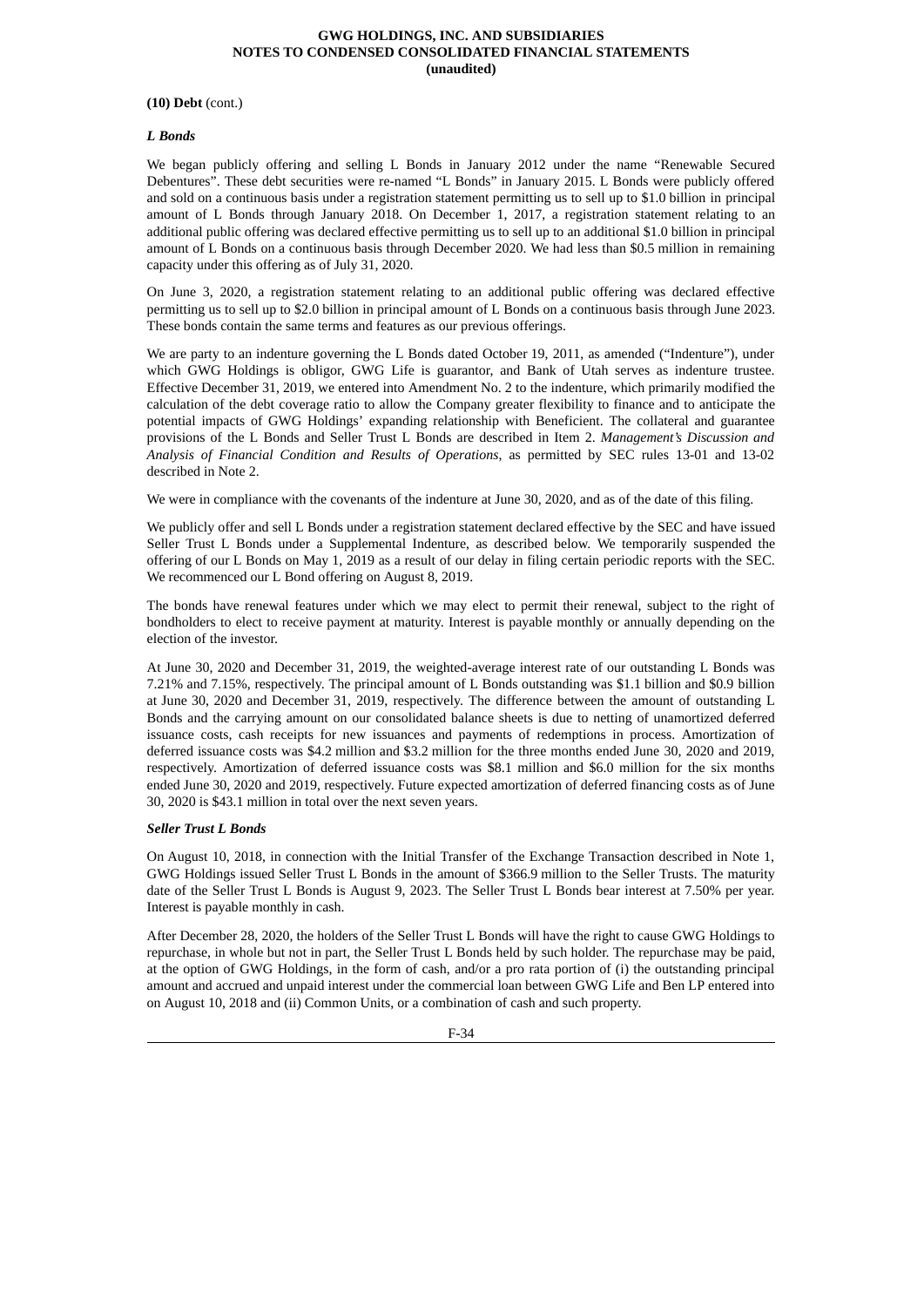# **(10) Debt** (cont.)

The principal amount of Seller Trust L Bonds outstanding was \$366.9 million at both June 30, 2020 and December 31, 2019.

#### *Other Borrowings*

Beneficient had borrowings with an aggregate carrying value of \$152.1 million and \$153.1 million as of June 30, 2020 and December 31, 2019, respectively. This aggregate outstanding balance includes a senior credit agreement and a subordinate credit agreement with respective balances, including accrued interest, of \$77.4 million and \$72.1 million at June 30, 2020 and \$77.5 million and \$72.2 million at December 31, 2019. The December 31, 2019 amounts exclude an aggregate unamortized premium of \$0.9 million, which was fully amortized as of June 30, 2020. Both loans accrue interest at a rate of 1-month LIBOR plus 3.95%, compounded daily, with interest due by the 15<sup>th</sup> of each month. The senior credit agreement and the subordinate credit agreement originally were to mature on June 30, 2020. Both agreements were amended to extend the maturity dates to August 13, 2020. On August 13, 2020, amended and restated agreements for both loans were executed, which extended the maturity for both to August 10, 2021, as discussed in more detail in Note 18. Additional agreements were entered into on June 10, 2020 and on June 19, 2020, whereby Beneficient agreed to repay \$25.0 million of the then outstanding principal balance and pay an extension fee of 2.5% of the outstanding aggregate principal balance of the loans after the \$25.0 million repayment on July 15, 2020. A total of \$28.6 million was paid on July 15, 2020, which included the \$25.0 million principal payment, related accrued interest and the extension fee.

These loans are not currently guaranteed by GWG. The loans contain customary covenants and events of default and termination, including cross-default provisions. As of June 30, 2020, Beneficient was in compliance with all covenants.

Beneficient has additional borrowings maturing in 2023 and 2024 with an aggregate carrying value of \$2.6 million and \$2.5 million as of June 30, 2020 and December 31, 2019, respectively.

# **(11) Stockholders' Equity**

# *Common Stock*

In September 2014, GWG Holdings consummated an initial public offering of its common stock resulting in the sale of 800,000 shares of common stock at \$12.50 per share, and net proceeds of approximately \$8.6 million after the payment of underwriting commissions, discounts and expense reimbursements. In connection with this offering, the common stock of GWG Holdings was listed on the Nasdaq Capital Market under the ticker symbol "GWGH."

The 2018 transactions between GWG Holdings, GWG Life, Beneficient and the Seller Trusts described in Note 1 ultimately resulted in the issuance of 27,013,516 shares of GWG Holdings common stock to the Seller Trust in exchange for Common Units. The shares were offered and sold in reliance upon the exemption from registration provided by Section 4(a)(2) under the Securities Act of 1933, as amended. Also, the Purchase and Contribution Agreement described in Note 1 ultimately resulted in the sale of 2,500,000 shares of GWG Holdings common stock to BCC, and the contribution of 1,452,155 shares of GWG Holdings common stock to AltiVerse.

Pursuant to the Exchange Agreement described in Note 1, on December 31, 2019, holders of Ben LP Common Units have the right to exchange their Common Units for common stock of GWG Holdings. The exchange ratio in the Exchange Agreement is based on the ratio of the capital account associated with the Common Units to be exchanged to the market price of the common stock of GWG Holdings based on the volume weighted average price of GWG Holdings' common stock for the five consecutive trading days prior to the quarterly exchange date. No Ben LP Common Units have been exchanged for common stock of GWG Holdings through June 30, 2020.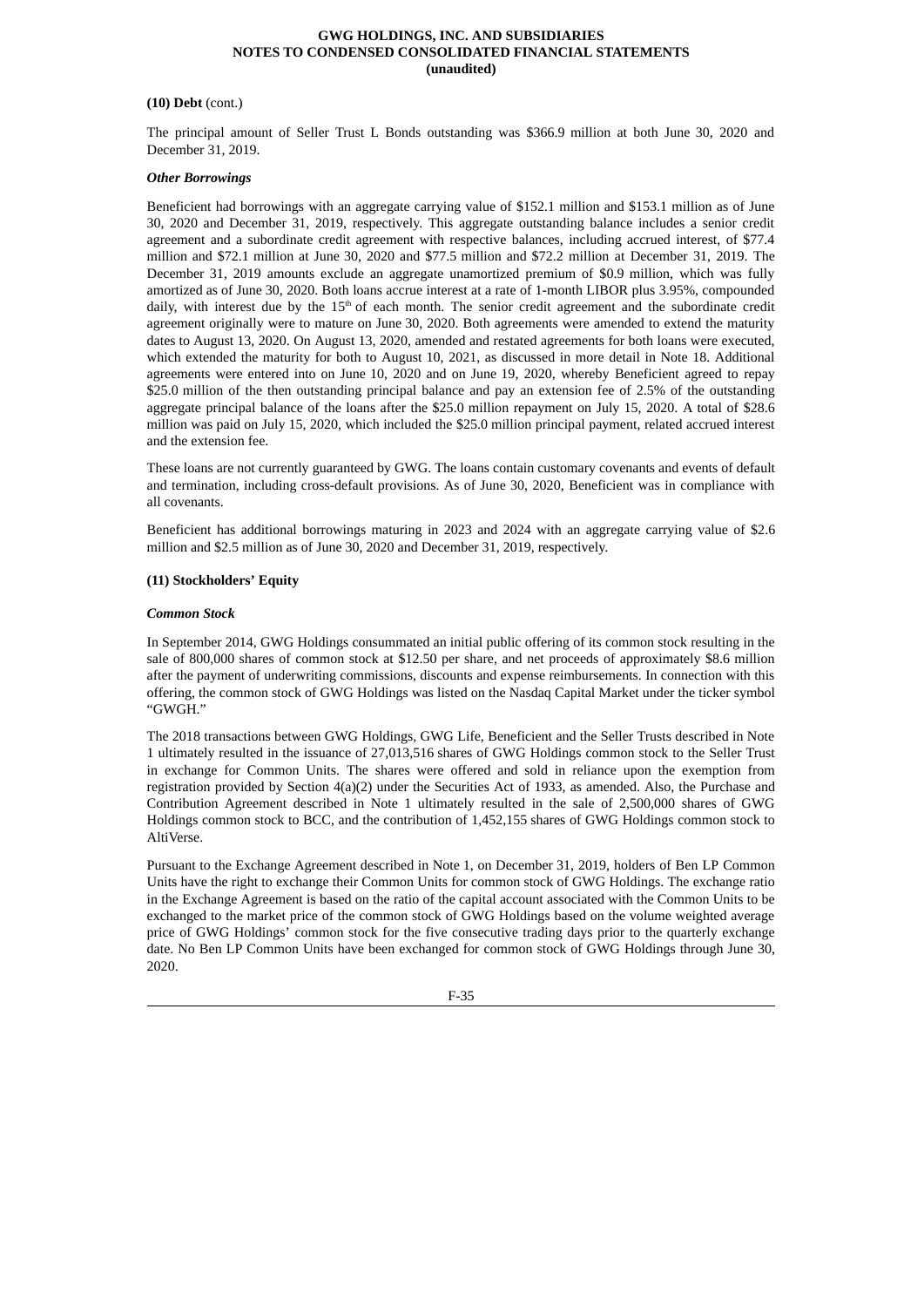# **(11) Stockholders' Equity** (cont.)

On November 15, 2018, the Board of Directors of GWG Holdings approved a stock repurchase program pursuant to which the Company was permitted, from time to time, to purchase shares of its common stock for an aggregate purchase price not to exceed \$1.5 million. Stock repurchases were able to be executed through various means, including, without limitation, open market transactions, privately negotiated transactions or otherwise. The stock repurchase program did not obligate the Company to purchase any shares, and expired on April 30, 2019.

The following table includes information about the stock repurchase program for the six months ended June 30, 2019 (dollar amounts in thousands, except per share data):

| 2019 Monthly Period | <b>Number of</b><br><b>Shares</b><br><b>Purchased</b> | Average<br><b>Price Paid</b><br>per Share | <b>Total</b><br>Number of<br><b>Shares</b><br><b>Purchased as</b><br>Part of the<br>Program | Maximum<br><b>Dollar Value of</b><br><b>Shares that</b><br>Remained<br>Under the<br>Program |
|---------------------|-------------------------------------------------------|-------------------------------------------|---------------------------------------------------------------------------------------------|---------------------------------------------------------------------------------------------|
| January 2019        | 42,488 \$                                             | 8.47                                      | 52,523 \$                                                                                   | 1,072                                                                                       |
| February 2019       | 202                                                   | 8.88                                      | 52,725                                                                                      | 1,070                                                                                       |

(1) No stock was repurchased after February 2019, and the stock repurchase program expired on April 30, 2019.

# *Redeemable Preferred Stock*

 $\overline{\phantom{a}}$  , where  $\overline{\phantom{a}}$ 

On November 30, 2015, our public offering of up to 100,000 shares of RPS at \$1,000 per share was declared effective. Holders of RPS are entitled to cumulative dividends at the rate of 7% per annum, paid monthly. Dividends on the RPS are recorded as a reduction to additional paid-in capital, if any, then to the outstanding balance of the preferred stock if additional paid-in capital has been exhausted. Under certain circumstances described in the Certificate of Designation for the RPS, additional shares of RPS may be issued in lieu of cash dividends.

The RPS ranks senior to our common stock and pari passu with our RPS 2 (see further details in the section below) and entitles its holders to a liquidation preference equal to the stated value per share (i.e., \$1,000) plus accrued but unpaid dividends. Holders of RPS may convert their RPS into our common stock at a conversion price equal to the volume-weighted average price of our common stock for the 20 trading days immediately prior to the date of conversion, subject to a minimum conversion price of \$15.00 and in an aggregate amount limited to 15% of the stated value of RPS originally purchased from us and still held by such purchaser.

Holders of RPS may request that we redeem their RPS at a price equal to their stated value plus accrued but unpaid dividends, less an applicable redemption fee, if any, as specified in the Certificate of Designation. Nevertheless, the Certificate of Designation for RPS permits us in our sole discretion to grant or decline redemption requests. Subject to certain restrictions and conditions, we may also redeem shares of RPS without a redemption fee upon a holder's death, total disability or bankruptcy. In addition, after one year from the date of original issuance, we may, at our option, call and redeem shares of RPS at a price equal to their liquidation preference.

In March 2017, we closed the RPS offering to additional investors having sold 99,127 shares of RPS for an aggregate gross consideration of \$99.1 million and incurred approximately \$7.0 million of related selling costs.

At the time of its issuance, we determined that the RPS contained two embedded features: (1) optional redemption by the holder, and (2) optional conversion by the holder. We determined that each of the embedded features met the definition of a derivative; however, based on our assessment under ASC 470, *Debt*, ("ASC 470") and ASC 815, *Derivatives and Hedging*, ("ASC 815"), we do not believe bifurcation of either the holder's redemption or conversion feature is appropriate.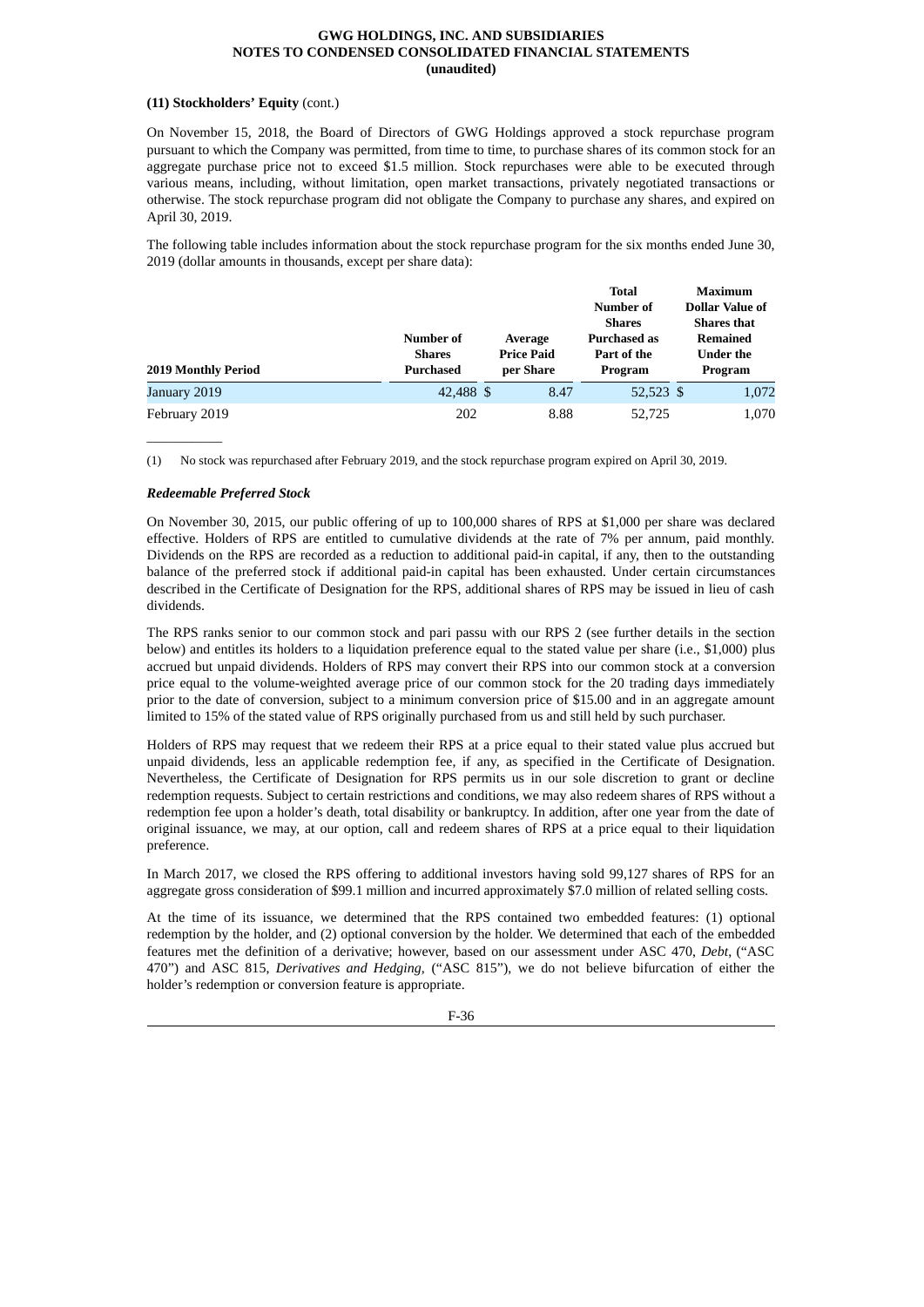#### **(11) Stockholders' Equity** (cont.)

#### *Series 2 Redeemable Preferred Stock*

On February 14, 2017, our public offering of up to 150,000 shares of RPS 2 at \$1,000 per share was declared effective. The terms of the RPS 2 are largely consistent with those of the RPS, other than the conversion and redemption features discussed below.

Holders of RPS 2 may, less an applicable conversion discount, if any, convert their RPS 2 into our common stock at a conversion price equal to the volume-weighted average price of our common stock for the 20 trading days immediately prior to the date of conversion, subject to a minimum conversion price of \$12.75 and in an aggregate amount limited to 10% of the stated value of RPS 2 originally purchased from us and still held by such purchaser. We may, at our option, call and redeem shares of RPS 2 at a price equal to their liquidation preference (subject to a minimum redemption price, in the event of redemptions occurring less than one year after issuance, of 107% of the stated value of the shares being redeemed).

In April 2018, we closed the RPS 2 offering to additional investors having sold 149,979 shares of RPS 2 for an aggregate gross consideration of \$150.0 million and incurred approximately \$10.3 million of related selling costs.

The RPS 2 was determined to have the same two embedded features discussed in the RPS section above (optional redemption and optional conversion by the holder). We do not believe bifurcation of either the holder's redemption or conversion feature is appropriate.

# *Preferred Series A Subclass 1 (Redeemable Noncontrolling Interest)*

BCH, a consolidated subsidiary of Ben LP, has non-unitized equity outstanding. The Preferred Series A Subclass 1 Unit Accounts are non-participating and convertible on a dollar basis. The 4<sup>th</sup> Amended and Restated Limited Partnership Agreement ("LPA") of BCH governs the terms of BCH's equity securities.

Beginning June 1, 2018, the Preferred Series A Subclass 1 Unit Account holders agreed to temporarily reduce the preferred return rate. In 2019, Preferred Series A Subclass 1 Unit Account holders signed an agreement to forbear the right to receive an annualized preferred return in excess of a rate determined materially consistent with the methodology below until, initially, the earlier of December 31, 2019 or three months following the issuance of the limited trust association charters by the Texas Department of Banking. The charters from the Texas Department of Banking were not issued as of December 31, 2019. In 2020, this forbearance agreement was extended through June 30, 2020. The income allocation methodology under this forbearance agreement was as follows:

- First, Ben, as the sole holder of Class A Units issued by BCH is allocated income from BCH to cover the expenses incurred solely by Ben;
- Second, the remaining income at BCH is allocated 50% to the aggregate of Class A Units and Class S Ordinary Units and 50% to Preferred Series A Subclass 1 Unit Accounts, until the Common Units issued by Ben receive a 1% annualized return on the Common Unit account balance;
- Third, after the 1% annualized return to the Common Unit issued by Ben is achieved, additional income is allocated to the Preferred Series A until the Preferred Series A is allocated the amount required under the LPA, (as amended); and
- Finally, any remaining income is allocated under the terms of the current LPA (pro-rata between the Class A Units and Class S Ordinary Units).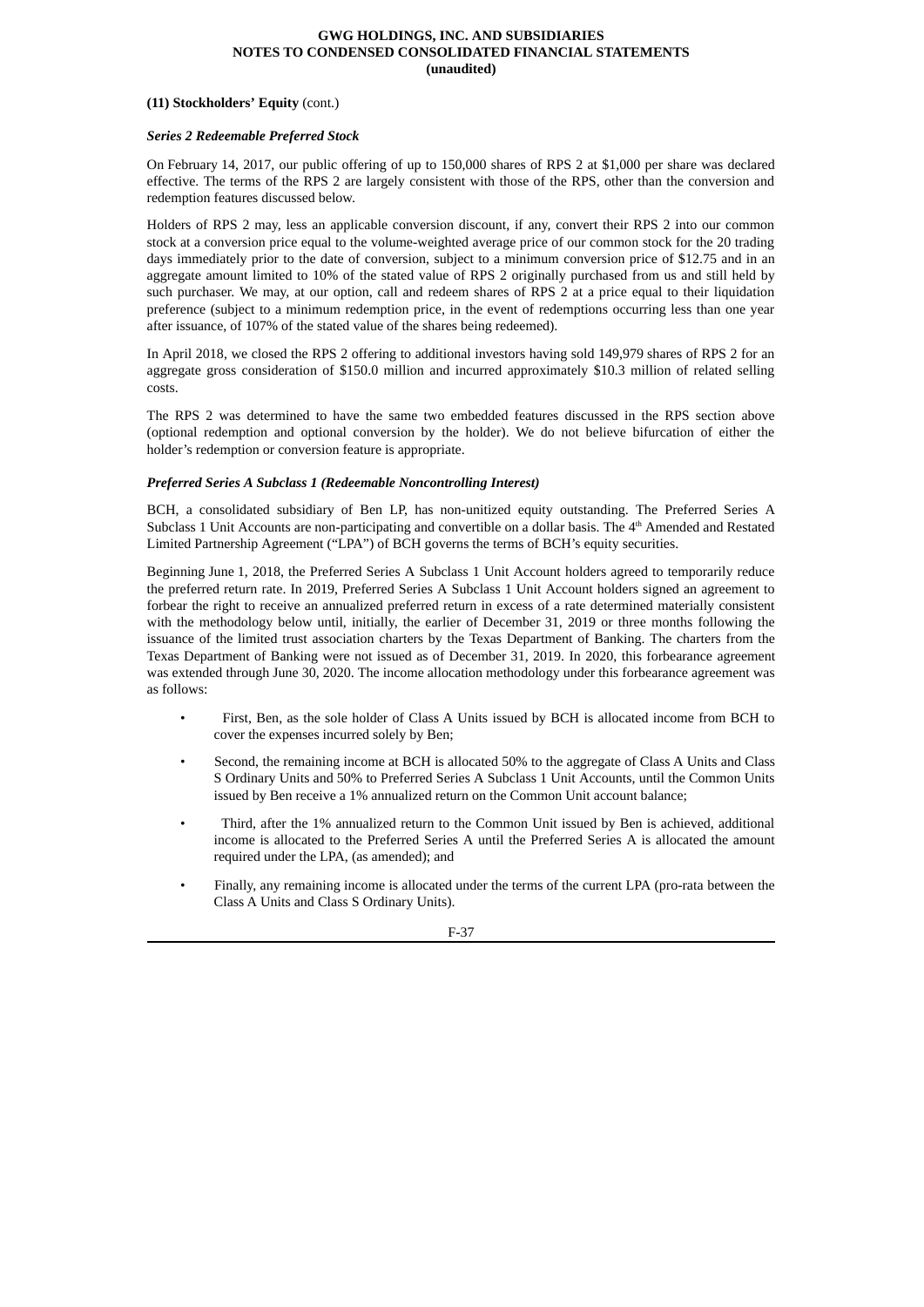#### **(11) Stockholders' Equity** (cont.)

If and when the forbearance agreement expires, account holders will be entitled to a compounded quarterly preferred return. The preferred return to be paid to Preferred Series A Unitholders is limited by a quarterly preferred return rate cap that is based on the annualized revenues of BCH. Annualized revenues are defined as four times the sum of total quarterly interest, fee and dividend income plus total noninterest revenues. This quarterly rate cap is defined as follows:

- 0.25% if annualized revenues are \$80 million or less;
- 0.50% if annualized revenues are greater than \$80 million but equal to or less than \$105 million;
- 0.75% if annualized revenues are greater than \$105 million but equal to or less than \$125 million;
- 1.00% if annualized revenues are greater than \$125 million but equal to or less than \$135 million;
- 1.25% if annualized revenues are greater than \$135 million but equal to or less than \$140 million; and
- If over \$140 million, the preferred return calculation is based on a fraction (i) the numerator of which is (A) the positive percentage rate change, if any, to the seasonally adjusted CPI-U covering the period from the date of the last allocation of profits to such holders, plus  $(B)$   $(x)$   $2\%$  prior to an Initial Public Offering (as defined in the BCH LPA) by Ben and  $(y)$  3% thereafter, and  $(ii)$  the denominator of which is one minus the highest effective marginal combined U.S. federal, state and local income tax rate in effect as of the beginning of the fiscal quarter for which such determination is being made for an individual resident in New York City, New York, assuming (1) that the aggregate gross income allocable with respect to the quarterly preferred return for such fiscal year will consist of the same relative proportion of each type or character (e.g., long term or short term capital gain or ordinary or exempt income) of gross income item included in the aggregate gross income actually allocated in respect of the quarterly preferred return for the fiscal year reflected in the BCH's most recently filed Internal Revenue Service Form 1065 and (2) any state and local income taxes are not deductible against U.S. federal income tax.

The definition of Initial Public Offering includes an event, transaction or agreement pursuant to which the Common Units are convertible or exchangeable into equity securities listed on a national securities exchange or quotation in an automated quotation system.

No amounts have been paid to the Preferred Series A Subclass 1 Unit Account holders related to the preferred return from inception through June 30, 2020. In connection with the issuance of Preferred Series A Subclass 2 Units as part of the Option Agreement, the preferred return of Preferred Series A Subclass 1 Unit Account holders is reduced by the preferred return allocated to the Preferred Series A Subclass 2 Units during the period the Option Agreement remains outstanding.

Upon election by a holder, the Preferred Series A Unit Accounts (other than Preferred Series A Subclass 2 Unit Accounts) are, at any time on or after January 1, 2021, convertible in an amount of Preferred Series A Unit Accounts (other than Preferred Series A Subclass 2 Unit Accounts), equal to 20% of their Sub-Capital Accounts into Class S Ordinary Units (with the right to convert any unconverted amount from previous years in any subsequent years). Upon an election, a holder of Preferred Series A Subclass 1 Unit Accounts will be issued Class S Ordinary Units necessary to provide the holder with a number of Class S Ordinary Units that, in the aggregate, equal (a) the balance of the holder's capital account associated with the Preferred Series A Subclass 1 Unit Accounts being converted divided by (b) either (x) prior to an initial public offering, the appraised per Class A Unit fair market value as determined by Beneficient or (y) following an initial public offering, the average price of a Common Unit for the thirty (30) day period ended immediately prior to the applicable conversion date. The holder of such newly issued Class S Ordinary Units may immediately convert them into Common Units. Additionally, effective December 31, 2030, if the Preferred Series A Subclass 1 Unit Accounts have not been converted, they will redeem for cash in an amount equal to the then

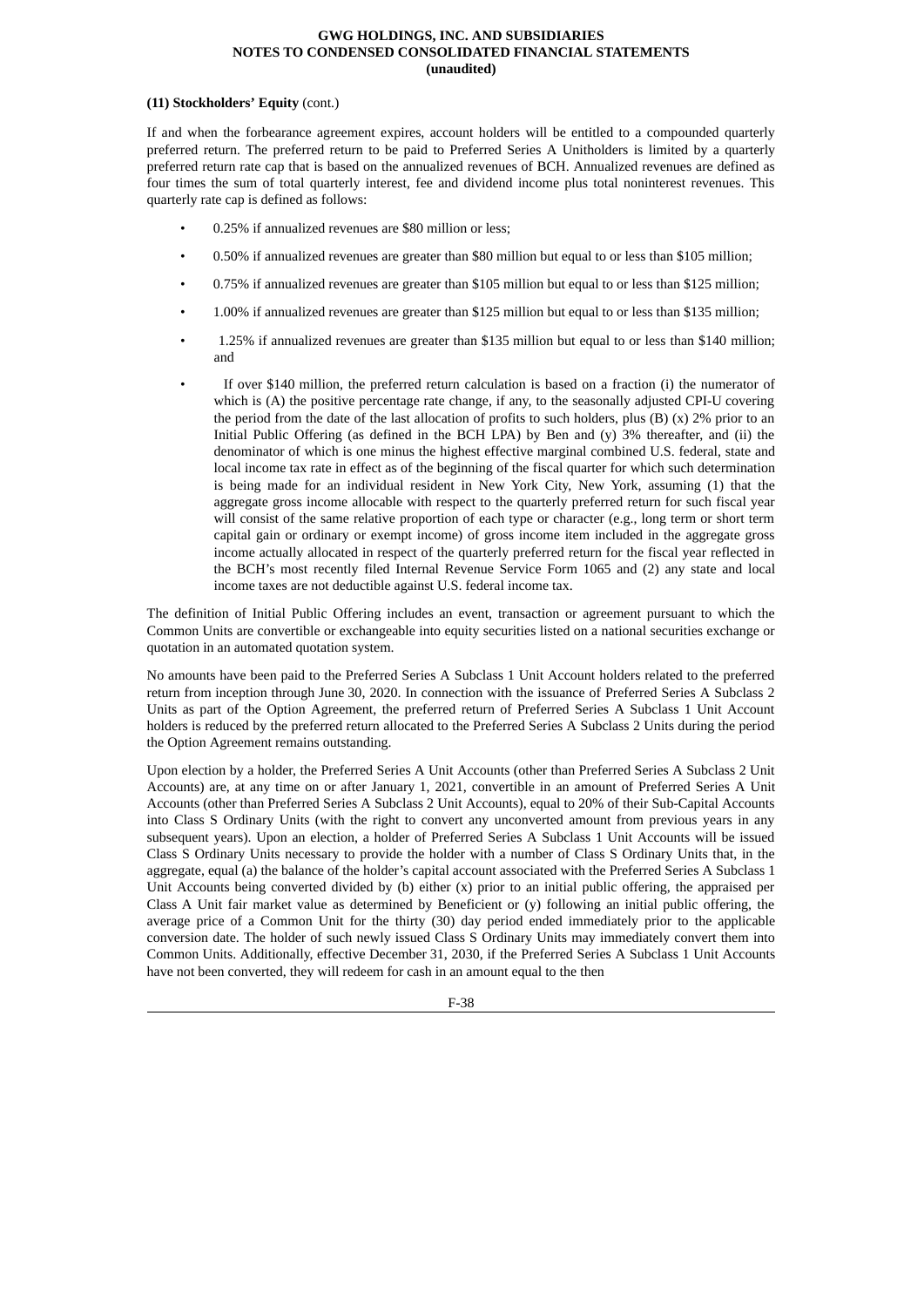# **(11) Stockholders' Equity** (cont.)

outstanding capital account balance of the accounts. If available redeeming cash (as defined in the LPA) is insufficient to satisfy any such redemption requirements, BCH, on a quarterly basis, will redeem additional Preferred Series A Units until all such Preferred Series A Units have been redeemed. The Preferred Series A Subclass 1 Unit Accounts are subject to certain other conversion and redemption provisions.

The current LPA of BCH also includes certain limitations of BCH, without the consent of a majority-in-interest of the Preferred Series A Unit Account holders, to (i) issue any new equity securities and (ii) except as otherwise provided, incur indebtedness that is senior to or pari passu with any right of distribution, redemption, repayment, repurchase or other payments relating to the Preferred Series A Unit accounts. Further, BCH cannot, prior to the conversion of all the Preferred Series A Unit accounts, incur any additional long-term debt unless (i) after giving effect to the incurrence of the new long-term debt on a pro forma basis, the sum of certain preferred stock, existing debt and any new long-term indebtedness would not exceed 55% of BCH's net asset value ("NAV") plus cash on hand, and (ii) at the time of incurrence of any new long-term indebtedness, the aggregate balance of BCH's (including controlled subsidiaries) debt plus such new long-term debt does not exceed 40% of the sum of the NAV of the collateral underlying the loan portfolio of BCH and its subsidiaries plus cash on hand at Ben LP, BCH and its subsidiaries.

The Preferred Series A Subclass 1 Unit Accounts are recorded in the consolidated balance sheet in the redeemable noncontrolling interest line item.

On July 15, 2020, BCH amended its limited partnership agreement in a  $5<sup>th</sup>$  Amended and Restated Limited Partnership Agreement effective as of July 15, 2020, which created a new subclass of Preferred Series A Unit Accounts named the Preferred Series A Subclass 0 Unit Account (the "Preferred A.0"). Refer to Note 18 for further details.

#### *Class S Ordinary Units*

As of both June 30, 2020 and December 31, 2019, BCH had issued and outstanding 5.7 million Class S Ordinary Units. The Class S Ordinary Units participate on an as-converted basis pro-rata in the share of the profits or losses of BCH and subsidiaries following all other allocations made by BCH and its subsidiaries. As limited partner interests, these units have limited voting rights and do not entitle participation in the management of BCH's business and affairs. The Class S Ordinary Units are exchangeable for Common Units on a one-for-one basis, subject to customary conversion rate adjustments for splits, distributions and reclassifications, as well as compliance with any applicable vesting and transfer restrictions. Each conversion also results in the issuance to Ben LP of a Class A Unit of BCH for each common unit issued.

The Class S Ordinary Units are recorded in the consolidated balance sheet in the noncontrolling interests line item.

# *Class S Preferred Units*

The limited partnership agreement of BCH allows it to issue Class S Preferred Units. The Class S Preferred Units are entitled to a quarterly preferred return that is limited by the quarterly preferred return rate cap described above for Preferred Series A Subclass 1 except for when annualized revenues exceed \$140 million, the Class S Preferred return is based on a fraction (i) the numerator of which is (A) the positive percentage rate change, if any, to the seasonally adjusted CPI-U covering the period from the date of the last allocation of profits to such holders, plus (B) 0.75 percent, and (ii) the denominator of which is one minus the highest effective marginal combined U.S. federal, state and local income tax rate in effect as of the beginning of the fiscal quarter for which such determination is being made for an individual resident in New York City, New York, assuming (1) that the aggregate gross income allocable with respect to the quarterly preferred return for such fiscal year will consist of the same relative proportion of each type or character (e.g., long term or short term capital gain or ordinary or exempt income) of gross income item included in the aggregate gross income actually allocated in respect of the quarterly preferred return for the fiscal year reflected in the Ben Group Partnership's most recently filed IRS Form 1065 and (2) any state and local income taxes are not deductible against U.S. federal income tax. The Class S Preferred Units also participate on an as-converted basis pro-rata in the share of the profits or losses of BCH and subsidiaries following all other allocations made by BCH and its subsidiaries.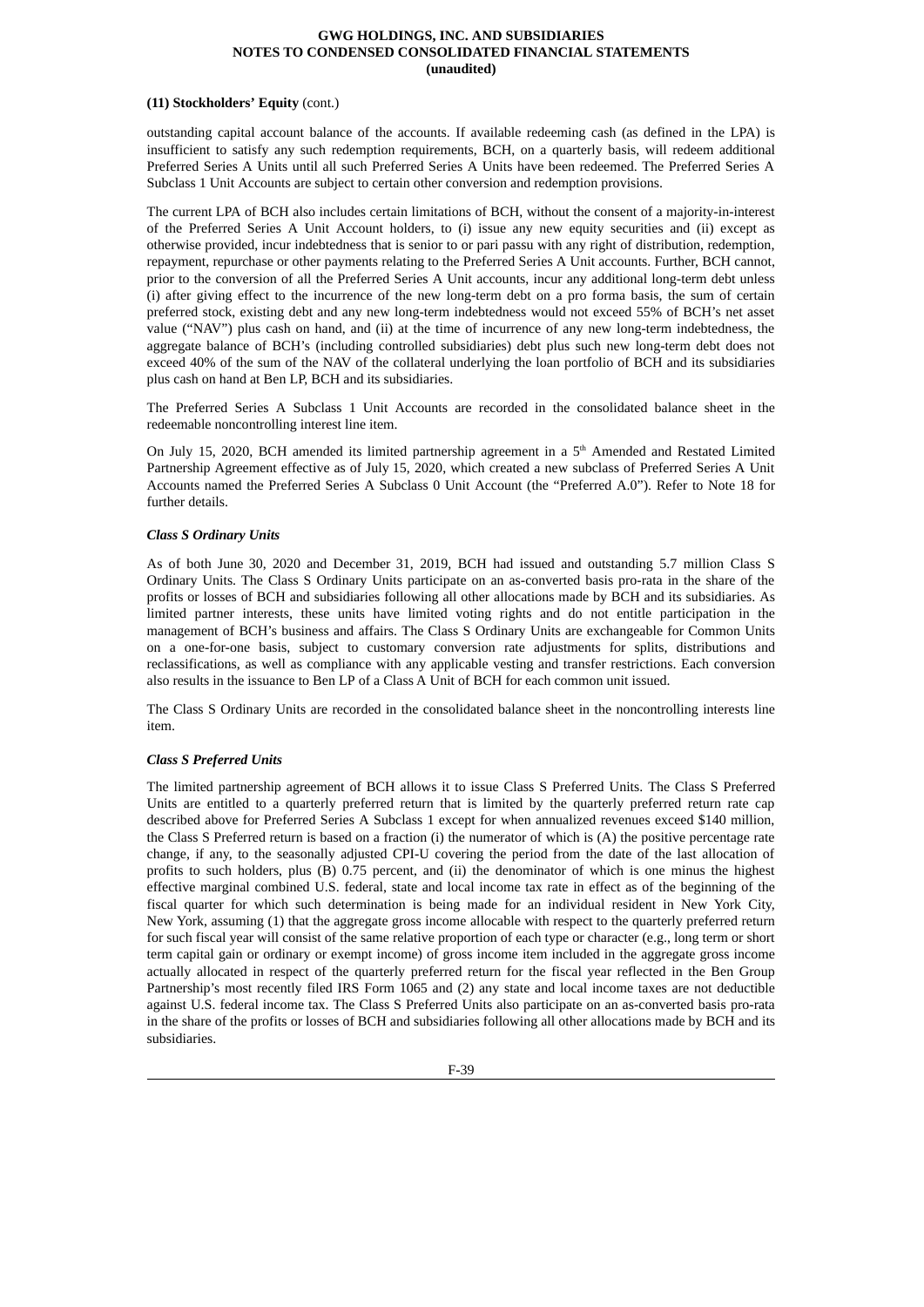# **(11) Stockholders' Equity** (cont.)

As limited partner interests, these units are generally non-voting and do not entitle participation in the management of BCH's business and affairs. Generally, the Class S Preferred Units are exchangeable for Common Units in Ben LP on a 1.2-for-1 basis, subject to customary conversion rate adjustments for splits, distributions and reclassifications, as well as compliance with any applicable vesting and transfer restrictions. Each conversion also results in the issuance to Ben LP of a Class A Unit for each Common Unit issued. Holders of Class S Preferred Units may elect to convert into Class S Ordinary Units in connection with a sale or dissolution of BCH.

No amounts have been paid to the Class S Preferred Unit holders related to the preferred return from inception through June 30, 2020. The Class S Preferred Units are recorded in the consolidated balance sheet in the noncontrolling interests line item.

# **(12) Equity-Based Compensation**

As of June 30, 2020, the Company has outstanding equity-based awards under the GWG Holdings 2013 Stock Incentive Plan, the Beneficient Management Partners, L.P. ("BMP") Equity Incentive Plan, and the Ben Equity Incentive Plan, as more fully described in the sections below.

# *2013 Stock Incentive Plan*

GWG Holdings adopted the 2013 Stock Incentive Plan in March 2013, as amended on June 1, 2015, May 5, 2017 and May 8, 2018. Participants under the plan may be granted incentive stock options and non-statutory stock options; stock appreciation rights; stock awards; restricted stock; restricted stock units; and performance shares. Eligible participants include officers and employees of GWG Holdings and its subsidiaries, members of our Board of Directors, and consultants. Option awards generally expire 10 years from the date of grant. As of June 30, 2020, the Company has granted stock options, stock appreciation rights ("SAR"), and restricted stock units ("RSU") under this plan.

During the six months ended June 30, 2020, a total of 33,018 stock options held by employees vested. Additionally, as a result of stock option exercises, 3,688 shares of common stock were issued to employees, net of shares forfeited to satisfy tax withholding obligations.

Upon the exercise of SARs, the Company is obligated to make cash payments equal to the positive difference between the market value of the Company's common stock on the date of exercise less the market value of the common stock on the date of grant. The liability for the SARs as of June 30, 2020 and December 31, 2019 was \$0.5 million and \$0.6 million, respectively, and was recorded within accounts payable and accrued expenses in the condensed consolidated balance sheets.

During the six months ended June 30, 2020, 57,183 of the RSUs held by employees and directors vested.

# *BMP Equity Incentive Plan*

The Board of Directors of Beneficient Management, Ben LP's general partner, adopted the BMP Equity Incentive Plan in 2019. Under the BMP Equity Incentive Plan, certain directors and employees of Ben are eligible to receive equity units in BMP, an entity affiliated with the board of directors of Beneficient Management, in return for their services to Ben. The BMP equity units eligible to be awarded to employees are comprised of BMP's Class A Units and/or BMP's Class B Units (collectively, the "BMP Equity Units"). The BMP Equity Units awarded in 2019 and during the three and six months ended June 30, 2020, included some awards that were fully vested upon grant date, and some awards that are subject to service-based vesting over a four-year period from the date of hire.

As BMP's equity is not publicly traded, the fair value of the BMP Equity Units is determined on each grant date using a probability-weighted discounted cash flow analysis. This fair value measurement is based on significant inputs not observable in the market and thus represents a Level 3 measurement within the fair value hierarchy. The resultant probability-weighted cash flows are then discounted using a rate that reflects the uncertainty surrounding the expected outcomes, which the Company believes is appropriate and representative of a market participant assumption.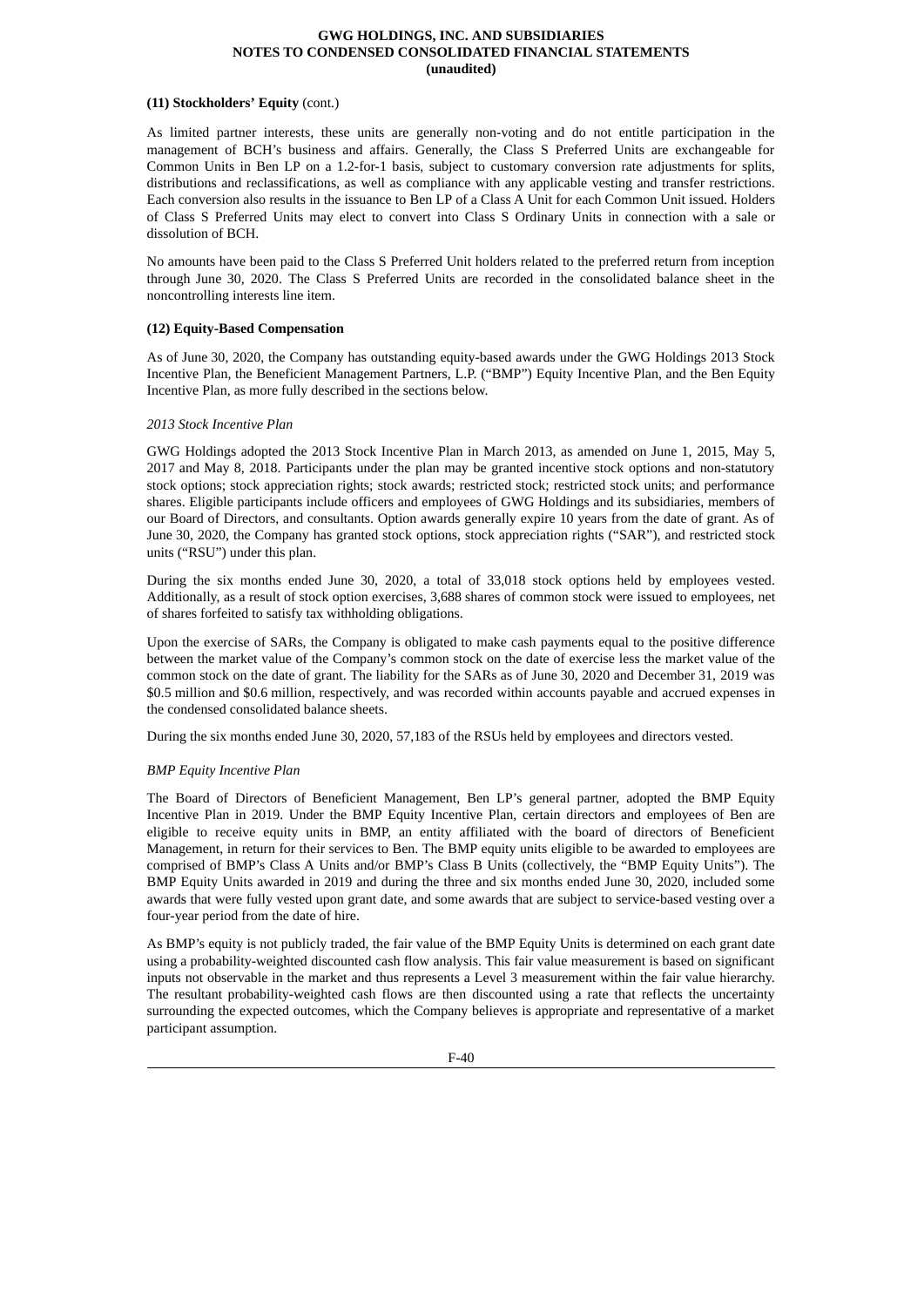#### **(12) Equity-Based Compensation** (cont.)

During the three months ended June 30, 2020, 1,963,969 vested units were forfeited and returned as a result of an agreement allowing Beneficient to recover the aforementioned units held by one former director of Beneficient (see further discussion below).

# *Ben Equity Incentive Plan*

The Board of Directors of Beneficient Management adopted the Ben Equity Incentive Plan in September 2018. Under the Ben Equity Incentive Plan, Ben is permitted to grant equity awards, in the form of restricted equity units ("REUs") representing ownership interests in Common Units. Settled awards under the Ben Equity Incentive Plan dilute Ben's Common Unitholders. The total number of Common Units that may be issued under the Ben Equity Incentive Plan is equivalent to 15% of the number of fully diluted Common Units outstanding, subject to annual adjustment.

All REUs are subject to two performance conditions, both of which were met during 2019. Additionally, if a change-of-control event occurs prior to July 1, 2021, then all units, vested and unvested, will settle within 60 days. Any transaction where GWG Holdings obtains the right to appoint a majority of the members of Beneficient Management's Board of Directors is expressly excluded from the definition of change-of-control for the REUs. Awards will generally be subject to service-based vesting over a multi-year period from the recipient's date of hire, though some awards fully vest upon grant date. While providing services to Ben, if applicable, certain of these awards are subject to minimum retained ownership rules requiring the award recipient to continuously hold Common Unit equivalents equal to at least 15% of their cumulatively granted awards that have the minimum retained ownership requirement.

As Ben LP's equity is not publicly traded, the fair value of the REUs is estimated on the grant date using recent equity transactions involving third parties, which provides the Company with observable fair value information sufficient for estimating the grant date fair value.

During the three months ended June 30, 2020, 507,500 vested units were forfeited as a result of an agreement allowing Beneficient to recover the aforementioned units held by one former director of Beneficient. Beneficient recognized \$36.3 million of other income as a result of this recovery of equity-based compensation, including both BMP Equity Units and REUs. A substantial majority of the former director's equity-based compensation units were fully vested, and the related expense was allocated to certain holders of noncontrolling interests and recorded in prior periods. The provisions of the award agreements related to the forfeiture of vested units resulted in the previous expense being recorded to other income in the current period and allocated to certain holders of noncontrolling interests, accordingly.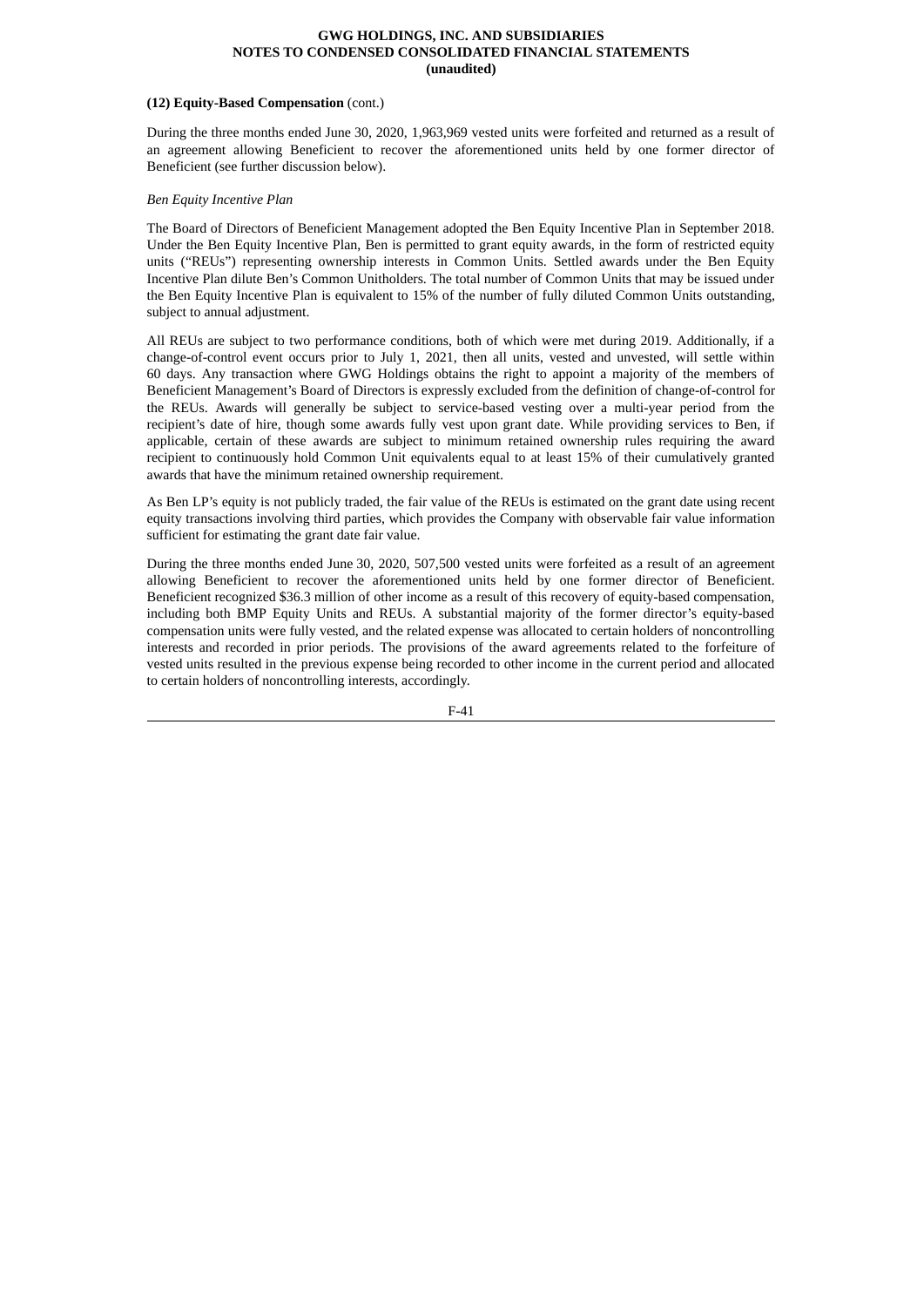# **(12) Equity-Based Compensation** (cont.)

The following table summarizes the award activity, in number of units, for each plan during the six months ended June 30, 2020:

|                            | <b>Balance</b> at<br>December 31,<br>2019 | <b>Granted</b>                  | <b>Vested</b>       | <b>Exercised</b>         | Forfeited  | <b>Recovery</b><br>of Vested<br><b>Awards</b> | <b>Balance</b> at<br><b>June 30,</b><br>2020 |
|----------------------------|-------------------------------------------|---------------------------------|---------------------|--------------------------|------------|-----------------------------------------------|----------------------------------------------|
| <b>Vested</b>              |                                           |                                 |                     |                          |            |                                               |                                              |
| <b>Stock Options</b>       | 673,341                                   | $\hspace{0.1mm}-\hspace{0.1mm}$ | 33,018              | (20, 136)                | (109,701)  |                                               | 576,522                                      |
| <b>SAR</b>                 | 200,745                                   | 1,575                           | 24,604              | (1,284)                  | (6, 117)   |                                               | 219,523                                      |
| <b>RSU</b>                 |                                           | $\hspace{0.1mm}-\hspace{0.1mm}$ | 57,183              |                          |            |                                               | 57,183                                       |
| <b>BMP Equity</b><br>Units | 7,980,037                                 | 3,412,415                       | 283,984             |                          |            | (1,963,969)                                   | 9,712,467                                    |
| <b>REUs</b>                | 2,164,742                                 | 2,256,681                       | 171,323             |                          |            | (507, 500)                                    | 4,085,246                                    |
| <b>Unvested</b>            |                                           |                                 |                     |                          |            |                                               |                                              |
| <b>Stock Options</b>       | 232,040                                   |                                 | (33,018)            |                          | (66, 595)  |                                               | 132,427                                      |
| <b>SAR</b>                 | 174,880                                   | 26,475                          | (24, 604)           |                          | (23, 742)  |                                               | 153,009                                      |
| <b>RSU</b>                 | 244,083                                   |                                 | (57, 183)           |                          | (57, 183)  |                                               | 129,717                                      |
| <b>BMP</b> Equity<br>Units | 180,000                                   |                                 | 2,819,927 (283,984) |                          | (157, 749) |                                               | 2,558,194                                    |
| <b>REUs</b>                | 246,500                                   |                                 | 2,009,597 (171,323) |                          | (147, 400) |                                               | 1,937,374                                    |
| <b>Total</b>               |                                           |                                 |                     |                          |            |                                               |                                              |
| <b>Stock Options</b>       | 905,381                                   |                                 |                     | (20, 136)                | (176, 296) |                                               | 708,949                                      |
| <b>SAR</b>                 | 375,625                                   | 28,050                          |                     | (1,284)                  | (29, 859)  |                                               | 372,532                                      |
| <b>RSU</b>                 | 244,083                                   |                                 |                     |                          | (57, 183)  |                                               | 186,900                                      |
| <b>BMP</b> Equity<br>Units | 8,160,037                                 | 6,232,342                       |                     |                          | (157, 749) | (1,963,969)                                   | 12,270,661                                   |
| <b>REUs</b>                | 2,411,242                                 | 4,266,278                       |                     | $\overline{\phantom{0}}$ | (147, 400) | (507, 500)                                    | 6,022,620                                    |

The holders of certain of the units issued under the BMP Equity Incentive Plan and the Ben Equity Incentive Plan, upon vesting, have the right to convert the units to shares of GWG Holdings common stock per the Exchange Agreement discussed in Note 1. As such, units vested and issued under Beneficient's equity incentive plans may result in dilution of the common stock of GWG Holdings.

The following table presents the components of equity-based compensation expense recognized in the consolidated statement of operations (in thousands):

|                                        |    | <b>Three Months Ended</b><br><b>June 30,</b> |    |       |      | <b>Six Months Ended</b><br><b>June 30,</b> |               |      |  |
|----------------------------------------|----|----------------------------------------------|----|-------|------|--------------------------------------------|---------------|------|--|
|                                        |    | 2020                                         |    | 2019  |      | 2020                                       |               | 2019 |  |
| <b>Stock options</b>                   | \$ | 38                                           | \$ | (17)  | - \$ | 86                                         | <sup>\$</sup> | 245  |  |
| Stock appreciation rights              |    | (316)                                        |    | (417) |      | (111)                                      |               | (4)  |  |
| Restricted stock units                 |    | (299)                                        |    | 265   |      | (38)                                       |               | 424  |  |
| <b>BMP</b> equity units                |    | 2,172                                        |    |       |      | 39,124                                     |               |      |  |
| REUs                                   |    | 2,017                                        |    |       |      | 33,999                                     |               |      |  |
| <b>Total equity-based compensation</b> | S. | 3,612                                        | \$ | (169) | \$   | 73,060                                     | \$            | 665  |  |
|                                        |    | $F-42$                                       |    |       |      |                                            |               |      |  |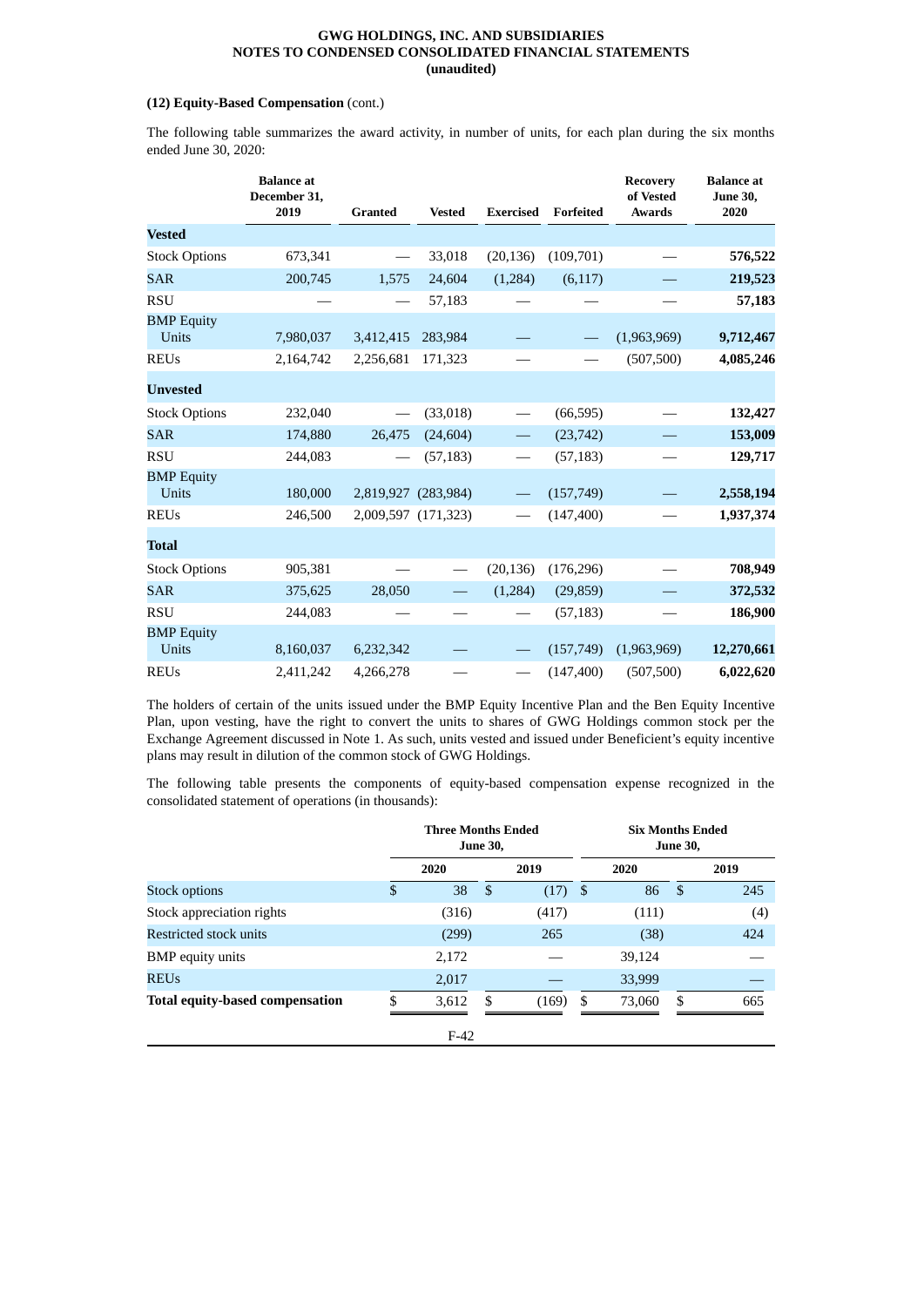# **(12) Equity-Based Compensation** (cont.)

Unrecognized equity-based compensation expense totaled approximately \$41.1 million as of June 30, 2020. We currently expect to recognize equity-based compensation expense of \$8.4 million during the remainder of 2020, and the remainder thereafter based on scheduled vesting of awards outstanding as of June 30, 2020. The following table presents the equity-based compensation expense expected to be recognized over the next five years based on scheduled vesting of awards outstanding as of June 30, 2020 (in thousands):

|                             | <b>Stock</b> |                |            |        | <b>BMP Equity</b> |             |  |              |  |              |  |
|-----------------------------|--------------|----------------|------------|--------|-------------------|-------------|--|--------------|--|--------------|--|
|                             |              | <b>Options</b> | <b>SAR</b> |        |                   | <b>REUs</b> |  | <b>Units</b> |  | <b>Total</b> |  |
| Six months ending $2020$ \$ |              | 180 \$         |            | 11 \$  |                   | 4,028 \$    |  | 4,176 \$     |  | 8,395        |  |
| 2021                        |              | 109            |            | 154    |                   | 7,897       |  | 8,283        |  | 16,443       |  |
| 2022                        |              | 19             |            | 107    |                   | 5,441       |  | 5,811        |  | 11,378       |  |
| 2023                        |              |                |            | 22     |                   | 2,353       |  | 2,096        |  | 4,471        |  |
| 2024                        |              |                |            |        |                   | 249         |  | 191          |  | 440          |  |
| <b>Total</b>                | \$           | 308 \$         |            | 294 \$ |                   | 19,968 \$   |  | 20,557 \$    |  | 41,127       |  |

# **(13) Income Taxes**

The Company applies an estimated annual effective rate to interim period pre-tax income to calculate the income tax provision for the quarter in accordance with the principal method prescribed by the accounting guidance established for computing income taxes in interim periods. Prior to 2020, the Company determined the quarterly income tax provision using a discrete year-to-date calculation.

Income tax benefit was \$8.6 million and \$23.1 million for the three and six months ended June 30, 2020, respectively. The Company's effective tax rate was 24.7% for the six months ended June 30, 2020. The income tax benefit for the three months ended June 30, 2020 primarily reflects the effect of the reduction of a naked credit (described below). The income tax benefit for the six months ended June 30, 2020 primarily reflects the effects of a change in state taxing jurisdictions and the reduction of a naked credit (described below).

In late 2019, the Company moved its headquarters from Minnesota to Texas. This move resulted in a change in the state deferred tax rate from 9.8% to 0%. The tax effect of this move has been recorded as a discrete item during the period.

The Company currently records a valuation allowance against its deferred tax assets to the extent there are indefinite lived intangibles related to investments, business interest expense and net operating losses. Due to the uncertain timing of the reversal of these temporary differences, they cannot be considered as a source of future taxable income for purposes of determining a valuation allowance; therefore, the deferred tax liability cannot offset deferred tax assets. This is often referred to as a "naked credit." Due to a prior deemed ownership change, net operating loss carryforwards are subject to Section 382 of the Internal Revenue Code.

We continue to monitor and evaluate the rationale for recording a full valuation allowance for the net amount of the deferred tax assets which are in excess of the indefinite-lived deferred tax assets and liabilities. We intend to continue maintaining a full valuation allowance on these net deferred tax assets until there is sufficient evidence to support the reversal of all or some portion of these allowances. Release of the valuation allowance would result in the recognition of certain deferred tax assets and a decrease to income tax expense for the period the release is recorded. However, the exact timing and amount of the valuation allowance release are subject to change on the basis of the level of profitability that we are able to actually achieve.

On March 27, 2020, Congress passed and the President signed into law the Coronavirus Aid, Relief, and Economic Security Act (the "CARES Act"), which included significant changes to U.S. Federal income tax law. However, the only change that is expected to affect the Company is the modification to Section 163(j), which increased the allowable business interest deduction from 30% of adjusted taxable income to 50% of adjusted taxable income.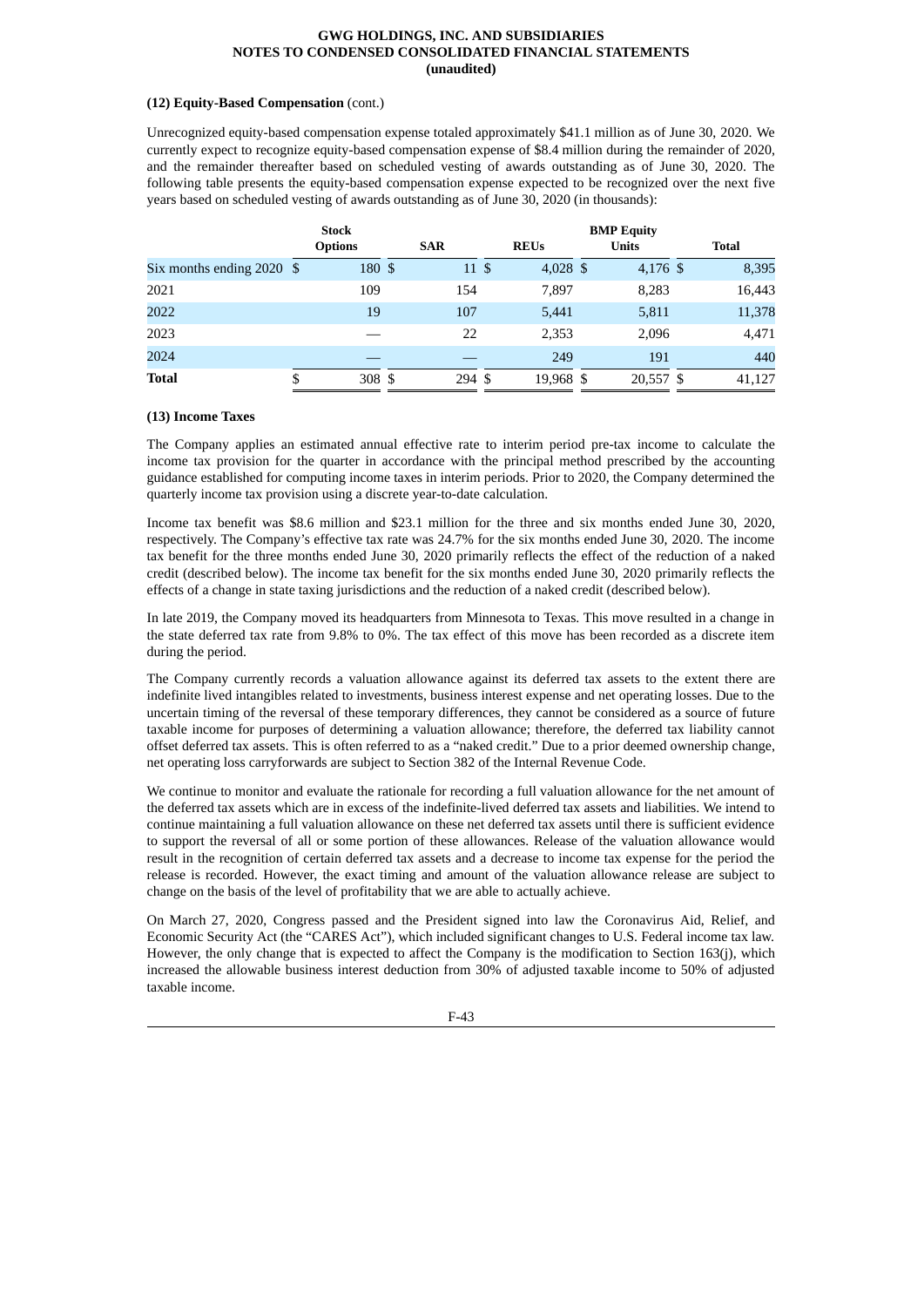# **(14) Loss per Common Share**

The computations of basic and diluted income (loss) attributable to common shareholders per share for the three and six months ended June 30, 2020 and 2019 are as follows (in thousands, except share data and per share data):

|                                                         | Three Months Ended<br><b>June 30,</b> |            |    | <b>Six Months Ended</b><br><b>June 30,</b> |    |            |               |            |
|---------------------------------------------------------|---------------------------------------|------------|----|--------------------------------------------|----|------------|---------------|------------|
|                                                         |                                       | 2020       |    | 2019                                       |    | 2020       |               | 2019       |
| Numerator:                                              |                                       |            |    |                                            |    |            |               |            |
| Net loss attributable to common shareholders            | \$                                    | (18, 136)  | \$ | (25,609)                                   | \$ | (67,520)   | S             | (44, 519)  |
| <b>Denominator:</b>                                     |                                       |            |    |                                            |    |            |               |            |
| Basic – weighted average common shares<br>outstanding   |                                       | 30,536,830 |    | 33,011,603                                 |    | 30,535,811 |               | 32,998,246 |
| <b>Effect of dilutive securities</b>                    |                                       |            |    |                                            |    |            |               |            |
| Diluted – weighted average common shares<br>outstanding |                                       | 30,536,830 |    | 33,011,603                                 |    | 30,535,811 |               | 32,998,246 |
| Basic loss per common share                             | \$                                    | (0.59)     | \$ | (0.78)                                     | \$ | (2.21)     | <sup>\$</sup> | (1.35)     |
| Diluted loss per common share                           | \$                                    | (0.59)     |    | (0.78)                                     | \$ | (2.21)     |               | (1.35)     |

For the three months ended June 30, 2020 and 2019, RPS, RPS 2, restricted stock units, and stock options for a potential 2,368,178 and 2,524,833 shares, respectively, were not included in the calculation of diluted earnings per share because we recorded a net loss during these periods and the effects were anti-dilutive. For the six months ended June 30, 2020 and 2019, RPS, RPS 2, restricted stock units, and stock options for a potential 2,455,922 and 2,669,698 shares, respectively, were not included in the calculation of diluted earnings per share because we recorded a net loss during these periods and the effects were anti-dilutive. Potentially dilutive instruments issued by Ben LP that are ultimately exchangeable into GWG common stock were also excluded from the calculation of diluted earnings per share for the three and six months ended June 30, 2020 because we recorded a net loss during this period and the effects were anti-dilutive.

#### **(15) Segment Reporting**

The Company has two reportable segments consisting of Secondary Life Insurance and Beneficient. Corporate & Other includes certain activities not allocated to specific business segments. These activities include holding company financing and investing activities, and management and administrative services to support the overall operations of the Company and from November 1, 2019, include our equity method investment in FOXO.

The Secondary Life Insurance segment seeks to earn non-correlated yield from our portfolio of life insurance policies. Our Beneficient segment consists of the assets and operations of Ben LP and its subsidiaries. Beneficient became a consolidated subsidiary of GWG Holdings as of December 31, 2019, as described in Note 4. Ben LP provides a variety of trust services, liquidity products and loans for alternative assets and illiquid investment funds, and other financial services to mid-to-high net worth individuals. Prior to December 31, 2019, we accounted for our investment in the Common Units under the equity method.

These segments are differentiated by the products and services they offer as well as by the information used by the Company's chief operating decision maker to determine allocation of resources and assess performance.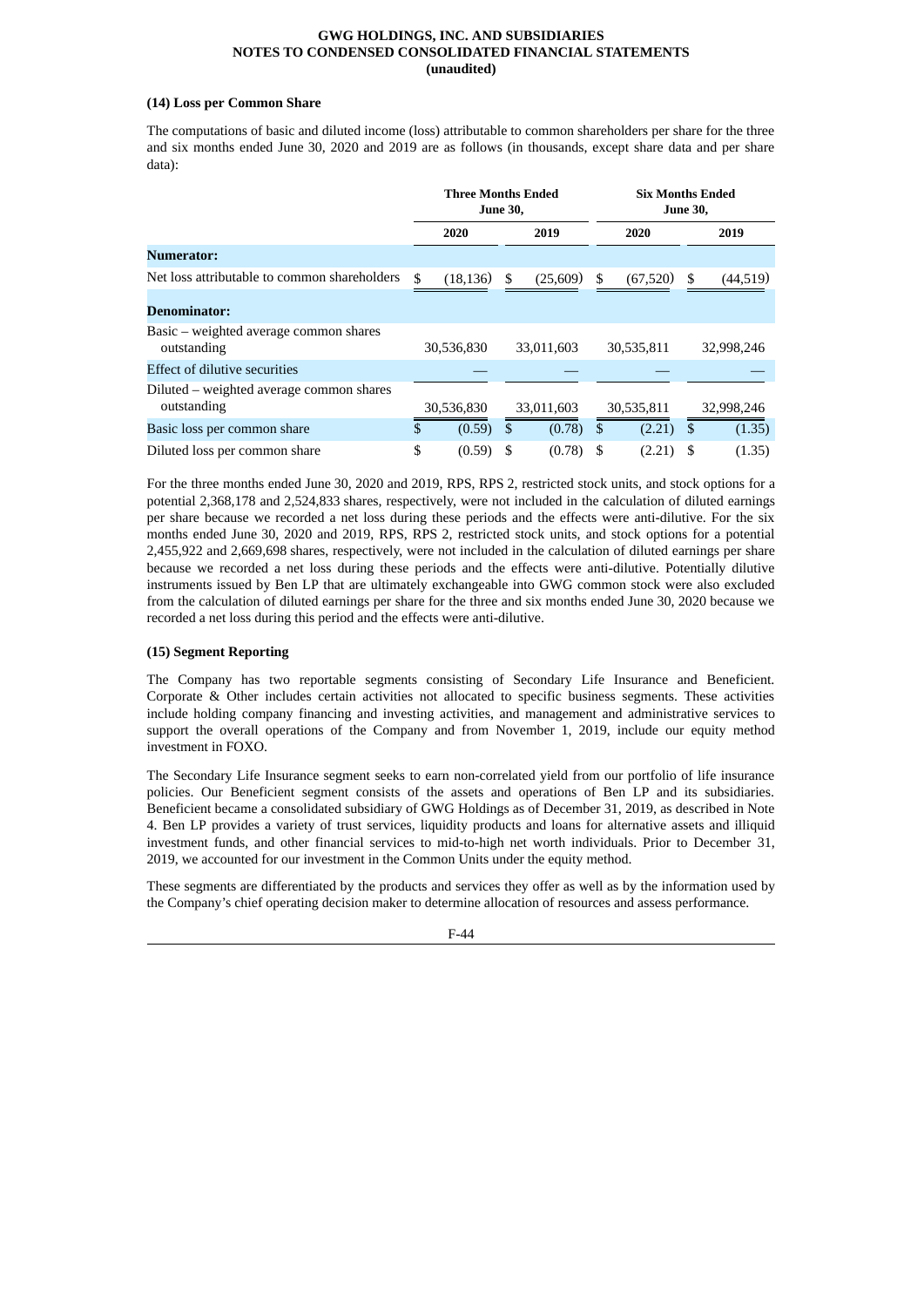# **(15) Segment Reporting** (cont.)

Earnings before taxes ("EBT") is the measure of profitability used by management to assess performance of its segments and allocate resources. Segment EBT represents net income (loss) excluding income taxes and includes earnings (loss) from equity method investments and gain on consolidation of equity method investment.

|                                 |                         | <b>Three Months Ended</b>             | <b>June 30,</b>           |                                            | <b>Six Months Ended</b><br><b>June 30,</b> |                         |    |                      |
|---------------------------------|-------------------------|---------------------------------------|---------------------------|--------------------------------------------|--------------------------------------------|-------------------------|----|----------------------|
| <b>Revenue:</b>                 |                         | 2020                                  |                           | 2019                                       | 2020                                       |                         |    | 2019                 |
| Secondary Life Insurance        | $\mathsf{\$}$           | 15,230 \$                             |                           | 20,778 \$                                  |                                            | 30,378 \$               |    | 42,961               |
| Beneficient                     |                         | 53,543                                |                           | 3,144                                      |                                            | 71,952                  |    | 6,014                |
| Corporate & Other               |                         | 16                                    |                           | 88                                         |                                            | 16                      |    | 252                  |
| Total                           | \$                      | 68,789 \$                             |                           | 24,010 \$                                  |                                            | 102,346 \$              |    | 49,227               |
|                                 |                         | <b>Three Months Ended</b><br>June 30, |                           | <b>Six Months Ended</b><br><b>June 30,</b> |                                            |                         |    |                      |
| <b>Interest Expense:</b>        |                         | 2020                                  |                           | 2019                                       |                                            | 2020                    |    | 2019                 |
| <b>Secondary Life Insurance</b> | \$                      | 24,346 \$                             |                           | 21,608 \$                                  |                                            | 47,039 \$               |    | 41,704               |
| Beneficient                     |                         | 12,796                                |                           | 6,879                                      |                                            | 25,974                  |    | 13,758               |
| Corporate & Other               |                         |                                       |                           |                                            |                                            |                         |    |                      |
| Total                           | \$                      | 37,142 \$                             |                           | 28,487 \$                                  |                                            | 73,013 \$               |    | 55,462               |
|                                 |                         | <b>Three Months Ended</b><br>June 30, |                           | <b>Six Months Ended</b><br><b>June 30,</b> |                                            |                         |    |                      |
| <b>Interest Income:</b>         |                         | 2020                                  |                           | 2019                                       |                                            | 2020                    |    | 2019                 |
| Secondary Life Insurance        | \$                      | 232S                                  |                           | 737 \$                                     |                                            | 847 \$                  |    | 1,368                |
| Beneficient                     |                         | 12,439                                |                           | 3,144                                      |                                            | 25,813                  |    | 5,969                |
| Corporate & Other               |                         |                                       |                           |                                            |                                            |                         |    | $\overline{4}$       |
| Total                           | \$                      | 12,671 \$                             |                           | 3,881 \$                                   |                                            | 26,660 \$               |    | 7,341                |
|                                 |                         | <b>Three Months Ended</b><br>June 30, |                           |                                            | <b>Six Months Ended</b><br><b>June 30,</b> |                         |    |                      |
| <b>Segment EBT:</b>             |                         | 2020                                  |                           | 2019                                       |                                            | 2020                    |    | 2019                 |
| Secondary Life Insurance        | $\overline{\mathbb{S}}$ | (12, 446)                             | $\boldsymbol{\mathsf{S}}$ | (9,000)                                    | $\mathfrak{S}$                             | $(27, 167)$ \$          |    | (10,623)             |
| Beneficient                     |                         | 17,621                                |                           | (3, 136)                                   |                                            | (52, 528)               |    | (9,072)              |
| Corporate & Other               |                         | (6,424)                               |                           | (9, 195)                                   |                                            | (13, 577)               |    | (16, 250)            |
| Total                           |                         | (1,249)                               |                           | (21, 331)                                  |                                            | (93, 272)               |    | (35, 945)            |
| Income tax benefit              |                         | (8,550)                               |                           |                                            |                                            | (23,057)                |    |                      |
| Net income (loss)               | \$                      | 7,301                                 | \$                        | (21, 331)                                  | \$                                         | (70,215)                | \$ | (35, 945)            |
| <b>Total Assets:</b>            |                         |                                       |                           |                                            |                                            | <b>June 30,</b><br>2020 |    | December 31,<br>2019 |
| Secondary Life Insurance        |                         |                                       |                           |                                            | \$                                         | 955,032 \$              |    | 904,363              |
| Beneficient                     |                         |                                       |                           |                                            |                                            | 2,718,544               |    | 2,721,546            |
| Corporate & Other               |                         |                                       |                           |                                            |                                            | 45,061                  |    | 9,297                |

The total assets of the Beneficient segment at both June 30, 2020 and December 31, 2019 includes goodwill of \$2.4 billion, which represents all of the goodwill on the Company's consolidated balance sheet as of the end of each reporting period.

Total \$ 3,718,637 \$ 3,635,206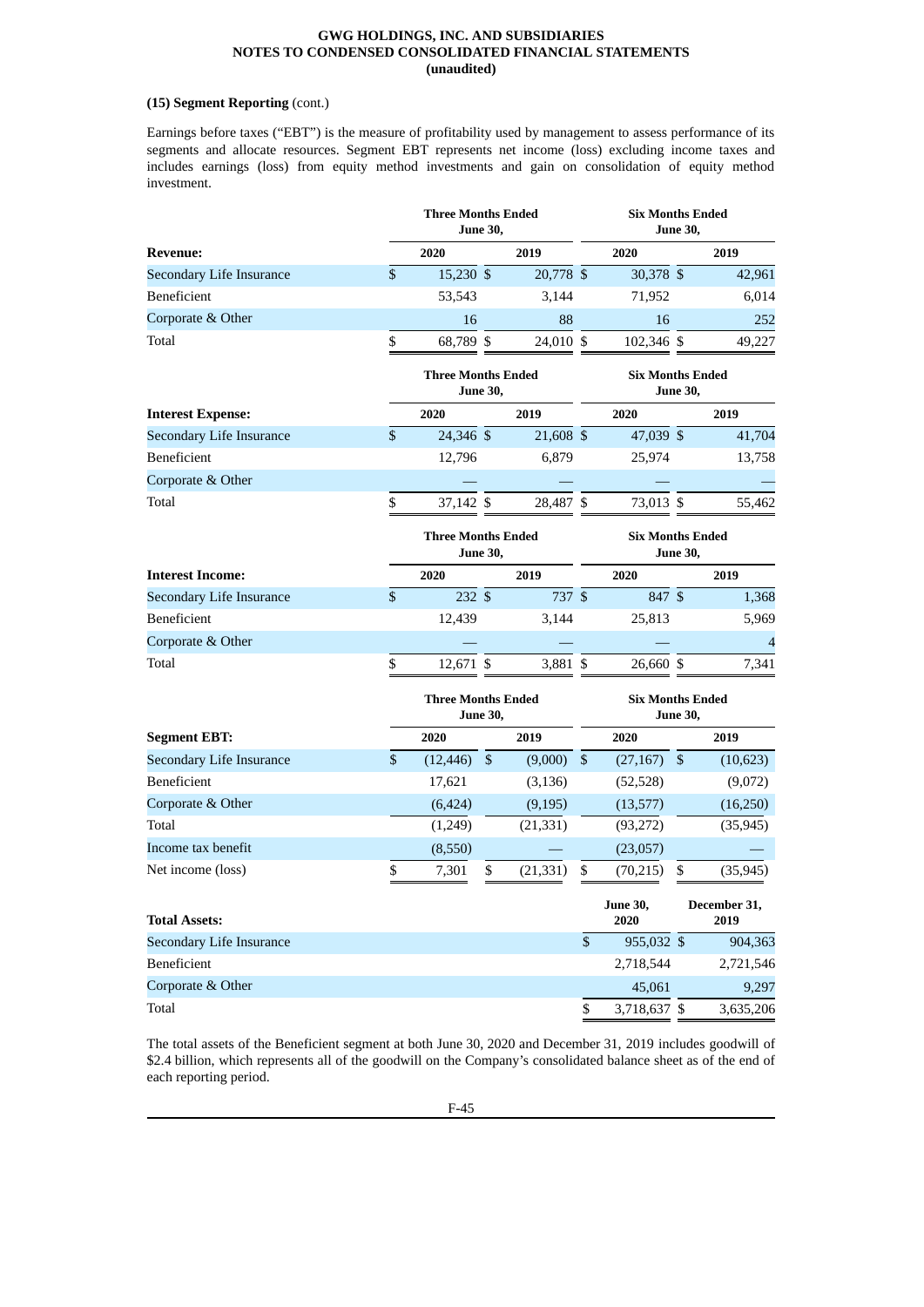# **(16) Commitments and Contingencies**

*Litigation —* In the normal course of business, we are involved in various legal proceedings. In the opinion of management, any liability resulting from such proceedings would not have a material adverse effect on our financial position, results of operations or cash flows.

*Commitments* — GWG Holdings is committed to contribute an additional \$8.8 million to FOXO through 2021, with an additional \$4.7 million in the six months ending December 31, 2020 and \$4.1 million in 2021. Beneficient had \$73.6 million and \$73.8 million of gross potential capital commitments as of June 30, 2020 and December 31, 2019, respectively, representing potential limited partner capital funding commitments on the alternative asset fund collateral to its loans above any cash reserves. The trust holding the interest in the limited partnership for the alternative asset fund is required to fund these limited partner capital commitments per the terms of the limited partnership agreement. To the extent that the associated trust cannot pay the capital funding commitment, Beneficient is obligated to lend sufficient funds to meet the commitment. Capital commitments generally originate from limited partner agreements having fixed or expiring expiration dates. The total limited partner capital funding commitment amounts may not necessarily represent future cash requirements.

# **(17) Concentration**

# *Life Insurance Carriers*

We primarily purchase life insurance policies written by life insurance companies rated investment-grade by third-party rating agencies, including A.M. Best Company, Standard & Poor's and Moody's. As a result, there may be concentrations of policies with certain life insurance companies. The following summarizes the face value of insurance policies with specific life insurance companies exceeding 10% of the total face value held by our portfolio.

| <b>Life Insurance Company</b>               | <b>June 30,</b><br>2020 | December 31,<br>2019 |
|---------------------------------------------|-------------------------|----------------------|
| John Hancock Life Insurance Company         | 14.53%                  | 14.23%               |
| The Lincoln National Life Insurance Company | 11.06%                  | 11.55%               |
| AXA Equitable Life Insurance Company        | 10.50%                  | 10.63%               |

The following summarizes the number of insureds' state of residence exceeding 10% of the total face value held by us:

| <b>State of Residence</b> | June 30,<br>2020 | December 31,<br>2019 |
|---------------------------|------------------|----------------------|
| California                | 17.88%           | 17.46%               |
| Florida                   | 14.88%           | 14.86%               |

Beneficient's underlying portfolio companies primarily operate in the United States, with the largest percentage, based on NAV, operating in healthcare technology, bio-technology, and semiconductor and equipment industries.

#### **(18) Subsequent Events and Other Matters**

#### *Proposed Amended and Restated Certificate of Incorporation*

On July 6, 2020, GWG Holdings filed documents with the SEC seeking authority to potentially effect an exchange of its equity securities for securities issued by GWG Holdings or one or more of its subsidiaries ("subsidiary securities") by adopting an Amended and Restated Certificate of Incorporation of GWG Holdings (the "Amended Charter").

The proposed Amended Charter has been adopted by the Board of Directors of GWG Holdings, which declared its advisability, based upon a recommendation from a Special Committee of independent and disinterested directors. It has also been approved through a written consent from the holders of a majority of the outstanding shares of GWG Holdings' common stock. To become effective, the Amended Charter must also be approved by the holders of a majority of the outstanding shares of RPS and RPS 2, each series voting separately as a class. We plan to solicit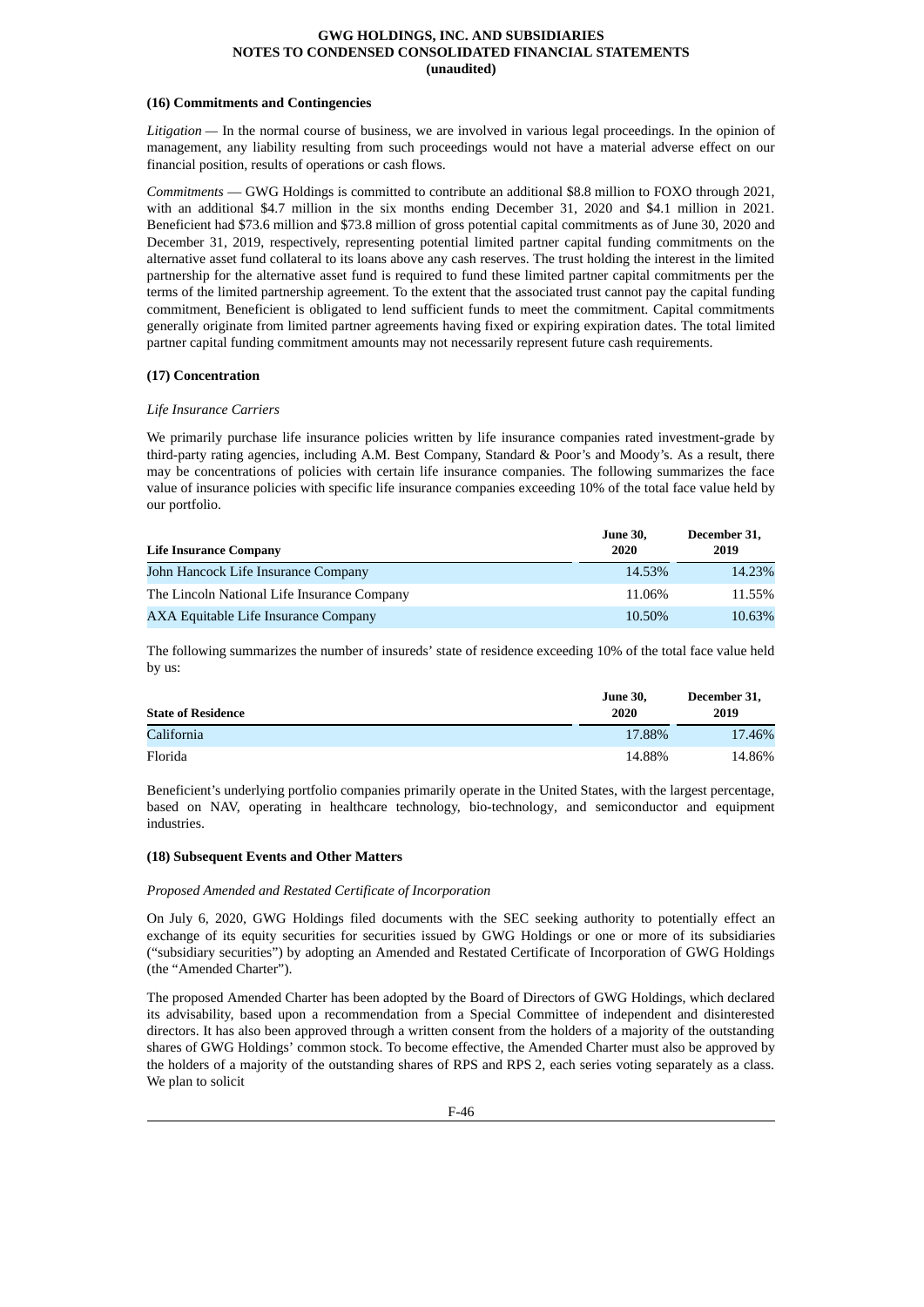#### **(18) Subsequent Events and Other Matters** (cont.)

the consent of the holders of our RPS and RPS 2 to the Amended Charter. While we believe such an exchange of equity securities may be a potential avenue to create efficiencies, no plans have been approved to exchange either the common stock, RPS or RPS 2 of GWG Holdings or the specific terms or issuer of any such securities that may be issued in connection therewith.

The proposed Amended Charter provides that the value for which each share of common stock to be exchanged may not be less than the greater of (i) \$10 (subject to certain adjustments), or (ii) the volume weighted average price ("VWAP") of the common stock for the twenty (20) trading days immediately prior to the date of any notice of exchange. The Amended Charter also requires that at least one class of the subsidiary securities to be listed on a national securities exchange prior to, or at the time of, the exchange.

In addition, the Amended Charter would permit GWG Holdings to exchange all of the RPS and RPS 2 for preferred equity securities of GWG Holdings or one or more of its subsidiaries (the "subsidiary preferred interest") with substantially similar terms to that of the RPS and RPS 2, provided that, the Amended Charter requires the subsidiary preferred interest to have the following preferential terms:

- accrue monthly cumulative dividends of not less than 7.5% per annum, subject to increase in the Board's discretion, on the stated value of such subsidiary preferred interest; and
- be subject to conversion into common equity securities of the issuer of the subsidiary preferred interest or a subsidiary thereof on terms substantially similar to those governing the conversion of the current RPS and RPS 2; provided, that the conversion price shall not be greater than \$12 per common equity securities.

The Amended Charter would also provide for an exclusive forum in the state of Delaware for certain potential claims by stockholders, as specified in the Amended Charter.

There can be no assurance that GWG Holdings will receive the required consents of the holders of the RPS and RPS 2, and the Company has not approved any plans to exchange either the common stock or the RPS or RPS 2 or the terms or issuer or issuers of any securities issued in connection therewith, and there can be no assurance that any such exchange will occur or what the terms of the securities to be issued in connection with such exchange will be, other than as provided for in the Amended Charter. Any such exchange would be subject to approval of the terms of any such exchange by the Board of Directors of GWG Holdings and conditions precedent, some of which are outside of the Company's control, including the issuance of trust company charters from the Texas Department of Banking.

# *5 th Amended and Restated Limited Partnership Agreement, BCH*

On July 15, 2020, BCH amended its limited partnership agreement in a  $5<sup>th</sup>$  Amended and Restated Limited Partnership Agreement. The amendment created the Preferred A.0 subclass of Preferred Series A Unit Accounts. As a subclass of the Preferred Series A Unit Accounts, the Preferred A.0 receives the same preferred return on a quarterly basis as the other Preferred Series A subclasses. However, the Preferred A.0 is senior to all other classes of preferred equity, including the other subclasses of Preferred Series A in terms of allocations of profits, distributions, and liquidation. The Preferred A.0 can be converted into Class S Units at the election of the holder, at a price equal to  $(x)$  prior to the initial public listing, the per Common Unit fair market value as determined by the general Partner and (y) following the initial public listing, the lesser of (i) \$10 and (ii) if the Common Units are listed on a national securities exchange, the volume-weighted average closing price of a Common Unit as reported on the exchange on which the Common Units are traded for the twenty (20) days immediately prior to the applicable exchange date, or if the Common Units are not listed on a national securities exchange, then the volume-weighted average closing price of a security traded on a national securities exchange or quoted in an automated quotation system into which the Common Units are convertible or exchangeable for the twenty (20) days immediately prior to the applicable exchange date.

The amendment also created a new class of preferred equity, the Preferred C. The Preferred C are nonparticipating and convertible on a basis consistent with the Preferred Series C Unit Purchase Agreement (the "Purchase Agreement") discussed below. Account holders are entitled to a compounded quarterly preferred return based on a fraction, the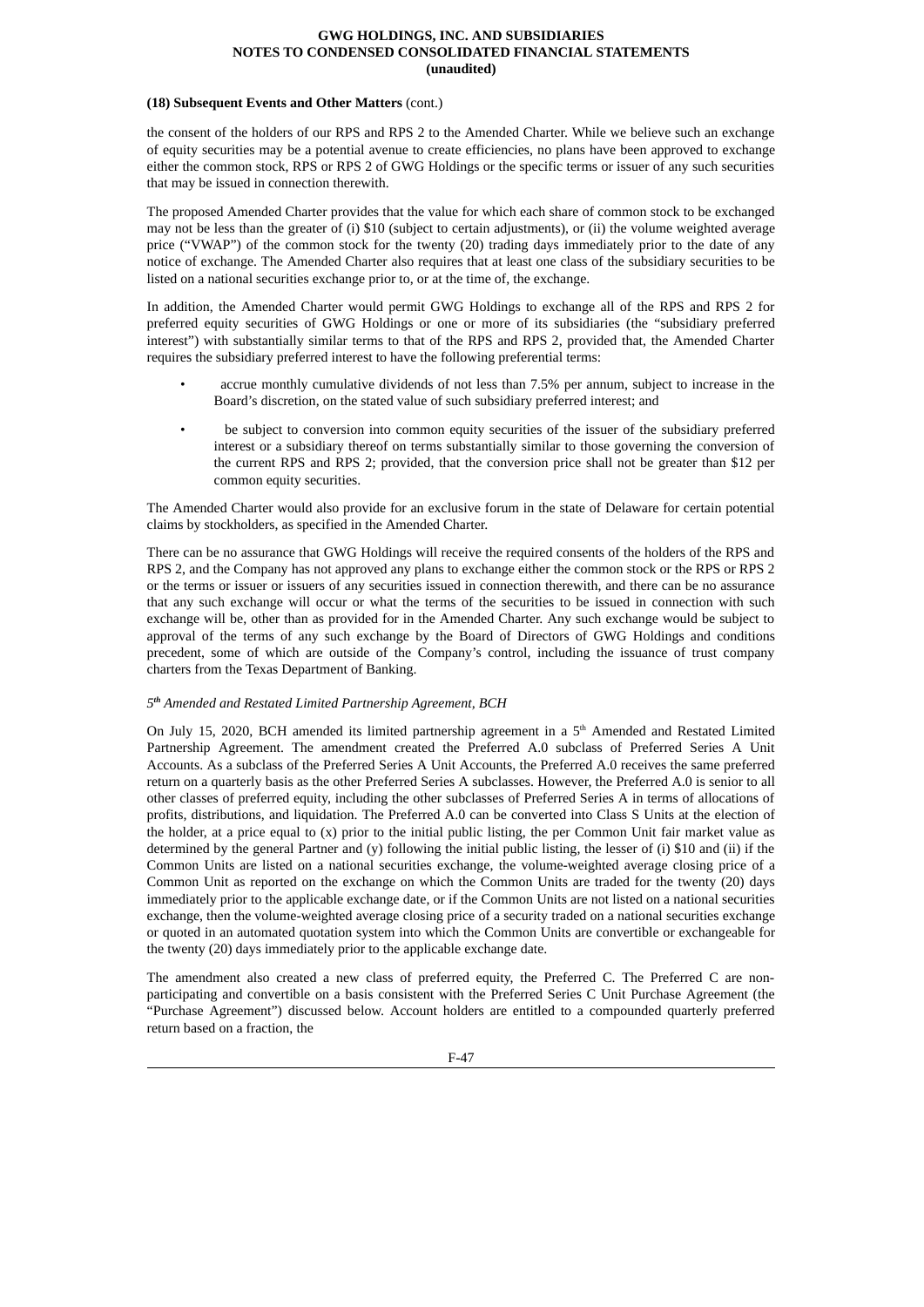#### **(18) Subsequent Events and Other Matters** (cont.)

numerator of which is (a) the sum of an inflation adjustment amount, plus (1) 0.5% prior to the initial public listing and (2) 0.75% following the initial public listing, and the denominator of which is (b) 1 minus the means of the highest effective marginal combined U.S. federal, state and local income tax rate (including the rate of taxes under Section 1411 of the Code) for a Fiscal Year prescribed for an individual resident in New York, New York (taking into account (a) the nondeductibility of expenses subject to the limitations described in Sections 67 and 68 of the Code and (b) the character (e.g., long-term or short-term capital gain or ordinary or exempt income) of the applicable income, but not taking into account the deductibility of state and local income taxes for U.S. federal income tax purposes), based on the Partnership's most recently filed IRS form 1065.

BCH calculates two Preferred C capital accounts: the Liquidation Capital Account and the Conversion Capital Account. In calculating the Conversion Capital Account, the Preferred C is allocated profits and losses junior to the Preferred Series A Unit Accounts. In calculating the Liquidation Capital Account, the Preferred C is allocated profits and losses pari passu with the Preferred Series A Unit Accounts.

Following the exchange of any Preferred C into Common Units under the Purchase Agreement described below, the excess of the profits and losses allocated to the Preferred C under the Liquidation Capital Account will be deemed the "Excess Amount." This Excess Amount will be specially allocated at each tax period in accordance with the principals of Treasury Regulation Section  $1.704-1(b)(4)(x)$ , to the Preferred Series A Subclass 1 Units Accounts, prior to any amount of profit, income or gain being allocated to any other class of units (other than the Preferred A.0) or limited partners until such special allocations equal, in the aggregate, such Excess Amount.

The only conversion, redemption, or exchange rights available to the Preferred C are those rights afforded in accordance with the Preferred Series C Unit Purchase Agreement, described below, or such similar agreement.

While any amount of Preferred C is outstanding, BCH cannot make any distributions, other than tax distributions and redemptions, distributions upon a liquidation of BCH, and distributions of net consideration received from a sale of BCH, without the prior consent of a majority in interest of the holders of the Preferred C.

# *Preferred Series C Unit Purchase Agreement*

On July 15, 2020, the GWG Holdings entered into the Purchase Agreement with Ben LP and BCH. The Purchase Agreement was reviewed and approved by the Special Committee of the Company's Board of Directors.

Pursuant to the Purchase Agreement, and provided it has adequate liquidity, GWG Holdings has agreed to make capital contributions from time to time to BCH in exchange for Preferred Series C Unit accounts (the "BCH Purchased Units") of BCH during a purchasing period commencing on the Effective Date and continuing until the earlier of (i) the occurrence of a Change of Control Event (as defined below) and (ii) the mutual agreement of the parties (the "Purchasing Period"). A "Change of Control Event" shall mean (A) the occurrence of an event that results in GWG Holdings' ownership of the fully diluted equity of Beneficient is less than 25%, the Continuing Directors (as defined below) of GWG Holdings cease to constitute a majority of the board of directors of GWG Holdings, or certain bankruptcy events occur with respect to GWG Holdings, and (B) the listing of Common Units on a national securities exchange (a "Public Listing"). The term "Continuing Directors" means, as of any date of determination, any member of the board of directors of GWG Holdings who: (1) was a member of the board of directors on December 31, 2019; or (2) was nominated for election or elected to the board of directors with the approval of a majority of the Continuing Directors who were members of the board of directors at the time of such nomination or election.

If, on or prior to the end of the Purchasing Period, a Public Listing occurs, the BCH Purchased Units shall be automatically exchanged for Common Units, or another unit of Beneficient, as the parties may mutually agree (the "Beneficient Units"), at the lower of (i) the volume-weighted average of the Beneficient Units for the 20 trading days following the Public Listing, and (ii) \$12.75.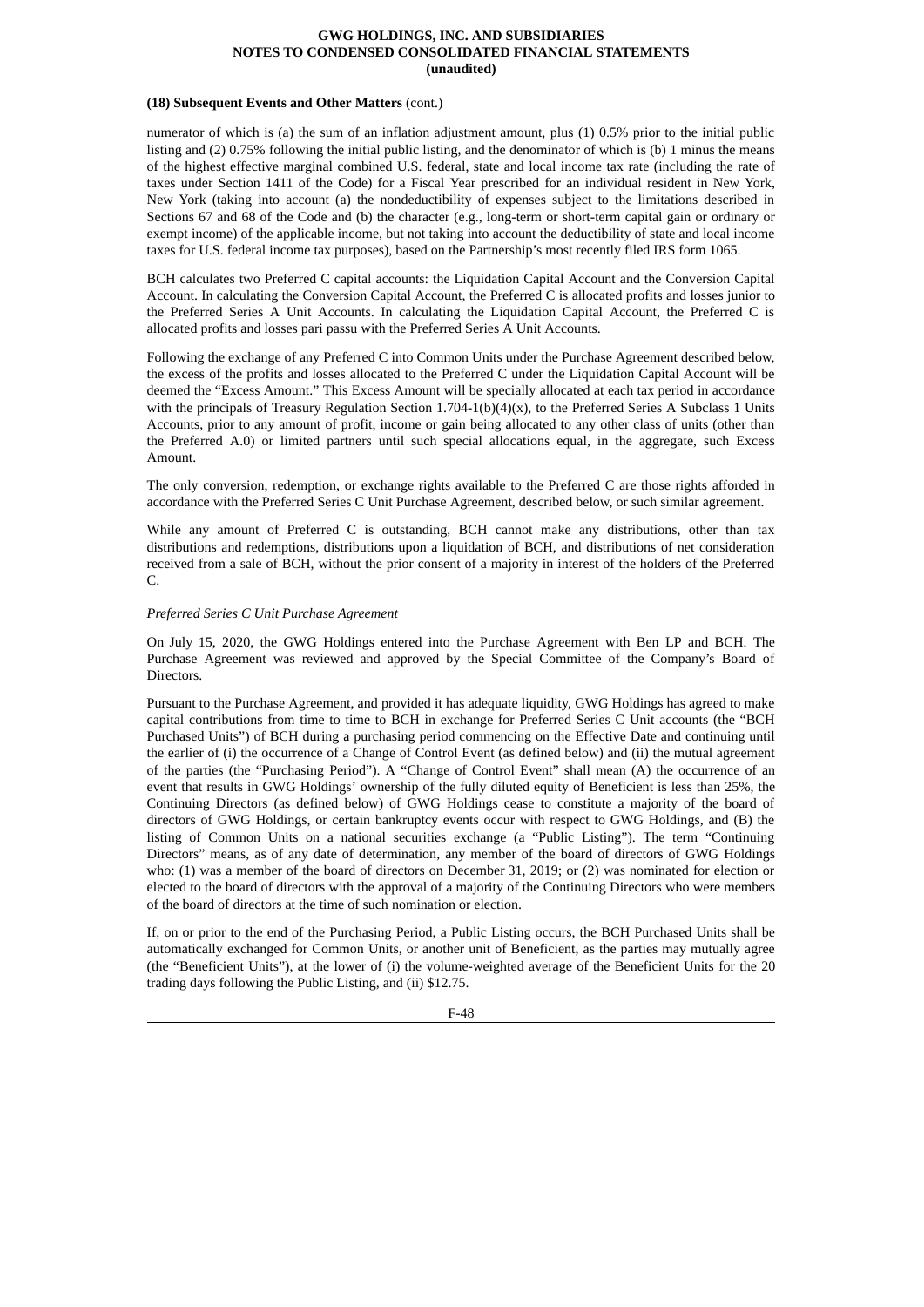#### **(18) Subsequent Events and Other Matters** (cont.)

In addition, at any time following the Effective Date, all or some of the BCH Purchased Units may be exchanged for Beneficient Units at the option of the Company (exercised by its Special Committee of the Board of Directors or, if such committee is no longer in place, the appropriate governing body of the Company); provided that, if Company exchanges less than all of the BCH Purchased Units, then, immediately after giving effect to such exchange, the Company shall be required to continue to hold BCH Purchased Units with a capital account that is at least \$10 million. The exchange price for such Beneficient Units shall be determined by thirdparty valuation agents selected by GWG Holdings and Beneficient.

# *LiquidTrust Promissory Note Conversion*

On July 29, 2020, GWG Holdings, represented by its Special Committee, approved a transaction by which GWG Holdings agreed to convert the May 31, 2019 Promissory Note discussed in Note 6, and any related accrued interest, into a \$75.0 million capital account of Preferred C interests in BCH. The outstanding balance of the Promissory Note on June 30, 2020, with accrued and unpaid interest thereon, was \$69.4 million. As part of the agreement in principle, if Beneficient has not received its trust charters as of the one-year anniversary of the definitive agreement, or if no trust charter filing is still pending or in the process of being refiled, GWG Holdings would receive an additional \$5.0 million of Preferred C interests in BCH. The release of the LiquidTrust Borrowers from the Promissory Note is subject to the final negotiation and execution of definitive agreements governing the release and the satisfaction of any closing conditions to be set forth therein, some of which may be outside of the parties' control. The parties have agreed to use their reasonable best efforts to enter into a definitive agreement as soon as possible.

# *Amendment of Beneficient Credit Agreements*

On May 15, 2020, Beneficient executed a Term Sheet with its lender to amend its senior credit agreement and subordinated credit agreement (described in Note 10). The resulting Second Amended and Restated Credit Agreement and Second Amended and Restated Subordinate Credit Agreement was executed on August 13, 2020, with terms and conditions substantially consistent with the Term Sheet, as further described below. Prior to the execution of the Second Amended and Restated Credit Agreement and the Second Amended and Restated Subordinate Credit Agreement, other amendments extended the June 30, 2020 maturity dates of both loans to August 13, 2020, while Beneficient and the lender finalized the amended and restated credit agreements. Additional agreements were entered into on June 10, 2020, and on June 19, 2020, consistent with the Term Sheet, whereby Beneficient agreed to repay \$25.0 million of the then outstanding principal balance and pay an extension fee of 2.5% of the outstanding aggregate principal balance of the loans, calculated after the \$25.0 million repayment, on July 15, 2020. A total of \$28.6 million was paid on July 15, 2020, which included the \$25.0 million principal payment, related accrued interest thereon, and the extension fee described above.

On August 13, 2020, Beneficient executed the Second Amended and Restated Credit Agreement and the Second Amended and Restated Subordinate Credit Agreement with its lender. GWG Holdings, GWG Life, and a newly formed entity, GWG DLP Funding V, L.L.C. ("DLP V"), have also entered into the credit agreements with respect to provisions related to the potential future assumption of the loans by DLP V as described below. The amendments extend the maturity date of both loans to April 10, 2021, and increase the interest rate on each loan to 1-month LIBOR plus 8.0%, with a maximum interest rate of 9.5%. The loans are payable in three installments of \$25.0 million on each of September 10, 2020, December 10, 2020, and March 10, 2021, with the remaining balance payable on April 10, 2021.

The amendments provide for the assumption of the loans by DLP V, a wholly owned subsidiary of GWG Life, pursuant to a Third Amended and Restated First Lien Credit Agreement, upon satisfaction of certain conditions precedent, including the issuance of Beneficient's trust company charters by the Texas Department of Banking. The amendments provide that DLP V will receive Preferred C interests in exchange for assuming Beneficient's amended loans in an amount equal to 110% of the then outstanding loan balance. Upon assumption of the loans, the lender will receive a fee of 2.0% of the then outstanding balance of the loans. Furthermore, upon assumption of the loans, the Commercial

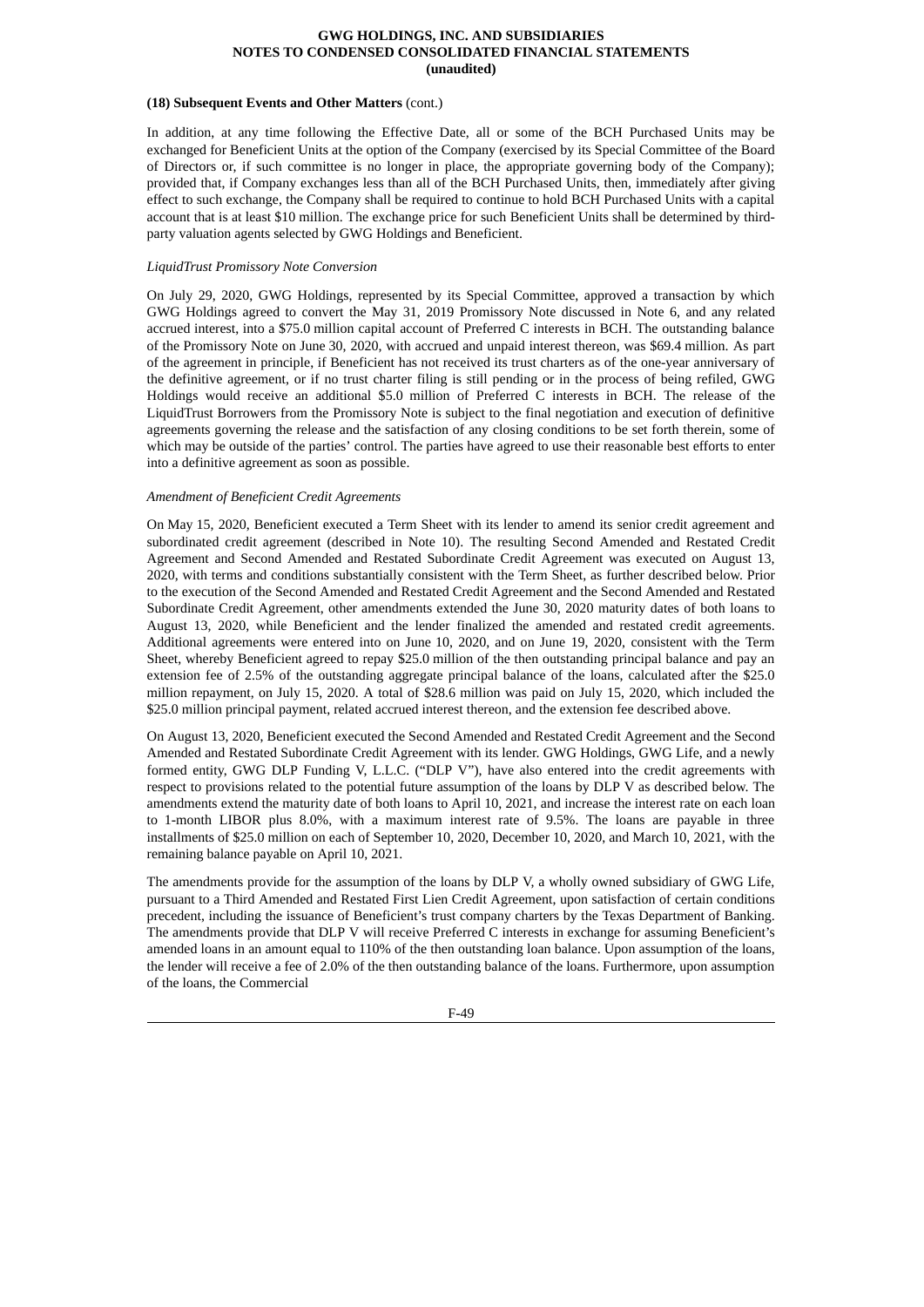#### **(18) Subsequent Events and Other Matters** (cont.)

Loan Agreement between GWG Life and Beneficient will be assumed by GWG Life USA, LLC, a wholly owned subsidiary of GWG Holdings, in exchange for Class A Subclass A-2 Units of BCH equivalent to the outstanding principal balance of the debt evidenced by the Commercial Loan Agreement. In connection with the assumption of the loans by DLP V, the lender will be granted a security interest in the Preferred Series A Subclass 1 Unit Accounts of BCH held by GWG Life and the life insurance policies held by DLP V, which are to be contributed to DLP V from GWG Life Trust.

In connection with the agreement by DLP V to assume the loans upon the issuance of Beneficient's trust company charters, (i) the lender will be permitted to make capital contributions of up to \$152.0 million in exchange for a Preferred Series A Subclass 1 Unit Account of BCH for an equal amount of cash for two years after the assumption of the loans; should the lender elect to make such a capital contribution, GWG Holdings or one of its subsidiaries will be allowed to exchange an amount of Preferred C into Preferred Series A Subclass 1 Unit Accounts or contribute cash for Preferred Series A Subclass 1 Unit Accounts, in certain circumstances, in order to maintain its relative ownership percentage of the Preferred Series A Subclass 1 Unit Accounts; (ii) BHI, which owns a majority of the Class S Ordinary Units, Preferred Series A Subclass 1 Unit Accounts, and FLP Subclass 1 Unit Accounts issued by BCH, will grant certain tax-related concessions related to the transaction to the lender as may be mutually agreed upon between the parties, and (iii) in exchange for the taxrelated concessions to be agreed between the parties, (a) 5% of BHI's Preferred Series A Sub Class 1 Unit Account, which will be held by the lender, may convert, upon delivery of notice by BHI or its designee, to a Preferred A.0 Unit Account of BCH, and (b) recipients of a grant of Preferred Series A Subclass 1 Unit Accounts from BHI will have the right to put an amount of Preferred Series A Subclass 1 Unit Accounts to Beneficient equal to any associated tax liability stemming from any such grant; provided that the aggregated associated tax liability shall not relate to more than \$30 million of grants of Preferred Series A Subclass 1 Unit Accounts from BHI; and provided, further, that such a put cannot be exercised prior to July 1, 2021.

The amended loan terms and ancillary documents contain covenants that (i) prevent Beneficient from issuing any securities senior to the Preferred Series A Subclass 1 or Preferred A.0 Unit Accounts; (ii) prevent Beneficient from incurring additional debt or borrowings greater than \$10.0 million, other than trade payables, while the loans are outstanding. (iii) prevent, without the written consent of the lender, GWG Life Trust or DLP V from selling, transferring or otherwise disposing any of the life insurance policies held by GWG Life Trust as of May 15, 2020, except that life insurance policies may be sold, transferred, or otherwise disposed of, provided that concurrent with the assumption of the loans by DLP V, a prepayment of the loans would be required, if necessary, to maintain certain loan-to-value percentages, after giving effect to such sale, transfer or disposal; and (iv) prevent, without the written consent of the lender, GWG Holdings from selling, transferring, or otherwise disposing of any Preferred Series A Subclass 1 Unit Accounts held as of May 15, 2020, other than to DLP V. These covenants are materially similar to the terms under the Third Amended and Restated First Lien Credit Agreement once assumed by DLP V.

The assumption set forth in the amendments are subject to, among other things, the satisfaction of certain closing conditions, some of which may be outside of the parties' control.

#### *Beneficient Put Options*

On July 17, 2020, Beneficient, through its subsidiary CT Risk Management, L.L.C., made aggregate payments of \$14.8 million to purchase put options against a decrease in the S&P 500 Index. The options have an aggregate notional amount of \$300.0 million and are designed to protect the net asset value of the interests in alternative assets that collateralize Beneficient's loan portfolio against market risk. One-half of the put options expire in July 2022 with the remaining put options expiring in July 2023. The Company does not anticipate these options will qualify for hedge accounting, and instead expects to recognize changes in fair value directly in earnings, accordingly.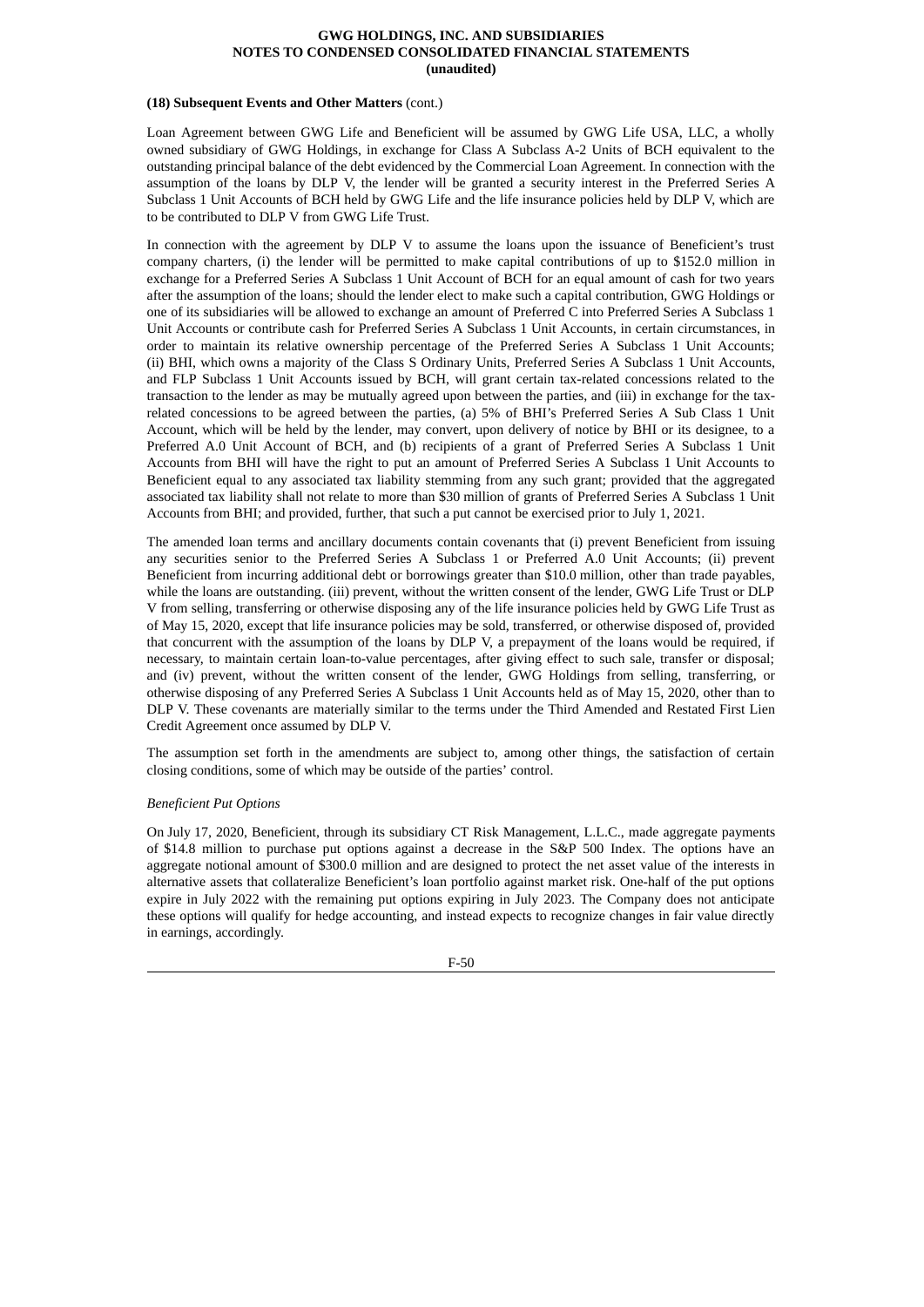#### **(18) Subsequent Events and Other Matters** (cont.)

#### *Option Agreement Conversion*

Effective August 11, 2020, as a result of the Exchange Agreement entered into by the parties on December 31, 2019, and the mutual agreement of the parties, the Option Agreement between Ben LP and GWG Holdings (see Note 1) was automatically exercised under the provisions of the Option Agreement. As such, GWG Holdings will receive approximately \$57.5 million of Common Units at a price per unit equal to the average closing price of GWG Holdings' common stock for the thirty trading days prior to the exercise, or approximately \$7.10 per unit. The exercise of the Option Agreement has no impact on the Company's consolidated financial statements as it is eliminated in consolidation.

# *COVID-19*

In December, 2019, a novel strain of coronavirus and the associated respiratory disease ("COVID-19") was first reported in Wuhan, China. Less than four months later, on March 11, 2020, the World Health Organization declared COVID-19 a pandemic. The extent of COVID-19's effect on the Company's operational and financial performance will depend on continuing developments, including the duration, spread and intensity of the pandemic, all of which are uncertain and difficult to predict considering the rapidly evolving landscape. As a result, it is not currently possible to ascertain the overall impact of COVID-19 on the Company's business. Although a substantial majority of our employees continue to work remotely, we have maintained our operations at or near normal levels. We have not experienced any significant disruptions due to operational issues, loss of communication capabilities, technology failure or cyber-attacks. The Company continues to raise capital, receive interest income and insurance policy benefits, pay interest and dividends and otherwise meet its ongoing obligations. However, depending on the extent of the ongoing economic crisis resulting from the pandemic and its impact on the Company's business, the disease could have a material adverse effect on our results of operations, financial condition and cash flows.

As discussed in our 2019 Form 10-K, management performs goodwill and intangible asset impairment testing annually, during the fourth quarter, or when events occur, or circumstances change that would more likely than not indicate impairment has occurred. The Company recorded goodwill on December 31, 2019, as a result of the transactions with Beneficient discussed in Note 4 to the condensed consolidated financial statements. Due to the significance of the COVID-19 pandemic, management performed a qualitative assessment of the goodwill of the Beneficient reporting unit as of June 30, 2020. Management concluded that the potentially large and underserved market that Beneficient is seeking to address, including the estimated demand from MHNW individuals and STM size institutions seeking liquidity for their professionally managed alternative assets, has not been negatively affected by the COVID-19 pandemic such that it is more likely than not that the fair value of the Beneficient reporting unit would exceed its carrying value as of June 30, 2020. Therefore, the impact of the COVID-19 pandemic through June 30, 2020 was not a triggering event to perform a quantitative test. We will continue to monitor the impact of COVID-19 on the economy and our business and will perform an interim quantitative goodwill impairment test if necessary.

#### *Liquidity and Capital Resources*

As of June 30, 2020, we had cash, cash equivalents and restricted cash of \$168.3 million. We generated net losses attributable to common shareholders of \$67.5 million and \$44.5 million for the six months ended June 30, 2020 and 2019, respectively. As of August 10, 2020, we had cash, cash equivalents and restricted cash of approximately \$123.5 million. Besides funding operating expenditures and having sufficient cash to fund anticipated additional investments in Beneficient primarily for its lending products and working capital needs, we are obligated to pay other items such as interest payments and debt redemptions, and preferred stock dividends and redemptions. We expect to satisfy these obligations and fund our operations through anticipated operating cash flows, receipt of proceeds from our insurance policies, sales of additional L Bonds, and, potentially, additional borrowings under existing debt facilities or new borrowings with other third-party lenders or asset sales.

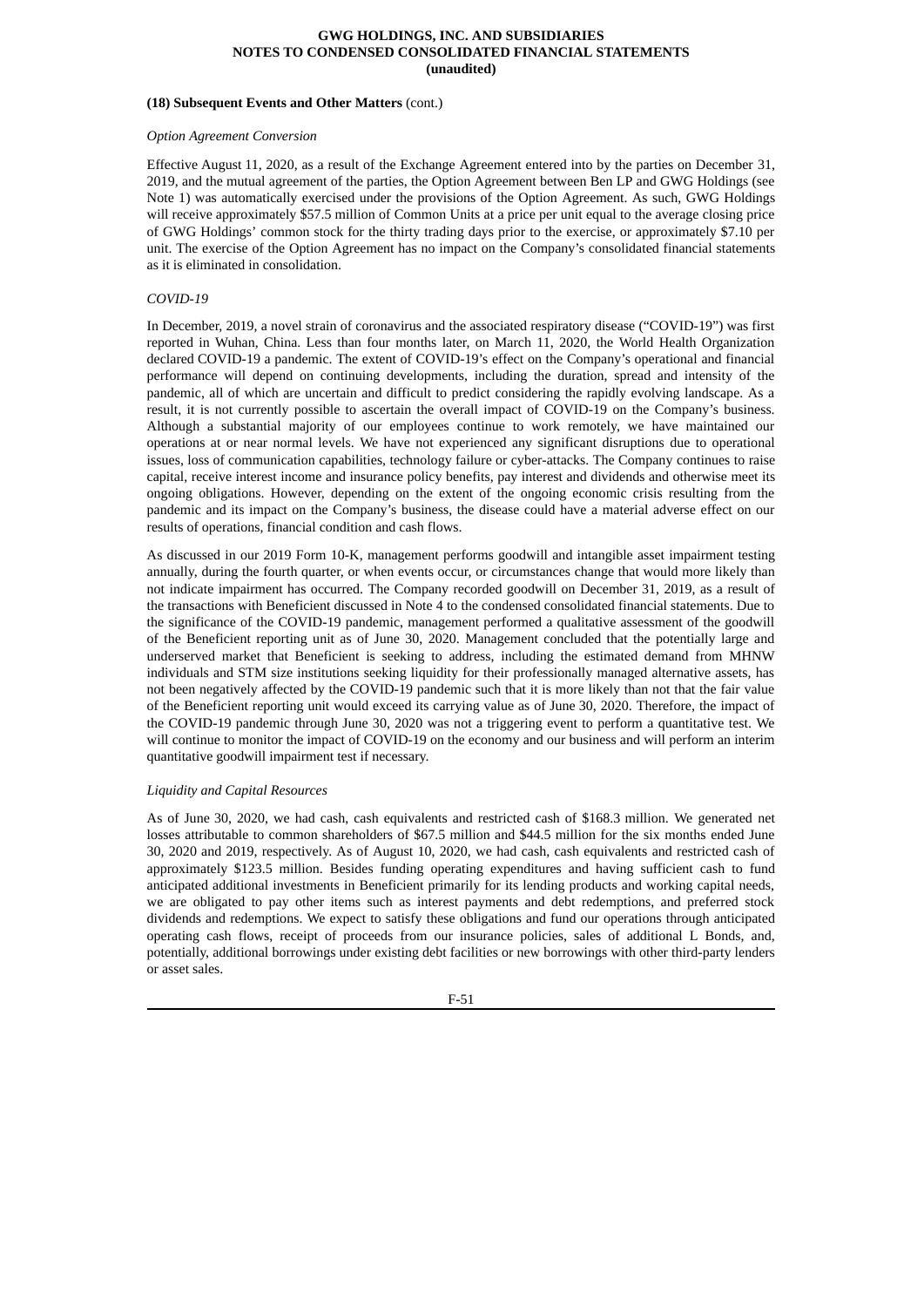#### **(18) Subsequent Events and Other Matters** (cont.)

GWG Holdings has a history of selling L Bonds dating back to January 2012. GWG Holdings may not be able sell additional L Bonds on terms as favorable to the Company as past transactions or in quantities sufficient to fund all of the Company's operating requirements. Additionally, the Company may not be able to obtain additional borrowing under existing debt facilities or new borrowings with other third-party lenders. To the extent that GWG Holdings or its subsidiaries raise additional capital through the future issuance of debt, the terms of those debt securities may include terms that adversely affect the rights of our existing debt and/or equity holders or involve negative covenants that restrict GWG Holdings' ability to take specific actions, such as incurring additional debt or making additional investments in growing the operations of the Company. If GWG Holdings is unable to fund its operations and other obligations, or defaults on its debt, then the Company will be required to either i) sell assets to provide sufficient funding or ii) to raise additional capital through the sale of equity and the ownership interest of our equity holders may be diluted.

Based on projections of anticipated operating cash flows, receipt of proceeds from our insurance policies, sales of additional L-Bonds, and, potentially, additional borrowings under existing debt facilities or new borrowings with other third-party lenders, we believe that we will have sufficient cash resources to finance our operations, satisfy our other obligations, and to fund anticipated additional investments in Beneficient through August 14, 2021.

# *Policy Benefits and L Bonds*

Subsequent to June 30, 2020 through August 10, 2020, policy benefits on nine policies covering nine individuals have been realized. The face value of insurance benefits of these policies was \$19.1 million.

Subsequent to June 30, 2020 through August 10, 2020, we have issued approximately \$56.9 million of L Bonds.